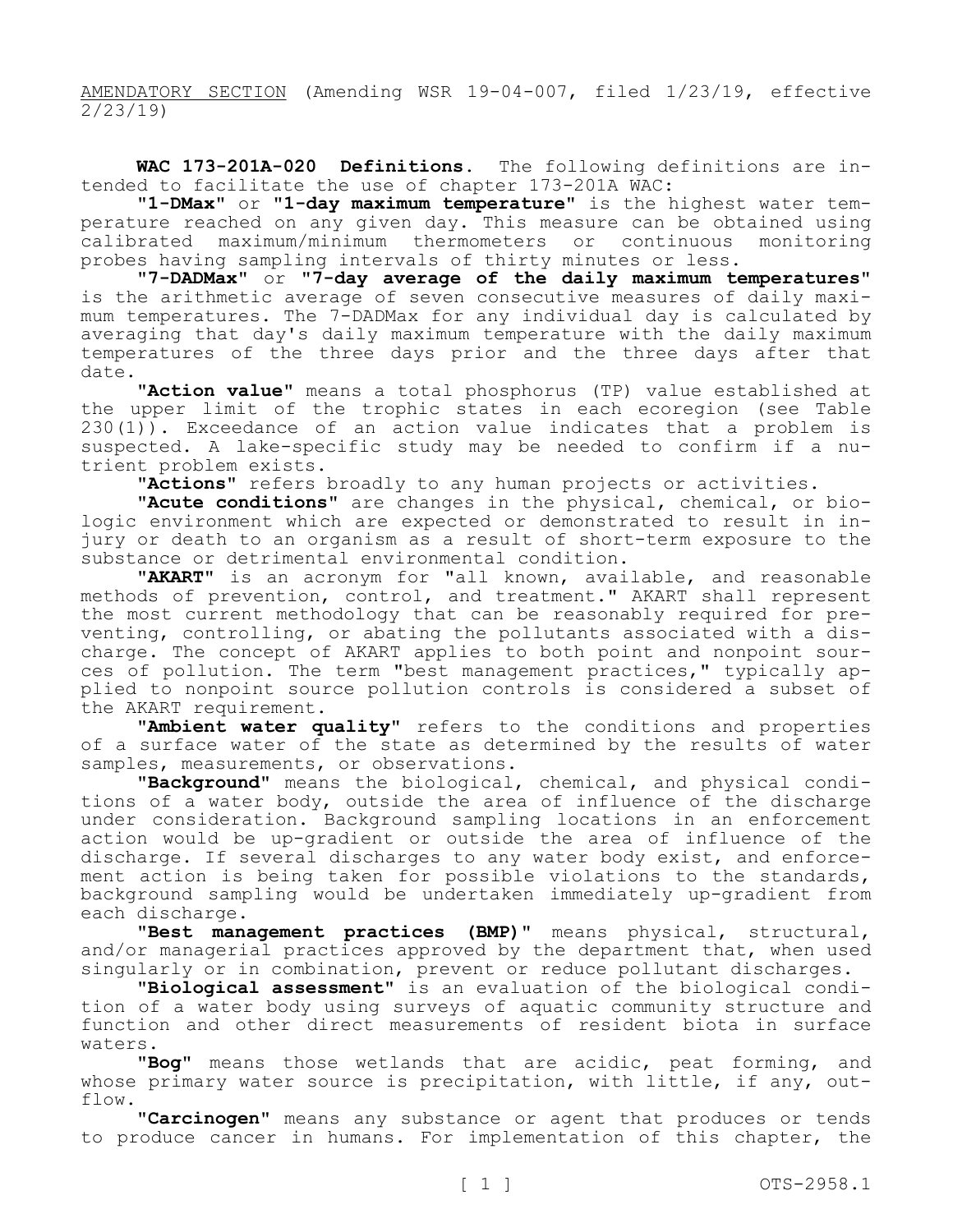term carcinogen will apply to substances on the United States Environmental Protection Agency lists of A (known human) and B (probable human) carcinogens, and any substance which causes a significant increased incidence of benign or malignant tumors in a single, well conducted animal bioassay, consistent with the weight of evidence approach specified in the United States Environmental Protection Agency's Guidelines for Carcinogenic Risk Assessment as set forth in 51 FR 33992 et seq. as presently published or as subsequently amended or republished.

**"Chronic conditions"** are changes in the physical, chemical, or biologic environment which are expected or demonstrated to result in injury or death to an organism as a result of repeated or constant exposure over an extended period of time to a substance or detrimental environmental condition.

**"Combined sewer overflow (CSO) treatment plant"** is a facility that provides at-site treatment as provided for in chapter 173-245 WAC. A CSO treatment plant is a specific facility identified in a department-approved CSO reduction plan (long-term control plan) that is designed, operated and controlled by a municipal utility to capture and treat excess combined sanitary sewage and stormwater from a combined sewer system.

**"Compliance schedule"** or **"schedule of compliance"** is a schedule of remedial measures included in a permit or an order, including an enforceable sequence of interim requirements (for example, actions, operations, or milestone events) leading to compliance with an effluent limit, other prohibition, or standard.

**"Created wetlands"** means those wetlands intentionally created from nonwetland sites to produce or replace natural wetland habitat.

**"Critical condition"** is when the physical, chemical, and biological characteristics of the receiving water environment interact with the effluent to produce the greatest potential adverse impact on aquatic biota and existing or designated water uses. For steady-state discharges to riverine systems the critical condition may be assumed to be equal to the 7Q10 flow event unless determined otherwise by the department.

**"Damage to the ecosystem"** means any demonstrated or predicted stress to aquatic or terrestrial organisms or communities of organisms which the department reasonably concludes may interfere in the health or survival success or natural structure of such populations. This stress may be due to, but is not limited to, alteration in habitat or changes in water temperature, chemistry, or turbidity, and shall consider the potential build up of discharge constituents or temporal increases in habitat alteration which may create such stress in the long term.

**"Department"** means the state of Washington department of ecology.

**"Designated uses"** are those uses specified in this chapter for each water body or segment, regardless of whether or not the uses are currently attained.

**"Director"** means the director of the state of Washington department of ecology.

**"Drainage ditch"** means that portion of a designed and constructed conveyance system that serves the purpose of transporting surplus water; this may include natural water courses or channels incorporated in the system design, but does not include the area adjacent to the water course or channel.

**"Ecoregions"** are defined using EPAs *Ecoregions of the Pacific Northwest* Document No. 600/3-86/033 July 1986 by Omernik and Gallant.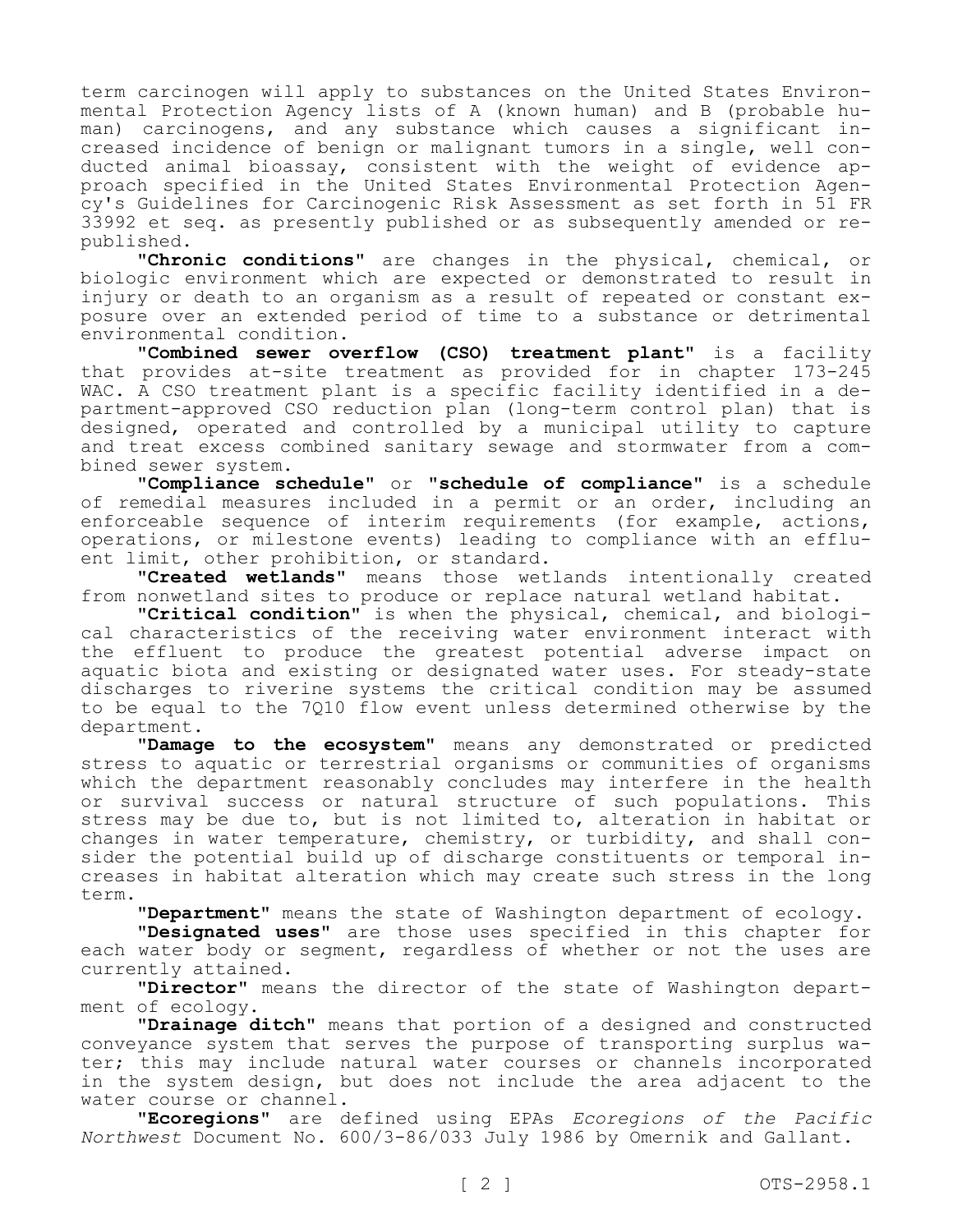**"Enterococci"** refers to a subgroup of fecal streptococci that includes *S. faecalis, S. faecium, S. gallinarum,* and *S. avium*. The enterococci are differentiated from other streptococci by their ability to grow in 6.5% sodium chloride, at pH 9.6, and at 10°C and 45°C.

**"***E. coli***"** is a bacterium in the family Enterobacteriaceae named Escherichia coli and is a common inhabitant of the intestinal tract of warm-blooded animals, and its presence in water samples is an indication of fecal pollution and the possible presence of enteric pathogens.

**"Existing uses"** means those uses actually attained in fresh or marine waters on or after November 28, 1975, whether or not they are designated uses. Introduced species that are not native to Washington, and put-and-take fisheries comprised of nonself-replicating introduced native species, do not need to receive full support as an existing use.

**"Fecal coliform"** means that portion of the coliform group which is present in the intestinal tracts and feces of warm-blooded animals as detected by the product of acid or gas from lactose in a suitable culture medium within twenty-four hours at 44.5 plus or minus 0.2 degrees Celsius.

**"Geometric mean"** means either the nth root of a product of n factors, or the antilogarithm of the arithmetic mean of the logarithms of the individual sample values.

**"Ground water exchange"** means the discharge and recharge of ground water to a surface water. Discharge is inflow from an aquifer, seeps or springs that increases the available supply of surface water. Recharge is outflow downgradient to an aquifer or downstream to surface water for base flow maintenance. Exchange may include ground water discharge in one season followed by recharge later in the year.

**"Hardness"** means a measure of the calcium and magnesium salts present in water. For purposes of this chapter, hardness is measured in milligrams per liter and expressed as calcium carbonate  $(CaCO<sub>3</sub>)$ .

**"Intake credit"** is a procedure for establishing effluent limits that takes into account the amount of a pollutant that is present in waters of the state, at the time water is removed from the same body of water by the discharger or other facility supplying the discharger with intake water.

**"Irrigation ditch"** means that portion of a designed and constructed conveyance system that serves the purpose of transporting irrigation water from its supply source to its place of use; this may include natural water courses or channels incorporated in the system design, but does not include the area adjacent to the water course or channel.

**"Lakes"** shall be distinguished from riverine systems as being water bodies, including reservoirs, with a mean detention time of greater than fifteen days.

**"Lake-specific study"** means a study intended to quantify existing nutrient concentrations, determine existing characteristic uses for lake class waters, and potential lake uses. The study determines how to protect these uses and if any uses are lost or impaired because of nutrients, algae, or aquatic plants. An appropriate study must recommend a criterion for total phosphorus (TP), total nitrogen (TN) in  $\mu$ g/l, or other nutrient that impairs characteristic uses by causing excessive algae blooms or aquatic plant growth.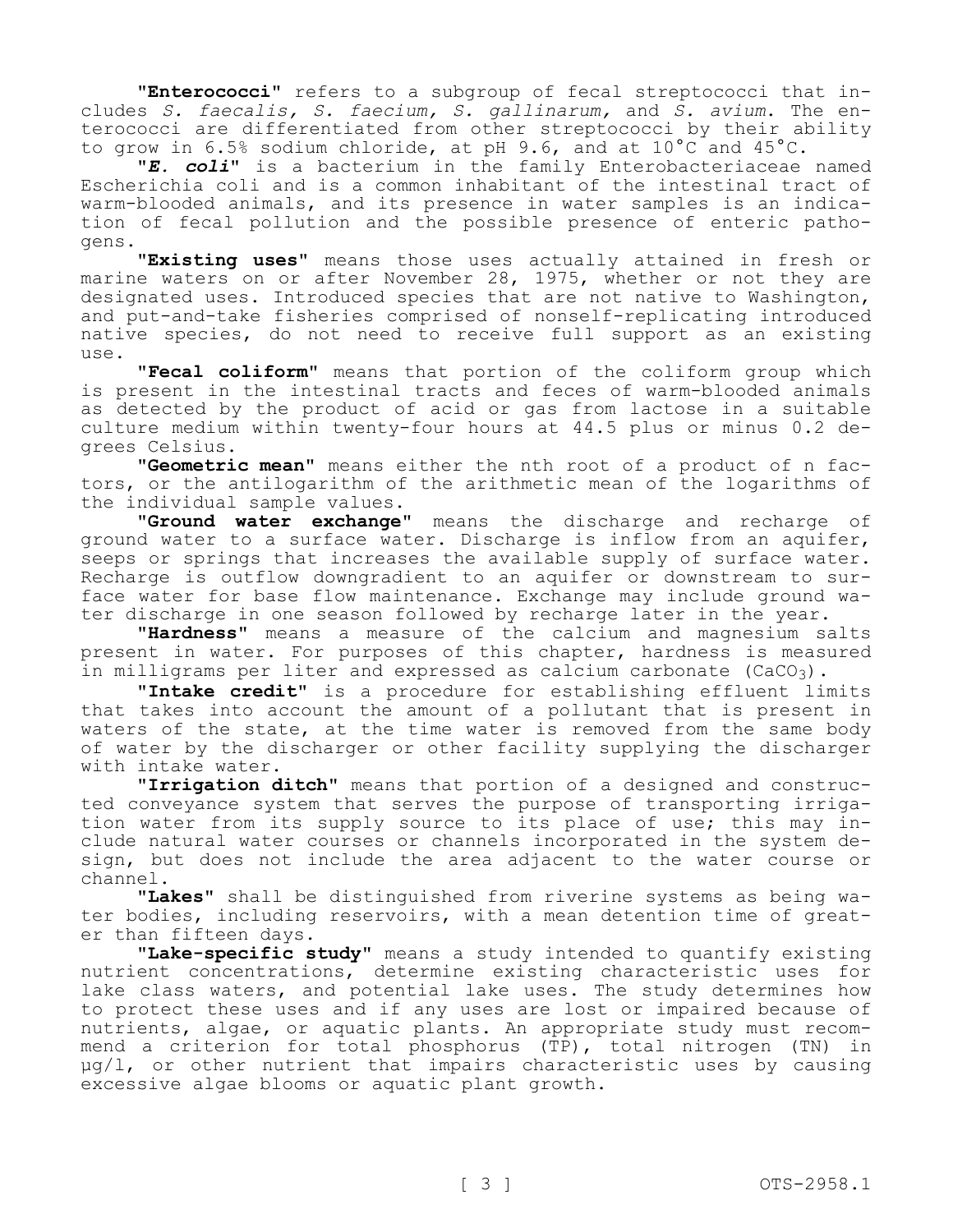**"Mean detention time"** means the time obtained by dividing a reservoir's mean annual minimum total storage by the thirty-day ten-year low-flow from the reservoir.

**"Migration"** or **"translocation"** means any natural movement of an organism or community of organisms from one locality to another locality.

**"Migration for naturally limited waters"** is a subcategory of the aquatic life use of salmonid rearing and migration that is limited by the natural physical, chemical, or biological characteristics of the water body.

**"Mixing zone"** means that portion of a water body adjacent to an effluent outfall where mixing results in the dilution of the effluent with the receiving water. Water quality criteria may be exceeded in a mixing zone as conditioned and provided for in WAC 173-201A-400.

**"Natural conditions"** or **"natural background levels"** means surface water quality that was present before any human-caused pollution. When estimating natural conditions in the headwaters of a disturbed watershed it may be necessary to use the less disturbed conditions of a neighboring or similar watershed as a reference condition. (See also  $WAC$  173-201A-260(1).)

**"New or expanded actions"** mean human actions that occur or are regulated for the first time, or human actions expanded such that they result in an increase in pollution, after July 1, 2003, for the purpose of applying this chapter only.

**"Nonpoint source"** means pollution that enters any waters of the state from any dispersed land-based or water-based activities including, but not limited to, atmospheric deposition; surface water runoff from agricultural lands, urban areas, or forest lands; subsurface or underground sources; or discharges from boats or marine vessels not otherwise regulated under the National Pollutant Discharge Elimination System program.

**"Permit"** means a document issued pursuant to chapter 90.48 RCW specifying the waste treatment and control requirements and waste discharge conditions.

**"pH"** means the negative logarithm of the hydrogen ion concentration.

**"Pollution"** means such contamination, or other alteration of the physical, chemical, or biological properties, of any waters of the state, including change in temperature, taste, color, turbidity, or odor of the waters, or such discharge of any liquid, gaseous, solid, radioactive, or other substance into any waters of the state as will or is likely to create a nuisance or render such waters harmful, detrimental, or injurious to the public health, safety, or welfare, or to domestic, commercial, industrial, agricultural, recreational, or other legitimate beneficial uses, or to livestock, wild animals, birds, fish, or other aquatic life.

**"Primary contact recreation"** means activities where a person would have direct contact with water to the point of complete submergence including, but not limited to, skin diving, swimming, and water skiing.

**"Salmonid spawning, rearing, and migration for naturally limited waters"** is a subcategory of the aquatic life use of salmonid spawning, rearing, and migration that is limited by the natural physical, chemical, or biological characteristics of the water body.

**"Shoreline stabilization"** means the anchoring of soil at the water's edge, or in shallow water, by fibrous plant root complexes; this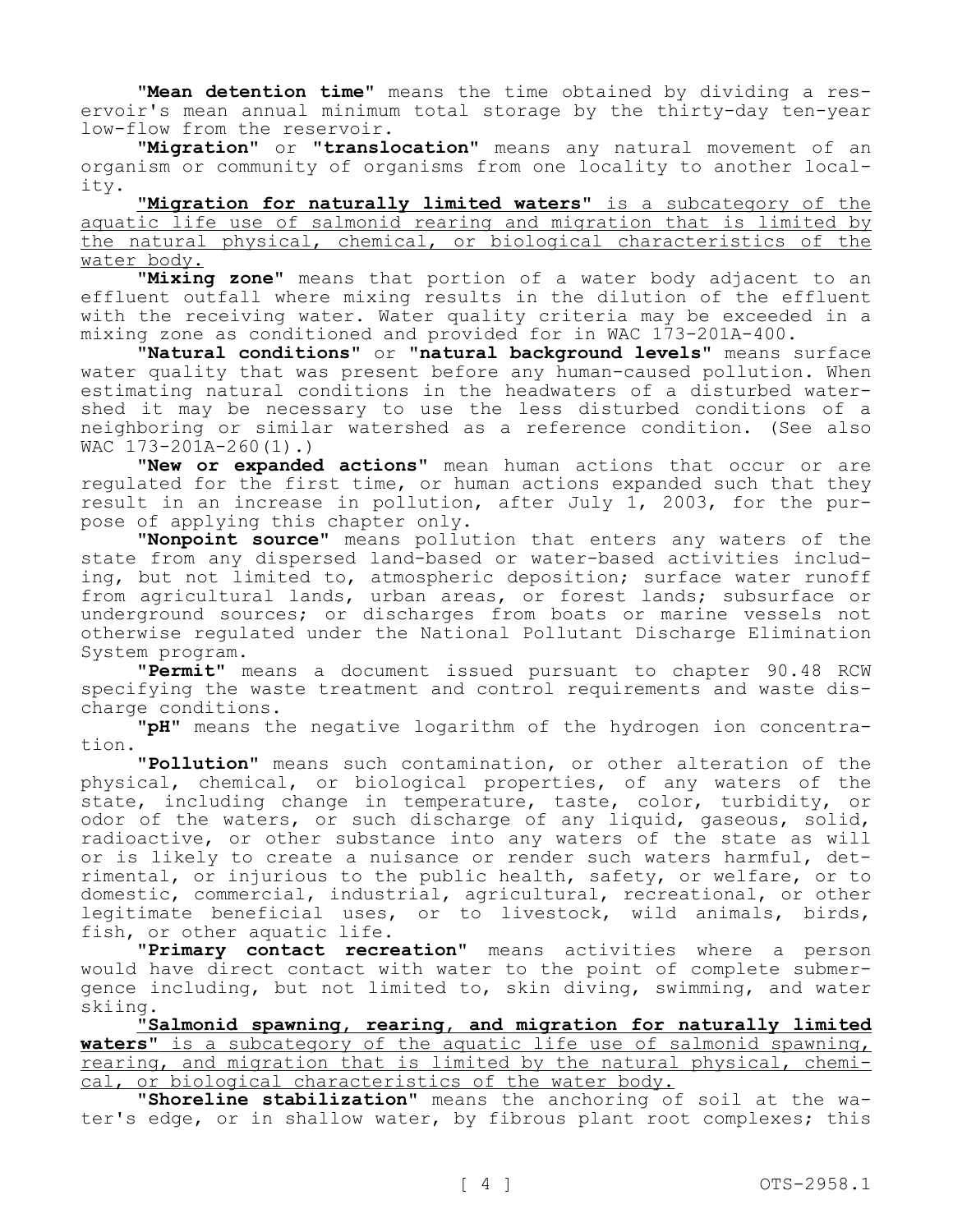may include long-term accretion of sediment or peat, along with shoreline progradation in such areas.

**"Stormwater"** means that portion of precipitation that does not naturally percolate into the ground or evaporate, but flows via overland flow, interflow, pipes, and other features of a stormwater drainage system into a defined surface water body, or a constructed infiltration facility.

**"Stormwater attenuation"** means the process by which peak flows from precipitation are reduced and runoff velocities are slowed as a result of passing through a surface water body.

**"Surface waters of the state"** includes lakes, rivers, ponds, streams, inland waters, saltwaters, wetlands and all other surface waters and water courses within the jurisdiction of the state of Washington.

**"Temperature"** means water temperature expressed in degrees Celsius (°C).

**"Treatment wetlands"** means those wetlands intentionally constructed on nonwetland sites and managed for the primary purpose of wastewater or stormwater treatment. Treatment wetlands are considered part of a collection and treatment system, and generally are not subject to the criteria of this chapter.

**"Trophic state"** means a classification of the productivity of a lake ecosystem. Lake productivity depends on the amount of biologically available nutrients in water and sediments and may be based on total phosphorus (TP). Secchi depth and chlorophyll-a measurements may be used to improve the trophic state classification of a lake. Trophic states used in this rule include, from least to most nutrient rich, ultra-oligotrophic, oligotrophic, lower mesotrophic, upper mesotrophic, and eutrophic.

**"Turbidity"** means the clarity of water expressed as nephelometric turbidity units (NTU) and measured with a calibrated turbidimeter.

**"Upwelling"** means the natural process along Washington's Pacific Coast where the summer prevailing northerly winds produce a seaward transport of surface water. Cold, deeper more saline waters rich in nutrients and low in dissolved oxygen, rise to replace the surface water. The cold oxygen deficient water enters Puget Sound and other coastal estuaries at depth where it displaces the existing deep water and eventually rises to replace the surface water. Such surface water replacement results in an overall increase in salinity and nutrients accompanied by a depression in dissolved oxygen. Localized upwelling of the deeper water of Puget Sound can occur year-round under influence of tidal currents, winds, and geomorphic features.

**"USEPA"** means the United States Environmental Protection Agency.

**"Variance"** is a time-limited designated use and criterion as defined in 40 C.F.R. 131.3, and must be adopted by rule.

**"Wetlands"** means areas that are inundated or saturated by surface water or ground water at a frequency and duration sufficient to support, and that under normal circumstances do support, a prevalence of vegetation typically adapted for life in saturated soil conditions. Wetlands generally include swamps, marshes, bogs, and similar areas. Wetlands do not include those artificial wetlands intentionally created from nonwetland sites including, but not limited to, irrigation and drainage ditches, grass-lined swales, canals, detention facilities, wastewater treatment facilities, farm ponds, and landscape amenities, or those wetlands created after July 1, 1990, that were unintentionally created as a result of the construction of a road, street, or highway. Wetlands may include those artificial wetlands intention-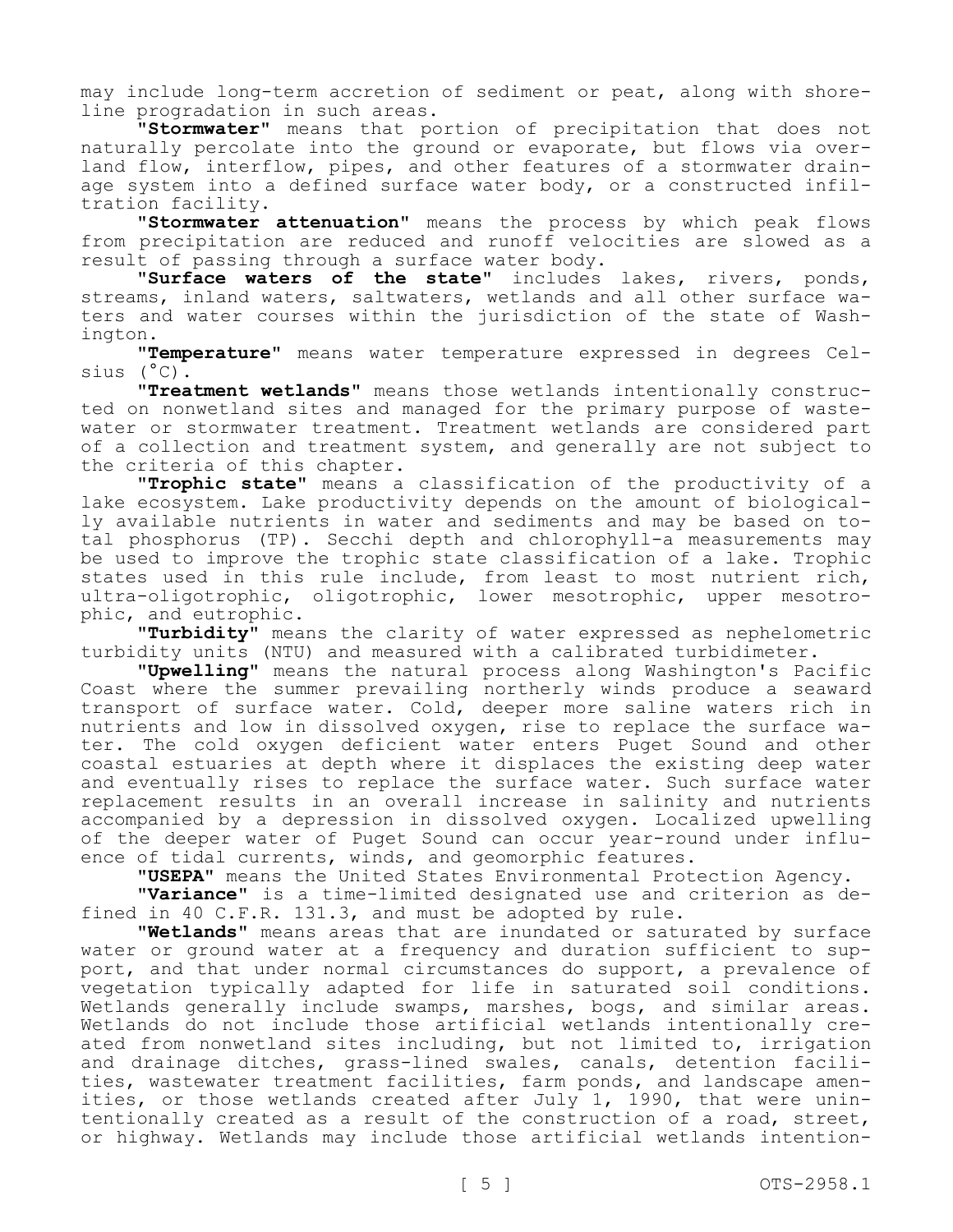ally created from nonwetland areas to mitigate the conversion of wetlands. (Water bodies not included in the definition of wetlands as well as those mentioned in the definition are still waters of the state.)

**"Wildlife habitat"** means waters of the state used by, or that directly or indirectly provide food support to, fish, other aquatic life, and wildlife for any life history stage or activity.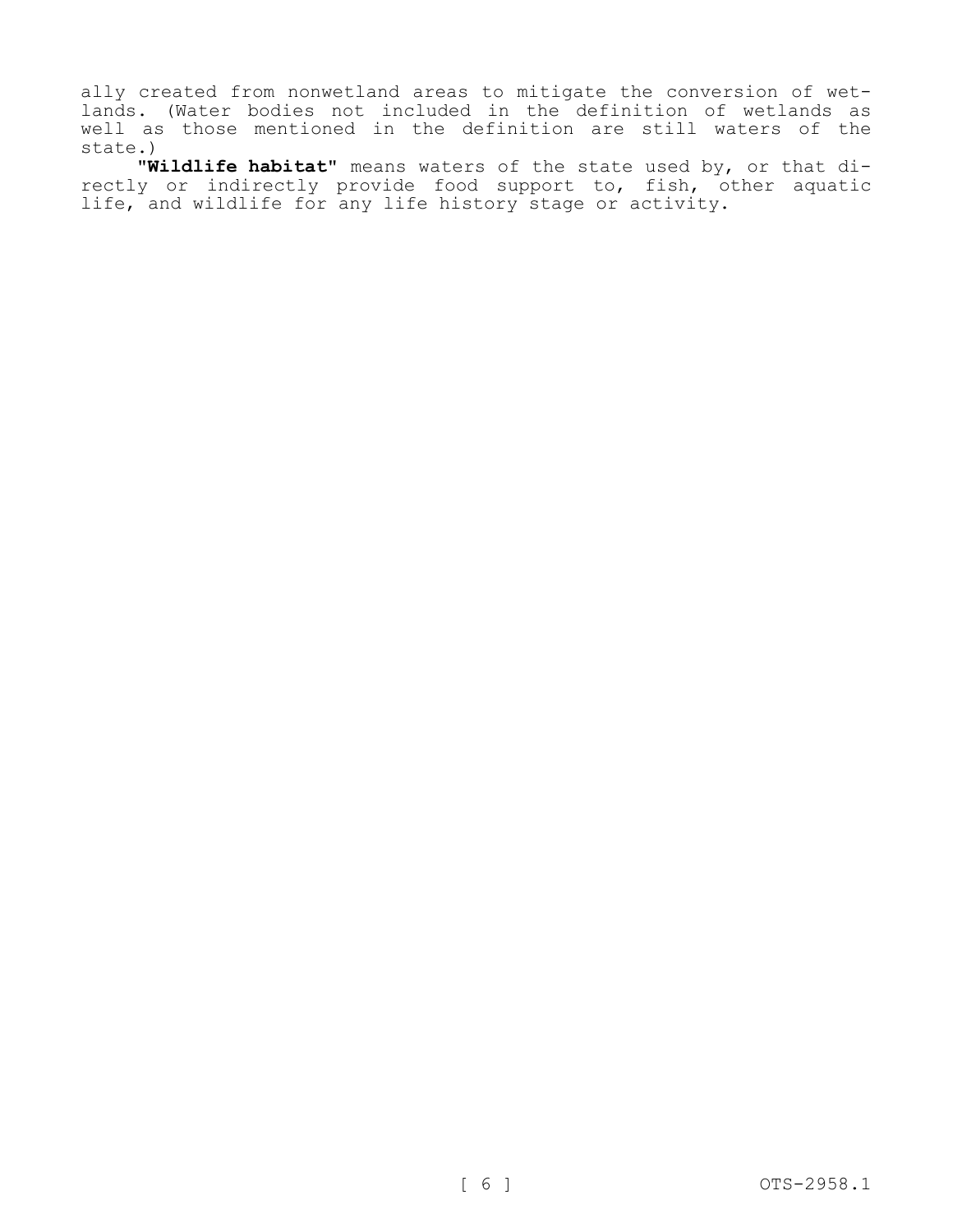AMENDATORY SECTION (Amending WSR 03-14-129, filed 7/1/03, effective 8/1/03)

**WAC 173-201A-440 Use attainability analysis.** (1) Removal of a designated use for a water body assigned in this chapter must be based on a use attainability analysis (UAA). A UAA is a structured scientific assessment of the factors affecting the attainment of the use which may include physical, chemical, biological, and economic factors. A use can only be removed through a UAA if it is not existing or attainable.

(2) A UAA proposing to remove a designated use on a water body must be submitted to the department in writing and include sufficient information to demonstrate that the use is neither existing nor attainable.

(3) A UAA must be consistent with the federal regulations on designating and protecting uses (currently 40 C.F.R. 131.10).

(4) Subcategories of use protection that reflect the lower physical potential of the water body for protecting designated uses must be based upon federal regulations (currently 40 C.F.R. 131.10(c)).

(5) Allowing for seasonal uses where doing so would not harm existing or designated uses occurring in that or another season must be based upon federal regulations (currently 40 C.F.R. 131.10(f)).

(6) After receiving a proposed UAA, the department will respond within sixty days of receipt with a decision on whether to proceed toward rule making.

(7) The decision to approve a UAA is subject to a public involvement and intergovernmental coordination process, including tribal consultation.

(8) The department will maintain a list of federally recognized tribes in the state of Washington. During all stages of development and review of UAA proposals, the department will provide notice and consult with representatives of the interested affected Indian tribes on a government-to-government basis, and carefully consider their recommendations.

(9) The results of a UAA are not in effect until they have been incorporated into this chapter and approved by the USEPA. Any designated uses established through the UAA process are included in WAC 173-201A-602 and 173-201A-612.

AMENDATORY SECTION (Amending WSR 19-04-007, filed 1/23/19, effective 2/23/19)

**WAC 173-201A-602 Table 602—Use designations for fresh waters by water resource inventory area (WRIA).** (1) Table 602 lists uses for fresh waters. All surface waters of the state have designated uses assigned to them for protection under this chapter. Table 602 lists use designations for specific fresh waters. Fresh waters not assigned designated uses in Table 602 have their designated uses assigned in accordance with WAC 173-201A-600 and 173-201A-260(3). In Table 602, the Columbia River is listed first, followed by other water bodies listed by WRIA. Only the uses with the most stringent criteria are listed.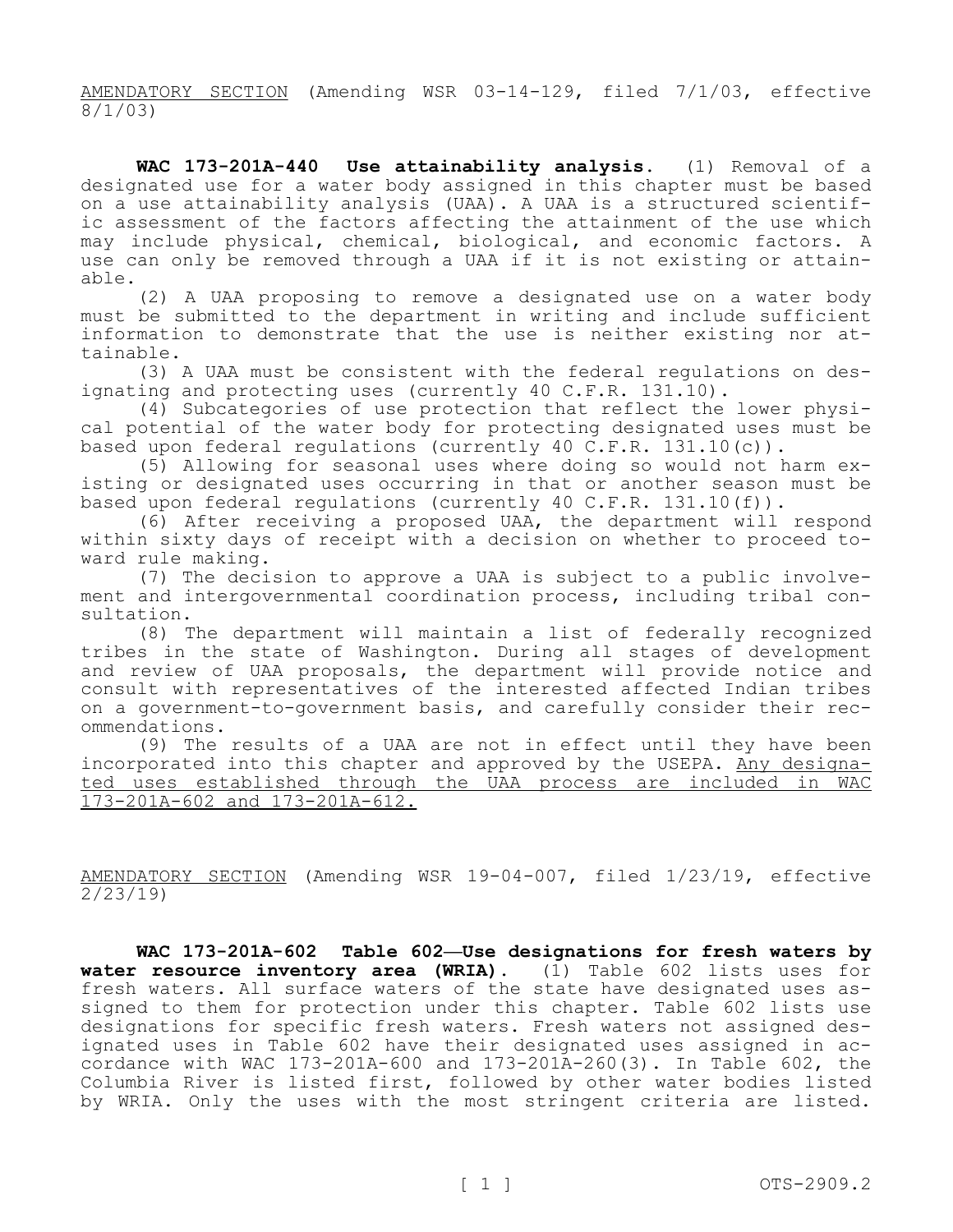The criteria notes in Table 602 take precedence over the criteria in WAC 173-201A-200 for same parameter.

(2) Table 602 is necessary to determine and fully comply with the requirements of this chapter. If you are viewing a paper copy of the rule from the office of the code reviser or are using their website, Table 602 may be missing (it will instead say "place illustration here"). In this situation, you may view Table 602 at the department of ecology's website at www.ecology.wa.gov, or request a paper copy of the rule with Table 602 from the department of ecology or the office of the code reviser.

(3) The department has identified waterbodies, or portions thereof, in Table 602 use designations which have additional requirements for supplemental spawning and incubation protection for salmonid species. See WAC 173-201A-200 (1)(c)(iv) for more information.

(4) The coordinates listed in Table 602 are defined in the North American 1983 Datum High Accuracy Reference Network (NAD83 HARN).



Illustration 1: Water Resources Inventory Area Map

| Key:                   |                      |                       |                             |
|------------------------|----------------------|-----------------------|-----------------------------|
| 1. Nooksack            | 21. Queets/Quinault  | 41. Lower Crab        | 61. Upper Lake<br>Roosevelt |
| 2. San Juan            | 22. Lower Chehalis   | 42. Grand Coulee      | 62. Pend Oreille            |
| 3. Lower Skagit/Samish | 23. Upper Chehalis   | 43. Upper Crab/Wilson |                             |
| 4. Upper Skagit        | 24. Willapa          | 44. Moses Coulee      |                             |
| 5. Stillaguamish       | 25. Grays/Elochoman  | 45. Wenatchee         |                             |
| 6. Island              | 26. Cowlitz          | 46. Entiat            |                             |
| 7. Snohomish           | 27. Lewis            | 47. Chelan            |                             |
| 8. Cedar/Sammamish     | 28. Salmon/Washougal | 48. Methow            |                             |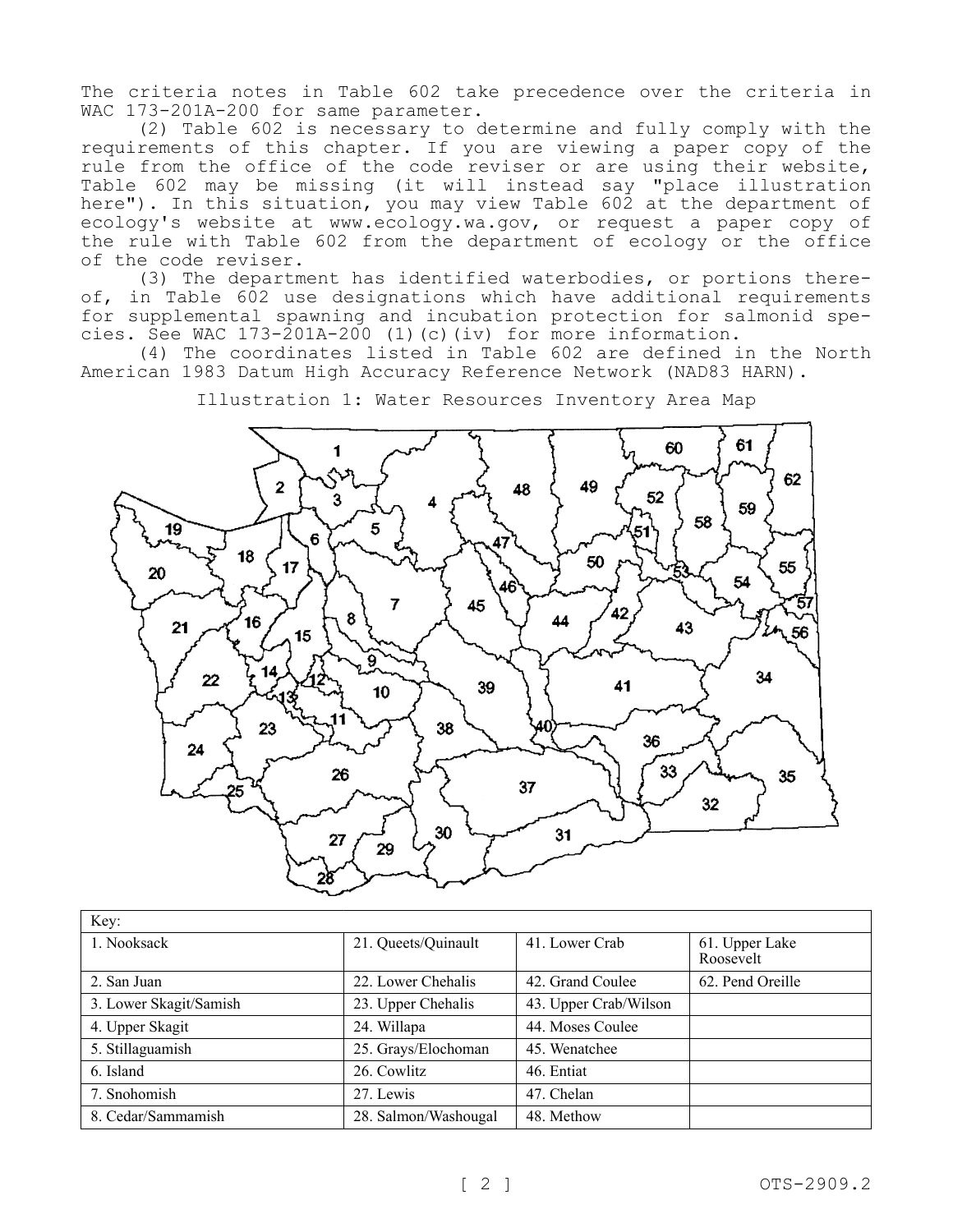| Key:                          |                       |                              |  |
|-------------------------------|-----------------------|------------------------------|--|
| 9. Duwamish/Green             | 29. Wind/White Salmon | 49. Okanogan                 |  |
| 10. Puyallup/White            | 30. Klickitat         | 50. Foster                   |  |
| 11. Nisqually                 | 31. Rock/Glade        | 51. Nespelem                 |  |
| 12. Chambers/Clover           | 32. Walla Walla       | 52. Sanpoil                  |  |
| 13. Deschutes                 | 33. Lower Snake       | 53. Lower Lake<br>Roosevelt  |  |
| 14. Kennedy/Goldsborough      | 34. Palouse           | 54. Lower Spokane            |  |
| 15. Kitsap                    | 35. Middle Snake      | 55. Little Spokane           |  |
| 16. Skokomish/<br>Dosewallips | 36. Esquatzel Coulee  | 56. Hangman                  |  |
| 17. Quilcene/Snow             | 37. Lower Yakima      | 57. Middle Spokane           |  |
| 18. Elwha/Dungeness           | 38. Naches            | 58. Middle Lake<br>Roosevelt |  |
| 19. Lyre/Hoko                 | 39. Upper Yakima      | 59. Colville                 |  |
| 20. Soleduck/Hoh              | 40. Alkaki/Squilchuck | 60. Kettle                   |  |

| Table 602: Columbia River                                                                                                                                                          | Aquatic<br><b>Life Uses</b> | <b>Recreation</b><br><b>Uses</b> | Water<br><b>Supply</b><br><b>Uses</b> | Misc.<br><b>Uses</b> | <b>Additional</b><br>info for<br>waterbody |
|------------------------------------------------------------------------------------------------------------------------------------------------------------------------------------|-----------------------------|----------------------------------|---------------------------------------|----------------------|--------------------------------------------|
| <b>Columbia River:</b> From mouth (latitude 46.2502,<br>longitude -124.0829) to the Washington-Oregon<br>border (latitude 46.0002, longitude -118.9809). <sup>1</sup>              | Spawning<br>/Rearing        | Primary<br>Contact               | All                                   | All                  |                                            |
| Columbia River: From Washington-Oregon<br>border (latitude $46.0002$ , longitude $-118.9809$ ) to<br>Grand Coulee Dam (latitude 47.957, longitude<br>$-118.9825$ ). <sup>2,3</sup> | Spawning<br>/Rearing        | Primary<br>Contact               | All                                   | All                  | 173-201A-200<br>(1)(c)(iv)                 |
| Columbia River: From Grand Coulee Dam<br>(latitude $47.957$ , longitude $-118.9825$ ) to<br>Canadian border (latitude 49.007, longitude<br>$-117.6313$ ).                          | Core<br>Summer<br>Habitat   | Primary<br>Contact               | All                                   | A11                  |                                            |

**Notes for Columbia River:**

1. Temperature shall not exceed a 1-day maximum (1-DMax) of 20.0°C due to human activities. When natural conditions exceed a 1-DMax of 20.0°C, no temperature increase will be allowed which will raise the receiving water temperature by greater than 0.3°C; nor shall such temperature increases, at any time, exceed 0.3°C due to any single source or 1.1°C due to all such activities combined. Dissolved oxygen shall exceed 90 percent of saturation. Special condition - Special fish passage exemption as described in WAC 173-201A-200 (1)(f).

2. From Washington-Oregon border (latitude 46.0002, longitude -118.9809) to Priest Rapids Dam (latitude 46.6443, longitude -119.9103). Temperature shall not exceed a 1-DMax of 20.0°C due to human activities. When natural conditions exceed a 1-DMax of 20.0°C, no temperature increase will be allowed which will raise the receiving water temperature by greater than  $0.3^{\circ}$ C; nor shall such temperature increases, at any time, exceed t =  $34/(T +$ 9).

3. From Washington-Oregon border (latitude 46.0002, longitude -118.9809) to Grand Coulee Dam (latitude 47.957, longitude -118.9825). Special condition - Special fish passage exemption as described in WAC 173-201A-200 (1)(f).

| Table 602: WRIA 1 - Nooksack                                                                                                                                  | Aquatic<br><b>Life Uses</b>  | <b>Recreation</b><br><b>Uses</b> | Water<br><b>Supply</b><br><b>Uses</b> | Misc.<br><b>Uses</b> | <b>Additional</b><br>info for<br>waterbody |
|---------------------------------------------------------------------------------------------------------------------------------------------------------------|------------------------------|----------------------------------|---------------------------------------|----------------------|--------------------------------------------|
| <b>Bertrand Creek:</b> Upstream from the mouth<br>(latitude 48.9121, longitude -122.5352) to<br>Canadian border.                                              | Core<br>Summer<br>Habitat    | Primary<br>Contact               | All                                   | All                  | 173-201A-200<br>(1)(c)(iv)                 |
| Breckenridge Creek: Upstream from the mouth<br>(latitude 48.9267, longitude -122.3129),<br>including tributaries.                                             | Core<br>Summer<br>Habitat    | Primary<br>Contact               | All                                   | All                  |                                            |
| <b>Chilliwack River and Little Chilliwack River:</b><br>All waters above the confluence (latitude<br>48.9929, longitude -121.4086), including<br>tributaries. | Char<br>Spawning<br>/Rearing | Primary<br>Contact               | All                                   | All                  |                                            |
| <b>Chuckanut Creek: Upstream from the mouth</b><br>(latitude 48.7002, longitude -122.4949) to<br>headwaters.                                                  | Core<br>Summer<br>Habitat    | Primary<br>Contact               | All                                   | All                  | 173-201A-200<br>(1)(c)(iv)                 |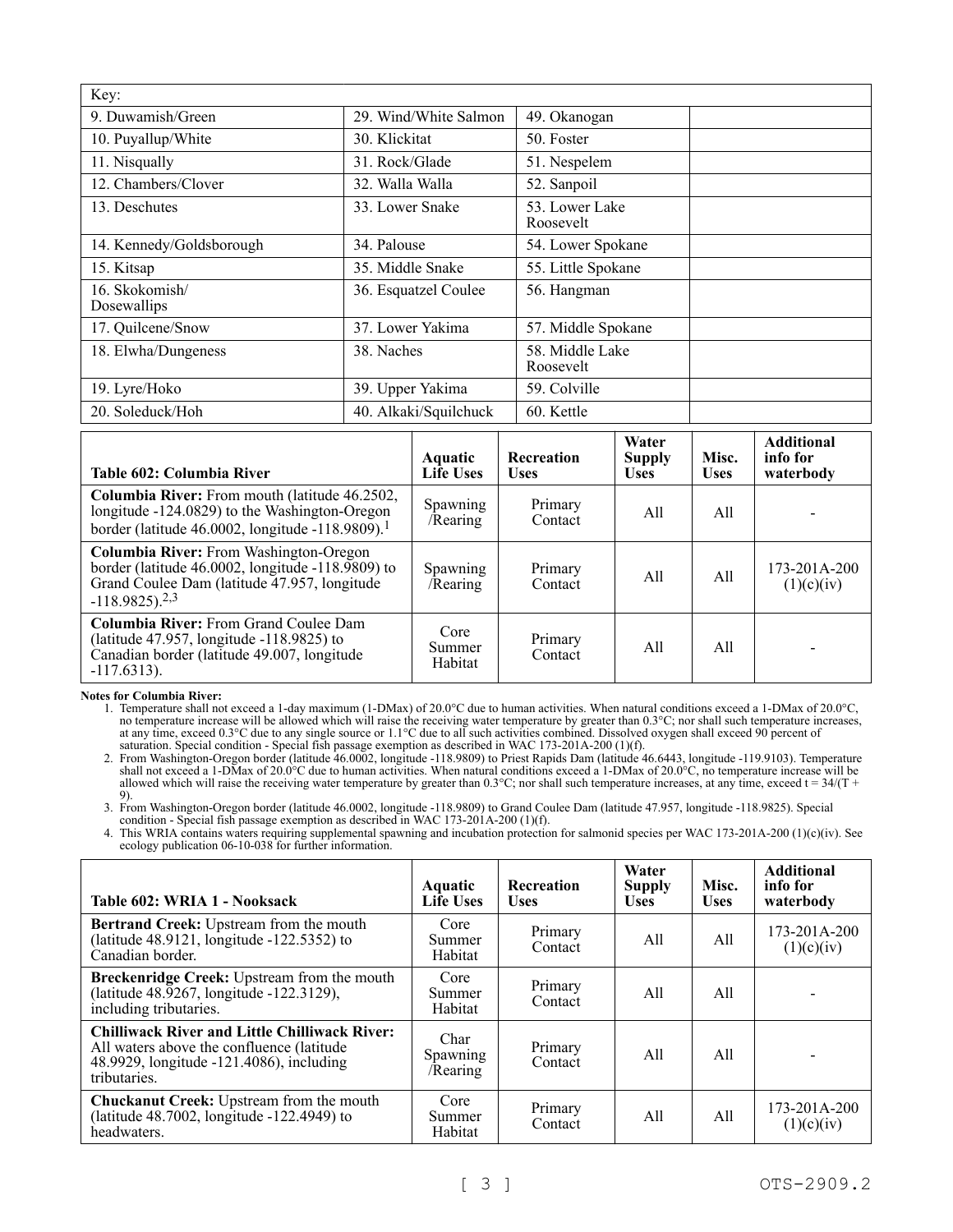| Table 602: WRIA 1 - Nooksack                                                                                                                                                                                                                                 | <b>Aquatic</b><br><b>Life Uses</b> | Recreation<br><b>Uses</b> | Water<br><b>Supply</b><br><b>Uses</b> | Misc.<br><b>Uses</b> | <b>Additional</b><br>info for<br>waterbody |
|--------------------------------------------------------------------------------------------------------------------------------------------------------------------------------------------------------------------------------------------------------------|------------------------------------|---------------------------|---------------------------------------|----------------------|--------------------------------------------|
| Colony Creek: Upstream from the mouth<br>(latitude 48.5966, longitude -122.4193) to<br>headwaters, including tributaries.                                                                                                                                    | Core<br>Summer<br>Habitat          | Primary<br>Contact        | All                                   | All                  |                                            |
| Dakota Creek: Upstream from the mouth<br>(latitude 48.9721, longitude -122.7291),<br>including tributaries.                                                                                                                                                  | Core<br>Summer<br>Habitat          | Primary<br>Contact        | All                                   | All                  | 173-201A-200<br>(1)(c)(iv)                 |
| Dale Creek: Upstream from the mouth (latitude<br>48.8938, longitude -122.3023).                                                                                                                                                                              | Core<br>Summer<br>Habitat          | Primary<br>Contact        | All                                   | All                  |                                            |
| Deer Creek (tributary to Barrett Lake):<br>Upstream from the mouth (latitude 48.8471,<br>longitude -122.5615), including tributaries.                                                                                                                        | Core<br>Summer<br>Habitat          | Primary<br>Contact        | All                                   | All                  | 173-201A-200<br>(1)(c)(iv)                 |
| Depot Creek: Upstream from the mouth (latitude<br>49.0296, longitude -121.4021), including<br>tributaries.                                                                                                                                                   | Char<br>Spawning<br>/Rearing       | Primary<br>Contact        | All                                   | All                  |                                            |
| Fishtrap Creek: Upstream from the mouth<br>(latitude 48.912, longitude -122.5229) to<br>Canadian border.                                                                                                                                                     | Core<br>Summer<br>Habitat          | Primary<br>Contact        | All                                   | All                  | 173-201A-200<br>(1)(c)(iv)                 |
| Hutchinson Creek: Upstream from the mouth<br>(latitude 48.7078, longitude -122.1812),<br>including tributaries.                                                                                                                                              | Char<br>Spawning<br>/Rearing       | Primary<br>Contact        | All                                   | All                  | 173-201A-200<br>(1)(c)(iv)                 |
| <b>Johnson Creek's unnamed tributary: Upstream</b><br>from the mouth (latitude 48.978, longitude<br>-122.3223) just north of Pangborn Road.                                                                                                                  | Core<br>Summer<br>Habitat          | Primary<br>Contact        | All                                   | All                  |                                            |
| Nooksack River mainstem: Upstream from the<br>mouth to the confluence with Anderson Creek<br>(latitude 48.8646, longitude -122.3157).                                                                                                                        | Core<br>Summer<br>Habitat          | Primary<br>Contact        | All                                   | All                  | 173-201A-200<br>(1)(c)(iv)                 |
| Nooksack River: Upstream from, and including,<br>Anderson Creek (latitude 48.8646, longitude<br>-122.3157) to the confluence with South Fork<br>(latitude 48.8094, longitude -122.2039) except<br>where otherwise designated char, including<br>tributaries. | Core<br>Summer<br>Habitat          | Primary<br>Contact        | All                                   | All                  | 173-201A-200<br>(1)(c)(iv)                 |
| <b>Nooksack River, North Fork: Upstream from</b><br>the confluence with South Fork (latitude 48.8094,<br>longitude -122.2039) upstream to the confluence<br>with Maple Creek (latitude 48.9119, longitude<br>-122.0792), including tributaries.              | Core<br>Summer<br>Habitat          | Primary<br>Contact        | All                                   | All                  | 173-201A-200<br>(1)(c)(iv)                 |
| <b>Nooksack River, North Fork: Upstream from</b><br>and including Maple Creek (latitude 48.9119,<br>longitude -122.0792), including all tributaries.                                                                                                         | Char<br>Spawning<br>/Rearing       | Primary<br>Contact        | All                                   | All                  | 173-201A-200<br>(1)(c)(iv)                 |
| Nooksack River, Middle Fork: Upstream from<br>the confluence with mainstem (latitude 48.8341,<br>longitude -122.1549) to headwaters, including<br>tributaries.                                                                                               | Char<br>Spawning<br>/Rearing       | Primary<br>Contact        | All                                   | All                  | 173-201A-200<br>(1)(c)(iv)                 |
| Nooksack River, South Fork: Upstream from<br>the mouth (latitude 48.8075, longitude<br>$-122.2024$ ) to Skookum Creek (latitude 48.6701,<br>longitude -122.1417).                                                                                            | Core<br>Summer<br>Habitat          | Primary<br>Contact        | All                                   | All                  | 173-201A-200<br>(1)(c)(iv)                 |
| <b>Nooksack River, South Fork: Upstream from</b><br>Skookum Creek (latitude 48.6701, longitude<br>$-122.1417$ ) to Fobes Creek (latitude 48.6237,<br>longitude -122.1123).                                                                                   | Core<br>Summer<br>Habitat          | Primary<br>Contact        | All                                   | All                  | 173-201A-200<br>(1)(c)(iv)                 |
| <b>Nooksack River, South Fork: Upstream from</b><br>the confluence with Fobes Creek (latitude<br>48.6237, longitude -122.1123), including<br>tributaries.                                                                                                    | Char<br>Spawning<br>/Rearing       | Primary<br>Contact        | All                                   | All                  | 173-201A-200<br>(1)(c)(iv)                 |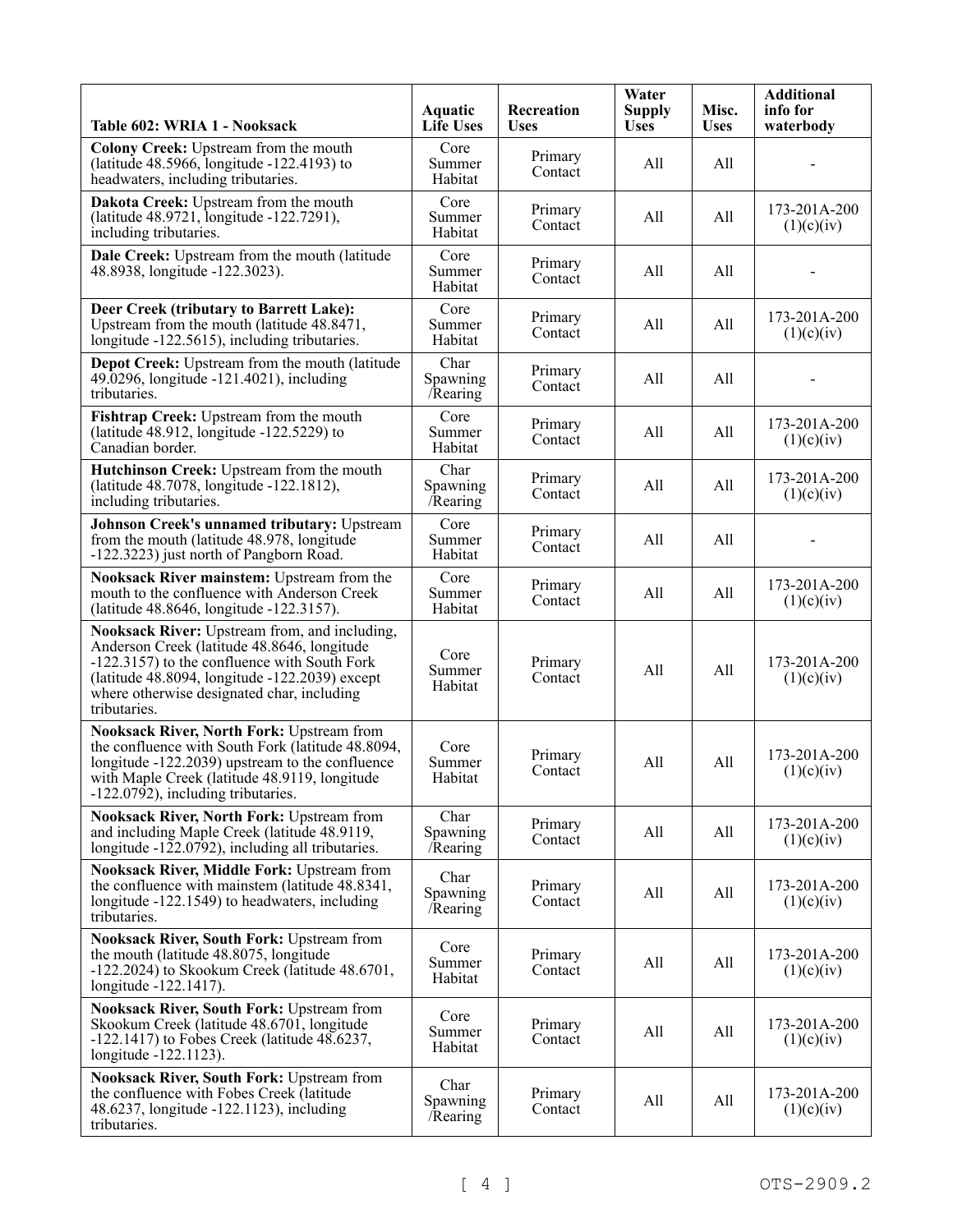| Table 602: WRIA 1 - Nooksack                                                                                                                                                      | <b>Aquatic</b><br><b>Life Uses</b> | <b>Recreation</b><br><b>Uses</b> | Water<br><b>Supply</b><br><b>Uses</b> | Misc.<br><b>Uses</b> | <b>Additional</b><br>info for<br>waterbody |
|-----------------------------------------------------------------------------------------------------------------------------------------------------------------------------------|------------------------------------|----------------------------------|---------------------------------------|----------------------|--------------------------------------------|
| Padden Creek: Upstream from the mouth<br>(latitude $48.7202$ , longitude $-122.5073$ ) to<br>headwaters, including tributaries.                                                   | Core<br>Summer<br>Habitat          | Primary<br>Contact               | All                                   | All                  |                                            |
| Pepin Creek: From the mouth (latitude 48.9417,<br>longitude -122.4748) to Canadian border (latitude<br>49.0023, longitude -122.4738).                                             | Core<br>Summer<br>Habitat          | Primary<br>Contact               | All                                   | All                  | 173-201A-200<br>(1)(c)(iv)                 |
| Saar Creek: From the mouth (latitude 48.9818,<br>longitude -122.2386) to headwaters.                                                                                              | Core<br>Summer<br>Habitat          | Primary<br>Contact               | All                                   | All                  |                                            |
| Silesia Creek: South of Canadian border (latitude<br>48.9985, longitude -121.6125), including<br>tributaries.                                                                     | Char<br>Spawning<br>Rearing        | Primary<br>Contact               | All                                   | All                  |                                            |
| Skookum Creek: Upstream from the mouth<br>(latitude 48.6702, longitude -122.1417),<br>including tributaries.                                                                      | Char<br>Spawning<br>Rearing        | Primary<br>Contact               | All                                   | All                  | 173-201A-200<br>(1)(c)(iv)                 |
| Squaw Creek: Upstream from the mouth<br>(latitude 48.969, longitude -122.3291).                                                                                                   | Core<br>Summer<br>Habitat          | Primary<br>Contact               | All                                   | All                  |                                            |
| <b>Squalicum Creek's unnamed tributary:</b><br>Upstream from latitude 48.7862, longitude<br>$-122.4864$ to headwaters.                                                            | Core<br>Summer<br>Habitat          | Primary<br>Contact               | All                                   | All                  | 173-201A-200<br>(1)(c)(iv)                 |
| <b>Stickney Creek (Slough) and Kamm Ditch:</b><br>Upstream from the confluence with mainstem<br>Nooksack River (latitude 48.938, longitude<br>$-122.441$ ) to headwaters.         | Core<br>Summer<br>Habitat          | Primary<br>Contact               | All                                   | All                  |                                            |
| Sumas River: From the Canadian border<br>(latitude 49.0024, longitude -122.2324) to<br>headwaters (latitude 48.888, longitude -122.3087)<br>except where designated otherwise.    | Spawning<br>/Rearing               | Primary<br>Contact               | All                                   | All                  |                                            |
| Tenmile Creek: Upstream from the mouth<br>(latitude $48.8559$ , longitude $-122.5771$ ) to Barrett<br>Lake (latitude 48.8513, longitude -122.5718).                               | Core<br>Summer<br>Habitat          | Primary<br>Contact               | All                                   | All                  | $\overline{a}$                             |
| Tomyhoi Creek: From the Canadian border<br>(latitude 48.9991, longitude -121.7318) to<br>headwaters.                                                                              | Char<br>Spawning<br>/Rearing       | Primary<br>Contact               | All                                   | All                  |                                            |
| Whatcom Creek: Upstream from the mouth<br>(latitude 48.7549, longitude -122.4824) to outlet<br>of Lake Whatcom (latitude 48.7575, longitude<br>-122.4226), including tributaries. | Core<br>Summer<br>Habitat          | Primary<br>Contact               | All                                   | All                  | 173-201A-200<br>(1)(c)(iv)                 |

**Note for WRIA 1:**

| Table 602: WRIA 2 - San Juan                                                                                               | <b>Aquatic</b><br><b>Life Uses</b> | <b>Recreation</b><br><b>Uses</b> | Water<br><b>Supply</b><br><b>Uses</b> | Misc.<br><b>Uses</b> | <b>Additional</b><br>info for<br>waterbody |
|----------------------------------------------------------------------------------------------------------------------------|------------------------------------|----------------------------------|---------------------------------------|----------------------|--------------------------------------------|
| There are no specific waterbody entries for this<br>WRIA.                                                                  |                                    |                                  |                                       |                      |                                            |
| Table 602: WRIA 3 - Lower Skagit-Samish                                                                                    | <b>Aquatic</b><br><b>Life Uses</b> | <b>Recreation</b><br><b>Uses</b> | Water<br><b>Supply</b><br><b>Uses</b> | Misc.<br><b>Uses</b> | <b>Additional</b><br>info for<br>waterbody |
| Fisher and Carpenter creeks: Upstream from<br>the mouth (latitude 48.3222, longitude<br>-122.3363), including tributaries. | Core<br>Summer<br>Habitat          | Primary<br>Contact               | All                                   | All                  |                                            |
| Hansen Creek: Upstream from the mouth<br>(latitude 48.4902, longitude -122.2086),<br>including tributaries.                | Core<br>Summer<br>Habitat          | Primary<br>Contact               | All                                   | All                  | $173 - 201A - 200$<br>(1)(c)(iv)           |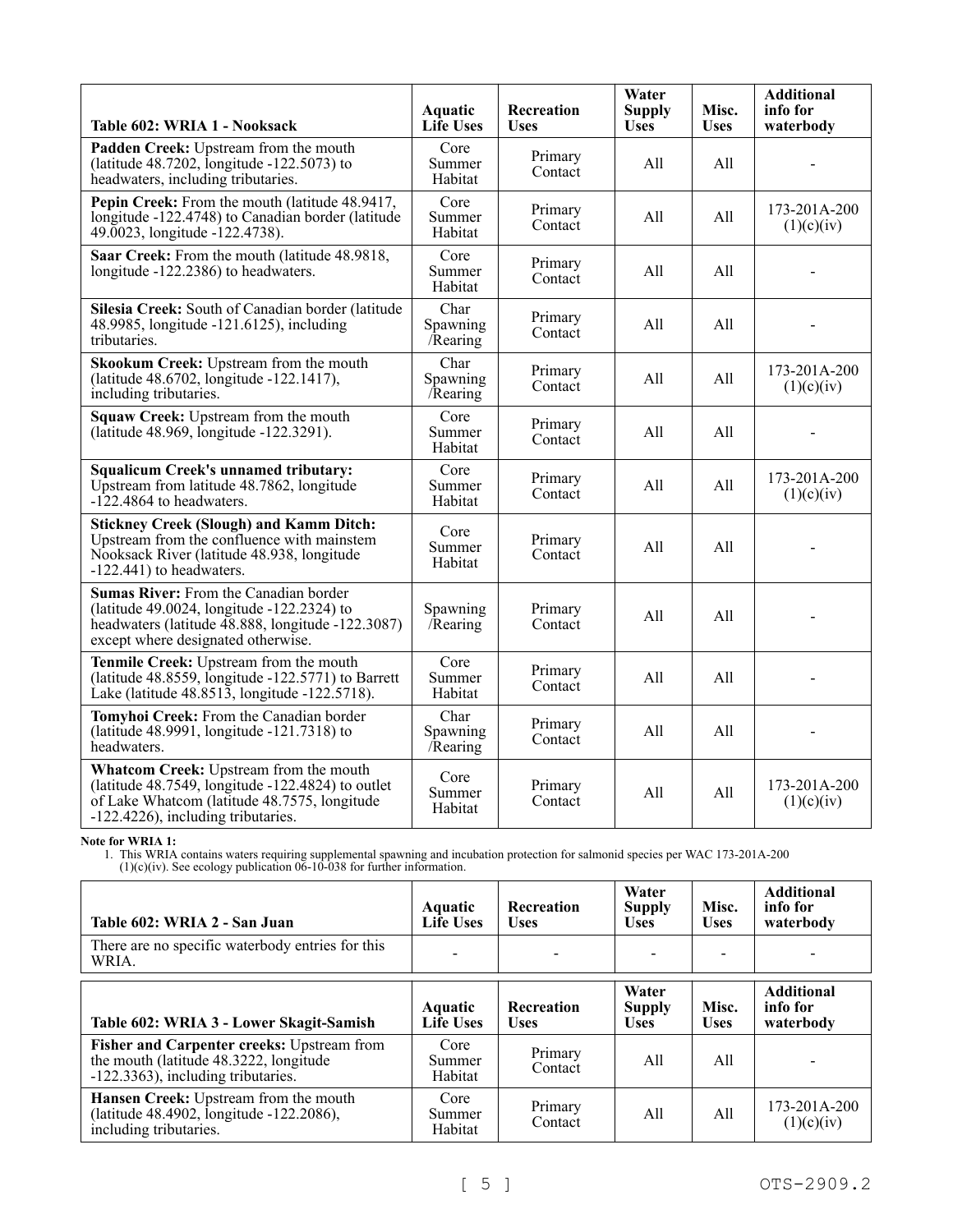| Table 602: WRIA 3 - Lower Skagit-Samish                                                                                                                                                                                                                          | Aquatic<br><b>Life Uses</b>  | <b>Recreation</b><br><b>Uses</b> | Water<br><b>Supply</b><br><b>Uses</b> | Misc.<br><b>Uses</b> | <b>Additional</b><br>info for<br>waterbody |
|------------------------------------------------------------------------------------------------------------------------------------------------------------------------------------------------------------------------------------------------------------------|------------------------------|----------------------------------|---------------------------------------|----------------------|--------------------------------------------|
| Nookachamps Creek: Upstream from the mouth<br>(latitude 48.4709, longitude -122.2954) except<br>where designated char, including tributaries.                                                                                                                    | Core<br>Summer<br>Habitat    | Primary<br>Contact               | All                                   | All                  | 173-201A-200<br>(1)(c)(iv)                 |
| <b>Nookachamps Creek, East Fork, and unnamed</b><br>creek: Upstream from the confluence (latitude<br>48.4091, longitude -122.1702), including<br>tributaries.                                                                                                    | Char<br>Spawning<br>/Rearing | Primary<br>Contact               | A11                                   | A11                  |                                            |
| Samish River: Upstream from latitude 48.547,<br>longitude -122.3373, including tributaries.                                                                                                                                                                      | Core<br>Summer<br>Habitat    | Primary<br>Contact               | All                                   | All                  | 173-201A-200<br>(1)(c)(iv)                 |
| Skagit River mainstem: Upstream from the<br>mouth to Skiyou Slough-lower end (latitude<br>48.4974, longitude -122.1811).                                                                                                                                         | Core<br>Summer<br>Habitat    | Primary<br>Contact               | A11                                   | All                  | 173-201A-200<br>(1)(c)(iv)                 |
| Skagit River, all tributaries to the mainstem:<br>Upstream from the mouth to Skiyou Slough-<br>lower end (latitude 48.4974, longitude<br>-122.1811); except where designated otherwise.                                                                          | Spawning<br>/Rearing         | Primary<br>Contact               | All                                   | A11                  | 173-201A-200<br>(1)(c)(iv)                 |
| Skagit River: Upstream Skiyou Slough-lower<br>end (latitude 48.4974, longitude $-122.1811$ ) to the<br>boundary of WRIA 3 and 4 (latitude 48.5106,<br>longitude -121.8973), except the other waters<br>listed for this WRIA, including tributaries. <sup>1</sup> | Core<br>Summer<br>Habitat    | Primary<br>Contact               | All                                   | All                  | $173 - 201A - 200$<br>(1)(c)(iv)           |
| Walker Creek and unnamed creek: Upstream<br>of the confluence (latitude 48.3808, longitude<br>-122.164), including tributaries.                                                                                                                                  | Char<br>Spawning<br>/Rearing | Primary<br>Contact               | All                                   | A11                  |                                            |

**Notes for WRIA 3:**

1. Skagit River (Gorge bypass reach) from Gorge Dam (latitude 48.6978, longitude -121.2082) to Gorge Powerhouse (latitude 48.677, longitude -121.2422). Temperature shall not exceed a 1-DMax of 21°C due to human activities. When natural conditions exceed a 1-DMax of 21°C, no temperature increase will be allowed which will raise the receiving water temperature by greater than 0.3°C, nor shall such temperature increases, at any time, exceed  $t = 34/(T + 9)$ .

| Table 602: WRIA 4 - Upper Skagit                                                                                                                                 | Aquatic<br><b>Life Uses</b>  | Recreation<br><b>Uses</b> | Water<br><b>Supply</b><br><b>Uses</b> | Misc.<br><b>Uses</b> | <b>Additional</b><br>info for<br>waterbody |
|------------------------------------------------------------------------------------------------------------------------------------------------------------------|------------------------------|---------------------------|---------------------------------------|----------------------|--------------------------------------------|
| <b>Bacon Creek:</b> Upstream from the mouth (latitude<br>48.5858, longitude -121.3934), including<br>tributaries.                                                | Char<br>Spawning<br>/Rearing | Primary<br>Contact        | All                                   | All                  | 173-201A-200<br>(1)(c)(iv)                 |
| Baker Lake: From dam (latitude 48.649,<br>longitude -121.6906), including tributaries.                                                                           | Char<br>Spawning<br>/Rearing | Primary<br>Contact        | All                                   | All                  | 173-201A-200<br>(1)(c)(iv)                 |
| Bear Creek and the unnamed outlet creek of<br><b>Blue Lake:</b> Upstream of the confluence (latitude<br>48.6204, longitude -121.7488), including<br>tributaries. | Char<br>Spawning<br>/Rearing | Primary<br>Contact        | All                                   | A11                  |                                            |
| Big Beaver Creek: Upstream from the mouth<br>(latitude $48.7747$ , longitude $-121.065$ ), including<br>tributaries.                                             | Char<br>Spawning<br>/Rearing | Primary<br>Contact        | All                                   | A11                  |                                            |
| Big Creek: Upstream from the mouth (latitude<br>48.3457, longitude -121.451), including<br>tributaries.                                                          | Char<br>Spawning<br>/Rearing | Primary<br>Contact        | All                                   | All                  | 173-201A-200<br>(1)(c)(iv)                 |
| Buck Creek: Upstream from the mouth (latitude<br>48.2635, longitude -121.3374), including<br>tributaries.                                                        | Char<br>Spawning<br>/Rearing | Primary<br>Contact        | All                                   | All                  | 173-201A-200<br>(1)(c)(iv)                 |
| <b>Cascade River and Boulder Creek: All waters</b><br>above the confluence (latitude 48.5177, longitude<br>-121.3643), including tributaries.                    | Char<br>Spawning<br>/Rearing | Primary<br>Contact        | All                                   | All                  | 173-201A-200<br>(1)(c)(iv)                 |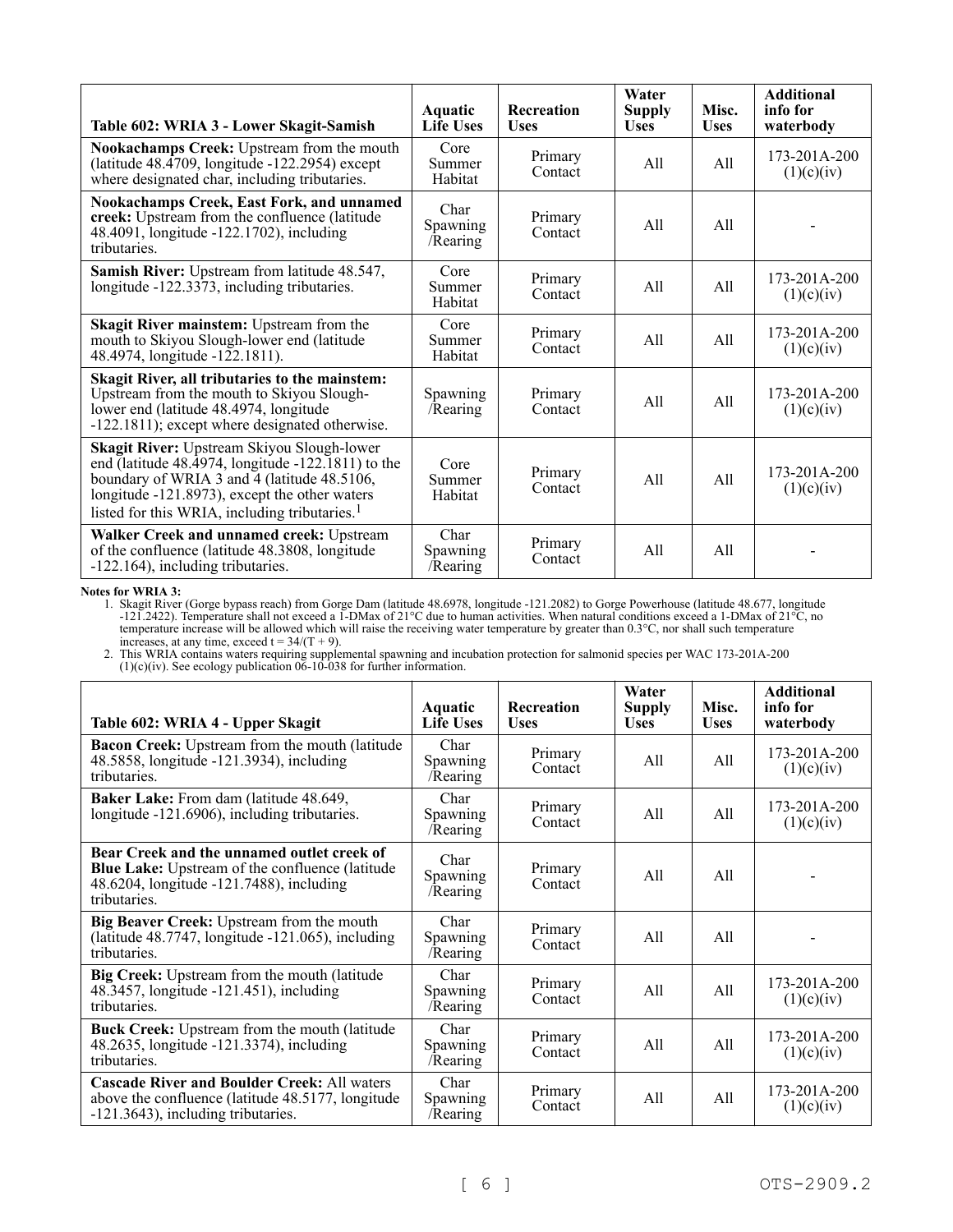| Table 602: WRIA 4 - Upper Skagit                                                                                                                          | Aquatic<br><b>Life Uses</b>  | Recreation<br><b>Uses</b> | Water<br><b>Supply</b><br><b>Uses</b> | Misc.<br><b>Uses</b> | <b>Additional</b><br>info for<br>waterbody |
|-----------------------------------------------------------------------------------------------------------------------------------------------------------|------------------------------|---------------------------|---------------------------------------|----------------------|--------------------------------------------|
| Circle Creek: Upstream from the mouth (latitude<br>48.2593, longitude -121.339), including<br>tributaries.                                                | Char<br>Spawning<br>Rearing  | Primary<br>Contact        | All                                   | All                  | 173-201A-200<br>(1)(c)(iv)                 |
| Clear Creek: Upstream from the mouth (latitude<br>48.2191, longitude -121.5684), including<br>tributaries.                                                | Char<br>Spawning<br>Rearing  | Primary<br>Contact        | All                                   | All                  | 173-201A-200<br>(1)(c)(iv)                 |
| Diobsud Creek and unnamed tributary: All<br>waters above the confluence (latitude 48.5846,<br>longitude -121.4422), including tributaries.                | Char<br>Spawning<br>Rearing  | Primary<br>Contact        | All                                   | All                  |                                            |
| Goodell Creek: Upstream from the mouth<br>(latitude 48.6725, longitude -121.2649),<br>including tributaries.                                              | Char<br>Spawning<br>Rearing  | Primary<br>Contact        | All                                   | All                  | 173-201A-200<br>(1)(c)(iv)                 |
| Hozomeen Creek: Upstream from the mouth<br>(latitude 48.9869, longitude -121.0717),<br>including tributaries.                                             | Char<br>Spawning<br>Rearing  | Primary<br>Contact        | All                                   | All                  |                                            |
| <b>Illabot Creek:</b> Upstream from the mouth<br>(latitude 48.49597, longitude -121.53164),<br>including tributaries.                                     | Char<br>Spawning<br>Rearing  | Primary<br>Contact        | All                                   | All                  | 173-201A-200<br>(1)(c)(iv)                 |
| Jordan Creek: Upstream from the mouth<br>(latitude 48.5228, longitude -121.4229),<br>including tributaries.                                               | Char<br>Spawning<br>/Rearing | Primary<br>Contact        | All                                   | All                  | 173-201A-200<br>(1)(c)(iv)                 |
| Lightning Creek: Upstream from the mouth,<br>including tributaries.                                                                                       | Char<br>Spawning<br>Rearing  | Primary<br>Contact        | All                                   | All                  |                                            |
| Little Beaver Creek: Upstream from the mouth<br>(latitude 48.9162, longitude -121.0825),<br>including tributaries.                                        | Char<br>Spawning<br>/Rearing | Primary<br>Contact        | All                                   | All                  |                                            |
| Murphy Creek: Upstream from the mouth<br>(latitude 48.191, longitude -121.5157), including<br>tributaries.                                                | Char<br>Spawning<br>Rearing  | Primary<br>Contact        | All                                   | All                  | 173-201A-200<br>(1)(c)(iv)                 |
| Newhalem Creek: Upstream from the mouth<br>(latitude 48.6714, longitude -121.2561),<br>including tributaries.                                             | Char<br>Spawning<br>Rearing  | Primary<br>Contact        | All                                   | All                  | 173-201A-200<br>(1)(c)(iv)                 |
| Rocky Creek: Upstream from the mouth<br>(latitude $48.6461$ , longitude $-121.702$ ), including<br>tributaries.                                           | Char<br>Spawning<br>Rearing  | Primary<br>Contact        | All                                   | All                  |                                            |
| Ruby Creek: Upstream from the mouth (latitude<br>48.7125, longitude -120.9868), including<br>tributaries.                                                 | Char<br>Spawning<br>Rearing  | Primary<br>Contact        | All                                   | All                  |                                            |
| Sauk River and Dutch Creek: All waters above<br>the confluence (latitude 48.1812, longitude<br>-121.488), including tributaries.                          | Char<br>Spawning<br>Rearing  | Primary<br>Contact        | All                                   | All                  | 173-201A-200<br>(1)(c)(iv)                 |
| Silver Creek: Upstream from the mouth (latitude<br>48.9702, longitude -121.1039), including<br>tributaries.                                               | Char<br>Spawning<br>/Rearing | Primary<br>Contact        | All                                   | All                  |                                            |
| Skagit River: Upstream from latitude 48.5106,<br>longitude -121.8973, including tributaries, except<br>where listed otherwise for this WRIA. <sup>1</sup> | Core<br>Summer<br>Habitat    | Primary<br>Contact        | All                                   | All                  | 173-201A-200<br>(1)(c)(iv)                 |
| Stetattle Creek: Upstream from the mouth<br>(latitude 48.7172, longitude -121.1498),<br>including tributaries.                                            | Char<br>Spawning<br>/Rearing | Primary<br>Contact        | All                                   | All                  |                                            |
| Straight Creek: Upstream from the mouth<br>(latitude 48.2719, longitude -121.4004),<br>including tributaries.                                             | Char<br>Spawning<br>/Rearing | Primary<br>Contact        | All                                   | All                  | 173-201A-200<br>(1)(c)(iv)                 |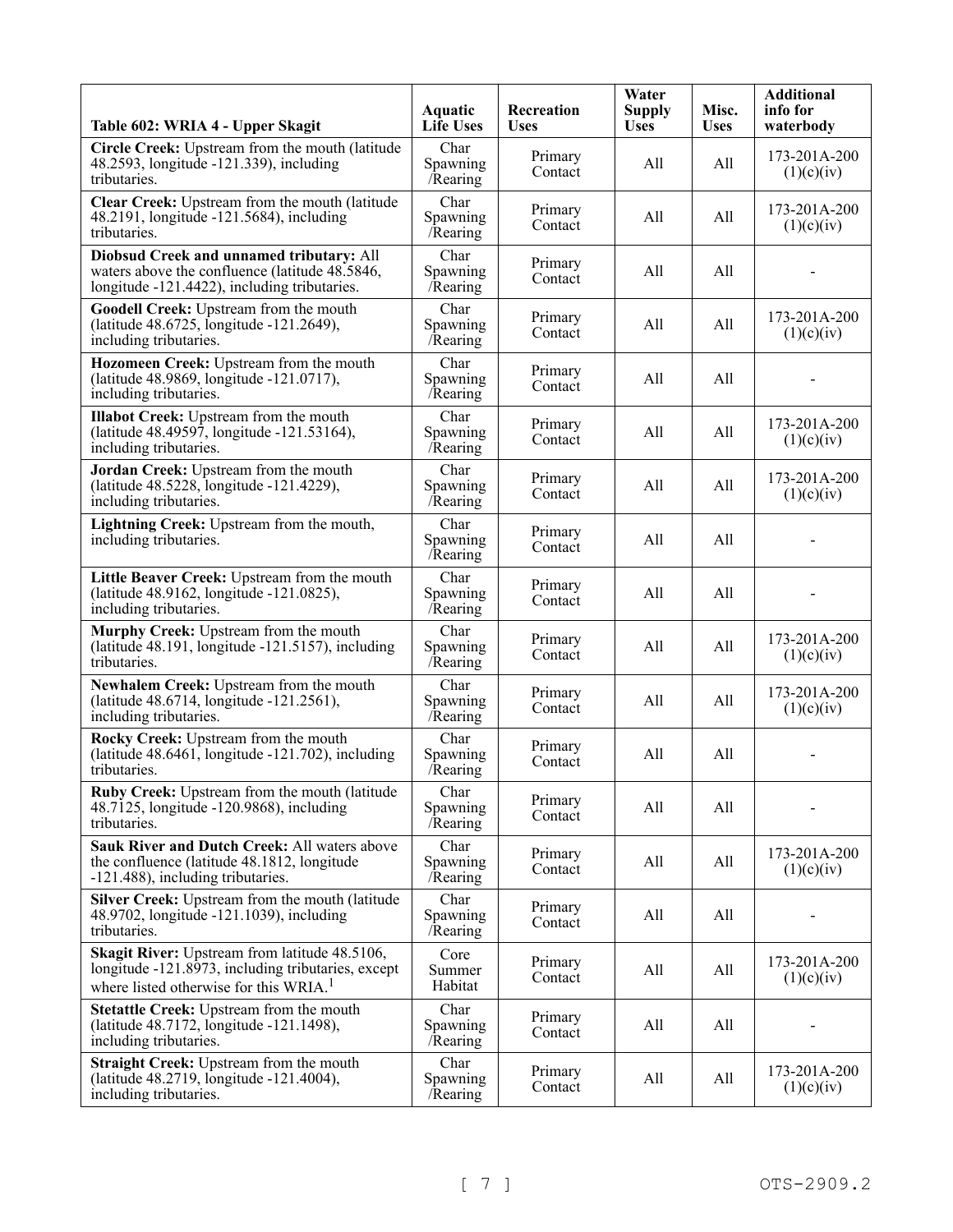| Table 602: WRIA 4 - Upper Skagit                                                                                                     | Aquatic<br><b>Life Uses</b>         | <b>Recreation</b><br><b>Uses</b> | Water<br><b>Supply</b><br><b>Uses</b> | Misc.<br><b>Uses</b> | <b>Additional</b><br>info for<br>waterbody |
|--------------------------------------------------------------------------------------------------------------------------------------|-------------------------------------|----------------------------------|---------------------------------------|----------------------|--------------------------------------------|
| <b>Suiattle River:</b> Above the confluence with<br>Harriet Creek (latitude 48.2507, longitude<br>-121.3018), including tributaries. | Char<br>Spawning<br>/Rearing        | Primary<br>Contact               | All                                   | All                  | 173-201A-200<br>(1)(c)(iv)                 |
| <b>Sulphur Creek:</b> Upstream of the mouth (latitude<br>48.6482, longitude -121.6997), including<br>tributaries.                    | Char<br><b>Spawning</b><br>/Rearing | Primary<br>Contact               | All                                   | All                  |                                            |
| Tenas Creek: Upstream of the mouth (latitude<br>48.3236, longitude -121.4395), including<br>tributaries.                             | Char<br><b>Spawning</b><br>/Rearing | Primary<br>Contact               | All                                   | All                  | 173-201A-200<br>(1)(c)(iv)                 |
| <b>Thunder Creek:</b> Upstream of Lake Shannon<br>(latitude 48.5978, longitude -121.7138),<br>including tributaries.                 | Char<br><b>Spawning</b><br>/Rearing | Primary<br>Contact               | All                                   | All                  |                                            |
| Thunder Creek: Upstream of Diablo Lake<br>(latitude 48.69469, longitude -121.09830),<br>including tributaries.                       | Char<br>Spawning<br>/Rearing        | Primary<br>Contact               | All                                   | All                  |                                            |
| White Chuck River: Upstream of the mouth<br>(latitude 48.1729, longitude -121.4723),<br>including tributaries.                       | Char<br><b>Spawning</b><br>/Rearing | Primary<br>Contact               | All                                   | All                  | 173-201A-200<br>(1)(c)(iv)                 |

### **Notes for WRIA 4:**

1. Skagit River (Gorge bypass reach) from the Gorge Dam (river mile 96.6) to the Gorge Powerhouse (river mile 94.2). Temperature shall not exceed a 1-DMax of 21°C due to human action. When natural conditions exceed a 1-DMax of 21°C, no temperature increase will be allowed which will raise the receiving water temperature by greater than  $0.3^{\circ}\text{C}$ , nor shall such temperature increases, at any time, exceed t =  $34/(T + 9)$ .

| Table 602: WRIA 5 - Stillaguamish                                                                                                                                                                               | <b>Aquatic</b><br><b>Life Uses</b> | <b>Recreation</b><br><b>Uses</b> | Water<br><b>Supply</b><br><b>Uses</b> | Misc.<br><b>Uses</b> | <b>Additional</b><br>info for<br>waterbody |
|-----------------------------------------------------------------------------------------------------------------------------------------------------------------------------------------------------------------|------------------------------------|----------------------------------|---------------------------------------|----------------------|--------------------------------------------|
| <b>Brooks Creek and unnamed tributary:</b><br>Upstream of the confluence (latitude 48.296,<br>longitude -121.905), including tributaries.                                                                       | Char<br>Spawning<br>/Rearing       | Primary<br>Contact               | All                                   | All                  |                                            |
| Canyon Creek: Upstream of the confluence with<br>unnamed tributary (latitude 48.1245, longitude<br>-121.8892) to headwaters, including tributaries.                                                             | Char<br>Spawning<br>/Rearing       | Primary<br>Contact               | All                                   | All                  | 173-201A-200<br>(1)(c)(iv)                 |
| <b>Canyon Creek's unnamed tributaries:</b><br>Upstream from latitude 48.1516, longitude<br>$-121.9677.$                                                                                                         | Char<br>Spawning<br>/Rearing       | Primary<br>Contact               | A11                                   | All                  |                                            |
| <b>Unnamed tributaries:</b> Upstream from the mouth<br>of tributary (latitude $48.1\overline{4}63$ , longitude<br>-121.9653) of unnamed tributary of Canyon<br>Creek (latitude 48.12145, longitude -121.94482). | Char<br>Spawning<br>Rearing        | Primary<br>Contact               | All                                   | A11                  |                                            |
| <b>Crane Creek and unnamed tributary:</b><br>Upstream of the confluence (latitude 48.3298,<br>longitude -121.1005), including tributaries.                                                                      | Char<br>Spawning<br>/Rearing       | Primary<br>Contact               | All                                   | All                  |                                            |
| <b>Crane Creek's unnamed tributaries: Upstream</b><br>of the confluence (latitude 48.3324, longitude<br>-122.1059), including tributaries.                                                                      | Char<br>Spawning<br>/Rearing       | Primary<br>Contact               | All                                   | A11                  |                                            |
| <b>Cub Creek and unnamed tributary: Upstream</b><br>of the confluence (latitude 48.1677, longitude<br>-121.9428), including tributaries.                                                                        | Char<br>Spawning<br>/Rearing       | Primary<br>Contact               | A11                                   | A11                  |                                            |
| Deer Creek (on N.F. Stillaguamish) and<br>unnamed tributary: Upstream of the confluence<br>(latitude 48.3194, longitude -121.9582),<br>including tributaries.                                                   | Char<br>Spawning<br>/Rearing       | Primary<br>Contact               | All                                   | All                  |                                            |
| Dicks Creek and unnamed outlet of Myrtle<br>Lake: Upstream of the confluence (latitude<br>48.3185, longitude -121.8147), including<br>tributaries.                                                              | Char<br>Spawning<br>/Rearing       | Primary<br>Contact               | All                                   | A11                  |                                            |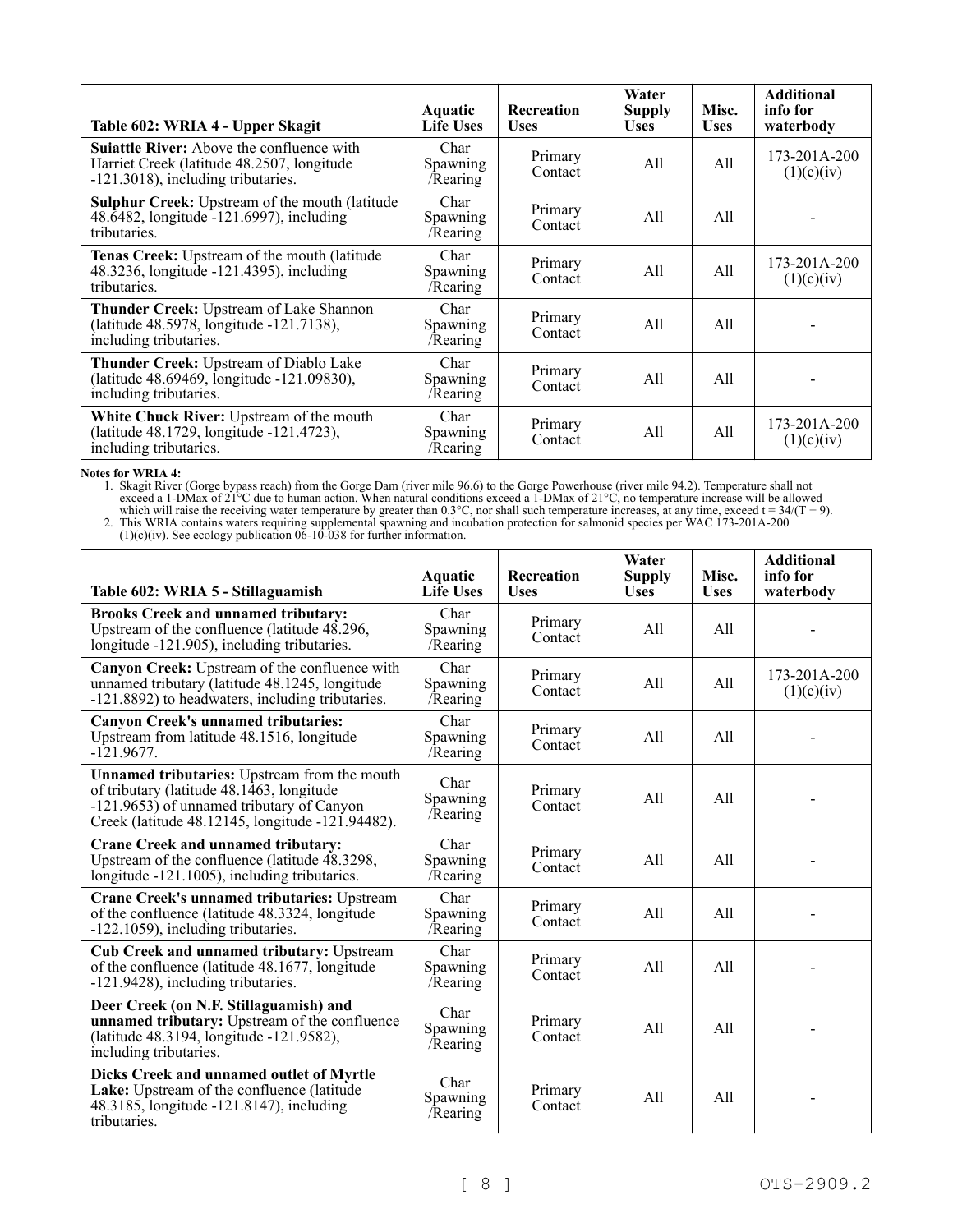| Table 602: WRIA 5 - Stillaguamish                                                                                                                                                                                                                                                                   | <b>Aquatic</b><br><b>Life Uses</b> | <b>Recreation</b><br><b>Uses</b> | Water<br><b>Supply</b><br><b>Uses</b> | Misc.<br><b>Uses</b> | <b>Additional</b><br>info for<br>waterbody |
|-----------------------------------------------------------------------------------------------------------------------------------------------------------------------------------------------------------------------------------------------------------------------------------------------------|------------------------------------|----------------------------------|---------------------------------------|----------------------|--------------------------------------------|
| Jim Creek and Little Jim Creek: Upstream of<br>the confluence (latitude 48.1969, longitude<br>-121.902), including tributaries.                                                                                                                                                                     | Char<br>Spawning<br>/Rearing       | Primary<br>Contact               | All                                   | All                  |                                            |
| Jorgenson Slough: Upstream from the<br>confluence with Church Creek (latitude 48.2341,<br>longitude -122.3235), between West Pass and Hat<br>Slough, including tributaries.                                                                                                                         | Core<br>Summer<br>Habitat          | Primary<br>Contact               | All                                   | All                  |                                            |
| Lake Cavanaugh and all tributaries: All waters<br>above the outlet (latitude 48.3126, longitude<br>$-121.9803$ ).                                                                                                                                                                                   | Char<br>Spawning<br>$/$ Rearing    | Primary<br>Contact               | All                                   | All                  |                                            |
| Pilchuck Creek and Bear Creek: Upstream of<br>the confluence (latitude 48.3444, longitude<br>-122.0691), including tributaries.                                                                                                                                                                     | Char<br>Spawning<br>/Rearing       | Primary<br>Contact               | All                                   | All                  |                                            |
| <b>Pilchuck Creek's unnamed tributaries:</b><br>Upstream of the confluence (latitude 48.309,<br>longitude -122.1303), including tributaries.                                                                                                                                                        | Char<br>Spawning<br>Rearing        | Primary<br>Contact               | All                                   | All                  |                                            |
| Pilchuck Creek: Upstream from latitude<br>48.2395, longitude -122.2015 (above $268^{\text{th}}$ St) to<br>headwaters, including tributaries (except where<br>designated char).                                                                                                                      | Core<br>Summer<br>Habitat          | Primary<br>Contact               | All                                   | All                  | 173-201A-200<br>(1)(c)(iv)                 |
| <b>Unnamed tributary to Portage Creek:</b><br>Upstream of the confluence (latitude 48.1836,<br>longitude -122.2314), including tributaries.                                                                                                                                                         | Core<br>Summer<br>Habitat          | Primary<br>Contact               | All                                   | All                  | 173-201A-200<br>(1)(c)(iv)                 |
| <b>Stillaguamish River:</b> Upstream from the mouth<br>(latitude 48.2082, longitude -122.323) to<br>confluence of north and south forks (latitude<br>48.2036, longitude -122.1279).                                                                                                                 | Spawning<br>Rearing                | Primary<br>Contact               | All                                   | All                  | 173-201A-200<br>(1)(c)(iv)                 |
| <b>Stillaguamish River, North Fork: Upstream</b><br>from the mouth (latitude 48.2039, longitude<br>$-122.128$ ) to Boulder River (latitude 48.2822,<br>longitude -121.7876), including tributaries<br>(except where designated char).                                                               | Core<br>Summer<br>Habitat          | Primary<br>Contact               | All                                   | All                  | 173-201A-200<br>(1)(c)(iv)                 |
| <b>Stillaguamish River, North Fork, and Boulder</b><br>River: Upstream from the confluence (latitude<br>$48.2822$ , longitude $-121.7876$ ) to Squire Creek<br>(latitude 48.2802, longitude -121.686), and<br>downstream of the Mt. Baker Snoqualmie<br>National Forest, including tributaries.     | Char<br>Spawning<br>/Rearing       | Primary<br>Contact               | All                                   | All                  | 173-201A-200<br>(1)(c)(iv)                 |
| <b>Stillaguamish River, North Fork, and Boulder</b><br>River: Upstream from the confluence (latitude<br>48.2802, longitude -121.686) up to Squire Creek<br>(latitude $48.2802$ , longitude $-121.686$ ) that are in<br>or above the Mt. Baker Snoqualmie National<br>Forest, including tributaries. | Char<br>Spawning<br>Rearing        | Primary<br>Contact               | All                                   | All                  | 173-201A-200<br>(1)(c)(iv)                 |
| <b>Stillaguamish River, North Fork: Upstream</b><br>from the confluence with Squire Creek (latitude<br>$48.2802$ , longitude $-121.686$ ) to headwaters,<br>including all tributaries.                                                                                                              | Char<br>Spawning<br>/Rearing       | Primary<br>Contact               | All                                   | All                  | 173-201A-200<br>(1)(c)(iv)                 |
| <b>Stillaguamish River, South Fork: Upstream</b><br>from the mouth (latitude 48.2034, longitude<br>$-122.1277$ ) to Canyon Creek (latitude 48.0972,<br>longitude -121.9711).                                                                                                                        | Core<br>Summer<br>Habitat          | Primary<br>Contact               | All                                   | All                  | 173-201A-200<br>(1)(c)(iv)                 |
| <b>Stillaguamish River, South Fork: Upstream</b><br>from Canyon Creek (latitude 48.0972, longitude<br>-121.9711) to the unnamed tributary at latitude<br>48.092 longitude -121.8812 (near Cranberry<br>Creek).                                                                                      | Core<br>Summer<br>Habitat          | Primary<br>Contact               | All                                   | All                  | 173-201A-200<br>(1)(c)(iv)                 |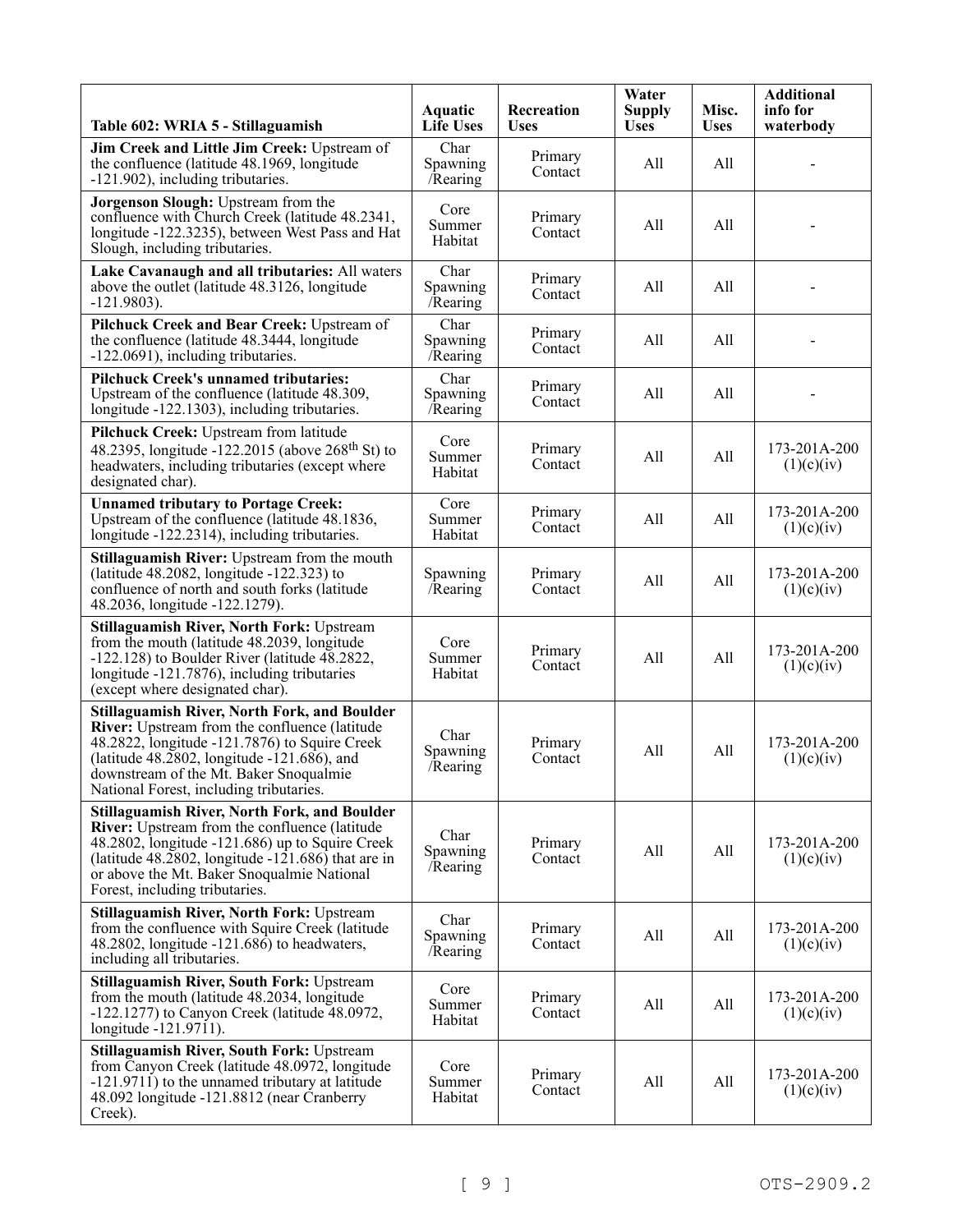| Table 602: WRIA 5 - Stillaguamish                                                                                                                                                                | <b>Aquatic</b><br><b>Life Uses</b> | Recreation<br><b>Uses</b> | Water<br><b>Supply</b><br><b>Uses</b> | Misc.<br><b>Uses</b> | <b>Additional</b><br>info for<br>waterbody |
|--------------------------------------------------------------------------------------------------------------------------------------------------------------------------------------------------|------------------------------------|---------------------------|---------------------------------------|----------------------|--------------------------------------------|
| Stillaguamish River, South Fork, and the<br><b>unnamed tributary:</b> Upstream of the confluence<br>(latitude $48.092$ , longitude $-121.8812$ ) near<br>Cranberry Creek, including tributaries. | Char<br>Spawning<br>/Rearing       | Primary<br>Contact        | A11                                   | All                  | $173 - 201A - 200$<br>(1)(c)(iv)           |

**Note for WRIA 5:**

| Table 602: WRIA 6 - Island                                                                                                                                                                 | Aquatic<br><b>Life Uses</b>        | <b>Recreation</b><br><b>Uses</b> | Water<br><b>Supply</b><br><b>Uses</b> | Misc.<br><b>Uses</b> | <b>Additional</b><br>info for<br>waterbody |
|--------------------------------------------------------------------------------------------------------------------------------------------------------------------------------------------|------------------------------------|----------------------------------|---------------------------------------|----------------------|--------------------------------------------|
| There are no specific waterbody entries for this<br>WRIA.                                                                                                                                  |                                    |                                  |                                       |                      |                                            |
| Table 602: WRIA 7 - Snohomish                                                                                                                                                              | <b>Aquatic</b><br><b>Life Uses</b> | Recreation<br><b>Uses</b>        | Water<br><b>Supply</b><br><b>Uses</b> | Misc.<br><b>Uses</b> | <b>Additional</b><br>info for<br>waterbody |
| Cherry Creek: Upstream from the mouth<br>(latitude 47.7684, longitude -121.9603) to<br>headwaters, including tributaries.                                                                  | Core<br>Summer<br>Habitat          | Primary<br>Contact               | All                                   | All                  | 173-201A-200<br>(1)(c)(iv)                 |
| Cripple Creek: Upstream from the mouth<br>(latitude 47.523, longitude -121.4728), including<br>tributaries.                                                                                | Char<br>Spawning<br>Rearing        | Primary<br>Contact               | All                                   | All                  |                                            |
| Kelly Creek: Upstream from the mouth (latitude<br>47.9849, longitude -121.5034), including<br>tributaries.                                                                                 | Char<br>Spawning<br>Rearing        | Primary<br>Contact               | All                                   | All                  |                                            |
| Miller River, East Fork, and West Fork Miller<br>River: Upstream of the confluence (latitude<br>47.675, longitude -121.3892), including<br>tributaries.                                    | Char<br>Spawning<br>/Rearing       | Primary<br>Contact               | All                                   | All                  | 173-201A-200<br>(1)(c)(iv)                 |
| <b>North Fork Creek and unnamed creek:</b><br>Upstream of the confluence (latitude 47.7406,<br>longitude -121.8246), including tributaries.                                                | Char<br>Spawning<br>/Rearing       | Primary<br>Contact               | All                                   | All                  |                                            |
| Pilchuck River: Upstream from the mouth<br>(latitude $47.9006$ , longitude $-122.0919$ ) to the<br>confluence with Boulder Creek (latitude 48.0248,<br>longitude -121.8217).               | Core<br>Summer<br>Habitat          | Primary<br>Contact               | All                                   | All                  | 173-201A-200<br>(1)(c)(iv)                 |
| <b>Pilchuck River and Boulder Creek: Upstream</b><br>on the confluence (latitude 48.0248, longitude<br>-121.8217), including tributaries.                                                  | Char<br>Spawning<br>/Rearing       | Primary<br>Contact               | All                                   | All                  | 173-201A-200<br>(1)(c)(iv)                 |
| Pratt River: Upstream from the mouth (latitude<br>47.5261, longitude -121.5873), including<br>tributaries.                                                                                 | Char<br>Spawning<br>/Rearing       | Primary<br>Contact               | All                                   | All                  |                                            |
| Skykomish River: Upstream from the mouth<br>(latitude 47.8213, longitude -122.0327) to May<br>Creek (above Gold Bar at latitude 47.8471,<br>longitude -121.6954), including tributaries.   | Core<br>Summer<br>Habitat          | Primary<br>Contact               | All                                   | All                  | 173-201A-200<br>(1)(c)(iv)                 |
| <b>Skykomish River and May Creek: Upstream</b><br>from the confluence above Gold Bar at latitude<br>47.8471, longitude -121.6954, including<br>tributaries (except where designated char). | Core<br>Summer<br>Habitat          | Primary<br>Contact               | All                                   | All                  | 173-201A-200<br>(1)(c)(iv)                 |
| <b>Skykomish River, North Fork: Upstream from</b><br>below Salmon Creek at latitude 47.8790,<br>longitude -121.4594 to headwaters, including<br>tributaries.                               | Char<br>Spawning<br>Rearing        | Primary<br>Contact               | All                                   | All                  | 173-201A-200<br>(1)(c)(iv)                 |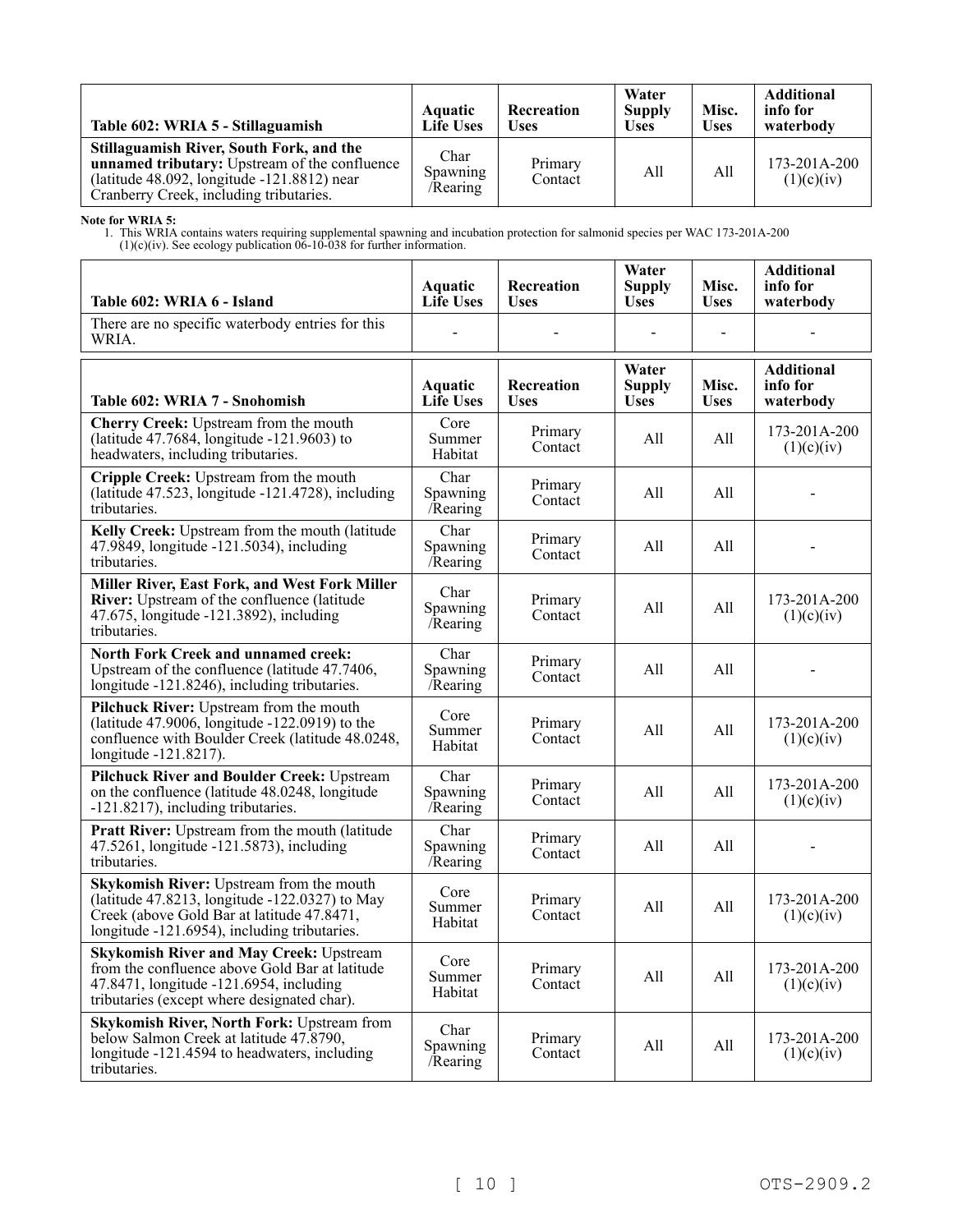| Table 602: WRIA 7 - Snohomish                                                                                                                                                                                                  | Aquatic<br><b>Life Uses</b>  | Recreation<br><b>Uses</b> | Water<br><b>Supply</b><br><b>Uses</b> | Misc.<br><b>Uses</b> | <b>Additional</b><br>info for<br>waterbody |
|--------------------------------------------------------------------------------------------------------------------------------------------------------------------------------------------------------------------------------|------------------------------|---------------------------|---------------------------------------|----------------------|--------------------------------------------|
| <b>Skykomish River, South Fork, and Beckler</b><br><b>River:</b> Upstream from the confluence (latitude)<br>47.715, longitude -121.3398), including<br>tributaries.                                                            | Char<br>Spawning<br>Rearing  | Primary<br>Contact        | All                                   | All                  | 173-201A-200<br>(1)(c)(iv)                 |
| Snohomish River: Upstream from the mouth<br>(latitude $48.0202$ , longitude $-122.1989$ ) to the<br>southern tip of Ebey Island (latitude 47.942,<br>longitude -122.1719). <sup>1</sup>                                        | Spawning<br><b>Rearing</b>   | Primary<br>Contact        | All                                   | All                  |                                            |
| Snohomish River: Upstream the southern tip of<br>Ebey Island (latitude 47.942, longitude<br>-122.1719) to below Pilchuck Creek at (latitude<br>47.9005, longitude -122.0925).                                                  | Spawning<br><b>Rearing</b>   | Primary<br>Contact        | All                                   | All                  | 173-201A-200<br>(1)(c)(iv)                 |
| <b>Snohomish River: Upstream from below</b><br>Pilchuck Creek (latitude 47.9005, longitude<br>-122.0925) to the confluence with Skykomish and<br>Snoqualmie River (latitude 47.8212, longitude<br>$-122.0331$ ).               | Core<br>Summer<br>Habitat    | Primary<br>Contact        | All                                   | All                  | 173-201A-200<br>(1)(c)(iv)                 |
| Snoqualmie River: Upstream from the mouth<br>(latitude $47.8208$ , longitude $-122.0321$ ) to the<br>confluence with Harris Creek (latitude 47.6772,<br>longitude -121.9382).                                                  | Spawning<br><b>Rearing</b>   | Primary<br>Contact        | All                                   | All                  | 173-201A-200<br>(1)(c)(iv)                 |
| <b>Snoqualmie River and Harris Creek: Upstream</b><br>from the confluence (latitude 47.6772, longitude<br>-121.9382) to west boundary of Twin Falls State<br>Park on south fork (latitude 47.4525, longitude<br>$-121.7063$ ). | Core<br>Summer<br>Habitat    | Primary<br>Contact        | All                                   | All                  | 173-201A-200<br>(1)(c)(iv)                 |
| Snoqualmie River, South Fork: Upstream from<br>the west boundary of Twin Falls State Park<br>(latitude 47.4525, longitude -121.7063) to<br>headwaters, including tributaries.                                                  | Core<br>Summer<br>Habitat    | Primary<br>Contact        | All                                   | All                  |                                            |
| Snoqualmie River, North Fork: Upstream from<br>the mouth (latitude 47.5203, longitude<br>$-121.7746$ ) to Sunday Creek (latitude 47.6556,<br>longitude -121.6419).                                                             | Core<br>Summer<br>Habitat    | Primary<br>Contact        | All                                   | All                  |                                            |
| <b>Snoqualmie River, North Fork, and Sunday</b><br>Creek: Upstream of the confluence (latitude<br>47.6556, longitude -121.6419), including<br>tributaries.                                                                     | Char<br>Spawning<br>/Rearing | Primary<br>Contact        | All                                   | All                  |                                            |
| Snoqualmie River, Middle Fork: Upstream<br>from the mouth (latitude 47.52, longitude<br>$-121.7767$ ) to Dingford Creek at latitude 47.5156,<br>longitude -121.4545 (except where designated<br>char).                         | Core<br>Summer<br>Habitat    | Primary<br>Contact        | All                                   | All                  |                                            |
| <b>Snoqualmie River, Middle Fork, and Dingford</b><br>Creek: Upstream of the confluence (latitude<br>47.5156, longitude -121.4545), including<br>tributaries.                                                                  | Char<br>Spawning<br>/Rearing | Primary<br>Contact        | All                                   | All                  |                                            |
| Snoqualmie River's Middle Fork's unnamed<br>tributaries: Upstream of the mouth at latitude<br>47.539, longitude -121.5645.                                                                                                     | Char<br>Spawning<br>/Rearing | Primary<br>Contact        | All                                   | All                  |                                            |
| Sultan River: Upstream from the mouth (latitude<br>47.8605, longitude -121.8206) to Chaplain Creek<br>(latitude $47.9211$ , longitude $-121.8033$ ), including<br>tributaries.                                                 | Core<br>Summer<br>Habitat    | Primary<br>Contact        | All                                   | All                  | 173-201A-200<br>(1)(c)(iv)                 |
| Sultan River: From the confluence with<br>Chaplain Creek (latitude 47.9211, longitude<br>$-121.8033$ ) to headwaters, including tributaries. <sup>2</sup>                                                                      | Core<br>Summer<br>Habitat    | Primary<br>Contact        | All                                   | All                  |                                            |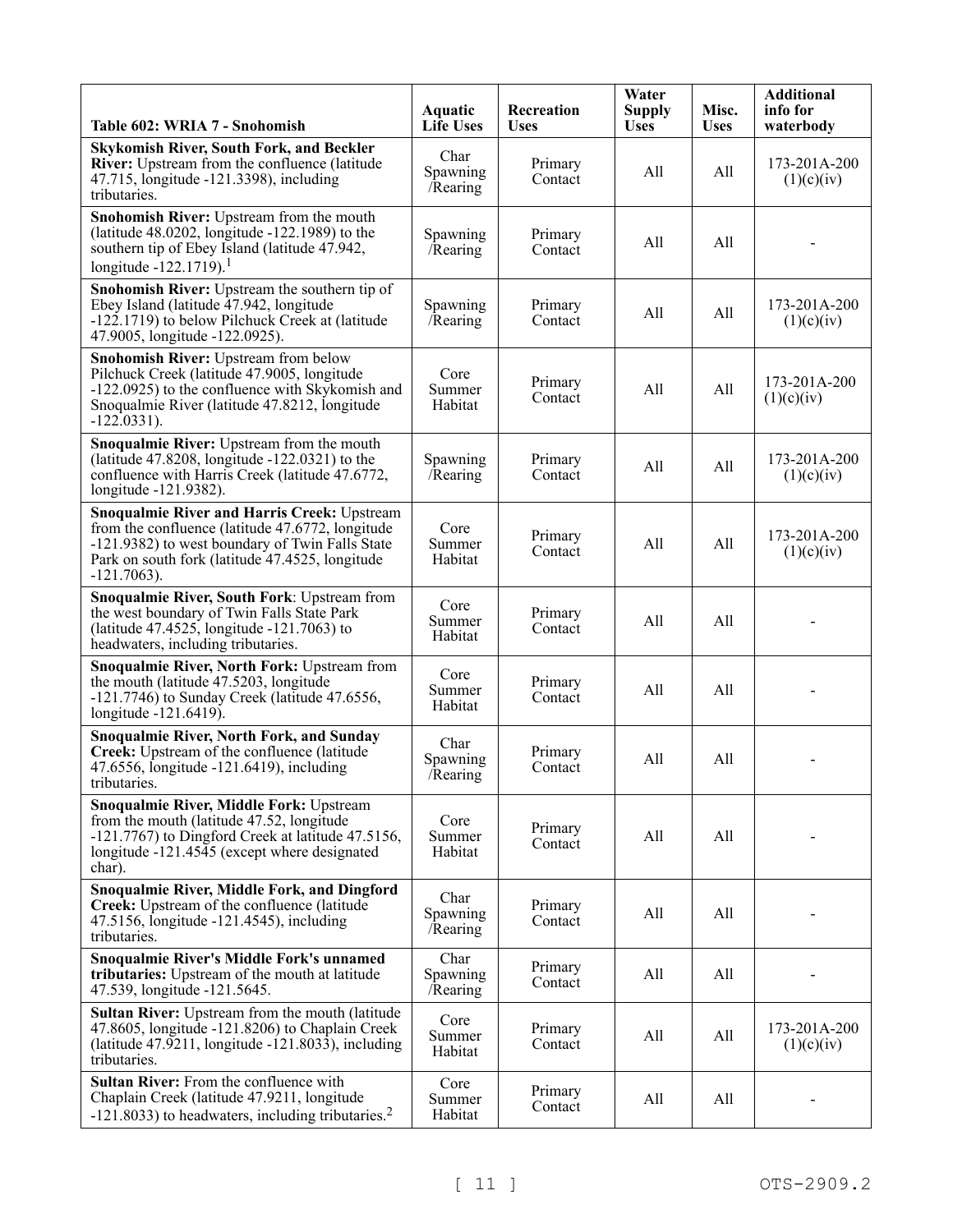| Table 602: WRIA 7 - Snohomish                                                                                                                                                          | <b>Aquatic</b><br><b>Life Uses</b>  | <b>Recreation</b><br><b>Uses</b> | Water<br><b>Supply</b><br><b>Uses</b> | Misc.<br><b>Uses</b> | <b>Additional</b><br>info for<br>waterbody |
|----------------------------------------------------------------------------------------------------------------------------------------------------------------------------------------|-------------------------------------|----------------------------------|---------------------------------------|----------------------|--------------------------------------------|
| Taylor River: Upstream from the mouth (latitude<br>47.5468, longitude -121.5355), including<br>tributaries.                                                                            | Char<br><b>Spawning</b><br>/Rearing | Primary<br>Contact               | All                                   | All                  |                                            |
| Tolt River, North Fork, and unnamed creek:<br>Upstream from the confluence (latitude 47.718,<br>longitude -121.7788), including tributaries.                                           | Char<br><b>Spawning</b><br>/Rearing | Primary<br>Contact               | All                                   | All                  |                                            |
| Tolt River, South Fork: Upstream from the<br>mouth (latitude 47.6957, longitude -121.8213) to<br>the unnamed creek at latitude 47.6921, longitude<br>-121.7408, including tributaries. | Core<br>Summer<br>Habitat           | Primary<br>Contact               | All                                   | All                  | 173-201A-200<br>(1)(c)(iv)                 |
| Tolt River, South Fork, and unnamed creek:<br>Upstream of the confluence (latitude 47.6921,<br>longitude -121.7408), including tributaries. $3$                                        | Char<br><b>Spawning</b><br>/Rearing | Primary<br>Contact               | All                                   | All                  |                                            |
| <b>Tolt River's South Fork's unnamed</b><br>tributaries: Upstream of the mouth at latitude<br>47.6888, longitude -121.7869.                                                            | Char<br>Spawning<br>/Rearing        | Primary<br>Contact               | All                                   | All                  |                                            |
| Trout Creek: Upstream from the mouth (latitude<br>47.8643, longitude -121.4877), including<br>tributaries.                                                                             | Char<br>Spawning<br>/Rearing        | Primary<br>Contact               | All                                   | All                  | 173-201A-200<br>(1)(c)(iv)                 |

### **Notes for WRIA 7:**

1. Fecal coliform organism levels shall both not exceed a geometric mean value of 200 colonies/100 mL and not have more than 10 percent of the samples obtained for calculating the mean value exceeding 400 colonies/100 mL.

2. No waste discharge will be permitted above city of Everett Diversion Dam (latitude 47.9599, longitude -121.7962).

3. No waste discharge will be permitted for the South Fork Tolt River and tributaries from latitude 47.6957, longitude -121.8213 to headwaters.

4. This WRIA contains waters requiring supplemental spawning and incubation protection for salmonid species per WAC 173-201A-200 (1)(c)(iv). See ecology publication 06-10-038 for further information.

| Table 602: WRIA 8 - Cedar-Sammamish                                                                                                                                                                    | Aquatic<br><b>Life Uses</b>  | <b>Recreation</b><br><b>Uses</b> | Water<br><b>Supply</b><br><b>Uses</b> | Misc.<br><b>Uses</b> | <b>Additional</b><br>info for<br>waterbody |
|--------------------------------------------------------------------------------------------------------------------------------------------------------------------------------------------------------|------------------------------|----------------------------------|---------------------------------------|----------------------|--------------------------------------------|
| Cedar River: Upstream from the confluence<br>with Lake Washington (latitude 47.5005,<br>longitude -122.2159) to the Maplewood Bridge<br>(latitude 47.4693, longitude $-122.1596$ ).                    | Core<br>Summer<br>Habitat    | Primary<br>Contact               | A11                                   | A11                  | 173-201A-200<br>(1)(c)(iv)                 |
| <b>Cedar River:</b> Upstream from the Maplewood<br>Bridge (latitude $\overline{47.4693}$ , longitude -122.1596) to<br>Landsburg Dam (latitude 47.3759, longitude<br>-121.9615), including tributaries. | Core<br>Summer<br>Habitat    | Primary<br>Contact               | A11                                   | All                  | 173-201A-200<br>(1)(c)(iv)                 |
| Cedar River: From Landsburg Dam (latitude<br>47.3759, longitude $-121.9615$ to Chester Morse<br>Lake (latitude 47.4121, longitude -121.7526),<br>including tributaries. <sup>1</sup>                   | Core<br>Summer<br>Habitat    | Primary<br>Contact               | A11                                   | A11                  | 173-201A-200<br>(1)(c)(iv)                 |
| <b>Cedar River at Chester Morse Lake Cedar</b><br>Falls Dam: All waters above the dam (latitude<br>47.4121, longitude -121.7526) to headwaters,<br>including tributaries. <sup>2</sup>                 | Char<br>Spawning<br>/Rearing | Primary<br>Contact               | A11                                   | A11                  |                                            |
| <b>Holder Creek and unnamed tributary:</b><br>Upstream from the confluence (latitude 47.4576,<br>longitude -121.9505), including tributaries.                                                          | Char<br>Spawning<br>/Rearing | Primary<br>Contact               | A11                                   | A11                  |                                            |
| Issaquah Creek: Upstream from the confluence<br>with Lake Sammamish (latitude 47.562,<br>longitude -122.0651) to headwaters, including<br>tributaries (except where designated char).                  | Core<br>Summer<br>Habitat    | Primary<br>Contact               | A11                                   | All                  | 173-201A-200<br>(1)(c)(iv)                 |
| Lake Washington Ship Canal: From<br>Government Locks (latitude 47.6652, longitude<br>$-122.3973$ ) to Lake Washington (latitude $\overline{47.6471}$ ,<br>longitude -122.3003). <sup>3,4</sup>         | Core<br>Summer<br>Habitat    | Primary<br>Contact               | A11                                   | A11                  |                                            |

**Notes for WRIA 8:**

1. No waste discharge will be permitted.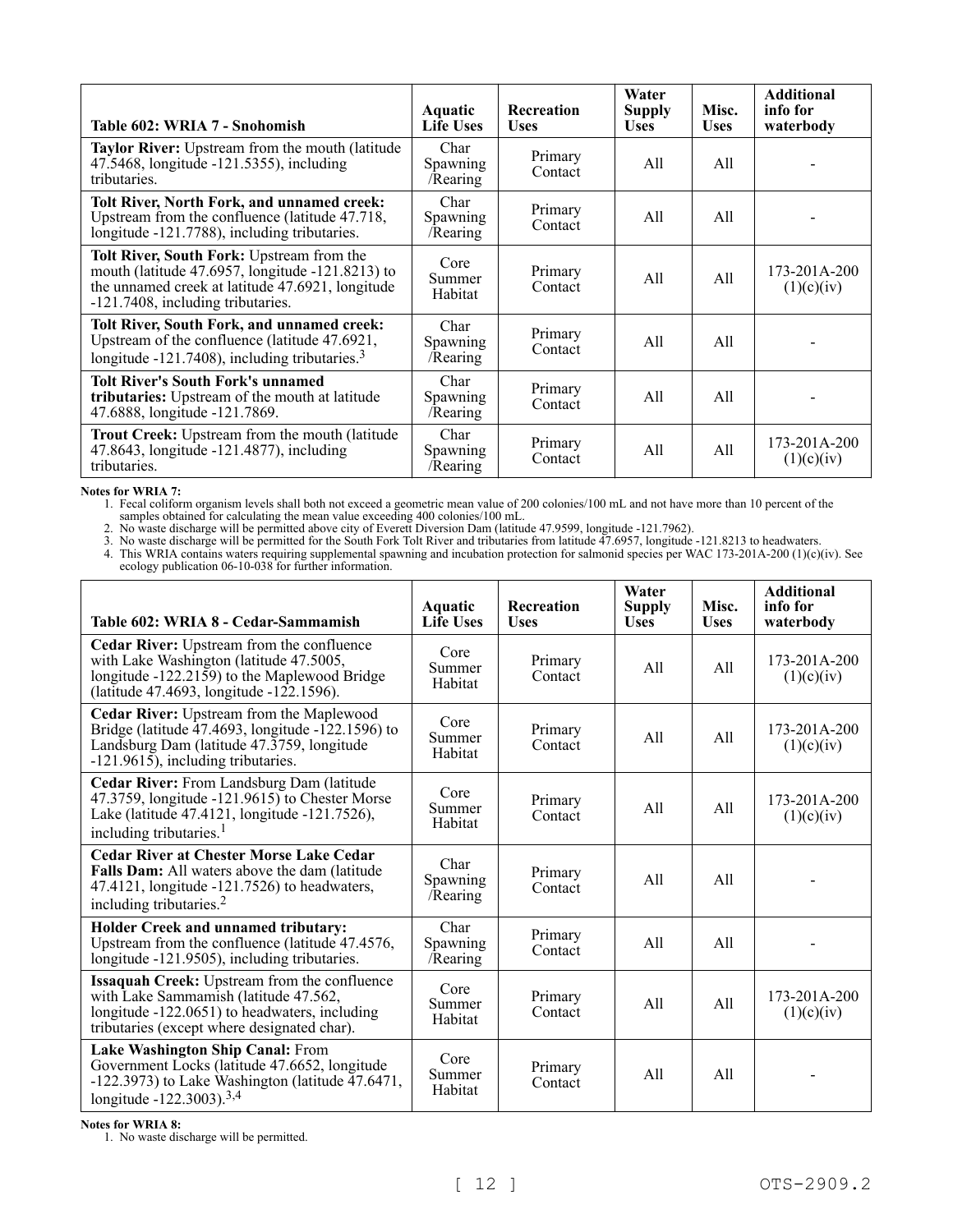- 2. No waste discharge will be permitted.
- 3. Salinity shall not exceed one part per thousand (1.0 ppt) at any point or depth along a line that transects the ship canal at the University Bridge (latitude 47.65284, longitude -122.32029).
- 4. This waterbody is to be treated as a lake for purposes of applying this chapter.
- 5. This WRIA contains waters requiring supplemental spawning and incubation protection for salmonid species per WAC 173-201A-200 (1)(c)(iv). See ecology publication 06-10-038 for further information.

| Table 602: WRIA 9 - Duwamish-Green                                                                                                                                                                                                                                | Aquatic<br>Life Uses          | Recreation<br><b>Uses</b> | Water<br><b>Supply</b><br><b>Uses</b> | Misc.<br><b>Uses</b> | <b>Additional</b><br>info for<br>waterbody |
|-------------------------------------------------------------------------------------------------------------------------------------------------------------------------------------------------------------------------------------------------------------------|-------------------------------|---------------------------|---------------------------------------|----------------------|--------------------------------------------|
| <b>Duwamish River:</b> From mouth south of a line<br>bearing 254° true from the NW corner of berth 3,<br>terminal No. 37 to the Black River (latitude<br>47.4737, longitude -122.2521) (Duwamish River<br>continues as the Green River above the Black<br>River). | Rearing/<br>Migration<br>Only | Primary<br>Contact        | All,<br>Except<br>Domestic<br>Water   | A11                  |                                            |
| Green River: From and including the Black<br>River (latitude 47.4737, longitude -122.2521, and<br>point where Duwamish River continues as the<br>Green River) to latitude 47.3699, longitude<br>-122.246 above confluence with Mill Creek.                        | Spawning<br>/Rearing          | Primary<br>Contact        | A11                                   | All                  |                                            |
| Green River: Upstream from above confluence<br>with Mill Creek at latitude 47.3699, longitude<br>-122.2461 (east of the West Valley highway) to<br>west boundary of Flaming Geyser State Park,<br>including tributaries.                                          | Core<br>Summer<br>Habitat     | Primary<br>Contact        | A11                                   | A11                  | $173 - 201A - 200$<br>(1)(c)(iv)           |
| Green River: Upstream from the west boundary<br>of Flaming Geyser State Park (latitude 47.2805,<br>longitude -122.0379) to headwaters, including<br>tributaries (except where designated char and<br>core).                                                       | Core<br>Summer<br>Habitat     | Primary<br>Contact        | A11                                   | A11                  | $173 - 201A - 200$<br>(1)(c)(iv)           |
| <b>Green River and Sunday Creek: Upstream</b><br>from the confluence (latitude $47.216\overline{4}$ , longitude<br>$-121.4494$ ), including tributaries. <sup>1</sup>                                                                                             | Char<br>Spawning<br>/Rearing  | Primary<br>Contact        | All                                   | All                  | $173 - 201A - 200$<br>(1)(c)(iv)           |
| <b>Smay Creek and West Fork Smay Creek:</b><br>Upstream from the confluence, (latitude 47.2458,<br>longitude $-121.592$ ) including tributaries. <sup>1</sup>                                                                                                     | Char<br>Spawning<br>/Rearing  | Primary<br>Contact        | A11                                   | A11                  |                                            |

**Notes for WRIA 9:**

1. No waste discharge will be permitted for the Green River and tributaries (King County) from west boundary of Sec. 13-T21N-R7E (river mile 59.1) to headwaters.

| Table 602: WRIA 10 - Puyallup-White                                                                                                                                                             | <b>Aquatic</b><br><b>Life Uses</b> | <b>Recreation</b><br><b>Uses</b> | Water<br>Supply<br><b>Uses</b> | Misc.<br><b>Uses</b> | <b>Additional</b><br>info for<br>waterbody |
|-------------------------------------------------------------------------------------------------------------------------------------------------------------------------------------------------|------------------------------------|----------------------------------|--------------------------------|----------------------|--------------------------------------------|
| Carbon River: Waters above latitude 47.0001,<br>longitude -121.9796, downstream of the<br>Snoqualmie National Forest or Mt. Rainier<br>National Park, including tributaries.                    | Char<br>Spawning<br>/Rearing       | Primary<br>Contact               | All                            | All                  | 173-201A-200<br>(1)(c)(iv)                 |
| Carbon River: Waters upstream from latitude<br>$47.0001$ , longitude $-121.9796$ that are in or above<br>the Snoqualmie National Forest or Mt. Rainier<br>National Park, including tributaries. | Char<br>Spawning<br>/Rearing       | Primary<br>Contact               | All                            | All                  | 173-201A-200<br>(1)(c)(iv)                 |
| Clarks Creek: Upstream from the mouth<br>(latitude 47.2137, longitude -122.3415),<br>including tributaries.                                                                                     | Core<br>Summer<br>Habitat          | Primary<br>Contact               | All                            | All                  | 173-201A-200<br>(1)(c)(iv)                 |
| Clear Creek: Upstream from the mouth (latitude<br>47.2342, longitude -122.3942), including<br>tributaries.                                                                                      | Core<br>Summer<br>Habitat          | Primary<br>Contact               | All                            | All                  |                                            |
| <b>Clearwater River and Milky Creek: Upstream</b><br>from the confluence (latitude 47.0978, longitude<br>-121.7835), including tributaries.                                                     | Char<br>Spawning<br>/Rearing       | Primary<br>Contact               | All                            | All                  |                                            |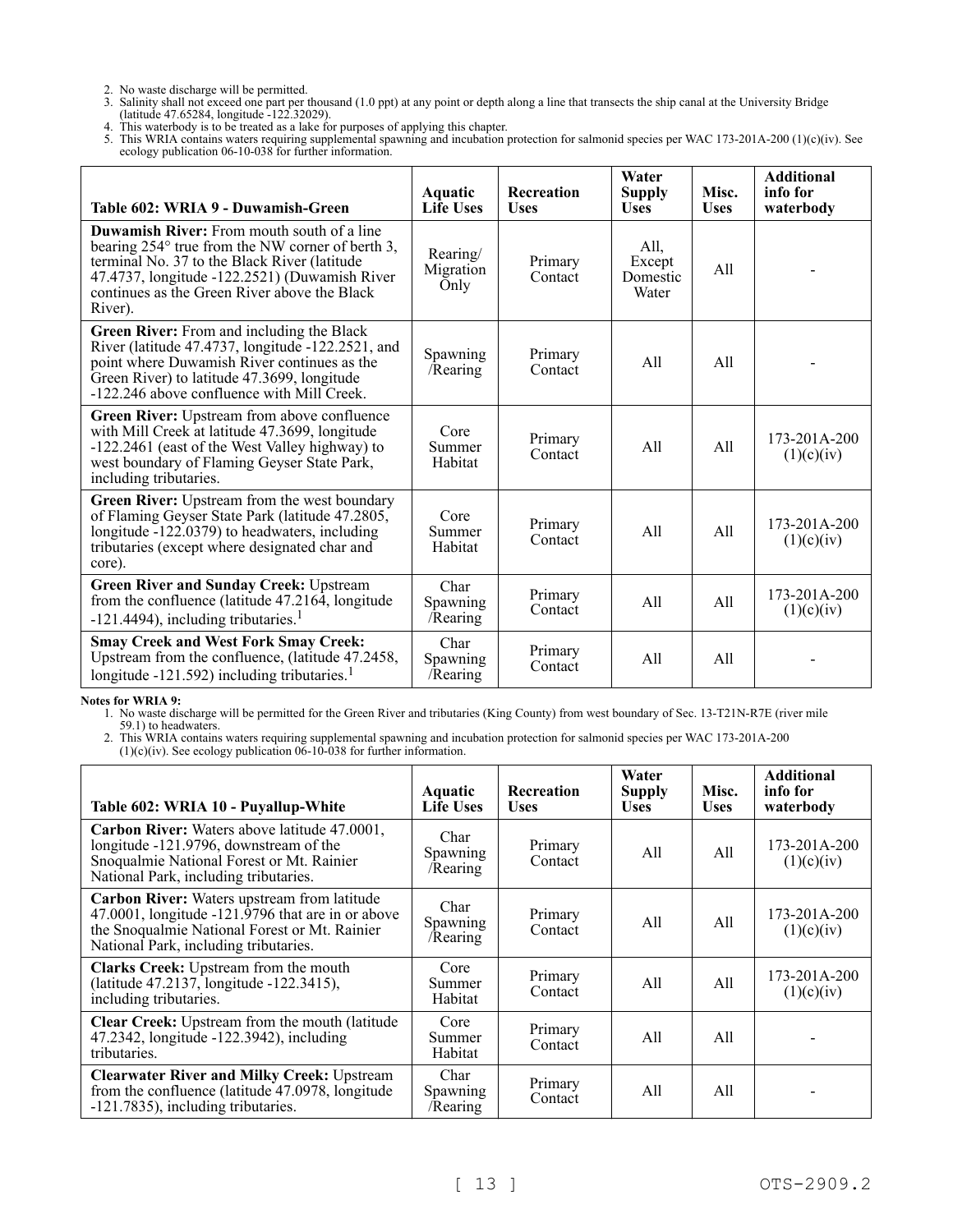| Table 602: WRIA 10 - Puyallup-White                                                                                                                                                                                                | <b>Aquatic</b><br><b>Life Uses</b> | Recreation<br><b>Uses</b> | Water<br><b>Supply</b><br><b>Uses</b> | Misc.<br><b>Uses</b> | <b>Additional</b><br>info for<br>waterbody |
|------------------------------------------------------------------------------------------------------------------------------------------------------------------------------------------------------------------------------------|------------------------------------|---------------------------|---------------------------------------|----------------------|--------------------------------------------|
| Greenwater River: Upstream from the<br>confluence with White River (latitude 47.1586,<br>longitude -121.6596) to headwaters, including all<br>tributaries.                                                                         | Char<br>Spawning<br>Rearing        | Primary<br>Contact        | All                                   | All                  | 173-201A-200<br>(1)(c)(iv)                 |
| <b>Puyallup River:</b> Upstream from the mouth<br>(latitude $47.2685$ , longitude $-122.4269$ ) to river<br>mile 1.0 (latitude 47.2562, longitude -122.4173). <sup>1</sup>                                                         | Rearing/<br>Migration<br>Only      | Primary<br>Contact        | All,<br>Except<br>Domestic<br>Water   | All                  |                                            |
| Puyallup River: Upstream from river mile 1.0<br>(latitude $47.2562$ , longitude $-122.4173$ ) to the<br>confluence with White River (latitude 47.1999,<br>longitude $-122.2591$ ). <sup>1</sup>                                    | Core<br>Summer<br>Habitat          | Primary<br>Contact        | All                                   | All                  |                                            |
| Puyallup River: Upstream from the confluence<br>with White River (latitude 47.1999, longitude<br>$-122.2591$ ) to Mowich River (latitude 46.9005,<br>longitude -122.031), including tributaries (except<br>where designated char). | Core<br>Summer<br>Habitat          | Primary<br>Contact        | All                                   | All                  | 173-201A-200<br>(1)(c)(iv)                 |
| <b>Puyallup River at and including Mowich</b><br>River: All waters upstream from the confluence<br>(latitude 46.9005, longitude -122.031), including<br>tributaries.                                                               | Char<br>Spawning<br>/Rearing       | Primary<br>Contact        | All                                   | All                  | 173-201A-200<br>(1)(c)(iv)                 |
| South Prairie Creek: Upstream from the Kepka<br>Fishing Pond (latitude 47.1197, longitude<br>-122.0128), including tributaries, except those<br>waters in or above the Snoqualmie National<br>Forest.                              | Char<br>Spawning<br>/Rearing       | Primary<br>Contact        | All                                   | All                  | 173-201A-200<br>(1)(c)(iv)                 |
| South Prairie Creek: Upstream from the Kepka<br>Fishing Pond (latitude 47.1197, longitude<br>$-122.0128$ ) in or above the Snoqualmie National<br>Forest, including tributaries.                                                   | Char<br>Spawning<br>/Rearing       | Primary<br>Contact        | All                                   | All                  |                                            |
| Swam Creek: Upstream from the mouth (latitude<br>47.2361, longitude -122.3928).                                                                                                                                                    | Core<br>Summer<br>Habitat          | Primary<br>Contact        | All                                   | All                  |                                            |
| Voight Creek and Bear Creek: Upstream from<br>the confluence (latitude 47.0493, longitude<br>-122.1173) and downstream of the Snoqualmie<br>National Forest or Mt. Rainier National Park,<br>including tributaries.                | Char<br>Spawning<br>/Rearing       | Primary<br>Contact        | All                                   | All                  |                                            |
| Voight Creek and Bear Creek: Upstream from<br>the confluence (latitude 47.0493, longitude<br>-122.1173) and in or above the Snoqualmie<br>National Forest or Mt. Rainier National Park,<br>including tributaries.                  | Char<br>Spawning<br>/Rearing       | Primary<br>Contact        | All                                   | All                  |                                            |
| White River: Upstream from the mouth (latitude<br>47.2001, longitude -122.2585) to latitude<br>47.2438, longitude -122.2422.                                                                                                       | Spawning<br>Rearing                | Primary<br>Contact        | All                                   | All                  |                                            |
| White River: Upstream from latitude 47.2438,<br>longitude -122.2422 to Mud Mountain dam<br>(latitude 47.1425, longitude -121.931), including<br>tributaries.                                                                       | Core<br>Summer<br>Habitat          | Primary<br>Contact        | All                                   | All                  | 173-201A-200<br>(1)(c)(iv)                 |
| White River: Upstream from the Mud Mountain<br>Dam (latitude 47.1425, longitude -121.931) to<br>West Fork White River (latitude 47.1259,<br>longitude -121.62), except where designated char.                                      | Core<br>Summer<br>Habitat          | Primary<br>Contact        | All                                   | All                  |                                            |
| <b>White River and West Fork White River:</b><br>Upstream from the confluence (latitude 47.1259,<br>longitude -121.62), including tributaries.                                                                                     | Char<br>Spawning<br>/Rearing       | Primary<br>Contact        | All                                   | All                  | 173-201A-200<br>(1)(c)(iv)                 |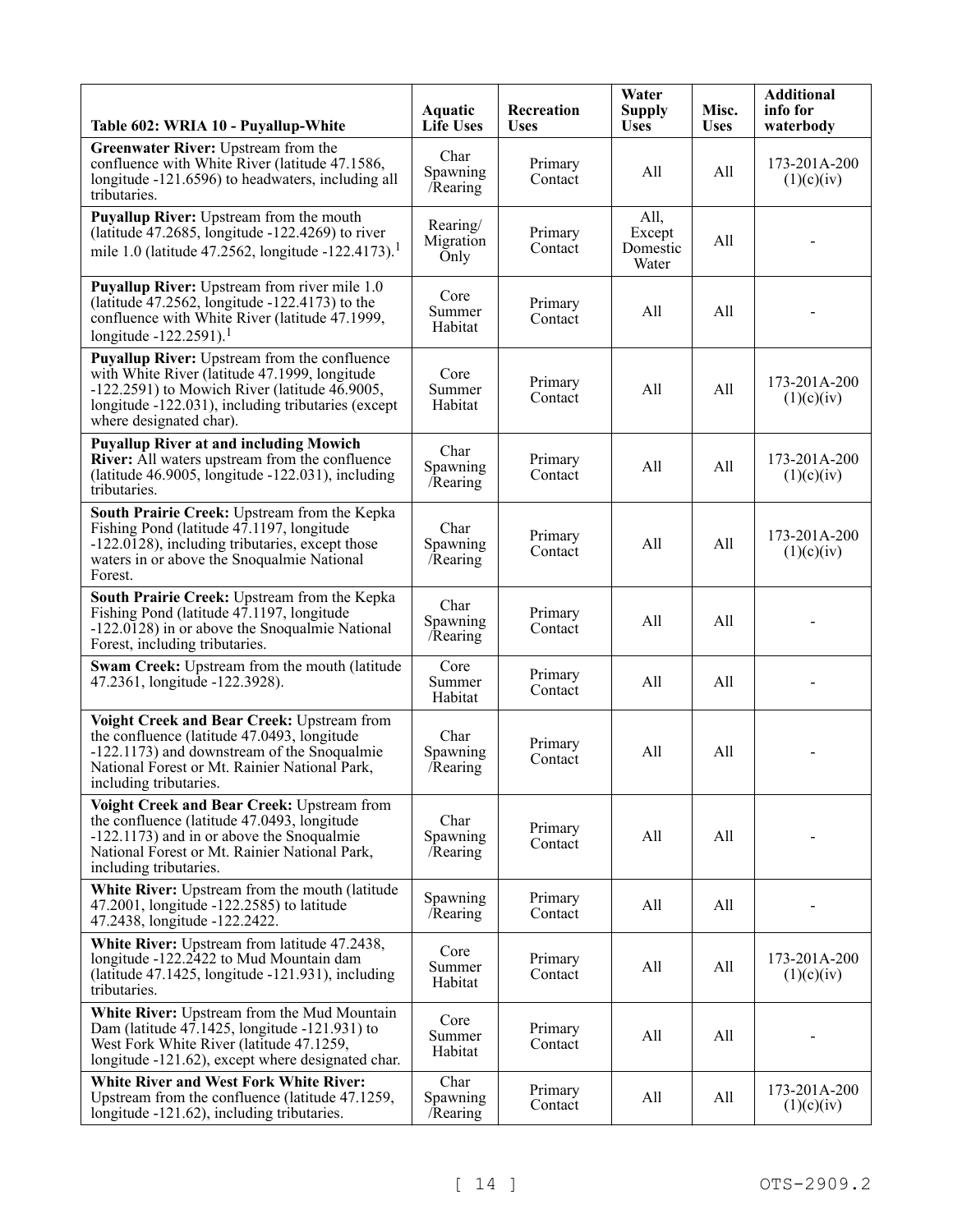| Table 602: WRIA 10 - Puyallup-White                                                                                                      | Aquatic<br><b>Life Uses</b>         | Recreation<br><b>Uses</b> | Water<br><b>Supply</b><br><b>Uses</b> | Misc.<br><b>Uses</b> | <b>Additional</b><br>info for<br>waterbody |
|------------------------------------------------------------------------------------------------------------------------------------------|-------------------------------------|---------------------------|---------------------------------------|----------------------|--------------------------------------------|
| <b>Wilkeson Creek and Gale Creek: Upstream</b><br>from the confluence (latitude 47.0897, longitude<br>-122.0171), including tributaries. | Char<br><b>Spawning</b><br>/Rearing | Primary<br>Contact        | All                                   | All                  | $173 - 201A - 200$<br>(1)(c)(iv)           |

**Notes for WRIA 10:**

1. The Puyallup Tribe regulates water quality from the mouth of the Puyallup River to the up-river boundary of the 1873 Survey Area of the Puyallup Reservation.

2. This WRIA contains waters requiring supplemental spawning and incubation protection for salmonid species per WAC 173-201A-200

 $(1)(c)(iv)$ . See ecology publication  $06-10-038$  for further information.

| Table 602: WRIA 11 - Nisqually                                                                                                                                                                                       | <b>Aquatic</b><br><b>Life Uses</b> | Recreation<br><b>Uses</b> | Water<br><b>Supply</b><br><b>Uses</b> | Misc.<br><b>Uses</b> | <b>Additional</b><br>info for<br>waterbody |
|----------------------------------------------------------------------------------------------------------------------------------------------------------------------------------------------------------------------|------------------------------------|---------------------------|---------------------------------------|----------------------|--------------------------------------------|
| Big Creek: Upstream from the mouth (latitude<br>46.7424, longitude -122.0396), including<br>tributaries.                                                                                                             | Char<br>Spawning<br>Rearing        | Primary<br>Contact        | All                                   | All                  |                                            |
| Copper Creek: Upstream from the mouth<br>(latitude 46.7542, longitude -121.9615),<br>including tributaries.                                                                                                          | Char<br>Spawning<br>/Rearing       | Primary<br>Contact        | All                                   | All                  |                                            |
| East Creek: Upstream from the mouth (latitude<br>46.761, longitude -122.2078), including<br>tributaries.                                                                                                             | Char<br>Spawning<br>/Rearing       | Primary<br>Contact        | All                                   | All                  |                                            |
| Horn Creek: Upstream from the mouth (latitude<br>46.9048, longitude -122.4945), including<br>tributaries.                                                                                                            | Spawning<br>/Rearing               | Primary<br>Contact        | All                                   | All                  | 173-201A-200<br>(1)(c)(iv)                 |
| Little Nisqually River: Upstream from the<br>mouth (latitude 46.7945, longitude -122.3123),<br>including tributaries.                                                                                                | Char<br>Spawning<br>Rearing        | Primary<br>Contact        | All                                   | All                  |                                            |
| <b>Mashel River and Little Mashel River:</b><br>Upstream from the confluence (latitude 46.8574,<br>longitude -122.2802), including tributaries.                                                                      | Char<br>Spawning<br>/Rearing       | Primary<br>Contact        | All                                   | All                  | 173-201A-200<br>(1)(c)(iv)                 |
| Mineral Creek: Upstream from the mouth<br>(latitude 46.7522, longitude -122.1462),<br>including tributaries.                                                                                                         | Char<br>Spawning<br>/Rearing       | Primary<br>Contact        | All                                   | All                  |                                            |
| Muck Creek: Upstream from the mouth (latitude<br>46.9971, longitude -122.6293), including<br>tributaries.                                                                                                            | Core<br>Summer<br>Habitat          | Primary<br>Contact        | All                                   | All                  |                                            |
| Murray Creek: Upstream from the mouth<br>(latitude 46.9234, longitude -122.5269),<br>including tributaries.                                                                                                          | Spawning<br>Rearing                | Primary<br>Contact        | All                                   | All                  | 173-201A-200<br>(1)(c)(iv)                 |
| Nisqually River mainstem: Upstream from the<br>mouth (latitude 47.0858, longitude -122.7075) to<br>Alder Dam (latitude 46.801, longitude<br>$-122.3106$ ).                                                           | Core<br>Summer<br>Habitat          | Primary<br>Contact        | All                                   | All                  |                                            |
| Nisqually River: Upstream from the Alder Dam<br>(latitude $46.801$ , longitude $-122.3106$ ) to Tahoma<br>Creek (latitude 46.7372, longitude -121.9022),<br>including tributaries (except where designated<br>char). | Core<br>Summer<br>Habitat          | Primary<br>Contact        | All                                   | All                  | 173-201A-200<br>(1)(c)(iv)                 |
| <b>Nisqually River and Tahoma Creek: Upstream</b><br>from the confluence (latitude 46.7372, longitude<br>-121.9022), including tributaries.                                                                          | Char<br>Spawning<br>/Rearing       | Primary<br>Contact        | All                                   | All                  |                                            |
| Rocky Slough: From latitude 46.8882, longitude<br>$-122.4339$ to latitude 46.9109, longitude<br>$-122.4012.$                                                                                                         | Spawning<br>Rearing                | Primary<br>Contact        | All                                   | All                  |                                            |
| Tanwax Creek: Upstream from the mouth<br>(latitude 46.8636, longitude -122.4582) and<br>downstream of lakes, including tributaries.                                                                                  | Spawning<br>Rearing                | Primary<br>Contact        | All                                   | All                  | 173-201A-200<br>(1)(c)(iv)                 |

**Note for WRIA 11:**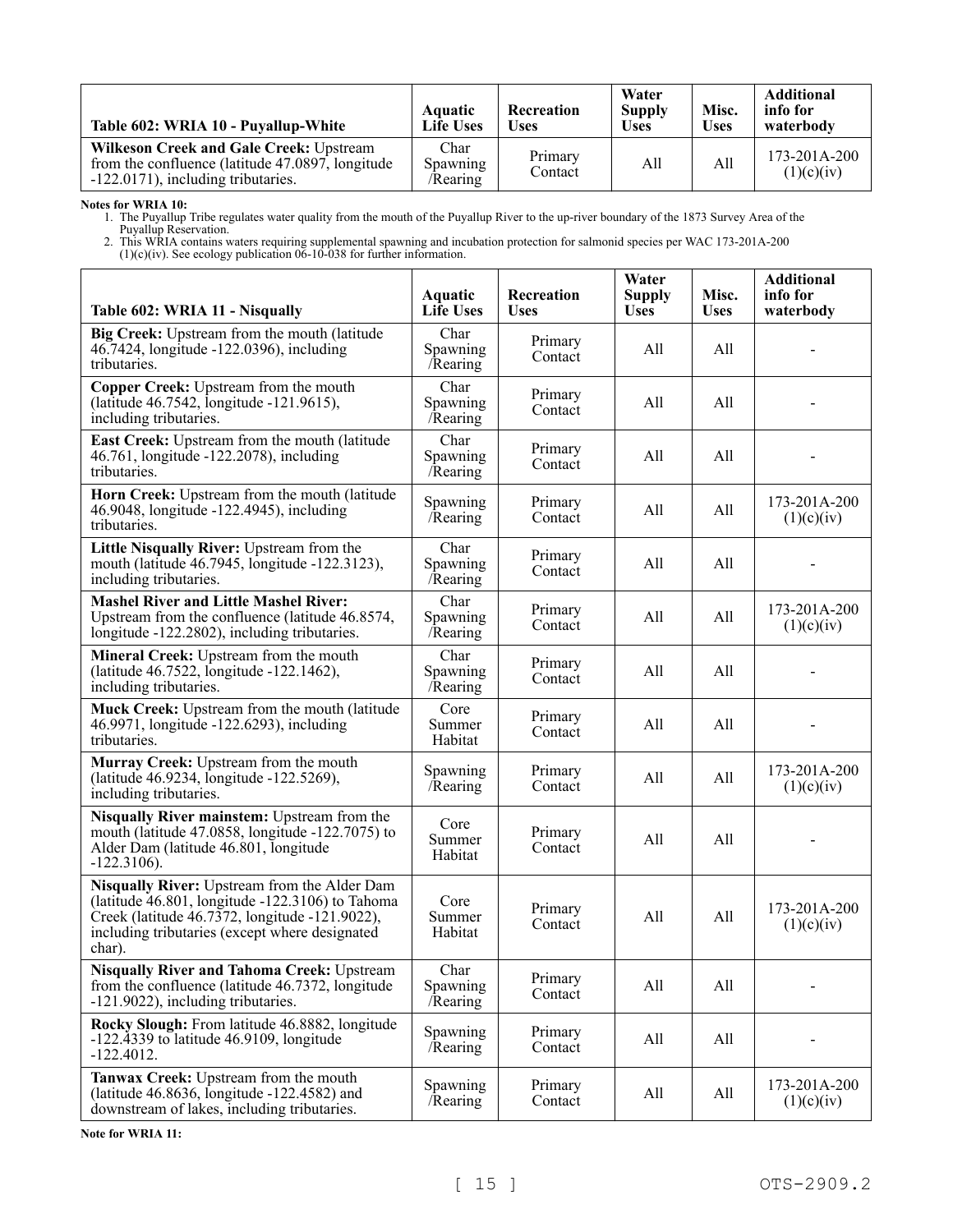| Table 602: WRIA 12 - Chambers-Clover                                                                                                                                                                             | Aquatic<br><b>Life Uses</b>        | Recreation<br><b>Uses</b> | Water<br><b>Supply</b><br><b>Uses</b> | Misc.<br><b>Uses</b> | <b>Additional</b><br>info for<br>waterbody |
|------------------------------------------------------------------------------------------------------------------------------------------------------------------------------------------------------------------|------------------------------------|---------------------------|---------------------------------------|----------------------|--------------------------------------------|
| Clover Creek: Upstream from the inlet to Lake<br>Steilacoom (latitude 47.1569, longitude<br>$-122.5287$ , including Spanaway Creek to the<br>outlet of Spanaway Lake (latitude 47.1209,<br>longitude -122.4464). | Spawning<br>/Rearing               | Primary<br>Contact        | All                                   | All                  |                                            |
| Table 602: WRIA 13 - Deschutes                                                                                                                                                                                   | Aquatic<br><b>Life Uses</b>        | Recreation<br><b>Uses</b> | Water<br><b>Supply</b><br><b>Uses</b> | Misc.<br><b>Uses</b> | <b>Additional</b><br>info for<br>waterbody |
| Deschutes River: Upstream from the mouth<br>(latitude 47.0436, longitude -122.9091) to, and<br>including, the tributary to Offutt Lake at latitude<br>46.9236, longitude -122.8123.                              | Spawning<br>/Rearing               | Primary<br>Contact        | All                                   | All                  |                                            |
| <b>Deschutes River:</b> Upstream of the tributary to<br>Offutt Lake at latitude 46.9236, longitude<br>-122.8123. All waters in or above the national<br>forest boundary, including tributaries.                  | Core<br>Summer<br>Habitat          | Primary<br>Contact        | All                                   | All                  |                                            |
| <b>Deschutes River:</b> Upstream of the tributary to<br>Offutt Lake at latitude 46.9236, longitude<br>-122.8123. All waters below the national forest<br>boundary, including tributaries.                        | Core<br>Summer<br>Habitat          | Primary<br>Contact        | All                                   | All                  |                                            |
| McLane Creek: Upstream from the mouth<br>(latitude 47.0347, longitude -122.9904),<br>including tributaries.                                                                                                      | Core<br>Summer<br>Habitat          | Primary<br>Contact        | All                                   | All                  |                                            |
| Table 602: WRIA 14 - Kennedy-Goldsborough                                                                                                                                                                        | <b>Aquatic</b><br><b>Life Uses</b> | Recreation<br><b>Uses</b> | Water<br><b>Supply</b><br><b>Uses</b> | Misc.<br><b>Uses</b> | <b>Additional</b><br>info for<br>waterbody |
| Campbell Creek: Upstream from the mouth<br>(latitude 47.2221, longitude -123.0252),<br>including tributaries.                                                                                                    | Core<br>Summer<br>Habitat          | Primary<br>Contact        | All                                   | All                  |                                            |
| Coffee Creek: Upstream from the mouth<br>(latitude 47.2093, longitude -123.1248),<br>including tributaries.                                                                                                      | Core<br>Summer<br>Habitat          | Primary<br>Contact        | All                                   | All                  |                                            |
| Cranberry Creek: Upstream from the mouth<br>(latitude 47.2625, longitude -123.0159),<br>including tributaries.                                                                                                   | Core<br>Summer<br>Habitat          | Primary<br>Contact        | All                                   | All                  | 173-201A-200<br>(1)(c)(iv)                 |
| Deer Creek: Upstream from the mouth (latitude<br>47.2594, longitude -123.0094), including<br>tributaries.                                                                                                        | Core<br>Summer<br>Habitat          | Primary<br>Contact        | All                                   | All                  | 173-201A-200<br>(1)(c)(iv)                 |
| Goldsborough Creek: Upstream from the mouth<br>(latitude 47.2095, longitude -123.0952),<br>including tributaries.                                                                                                | Core<br>Summer<br>Habitat          | Primary<br>Contact        | All                                   | All                  |                                            |
| Hiawata Creek: Upstream from the mouth<br>(latitude 47.2877, longitude -122.9204),<br>including tributaries.                                                                                                     | Spawning<br>/Rearing               | Primary<br>Contact        | All                                   | All                  |                                            |
| Jarrell Creek: Upstream from the mouth<br>(latitude 47.2771, longitude -122.8909),<br>including tributaries.                                                                                                     | Spawning<br>/Rearing               | Primary<br>Contact        | All                                   | All                  |                                            |
| John's Creek: Upstream from the mouth<br>(latitude $47.2461$ , longitude $-123.043$ ), including<br>tributaries.                                                                                                 | Core<br>Summer<br>Habitat          | Primary<br>Contact        | All                                   | All                  | 173-201A-200<br>(1)(c)(iv)                 |
| Jones Creek: Upstream from the mouth (latitude<br>47.263, longitude -122.9321), including<br>tributaries.                                                                                                        | Spawning<br>/Rearing               | Primary<br>Contact        | All                                   | All                  |                                            |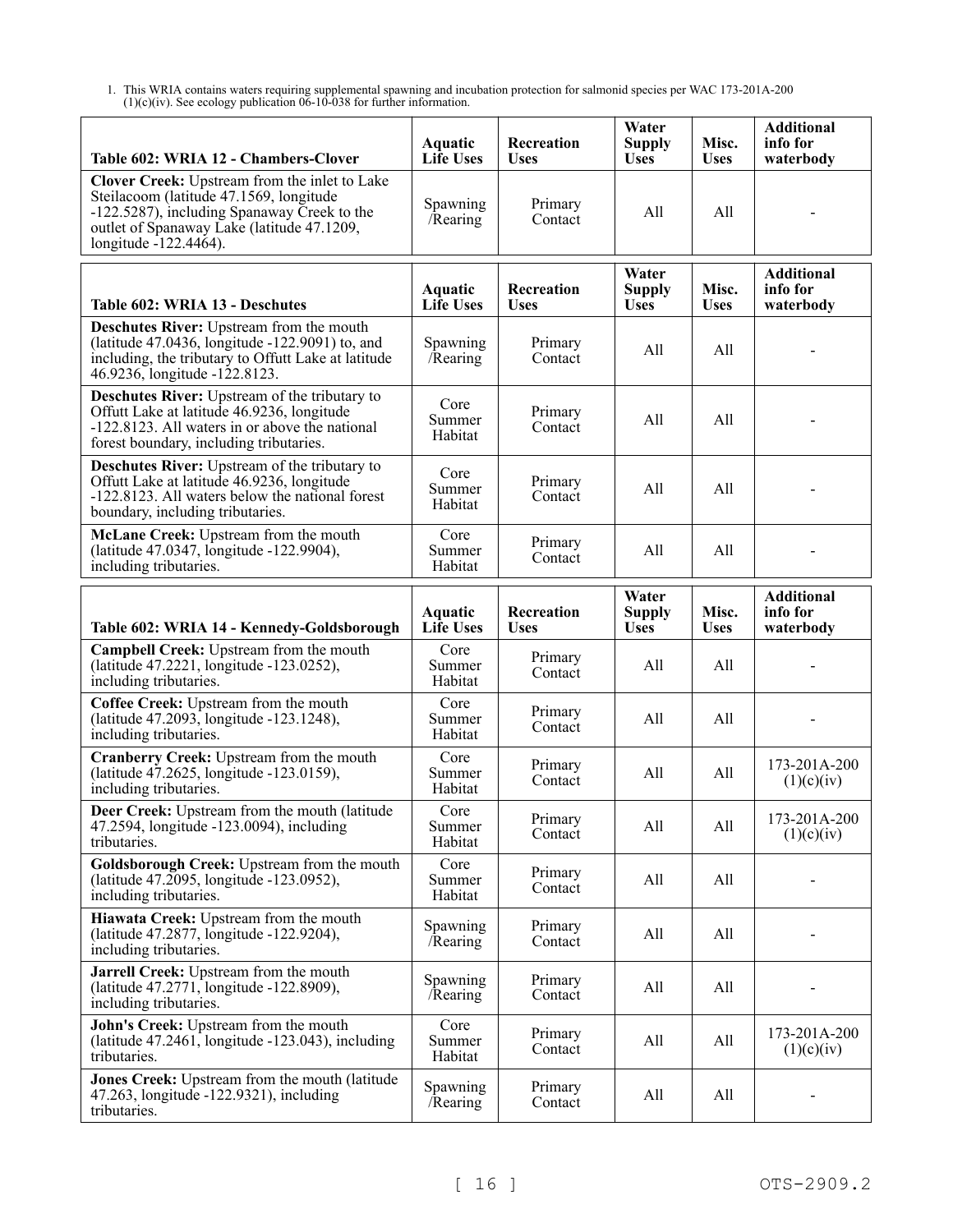| Table 602: WRIA 14 - Kennedy-Goldsborough                                                                                                             | Aquatic<br><b>Life Uses</b> | <b>Recreation</b><br><b>Uses</b> | Water<br><b>Supply</b><br><b>Uses</b> | Misc.<br><b>Uses</b> | <b>Additional</b><br>info for<br>waterbody |
|-------------------------------------------------------------------------------------------------------------------------------------------------------|-----------------------------|----------------------------------|---------------------------------------|----------------------|--------------------------------------------|
| Malaney Creek: Upstream from the mouth<br>(latitude 47.2514, longitude -123.0197).                                                                    | Core<br>Summer<br>Habitat   | Primary<br>Contact               | All                                   | All                  |                                            |
| Mill Creek: Upstream from the mouth (latitude<br>47.1955, longitude -122.9964), including<br>tributaries.                                             | Core<br>Summer<br>Habitat   | Primary<br>Contact               | All                                   | All                  |                                            |
| Perry Creek: Upstream from the mouth (latitude<br>47.0492, longitude -123.0052), including<br>tributaries.                                            | Core<br>Summer<br>Habitat   | Primary<br>Contact               | All                                   | All                  |                                            |
| <b>Shelton Creek:</b> Upstream from the mouth<br>(latitude 47.2139, longitude -123.0952),<br>including tributaries.                                   | Core<br>Summer<br>Habitat   | Primary<br>Contact               | All                                   | All                  |                                            |
| Uncle John Creek: Upstream from the mouth<br>(latitude $47.2234$ , longitude $-123.029$ ), including<br>tributaries.                                  | Core<br>Summer<br>Habitat   | Primary<br>Contact               | All                                   | All                  |                                            |
| Unnamed stream at Peale Passage inlet, on<br>west side of Hartstene Island: Upstream from<br>the mouth (latitude 47.2239, longitude<br>$-122.9135$ ). | Spawning<br>/Rearing        | Primary<br>Contact               | All                                   | All                  |                                            |

**Note for WRIA 14:**

| Table 602: WRIA 15 - Kitsap                                                                                                                                                                    | <b>Aquatic</b><br><b>Life Uses</b> | <b>Recreation</b><br><b>Uses</b> | Water<br><b>Supply</b><br><b>Uses</b> | Misc.<br><b>Uses</b> | <b>Additional</b><br>info for<br>waterbody |
|------------------------------------------------------------------------------------------------------------------------------------------------------------------------------------------------|------------------------------------|----------------------------------|---------------------------------------|----------------------|--------------------------------------------|
| Anderson Creek: Upstream from the mouth<br>(latitude 47.5278, longitude -122.6831),<br>including tributaries.                                                                                  | Core<br>Summer<br>Habitat          | Primary<br>Contact               | All                                   | All                  |                                            |
| Barker Creek: Upstream from Dyes Inlet<br>(latitude $47.6378$ , longitude $-122.6701$ ) to Island<br>Lake (latitude 47.6781, longitude -122.6603),<br>including tributaries.                   | Core<br>Summer<br>Habitat          | Primary<br>Contact               | All                                   | A11                  |                                            |
| <b>Blackjack Creek:</b> Upstream from the mouth<br>(latitude 47.5422, longitude -122.6272) and<br>downstream of Square Lake (latitude 47.4826,<br>longitude -122.6847), including tributaries. | Core<br>Summer<br>Habitat          | Primary<br>Contact               | All                                   | A11                  |                                            |
| Chico Creek: Above confluence with Kitsap<br>Creek (latitude 47.5869, longitude -122.7127),<br>including tributaries.                                                                          | Core<br>Summer<br>Habitat          | Primary<br>Contact               | All                                   | A11                  |                                            |
| Clear Creek: Upstream from Dyes Inlet (latitude<br>47.6524, longitude -122.6863) to headwaters,<br>including tributaries.                                                                      | Core<br>Summer<br>Habitat          | Primary<br>Contact               | All                                   | A11                  |                                            |
| Gamble Creek: Upstream from the mouth<br>(latitude $47.8116$ , longitude $-122.5797$ ), including<br>tributaries.                                                                              | Core<br>Summer<br>Habitat          | Primary<br>Contact               | All                                   | A11                  |                                            |
| Gorst Creek: Upstream from the mouth (latitude<br>47.5279, longitude -122.6979), including<br>tributaries.                                                                                     | Core<br>Summer<br>Habitat          | Primary<br>Contact               | A11                                   | A11                  |                                            |
| Martha John Creek: Upstream from the mouth<br>(latitude 47.8263, longitude -122.5637),<br>including tributaries.                                                                               | Core<br>Summer<br>Habitat          | Primary<br>Contact               | All                                   | A11                  |                                            |
| Ross Creek: Upstream from the mouth (latitude<br>47.5387, longitude -122.6565), including<br>tributaries.                                                                                      | Core<br>Summer<br>Habitat          | Primary<br>Contact               | A11                                   | All                  |                                            |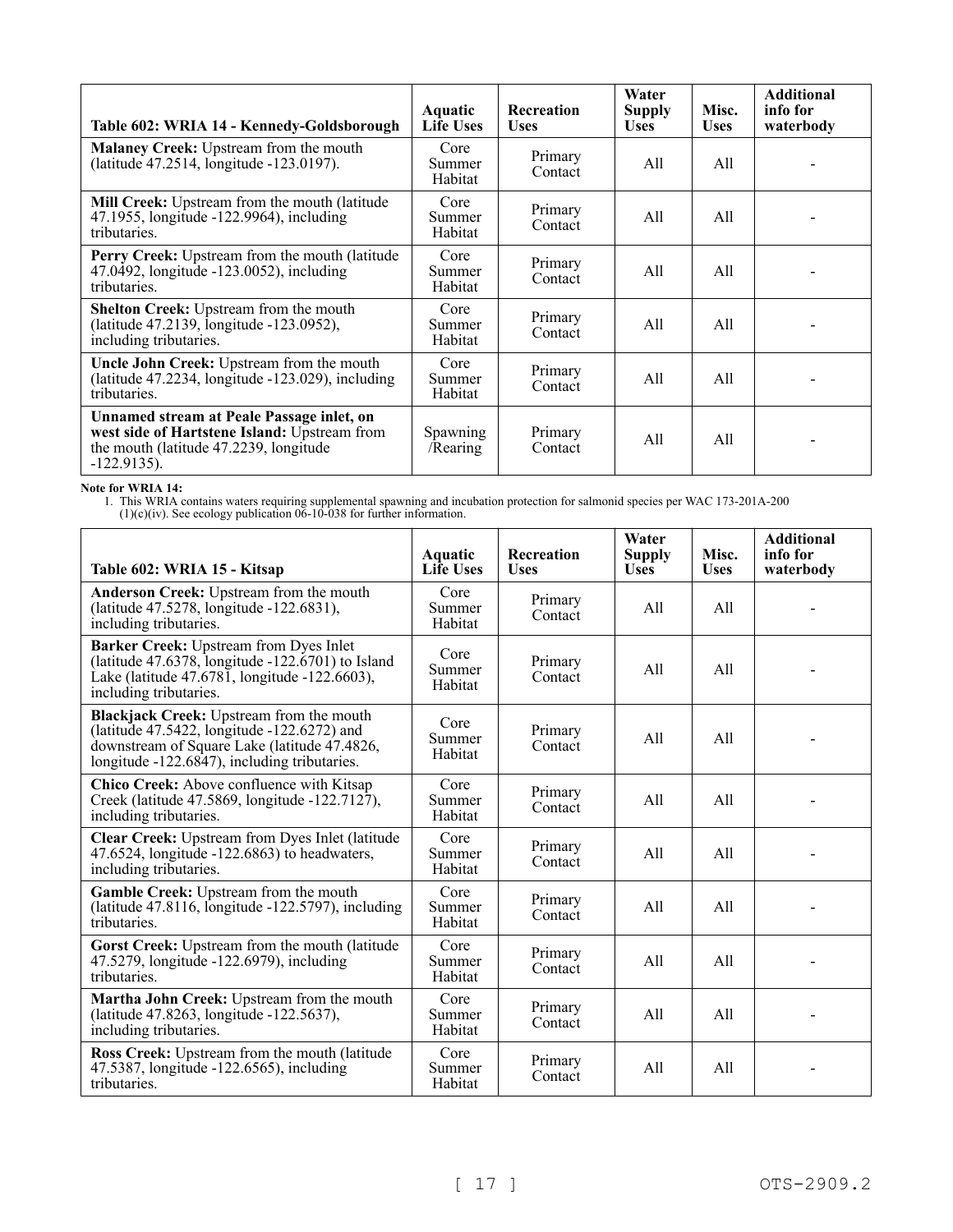| Table 602: WRIA 15 - Kitsap                                                                                                                                   | <b>Aquatic</b><br><b>Life Uses</b> | <b>Recreation</b><br><b>Uses</b> | Water<br><b>Supply</b><br><b>Uses</b> | Misc.<br><b>Uses</b> | <b>Additional</b><br>info for<br>waterbody |
|---------------------------------------------------------------------------------------------------------------------------------------------------------------|------------------------------------|----------------------------------|---------------------------------------|----------------------|--------------------------------------------|
| Strawberry Creek: Upstream from the mouth<br>(latitude 47.6459, longitude -122.6939),<br>including tributaries.                                               | Core<br>Summer<br>Habitat          | Primary<br>Contact               | All                                   | All                  |                                            |
| <b>Union River:</b> From the Bremerton Waterworks<br>Dam (latitude 47.5371, longitude -122.7796) to<br>headwaters, including tributaries. <sup>1</sup>        | Core<br>Summer<br>Habitat          | Primary<br>Contact               | All                                   | All                  |                                            |
| <b>Unnamed tributary to Sinclair Inlet (between)</b><br>Gorst and Anderson Creeks): Upstream from<br>the mouth (latitude 47.5270, longitude<br>$-122.6932$ ). | Core<br>Summer<br>Habitat          | Primary<br>Contact               | All                                   | All                  |                                            |
| Unnamed tributary to Sinclair Inlet, east of<br>Blackjack Creek): Upstream from the mouth<br>(latitude 47.5468, longitude -122.6131).                         | Spawning<br>/Rearing               | Primary<br>Contact               | All                                   | All                  |                                            |
| <b>Unnamed tributary, west of Port Gamble Bay:</b><br>Upstream from the mouth (latitude 47.8220,<br>longitude -122.5831).                                     | Core<br>Summer<br>Habitat          | Primary<br>Contact               | All                                   | All                  |                                            |

### **Notes for WRIA 15:**

1. No waste discharge will be permitted.

2. This WRIA contains waters requiring supplemental spawning and incubation protection for salmonid species per WAC 173-201A-200  $(1)(c)(iv)$ . See ecology publication  $06-10-038$  for further information.

| Table 602: WRIA 16 - Skokomish-Dosewallips                                                                                                                           | Aquatic<br><b>Life Uses</b>  | Recreation<br><b>Uses</b> | Water<br><b>Supply</b><br><b>Uses</b> | Misc.<br><b>Uses</b> | <b>Additional</b><br>info for<br>waterbody |
|----------------------------------------------------------------------------------------------------------------------------------------------------------------------|------------------------------|---------------------------|---------------------------------------|----------------------|--------------------------------------------|
| <b>Dosewallips River:</b> Upstream from the mouth<br>(latitude 47.6852, longitude -122.8965),<br>including tributaries.                                              | Core<br>Summer<br>Habitat    | Primary<br>Contact        | All                                   | All                  | 173-201A-200<br>(1)(c)(iv)                 |
| Duckabush River: Upstream from the mouth<br>(latitude 47.6501, longitude -122.936), including<br>tributaries.                                                        | Core<br>Summer<br>Habitat    | Primary<br>Contact        | All                                   | All                  | 173-201A-200<br>(1)(c)(iv)                 |
| Hamma Hamma River: Upstream from the<br>mouth (latitude 47.547, longitude -123.0453),<br>including tributaries.                                                      | Core<br>Summer<br>Habitat    | Primary<br>Contact        | All                                   | All                  | 173-201A-200<br>(1)(c)(iv)                 |
| Rock Creek and unnamed tributary: Upstream<br>from the confluence (latitude 47.3894, longitude<br>-123.3512), including tributaries.                                 | Char<br>Spawning<br>/Rearing | Primary<br>Contact        | A11                                   | All                  |                                            |
| Skokomish River: Upstream from the mouth<br>(latitude 47.3294, longitude -123.1189), including<br>tributaries, except where designated char.                         | Core<br>Summer<br>Habitat    | Primary<br>Contact        | All                                   | All                  | 173-201A-200<br>(1)(c)(iv)                 |
| <b>Skokomish River, North Fork: Upstream from</b><br>latitude $47.416$ , longitude $-123.2151$ (below<br>Cushman Upper Dam) to headwaters, including<br>tributaries. | Char<br>Spawning<br>/Rearing | Primary<br>Contact        | All                                   | All                  |                                            |
| <b>Skokomish River, South Fork, and Brown</b><br>Creek: Upstream from the confluence (latitude<br>47.4113, longitude -123.3188), including<br>tributaries.           | Char<br>Spawning<br>/Rearing | Primary<br>Contact        | All                                   | All                  | $173 - 201A - 200$<br>(1)(c)(iv)           |
| Vance Creek and Cabin Creek: Upstream from<br>the confluence (latitude 47.3651, longitude<br>$-123.3837$ ).                                                          | Char<br>Spawning<br>/Rearing | Primary<br>Contact        | A11                                   | A11                  |                                            |

#### **Note for WRIA 16:**

1. This WRIA contains waters requiring supplemental spawning and incubation protection for salmonid species per WAC 173-201A-200

 $(1)(c)(iv)$ . See ecology publication  $06-10-038$  for further information.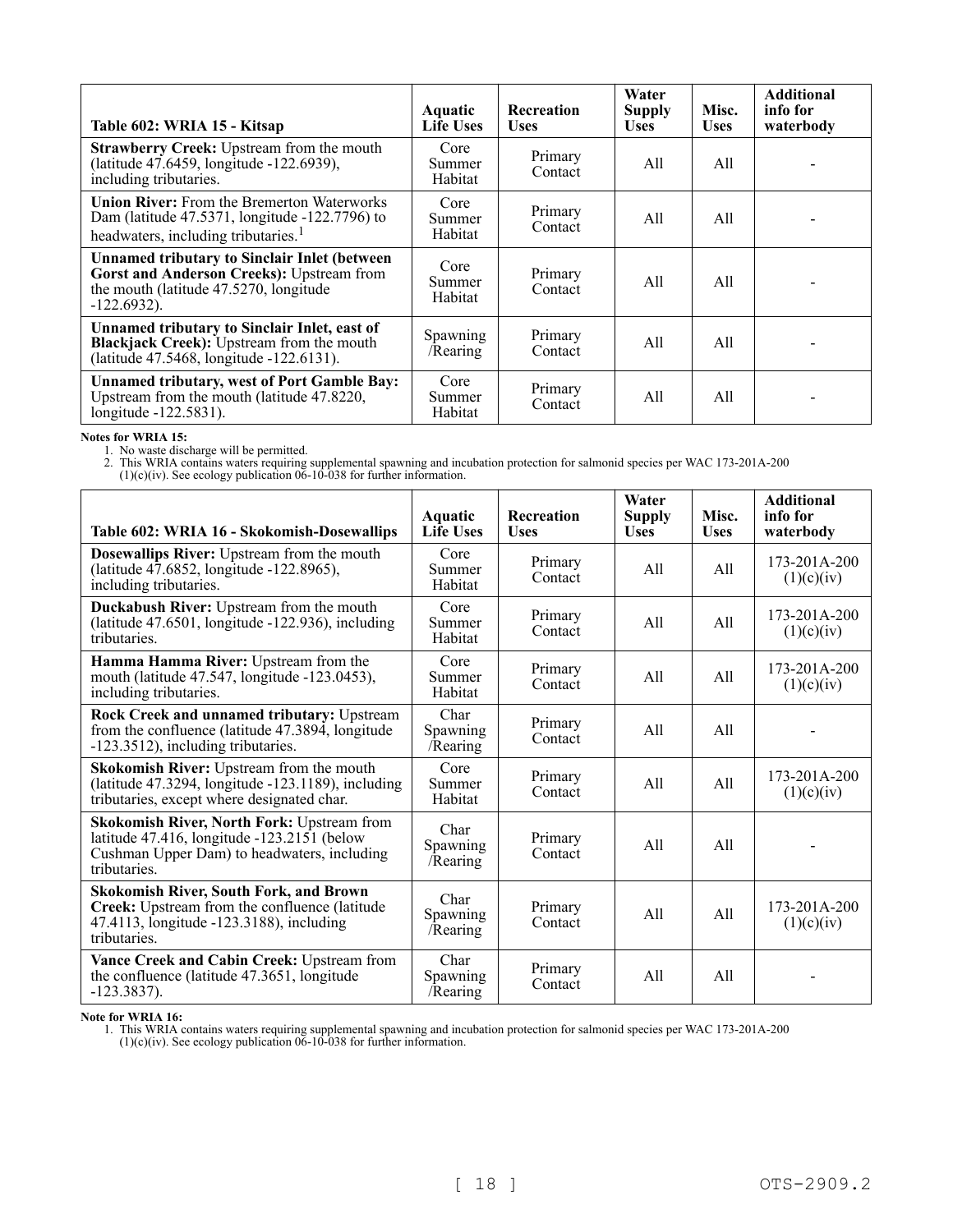| Table 602: WRIA 17 - Ouilcene-Snow                                                                                       | Aquatic<br><b>Life Uses</b> | <b>Recreation</b><br>Uses | Water<br><b>Supply</b><br><b>Uses</b> | Misc.<br><b>Uses</b> | <b>Additional</b><br>info for<br>waterbody |
|--------------------------------------------------------------------------------------------------------------------------|-----------------------------|---------------------------|---------------------------------------|----------------------|--------------------------------------------|
| <b>Big Quilcene River:</b> Upstream from the mouth<br>(latitude 47.8186, longitude -122.8618),<br>including tributaries. | Core<br>Summer<br>Habitat   | Primary<br>Contact        | All                                   | All                  | $173 - 201A - 200$<br>(1)(c)(iv)           |

**Note for WRIA 17:**

1. This WRIA contains waters requiring supplemental spawning and incubation protection for salmonid species per WAC 173-201A-200  $(1)(c)(iv)$ . See ecology publication  $06-10-038$  for further information.

| Table 602: WRIA 18 - Elwha-Dungeness                                                                                                                                                                              | <b>Aquatic</b><br><b>Life Uses</b> | <b>Recreation</b><br><b>Uses</b> | Water<br><b>Supply</b><br><b>Uses</b> | Misc.<br><b>Uses</b> | <b>Additional</b><br>info for<br>waterbody |
|-------------------------------------------------------------------------------------------------------------------------------------------------------------------------------------------------------------------|------------------------------------|----------------------------------|---------------------------------------|----------------------|--------------------------------------------|
| <b>Boulder Creek and Deep Creek: Upstream</b><br>from the confluence (latitude 47.9835, longitude<br>-123.6441), including tributaries.                                                                           | Char<br>Spawning<br>Rearing        | Primary<br>Contact               | All                                   | All                  |                                            |
| Dungeness River mainstem: Upstream from the<br>mouth (latitude 48.1524, longitude -123.1294) to<br>Canyon Creek (latitude 47.0254, longitude<br>$-123.137$ ).                                                     | Core<br>Summer<br>Habitat          | Primary<br>Contact               | All                                   | All                  | 173-201A-200<br>(1)(c)(iv)                 |
| Dungeness River, tributaries to mainstem:<br>Above and between confluence with Matriotti<br>Creek (latitude 48.1384, longitude -123.1349) to<br>Canyon Creek (latitude 47.0254, longitude<br>$-123.137$ ).        | Spawning<br>/Rearing               | Primary<br>Contact               | All                                   | All                  | 173-201A-200<br>(1)(c)(iv)                 |
| <b>Dungeness River and Canyon Creek: Upstream</b><br>from the confluence (latitude 47.0254, longitude<br>-123.137), including tributaries.                                                                        | Char<br>Spawning<br>/Rearing       | Primary<br>Contact               | All                                   | All                  | 173-201A-200<br>(1)(c)(iv)                 |
| Elwha River: Upstream from the mouth (latitude<br>48.1421, longitude -123.5646) to Cat Creek<br>(latitude 47.9729, longitude -123.5919),<br>including tributaries, except where designated<br>char.               | Core<br>Summer<br>Habitat          | Primary<br>Contact               | All                                   | All                  | 173-201A-200<br>(1)(c)(iv)                 |
| Elwha River and Cat Creek: Upstream from the<br>confluence (latitude 47.9729, longitude<br>-123.5919), including tributaries.                                                                                     | Char<br>Spawning<br>Rearing        | Primary<br>Contact               | All                                   | All                  |                                            |
| Ennis Creek and White Creek: Upstream from<br>the confluence with the Strait of Juan De Fuca<br>(latitude $48.1172$ , longitude $-123.4051$ ) to the<br>Olympic National Park Boundary, including<br>tributaries. | Core<br>Summer<br>Habitat          | Primary<br>Contact               | All                                   | All                  | 173-201A-200<br>(1)(c)(iv)                 |
| <b>Ennis Creek:</b> All waters lying above the<br>Olympic National Park Boundary, including<br>tributaries.                                                                                                       | Core<br>Summer<br>Habitat          | Primary<br>Contact               | All                                   | All                  |                                            |
| Griff Creek and unnamed tributary: All waters<br>above the confluence (latitude 48.0134, longitude<br>-123.5455), including tributaries.                                                                          | Char<br>Spawning<br>/Rearing       | Primary<br>Contact               | All                                   | All                  |                                            |
| Hughes Creek and unnamed tributary: All<br>waters above the confluence (latitude 48.0297,<br>longitude -123.6335), including tributaries.                                                                         | Char<br>Spawning<br>/Rearing       | Primary<br>Contact               | All                                   | All                  |                                            |
| Little River: Upstream from the mouth (latitude<br>48.063, longitude -123.5772), including<br>tributaries.                                                                                                        | Char<br>Spawning<br>/Rearing       | Primary<br>Contact               | All                                   | All                  |                                            |
| Matriotti Creek: Upstream from the mouth<br>(latitude 48.1385, longitude -123.1352).                                                                                                                              | Core<br>Summer<br>Habitat          | Primary<br>Contact               | All                                   | All                  | 173-201A-200<br>(1)(c)(iv)                 |
| Wolf Creek and unnamed tributary: All waters<br>above the confluence (latitude 47.9652, longitude<br>-123.5386), including tributaries.                                                                           | Char<br>Spawning<br>/Rearing       | Primary<br>Contact               | All                                   | All                  |                                            |

**Note for WRIA 18:**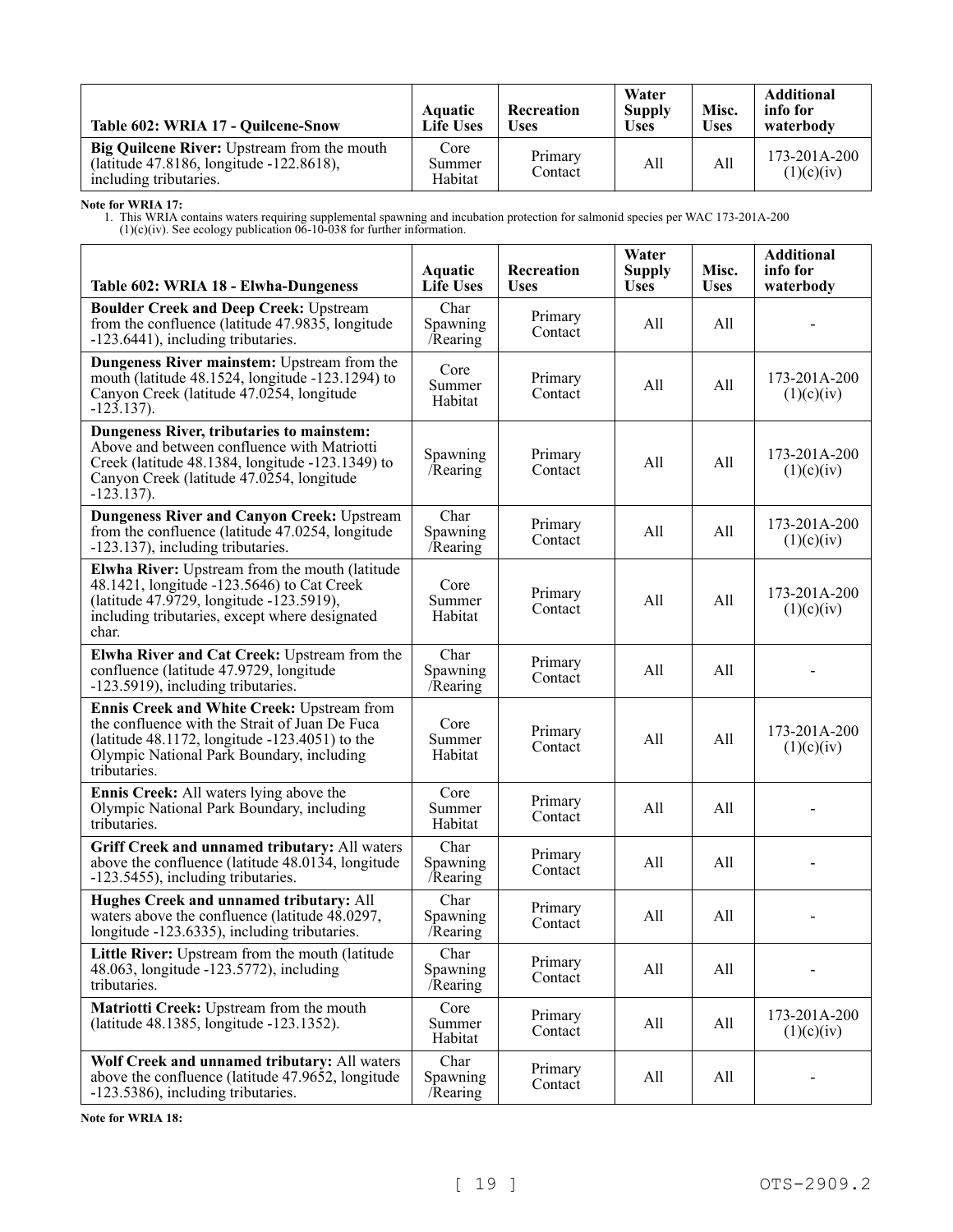1. This WRIA contains waters requiring supplemental spawning and incubation protection for salmonid species per WAC 173-201A-200  $(1)(c)(iv)$ . See ecology publication  $0\bar{6}$ -10-038 for further information.

| Table 602: WRIA 19 - Lyre-Hoko                                                                                                                                               | Aquatic<br><b>Life Uses</b>  | <b>Recreation</b><br><b>Uses</b> | Water<br><b>Supply</b><br><b>Uses</b> | Misc.<br><b>Uses</b> | <b>Additional</b><br>info for<br>waterbody |
|------------------------------------------------------------------------------------------------------------------------------------------------------------------------------|------------------------------|----------------------------------|---------------------------------------|----------------------|--------------------------------------------|
| There are no specific waterbody entries for this<br>WRIA.                                                                                                                    |                              |                                  |                                       |                      |                                            |
| Table 602: WRIA 20 - Sol Duc                                                                                                                                                 | Aquatic<br><b>Life Uses</b>  | <b>Recreation</b><br><b>Uses</b> | Water<br><b>Supply</b><br><b>Uses</b> | Misc.<br><b>Uses</b> | <b>Additional</b><br>info for<br>waterbody |
| Dickey River: Upstream from the mouth<br>(latitude 47.9208, longitude -124.6209),<br>including tributaries.                                                                  | Core<br>Summer<br>Habitat    | Primary<br>Contact               | All                                   | A11                  | 173-201A-200<br>(1)(c)(iv)                 |
| Hoh River: Upstream from the mouth (latitude<br>47.749, longitude -124.429) to the confluence<br>with the South Fork Hoh River (latitude 47.8182,<br>longitude -124.0207).   | Core<br>Summer<br>Habitat    | Primary<br>Contact               | All                                   | A11                  | $173 - 201A - 200$<br>(1)(c)(iv)           |
| Hoh River and South Fork Hoh River: All<br>waters above the confluence (latitude 47.8182,<br>longitude -124.0207).                                                           | Char<br>Spawning<br>/Rearing | Primary<br>Contact               | A11                                   | A11                  | 173-201A-200<br>(1)(c)(iv)                 |
| <b>Quillayute and Bogachiel rivers: Upstream</b><br>from the mouth (latitude 47.9198, longitude<br>$-124.633$ ).                                                             | Core<br>Summer<br>Habitat    | Primary<br>Contact               | A11                                   | A11                  | 173-201A-200<br>(1)(c)(iv)                 |
| Sol Duc River: Upstream from the mouth<br>(latitude $47.9147$ , longitude $-124.542$ ) to Canyon<br>Creek (latitude 47.9513, longitude -123.8271),<br>including tributaries. | Core<br>Summer<br>Habitat    | Primary<br>Contact               | All                                   | A11                  | 173-201A-200<br>(1)(c)(iv)                 |
| Sol Duc River: Upstream from the confluence<br>with Canyon Creek (latitude 47.9513, longitude<br>-123.8271), including tributaries.                                          | Char<br>Spawning<br>/Rearing | Primary<br>Contact               | A11                                   | A11                  | 173-201A-200<br>(1)(c)(iv)                 |

**Note for WRIA 20:**

| Table 602: WRIA 21 - Queets-Quinault                                                                                                                                                         | Aquatic<br><b>Life Uses</b>  | <b>Recreation</b><br><b>Uses</b> | Water<br><b>Supply</b><br><b>Uses</b> | Misc.<br><b>Uses</b> | <b>Additional</b><br>info for<br>waterbody |
|----------------------------------------------------------------------------------------------------------------------------------------------------------------------------------------------|------------------------------|----------------------------------|---------------------------------------|----------------------|--------------------------------------------|
| <b>Clearwater River and unnamed tributary: All</b><br>waters above the confluence (latitude 47.7272,<br>longitude -124.0365), including tributaries.                                         | Char<br>Spawning<br>/Rearing | Primary<br>Contact               | All                                   | All                  |                                            |
| Kunamakst Creek and unnamed tributary: All<br>waters above the confluence (latitude 47.7284,<br>longitude -124.0793), including tributaries.                                                 | Char<br>Spawning<br>/Rearing | Primary<br>Contact               | All                                   | A11                  |                                            |
| <b>Matheny Creek and unnamed tributary: All</b><br>waters above the confluence (latitude 47.5589,<br>longitude -123.9548), including tributaries.                                            | Char<br>Spawning<br>/Rearing | Primary<br>Contact               | All                                   | All                  |                                            |
| <b>Queets River:</b> Upstream from the mouth<br>(latitude 47.535, longitude -124.3463) to<br>Tshletshy Creek (latitude 47.6659, longitude<br>$-123.9277$ ).                                  | Core<br>Summer<br>Habitat    | Primary<br>Contact               | All                                   | All                  | 173-201A-200<br>(1)(c)(iv)                 |
| <b>Queets River:</b> Upstream from the confluence<br>with Tshletshy Creek (latitude 47.6659, longitude<br>$-123.9277$ ).                                                                     | Char<br>Spawning<br>/Rearing | Primary<br>Contact               | All                                   | All                  | 173-201A-200<br>(1)(c)(iv)                 |
| Quinault River: Upstream from the mouth<br>(latitude $47.3488$ , longitude $-124.2926$ ) to the<br>confluence with the North Fork Quinault River<br>(latitude 47.5369, longitude -123.6718). | Core<br>Summer<br>Habitat    | Primary<br>Contact               | All                                   | All                  | 173-201A-200<br>(1)(c)(iv)                 |
| <b>Quinault River and North Fork Quinault: All</b><br>waters above the confluence (latitude 47.5369,<br>longitude -123.6718), including tributaries.                                         | Char<br>Spawning<br>/Rearing | Primary<br>Contact               | All                                   | All                  | 173-201A-200<br>(1)(c)(iv)                 |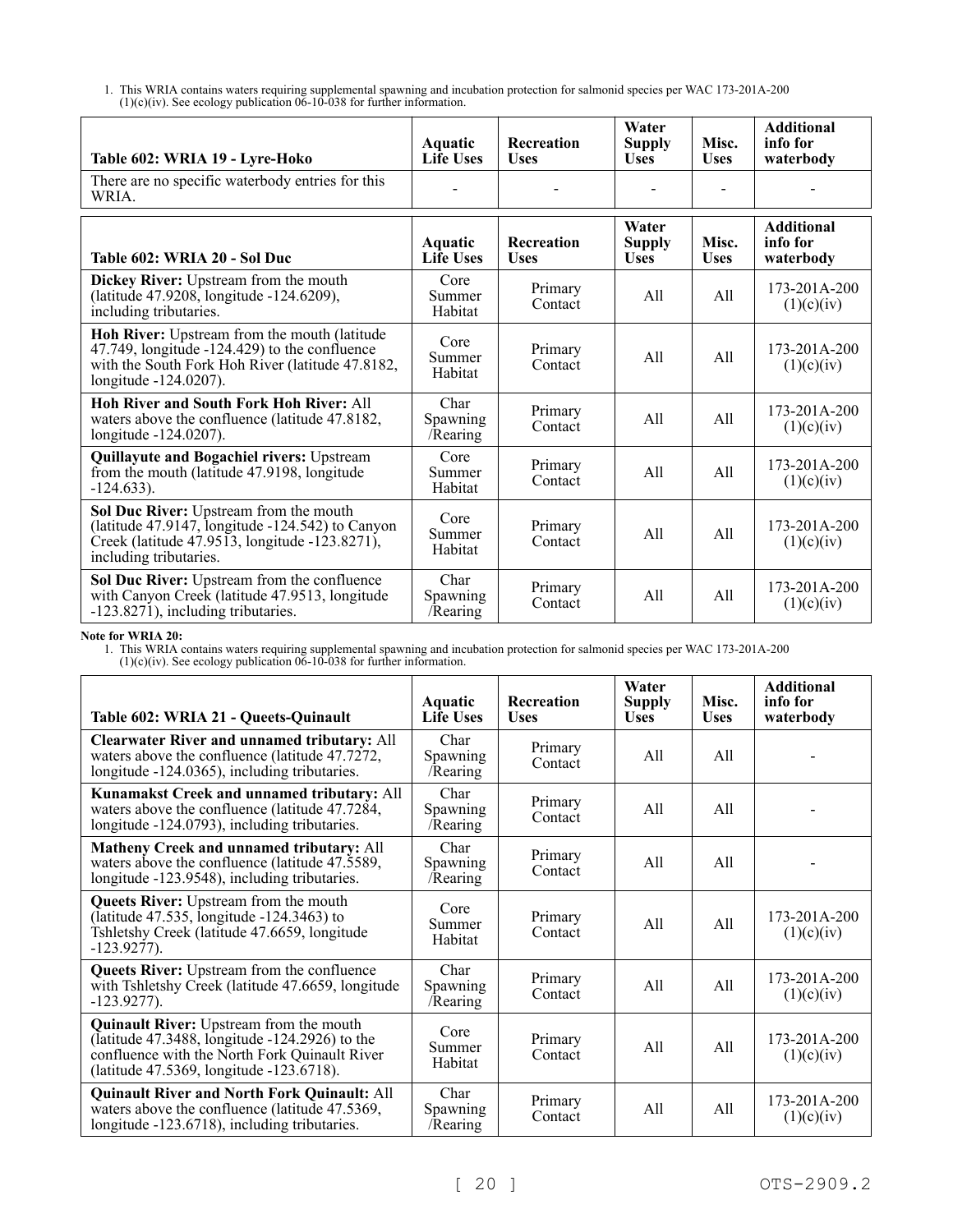| Table 602: WRIA 21 - Queets-Quinault                                                                                                                       | Aquatic<br><b>Life Uses</b>  | <b>Recreation</b><br><b>Uses</b> | Water<br>Supply<br><b>Uses</b> | Misc.<br><b>Uses</b> | <b>Additional</b><br>info for<br>waterbody |
|------------------------------------------------------------------------------------------------------------------------------------------------------------|------------------------------|----------------------------------|--------------------------------|----------------------|--------------------------------------------|
| Salmon River, Middle Fork, and unnamed<br>tributary: All waters above the confluence<br>(latitude 47.5206, longitude -123.9908),<br>including tributaries. | Char<br>Spawning<br>/Rearing | Primary<br>Contact               | All                            | All                  |                                            |
| Sams River and unnamed tributary: All waters<br>above the confluence (latitude $47.6055$ , longitude<br>-123.8939), including tributaries.                 | Char<br>Spawning<br>/Rearing | Primary<br>Contact               | All                            | All                  |                                            |
| Solleks River and unnamed tributary: All<br>waters above the confluence (latitude $47.694$ ,<br>longitude -124.0135), including tributaries.               | Char<br>Spawning<br>/Rearing | Primary<br>Contact               | All                            | All                  |                                            |
| Stequaleho Creek and unnamed tributary: All<br>waters above the confluence (latitude 47.662,<br>longitude -124.0439), including tributaries.               | Char<br>Spawning<br>/Rearing | Primary<br>Contact               | All                            | All                  |                                            |
| Tshletshy Creek and unnamed tributary: All<br>waters above the confluence (latitude $47.\overline{6}586$ ,<br>longitude -123.868), including tributaries.  | Char<br>Spawning<br>/Rearing | Primary<br>Contact               | All                            | All                  |                                            |

**Note for WRIA 21:**

| Table 602: WRIA 22 - Lower Chehalis                                                                                                                                                                                                      | <b>Aquatic</b><br><b>Life Uses</b> | <b>Recreation</b><br><b>Uses</b> | Water<br><b>Supply</b><br><b>Uses</b> | Misc.<br><b>Uses</b> | <b>Additional</b><br>info for<br>waterbody |
|------------------------------------------------------------------------------------------------------------------------------------------------------------------------------------------------------------------------------------------|------------------------------------|----------------------------------|---------------------------------------|----------------------|--------------------------------------------|
| Andrews Creek: Upstream from the confluence<br>with West Fork (latitude 46.823, longitude<br>-124.0234), including tributaries.                                                                                                          | Core<br>Summer<br>Habitat          | Primary<br>Contact               | A11                                   | A11                  | $173 - 201A - 200$<br>(1)(c)(iv)           |
| Baker Creek and unnamed tributary: All<br>waters above the confluence (latitude 47.3302,<br>longitude -123.4142), including tributaries.                                                                                                 | Char<br>Spawning<br>/Rearing       | Primary<br>Contact               | All                                   | A11                  |                                            |
| <b>Big Creek and Middle Fork Big Creek: All</b><br>waters above the confluence (latitude 47.4041,<br>longitude -123.6583), including tributaries.                                                                                        | Char<br>Spawning<br>/Rearing       | Primary<br>Contact               | All                                   | All                  | 173-201A-200<br>(1)(c)(iv)                 |
| Canyon River and unnamed tributary: All<br>waters above the confluence (latitude 47.3473,<br>longitude -123.4949), including tributaries.                                                                                                | Char<br>Spawning<br>/Rearing       | Primary<br>Contact               | A11                                   | A11                  |                                            |
| Chehalis River: From upper boundary of Grays<br>Harbor at Cosmopolis (latitude 46.9579,<br>longitude $-123.7625$ to latitude 46.6004,<br>longitude -123.1472 on main stem and to latitude<br>46.6013, longitude -123.1253 on South Fork. | Spawning<br>/Rearing               | Primary<br>Contact               | All                                   | A11                  | 173-201A-200<br>(1)(c)(iv)                 |
| <b>Chester Creek and unnamed tributary: All</b><br>waters above the confluence (latitude 47.4192,<br>longitude -123.7856), including tributaries.                                                                                        | Char<br>Spawning<br>/Rearing       | Primary<br>Contact               | A11                                   | A11                  |                                            |
| Cloquallum Creek: Upstream from the mouth<br>(latitude 46.986, longitude -123.3951).                                                                                                                                                     | Core<br>Summer<br>Habitat          | Primary<br>Contact               | All                                   | A11                  | 173-201A-200<br>(1)(c)(iv)                 |
| Decker Creek: Upstream from the mouth<br>(latitude 47.0964, longitude -123.4735).                                                                                                                                                        | Core<br>Summer<br>Habitat          | Primary<br>Contact               | All                                   | A11                  | 173-201A-200<br>(1)(c)(iv)                 |
| Delezene Creek: Upstream from the mouth<br>(latitude 46.9413, longitude -123.3893).                                                                                                                                                      | Core<br>Summer<br>Habitat          | Primary<br>Contact               | A11                                   | A11                  | 173-201A-200<br>(1)(c)(iv)                 |
| Elk River, West Branch: Upstream from latitude<br>46.8111, longitude -123.9774.                                                                                                                                                          | Core<br>Summer<br>Habitat          | Primary<br>Contact               | All                                   | All                  | 173-201A-200<br>(1)(c)(iv)                 |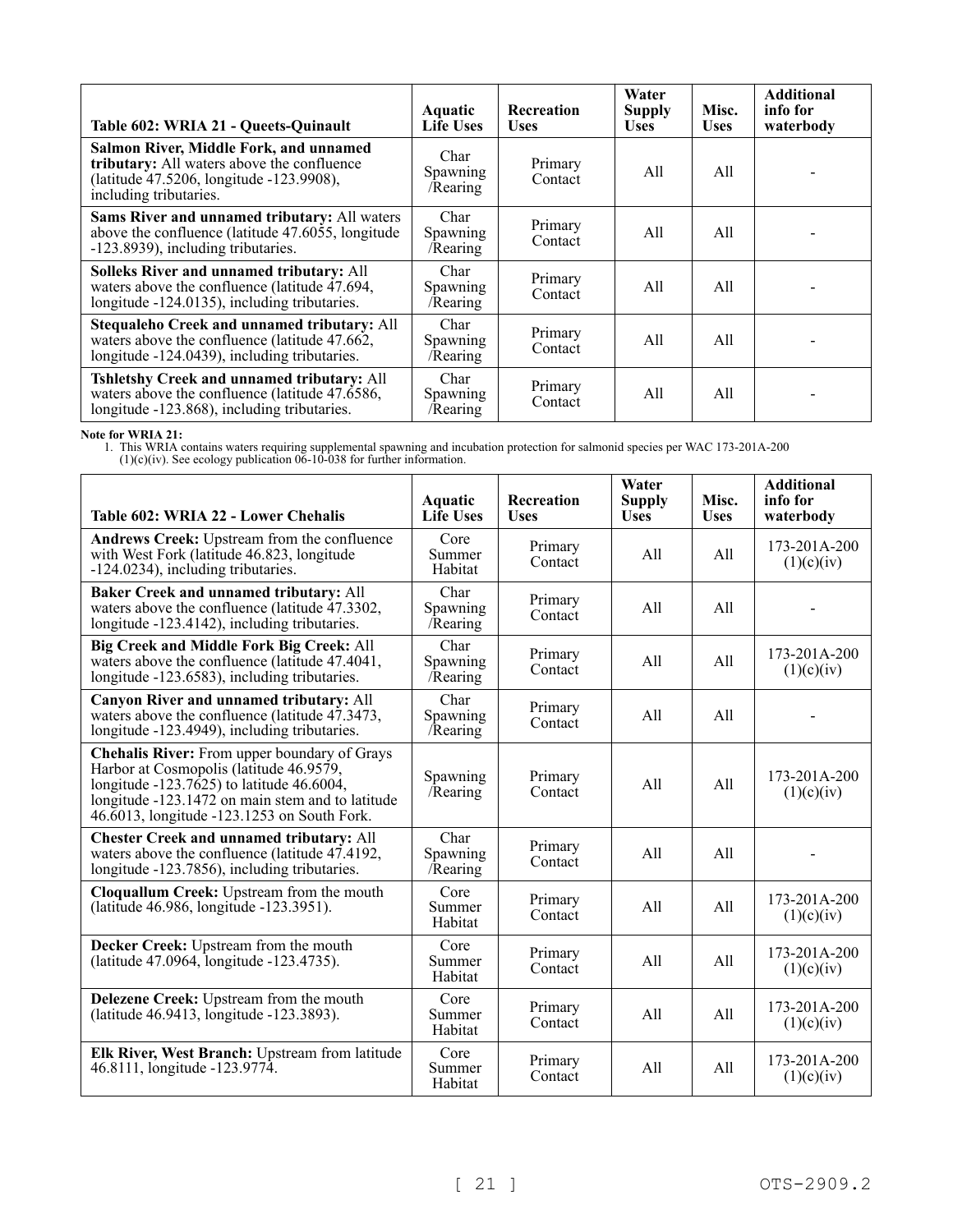| Table 602: WRIA 22 - Lower Chehalis                                                                                                                                                                                                                             | Aquatic<br><b>Life Uses</b>   | Recreation<br><b>Uses</b> | Water<br><b>Supply</b><br><b>Uses</b> | Misc.<br><b>Uses</b> | <b>Additional</b><br>info for<br>waterbody |
|-----------------------------------------------------------------------------------------------------------------------------------------------------------------------------------------------------------------------------------------------------------------|-------------------------------|---------------------------|---------------------------------------|----------------------|--------------------------------------------|
| Goforth Creek and unnamed tributary: All<br>waters above the confluence (latitude 47.3559,<br>longitude -123.7325), including tributaries.                                                                                                                      | Char<br>Spawning<br>Rearing   | Primary<br>Contact        | All                                   | All                  |                                            |
| Hoquiam River, East Fork: Upstream from the<br>confluence with Lytle Creek (latitude 47.0523,<br>longitude -123.8428), including tributaries.                                                                                                                   | Core<br>Summer<br>Habitat     | Primary<br>Contact        | All                                   | All                  | 173-201A-200<br>(1)(c)(iv)                 |
| Hoquiam River: Upstream from latitude<br>47.0573, longitude -123.9278 (the approximate<br>upper limit of tidal influence at Dekay Road<br>Bridge), including tributaries.                                                                                       | Core<br>Summer<br>Habitat     | Primary<br>Contact        | All                                   | All                  | 173-201A-200<br>(1)(c)(iv)                 |
| Hoquiam River, Middle Fork: Upstream from<br>latitude 47.0418, longitude -123.9052, including<br>tributaries.                                                                                                                                                   | Core<br>Summer<br>Habitat     | Primary<br>Contact        | All                                   | All                  | 173-201A-200<br>(1)(c)(iv)                 |
| Hoquiam River mainstem (continues as west<br>fork above east fork): Upstream from the mouth<br>(latitude 46.9825, longitude -123.8781) to<br>latitude 47.0573, longitude -123.9278 (the<br>approximate upper limit of tidal influence at<br>Dekay Road Bridge). | Rearing/<br>Migration<br>Only | Primary<br>Contact        | All,<br>Except<br>Domestic<br>Water   | All                  | 173-201A-200<br>(1)(c)(iv)                 |
| Humptulips River: Upstream from the mouth<br>(latitude 47.0413, longitude -124.0522) to<br>latitude 47.0810, longitude -124.0655, including<br>tributaries.                                                                                                     | Spawning<br>$/$ Rearing       | Primary<br>Contact        | All                                   | All                  |                                            |
| Humptulips River: Upstream from latitude<br>47.0810, longitude -124.0655 to Olympic<br>National Forest boundary, including tributaries<br>(except where designated char).                                                                                       | Core<br>Summer<br>Habitat     | Primary<br>Contact        | All                                   | All                  |                                            |
| Humptulips River: Upstream from Olympic<br>National Forest boundary to headwaters,<br>including tributaries (except where designated<br>char).                                                                                                                  | Core<br>Summer<br>Habitat     | Primary<br>Contact        | All                                   | All                  | 173-201A-200<br>(1)(c)(iv)                 |
| Humptulips River, East Fork, and unnamed<br>tributary: All waters above the confluence<br>(latitude 47.3816, longitude -123.7175),<br>including tributaries.                                                                                                    | Char<br>Spawning<br>/Rearing  | Primary<br>Contact        | All                                   | All                  | 173-201A-200<br>(1)(c)(iv)                 |
| <b>Humptulips River, West Fork, and Petes</b><br>Creek: All waters above the confluence (latitude)<br>47.4487, longitude -123.7257), including<br>tributaries.                                                                                                  | Char<br>Spawning<br>Rearing   | Primary<br>Contact        | All                                   | All                  | 173-201A-200<br>(1)(c)(iv)                 |
| <b>Johns River and North Fork Johns River: All</b><br>waters above the confluence (latitude 46.8597,<br>longitude -123.9049).                                                                                                                                   | Core<br>Summer<br>Habitat     | Primary<br>Contact        | All                                   | All                  | 173-201A-200<br>(1)(c)(iv)                 |
| Little Hoquiam River, North Fork: Upstream<br>from latitude 47.0001, longitude -123.9269,<br>including tributaries.                                                                                                                                             | Core<br>Summer<br>Habitat     | Primary<br>Contact        | All                                   | All                  | 173-201A-200<br>(1)(c)(iv)                 |
| Little Hoquiam River: Upstream from latitude<br>46.9934, longitude -123.9364, including<br>tributaries.                                                                                                                                                         | Core<br>Summer<br>Habitat     | Primary<br>Contact        | All                                   | All                  | 173-201A-200<br>(1)(c)(iv)                 |
| Mox Chehalis Creek: Upstream from latitude<br>46.9680, longitude -123.3083, including<br>tributaries.                                                                                                                                                           | Core<br>Summer<br>Habitat     | Primary<br>Contact        | All                                   | All                  | 173-201A-200<br>(1)(c)(iv)                 |
| Newskah Creek: Upstream from latitude<br>46.9163, longitude -123.8235, including<br>tributaries.                                                                                                                                                                | Core<br>Summer<br>Habitat     | Primary<br>Contact        | All                                   | All                  | 173-201A-200<br>(1)(c)(iv)                 |
| Satsop River: Upstream from latitude 46.9828,<br>longitude -123.4887 to headwaters, including<br>tributaries (except where designated char).                                                                                                                    | Core<br>Summer<br>Habitat     | Primary<br>Contact        | All                                   | All                  | 173-201A-200<br>(1)(c)(iv)                 |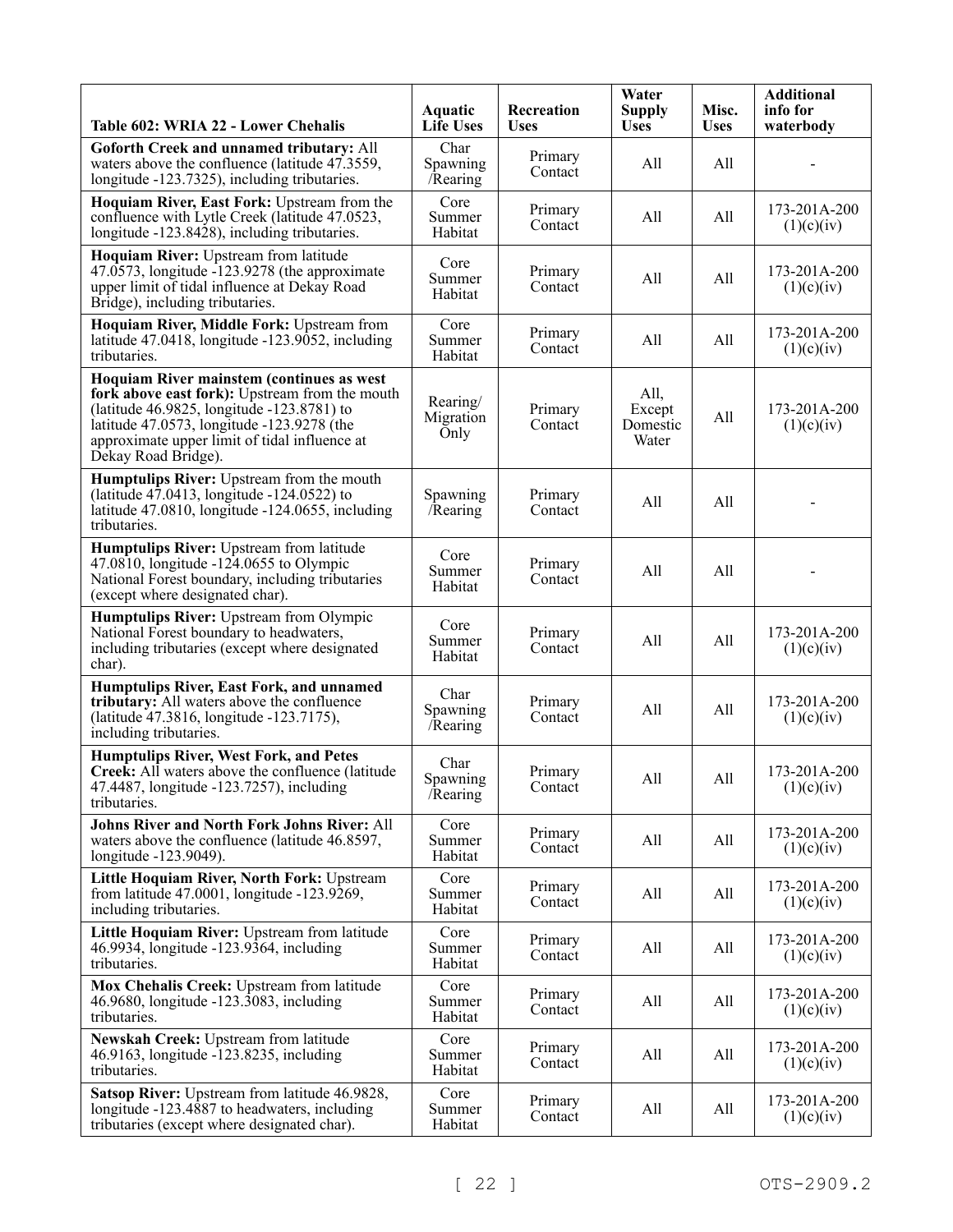| Table 602: WRIA 22 - Lower Chehalis                                                                                                                                                                                    | <b>Aquatic</b><br><b>Life Uses</b> | Recreation<br><b>Uses</b> | Water<br><b>Supply</b><br><b>Uses</b> | Misc.<br><b>Uses</b> | <b>Additional</b><br>info for<br>waterbody |
|------------------------------------------------------------------------------------------------------------------------------------------------------------------------------------------------------------------------|------------------------------------|---------------------------|---------------------------------------|----------------------|--------------------------------------------|
| <b>Satsop River, West Fork, and Robertson</b><br>Creek: All waters above the confluence (latitude)<br>47.3324, longitude -123.5557), including<br>tributaries.                                                         | Char<br>Spawning<br>/Rearing       | Primary<br>Contact        | All                                   | A11                  |                                            |
| <b>Satsop River, Middle Fork, and unnamed</b><br>tributary: All waters above the confluence<br>(latitude 47.3333, longitude -123.4463),<br>including tributaries.                                                      | Char<br>Spawning<br>Rearing        | Primary<br>Contact        | All                                   | All                  |                                            |
| Wildcat Creek: Upstream from the confluence<br>with Cloquallum Creek (latitude 47.0204,<br>longitude -123.3619), including tributaries.                                                                                | Core<br>Summer<br>Habitat          | Primary<br>Contact        | All                                   | All                  | 173-201A-200<br>(1)(c)(iv)                 |
| Wishkah River, East Fork: Upstream from<br>above latitude 47.0801, longitude -123.7560,<br>including tributaries.                                                                                                      | Core<br>Summer<br>Habitat          | Primary<br>Contact        | All                                   | All                  | 173-201A-200<br>(1)(c)(iv)                 |
| Wishkah River: Upstream from the mouth<br>(latitude $46.9739$ , longitude $-123.8092$ ) to river<br>mile 6 (latitude 47.0337, longitude -123.8023).                                                                    | Rearing/<br>Migration<br>Only      | Primary<br>Contact        | All,<br>Except<br>Domestic<br>Water   | All                  |                                            |
| Wishkah River: Upstream from river mile 6<br>(latitude 47.0337, longitude -123.8023) to<br>latitude 47.1089, longitude -123.7908.                                                                                      | Spawning<br>/Rearing               | Primary<br>Contact        | All                                   | All                  |                                            |
| Wishkah River: From latitude 47.1089,<br>longitude -123.7908 to confluence with West<br>Fork (latitude 47.1227, longitude -123.7779),<br>including tributaries.                                                        | Core<br>Summer<br>Habitat          | Primary<br>Contact        | All                                   | All                  | 173-201A-200<br>(1)(c)(iv)                 |
| Wishkah River and West Fork: Upstream from<br>the confluence (latitude 47.1227, longitude<br>$-123.7779$ ) to headwaters, including tributaries. <sup>1</sup>                                                          | Core<br>Summer<br>Habitat          | Primary<br>Contact        | All                                   | All                  | 173-201A-200<br>(1)(c)(iv)                 |
| <b>Wynoochee River: Upstream from latitude</b><br>46.9709, longitude $-123.6252$ (near railroad<br>crossing) to Olympic National Forest boundary<br>(latitude 47.3452, longitude -123.6452),<br>including tributaries. | Core<br>Summer<br>Habitat          | Primary<br>Contact        | All                                   | All                  | 173-201A-200<br>(1)(c)(iv)                 |
| <b>Wynoochee River: Upstream from Olympic</b><br>National Forest boundary (latitude 47.3452,<br>longitude -123.6452) to Wynoochee Dam<br>(latitude 47.3851, longitude -123.6055),<br>including tributaries.            | Core<br>Summer<br>Habitat          | Primary<br>Contact        | All                                   | All                  | 173-201A-200<br>(1)(c)(iv)                 |
| Wynoochee River: Above Wynoochee Dam<br>(latitude 47.3851, longitude -123.6055),<br>including tributaries.                                                                                                             | Char<br>Spawning<br>Rearing        | Primary<br>Contact        | All                                   | All                  | 173-201A-200<br>(1)(c)(iv)                 |

**Notes for WRIA 22:**

1. No waste discharge will be permitted from south boundary of Sec. 33-T21N-R8W (river mile 32.0) to headwaters.

2. This WRIA contains waters requiring supplemental spawning and incubation protection for salmonid species per WAC 173-201A-200

 $(1)(c)(iv)$ . See ecology publication  $0\bar{6}$ -10-038 for further information.

| Table 602: WRIA 23 - Upper Chehalis                                                                                                | <b>Aquatic</b><br><b>Life Uses</b> | <b>Recreation</b><br>Uses | Water<br><b>Supply</b><br><b>Uses</b> | Misc.<br><b>Uses</b> | <b>Additional</b><br>info for<br>waterbody |
|------------------------------------------------------------------------------------------------------------------------------------|------------------------------------|---------------------------|---------------------------------------|----------------------|--------------------------------------------|
| <b>Bunker Creek:</b> Upstream from the mouth<br>(latitude 46.6438, longitude -123.1092),<br>including tributaries.                 | Core<br>Summer<br>Habitat          | Primary<br>Contact        | All                                   | A11                  | 173-201A-200<br>(1)(c)(iv)                 |
| Cedar Creek: Upstream from latitude 46.8795,<br>longitude -123.2714 (near intersection with<br>Highway 12), including tributaries. | Core<br>Summer<br>Habitat          | Primary<br>Contact        | All                                   | A11                  | 173-201A-200<br>(1)(c)(iv)                 |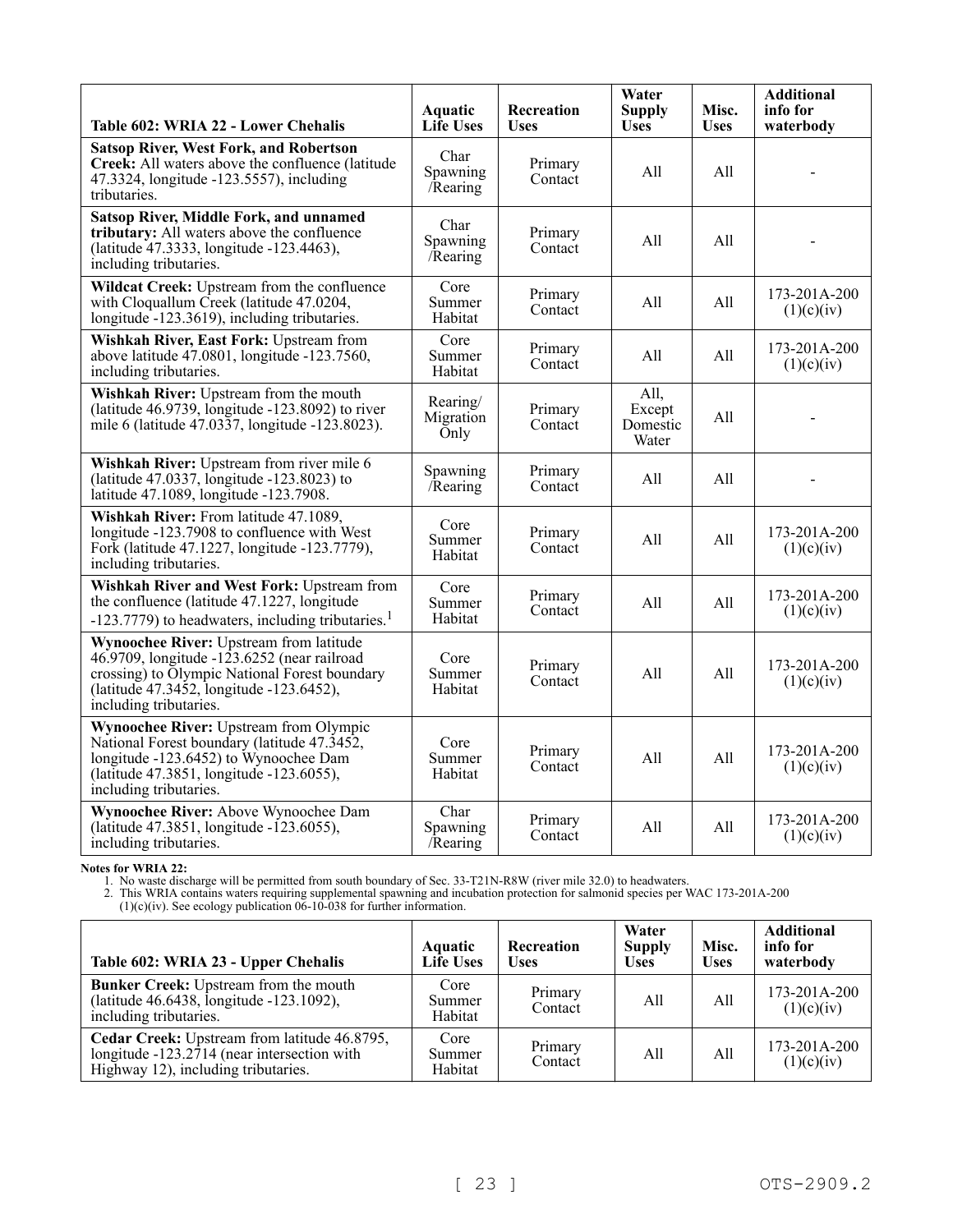| Table 602: WRIA 23 - Upper Chehalis                                                                                                                                                                                                                                            | Aquatic<br><b>Life Uses</b>  | Recreation<br><b>Uses</b> | Water<br><b>Supply</b><br><b>Uses</b> | Misc.<br><b>Uses</b> | <b>Additional</b><br>info for<br>waterbody |
|--------------------------------------------------------------------------------------------------------------------------------------------------------------------------------------------------------------------------------------------------------------------------------|------------------------------|---------------------------|---------------------------------------|----------------------|--------------------------------------------|
| <b>Chehalis River, South Fork: Upstream from</b><br>latitude 46.6018, longitude -123.1251 (near<br>junction with State Route 6), including tributaries<br>(except where specifically designated char).                                                                         | Core<br>Summer<br>Habitat    | Primary<br>Contact        | All                                   | All                  | 173-201A-200<br>(1)(c)(iv)                 |
| Chehalis River: Upstream from latitude 46.6004,<br>longitude -123.1473, including tributaries (except<br>where specifically designated char).                                                                                                                                  | Core<br>Summer<br>Habitat    | Primary<br>Contact        | All                                   | All                  | 173-201A-200<br>(1)(c)(iv)                 |
| Chehalis River mainstem: Upstream from the<br>upper boundary of Grays Harbor at Cosmopolis<br>(latitude 46.95801, longitude -123.76252) to<br>latitude 46.6004, longitude -123.1473 on main<br>stem and to latitude 46.6018, longitude -123.125<br>on South Fork. <sup>1</sup> | Spawning<br>/Rearing         | Primary<br>Contact        | All                                   | All                  | 173-201A-200<br>(1)(c)(iv)                 |
| <b>Chehalis River, South Fork, and unnamed</b><br>tributary: All waters above the confluence<br>(latitude 46.4514, longitude -123.2919),<br>including tributaries.                                                                                                             | Char<br>Spawning<br>Rearing  | Primary<br>Contact        | All                                   | All                  | 173-201A-200<br>(1)(c)(iv)                 |
| <b>Chehalis River, West Fork, and East Fork</b><br>Chehalis River: All waters above the confluence<br>(latitude 46.4514, longitude -123.2919),<br>including tributaries.                                                                                                       | Char<br>Spawning<br>/Rearing | Primary<br>Contact        | All                                   | All                  | 173-201A-200<br>(1)(c)(iv)                 |
| Coffee Creek: Upstream from the mouth<br>(latitude 46.7313, longitude -122.9658),<br>including tributaries.                                                                                                                                                                    | Core<br>Summer<br>Habitat    | Primary<br>Contact        | All                                   | All                  | 173-201A-200<br>(1)(c)(iv)                 |
| Eight Creek and unnamed tributary: All<br>waters above the confluence (latitude 46.621,<br>longitude -123.4137), including tributaries.                                                                                                                                        | Char<br>Spawning<br>Rearing  | Primary<br>Contact        | All                                   | All                  | 173-201A-200<br>(1)(c)(iv)                 |
| Fall Creek and unnamed tributary: All waters<br>above the confluence (latitude 46.7669, longitude<br>-122.6741), including tributaries.                                                                                                                                        | Char<br>Spawning<br>/Rearing | Primary<br>Contact        | All                                   | All                  |                                            |
| Garrard Creek, South Fork: Upstream from<br>latitude $46.8013$ , longitude $-123.3060$ , including<br>tributaries.                                                                                                                                                             | Core<br>Summer<br>Habitat    | Primary<br>Contact        | All                                   | All                  | 173-201A-200<br>(1)(c)(iv)                 |
| Hanaford Creek: Upstream from the mouth to<br>(latitude 46.7604, longitude -122.8662),<br>including tributaries. <sup>2</sup>                                                                                                                                                  | Spawning<br>/Rearing         | Primary<br>Contact        | All                                   | All                  | 173-201A-200<br>(1)(c)(iv)                 |
| Hanaford Creek: Upstream from (latitude<br>46.7604, longitude -122.8662) to the unnamed<br>tributary at latitude 46.7301, longitude -122.6829,<br>including tributaries (except where designated<br>char).                                                                     | Spawning<br>/Rearing         | Primary<br>Contact        | All                                   | All                  | 173-201A-200<br>(1)(c)(iv)                 |
| Hanaford Creek and unnamed tributary: All<br>waters above the confluence (latitude 46.7301,<br>longitude -122.6829), including tributaries.                                                                                                                                    | Char<br>Spawning<br>/Rearing | Primary<br>Contact        | All                                   | All                  |                                            |
| Kearney Creek and unnamed tributary: All<br>waters above the confluence (latitude 46.6255,<br>longitude -122.5699), including tributaries.                                                                                                                                     | Char<br>Spawning<br>/Rearing | Primary<br>Contact        | All                                   | All                  |                                            |
| Laramie Creek and unnamed tributary: All<br>waters above the confluence (latitude 46.7902,<br>longitude -122.5914), including tributaries.                                                                                                                                     | Char<br>Spawning<br>/Rearing | Primary<br>Contact        | All                                   | All                  |                                            |
| Lincoln Creek, North Fork: Upstream from<br>latitude 46.7371, longitude -123.2462, including<br>tributaries.                                                                                                                                                                   | Core<br>Summer<br>Habitat    | Primary<br>Contact        | All                                   | All                  | 173-201A-200<br>(1)(c)(iv)                 |
| Lincoln Creek, South Fork: Upstream from<br>latitude 46.7253, longitude -123.2306, including<br>tributaries.                                                                                                                                                                   | Core<br>Summer<br>Habitat    | Primary<br>Contact        | All                                   | All                  | 173-201A-200<br>(1)(c)(iv)                 |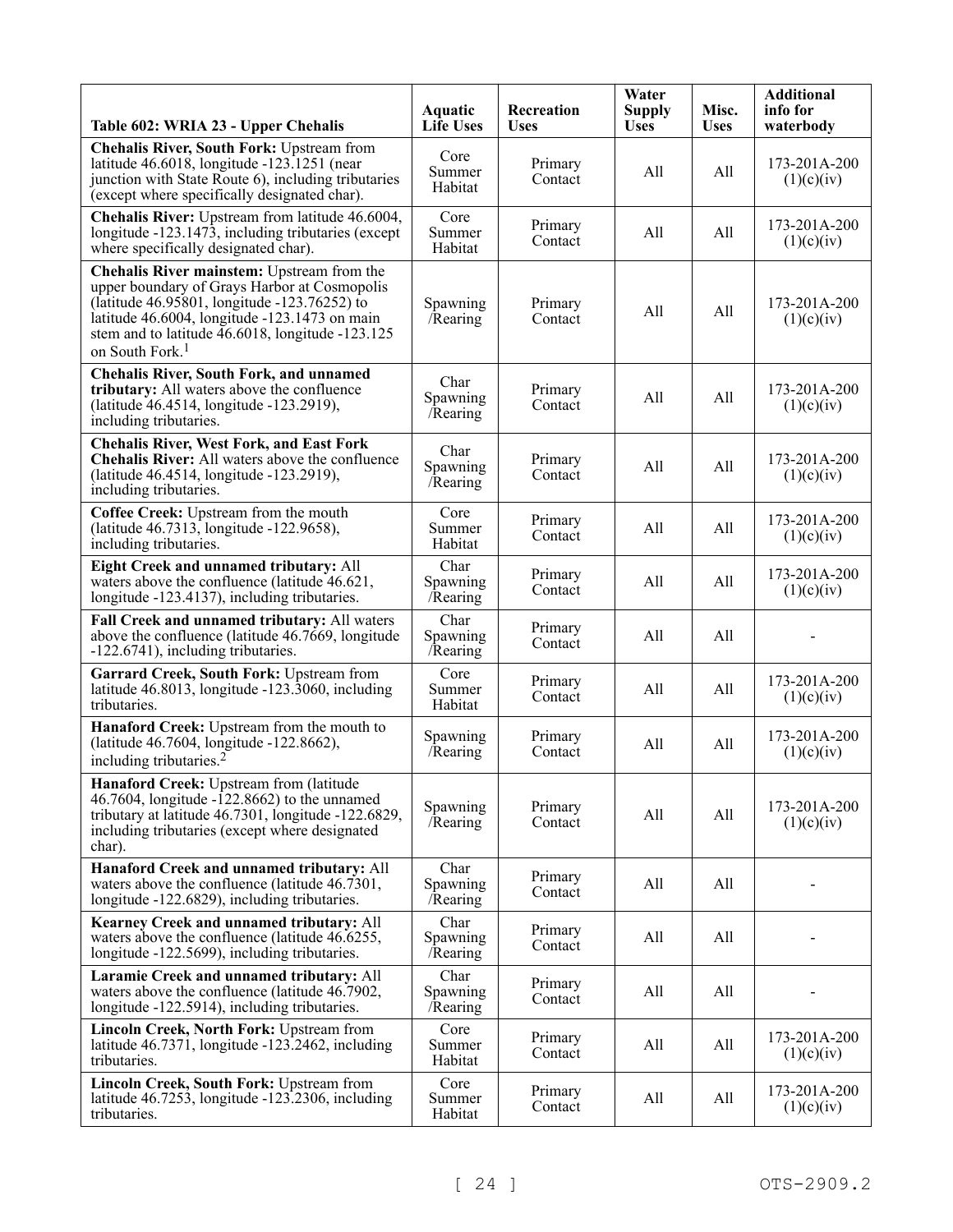| Table 602: WRIA 23 - Upper Chehalis                                                                                                                                                           | Aquatic<br><b>Life Uses</b>  | Recreation<br><b>Uses</b> | Water<br><b>Supply</b><br><b>Uses</b> | Misc.<br><b>Uses</b> | <b>Additional</b><br>info for<br>waterbody |
|-----------------------------------------------------------------------------------------------------------------------------------------------------------------------------------------------|------------------------------|---------------------------|---------------------------------------|----------------------|--------------------------------------------|
| Mima Creek: Upstream from latitude 46.8588,<br>longitude -123.0856, including tributaries.                                                                                                    | Core<br>Summer<br>Habitat    | Primary<br>Contact        | All                                   | All                  | 173-201A-200<br>(1)(c)(iv)                 |
| Newaukum River: Upstream from the mouth<br>(latitude 46.6512, longitude -122.9815),<br>including tributaries (except where designated<br>char).                                               | Core<br>Summer<br>Habitat    | Primary<br>Contact        | All                                   | All                  | 173-201A-200<br>(1)(c)(iv)                 |
| Newaukum River, North Fork, and unnamed<br>tributary: All waters above the confluence<br>(latitude 46.6793, longitude -122.6685),<br>including tributaries.                                   | Char<br>Spawning<br>Rearing  | Primary<br>Contact        | All                                   | All                  | 173-201A-200<br>(1)(c)(iv)                 |
| <b>Newaukum River, South Fork, and Frase</b><br>Creek: All waters above the confluence (latitude)<br>46.6234, longitude -122.6321), including<br>tributaries.                                 | Char<br>Spawning<br>/Rearing | Primary<br>Contact        | All                                   | All                  | 173-201A-200<br>(1)(c)(iv)                 |
| Pheeny Creek and unnamed tributary: All<br>waters above the confluence (latitude 46.7834,<br>longitude -122.6291), including tributaries.                                                     | Char<br>Spawning<br>Rearing  | Primary<br>Contact        | All                                   | All                  |                                            |
| Porter Creek and Jamaica Day Creek: All<br>waters above the confluence (latitude 46.9416,<br>longitude -123.3011).                                                                            | Core<br>Summer<br>Habitat    | Primary<br>Contact        | All                                   | All                  | 173-201A-200<br>(1)(c)(iv)                 |
| Rock Creek (upstream of Callow): All waters<br>above confluence with Chehalis River (latitude<br>46.8805, longitude -123.2946), except where<br>designated otherwise in this table.           | Core<br>Summer<br>Habitat    | Primary<br>Contact        | All                                   | All                  | 173-201A-200<br>(1)(c)(iv)                 |
| Rock Creek (upstream of Pe Ell) and unnamed<br>tributary: All waters above the confluence<br>(latitude 46.5283, longitude -123.3791),<br>including tributaries.                               | Char<br>Spawning<br>Rearing  | Primary<br>Contact        | All                                   | All                  |                                            |
| Scatter Creek: Upstream from latitude 46.8025,<br>longitude -123.0863 (near mouth) to headwaters,<br>including tributaries.                                                                   | Core<br>Summer<br>Habitat    | Primary<br>Contact        | All                                   | All                  | 173-201A-200<br>(1)(c)(iv)                 |
| Seven Creek and unnamed tributary: All<br>waters above the confluence (latitude 46.6192,<br>longitude -123.3736), including tributaries.                                                      | Char<br>Spawning<br>/Rearing | Primary<br>Contact        | All                                   | All                  |                                            |
| Skookumchuck River: Upstream from the<br>confluence with Hanaford Creek (latitude<br>46.7446, longitude -122.9402) to headwaters,<br>including tributaries (except where designated<br>char). | Core<br>Summer<br>Habitat    | Primary<br>Contact        | All                                   | All                  | 173-201A-200<br>(1)(c)(iv)                 |
| <b>Skookumchuck River mainstem: Upstream</b><br>from the mouth (latitude 46.7194, longitude<br>-122.9803) to Hanaford Creek (latitude 46.7446,<br>longitude -122.9402).                       | Core<br>Summer<br>Habitat    | Primary<br>Contact        | All                                   | All                  | 173-201A-200<br>(1)(c)(iv)                 |
| <b>Skookumchuck River and Hospital Creek: All</b><br>waters above the confluence (latitude 46.7194,<br>longitude -122.9803), including tributaries.                                           | Char<br>Spawning<br>Rearing  | Primary<br>Contact        | All                                   | All                  | 173-201A-200<br>(1)(c)(iv)                 |
| <b>Stearns Creek's unnamed tributary: Upstream</b><br>from the mouth (latitude 46.5713, longitude<br>$-122.9698$ ).                                                                           | Core<br>Summer<br>Habitat    | Primary<br>Contact        | All                                   | All                  | 173-201A-200<br>(1)(c)(iv)                 |
| <b>Stearns Creek's unnamed tributary to West</b><br>Fork: Upstream from the mouth (latitude)<br>46.5824, longitude -123.0226).                                                                | Core<br>Summer<br>Habitat    | Primary<br>Contact        | All                                   | All                  | 173-201A-200<br>(1)(c)(iv)                 |
| <b>Stillman Creek and Little Mill Creek: All</b><br>waters above the confluence (latitude 46.5044,<br>longitude -123.1407), including tributaries.                                            | Char<br>Spawning<br>/Rearing | Primary<br>Contact        | All                                   | All                  | 173-201A-200<br>(1)(c)(iv)                 |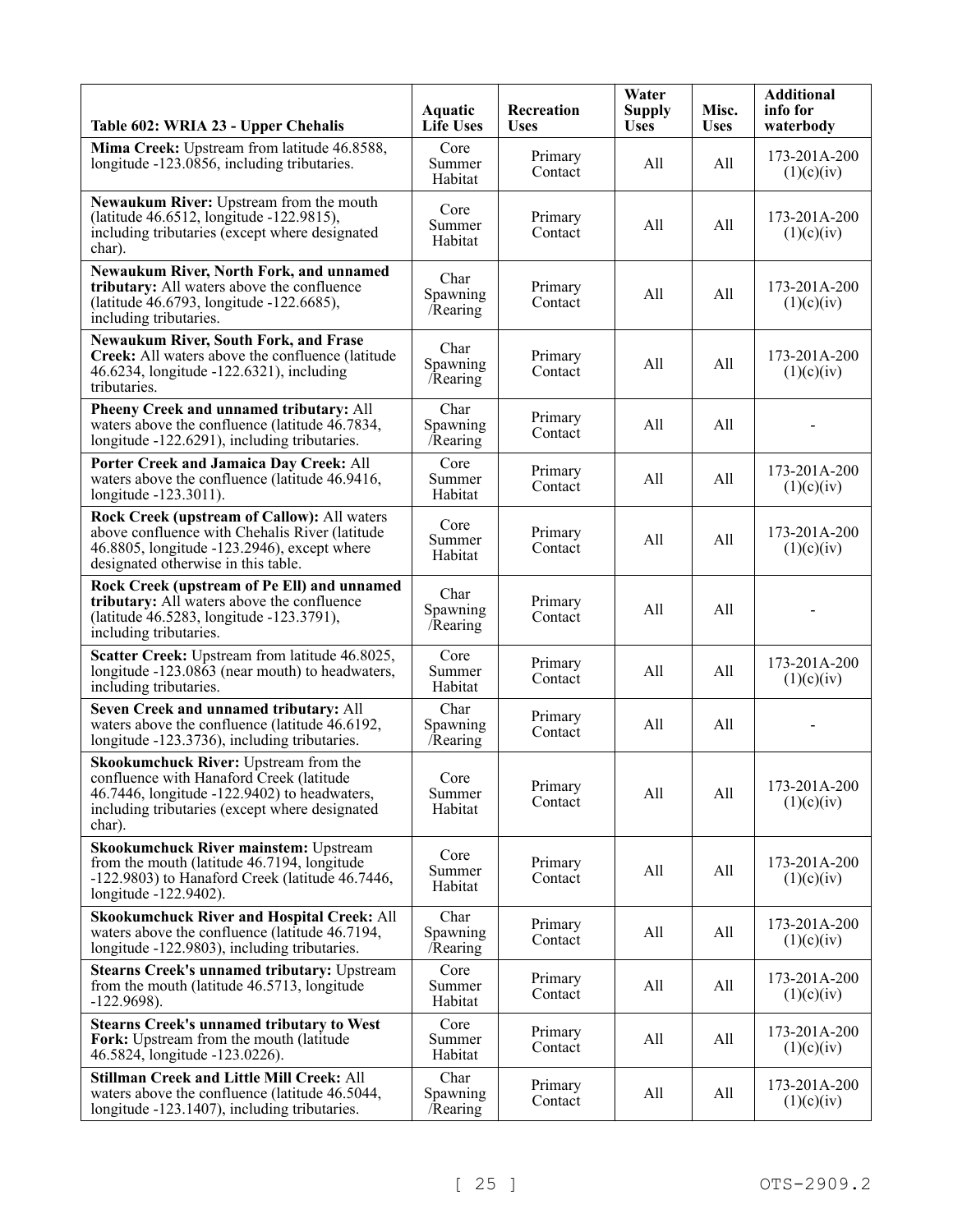| Table 602: WRIA 23 - Upper Chehalis                                                                         | <b>Aquatic</b><br><b>Life Uses</b> | <b>Recreation</b><br><b>Uses</b> | Water<br><b>Supply</b><br><b>Uses</b> | Misc.<br><b>Uses</b> | <b>Additional</b><br>info for<br>waterbody |
|-------------------------------------------------------------------------------------------------------------|------------------------------------|----------------------------------|---------------------------------------|----------------------|--------------------------------------------|
| Thrash Creek: Upstream from the mouth<br>(latitude 46.4751, longitude -123.2996),<br>including tributaries. | Char<br>Spawning<br>/Rearing       | Primary<br>Contact               | All                                   | All                  | 173-201A-200<br>(1)(c)(iv)                 |
| Waddel Creek: Upstream from the mouth<br>(latitude 46.9027, longitude -123.024), including<br>tributaries.  | Core<br>Summer<br>Habitat          | Primary<br>Contact               | All                                   | A11                  | $173 - 201A - 200$<br>(1)(c)(iv)           |

**Notes for WRIA 23:**

1. Chehalis River from Scammon Creek (RM 65.8) to Newaukum River (RM 75.2); dissolved oxygen shall exceed 5.0 mg/L from June 1st to September 15th. For the remainder of the year, the dissolved oxygen shall meet standard criteria.

2. Dissolved oxygen shall exceed 6.5 mg/L.

| Table 602: WRIA 24 - Willapa                                                                                                    | <b>Aquatic</b><br><b>Life Uses</b> | Recreation<br><b>Uses</b> | Water<br><b>Supply</b><br><b>Uses</b> | Misc.<br><b>Uses</b> | <b>Additional</b><br>info for<br>waterbody |
|---------------------------------------------------------------------------------------------------------------------------------|------------------------------------|---------------------------|---------------------------------------|----------------------|--------------------------------------------|
| <b>Bear River's unnamed south flowing</b><br>tributary: Upstream from the mouth at latitude<br>46.3342, longitude -123.9394.    | Core<br>Summer<br>Habitat          | Primary<br>Contact        | All                                   | All                  | 173-201A-200<br>(1)(c)(iv)                 |
| Bear River: Upstream from latitude 46.3284,<br>longitude -123.9172 to headwaters, including<br>tributaries.                     | Core<br>Summer<br>Habitat          | Primary<br>Contact        | All                                   | All                  | 173-201A-200<br>(1)(c)(iv)                 |
| Canon River: Upstream from latitude 46.5879,<br>longitude -123.8672, including tributaries.                                     | Core<br>Summer<br>Habitat          | Primary<br>Contact        | All                                   | All                  | $173 - 201A - 200$<br>(1)(c)(iv)           |
| Lower Salmon Creek: Upstream from the mouth<br>(latitude $46.7937$ , longitude $-123.851$ ), including<br>tributaries.          | Core<br>Summer<br>Habitat          | Primary<br>Contact        | All                                   | All                  | 173-201A-200<br>(1)(c)(iv)                 |
| Middle Nemah River: Upstream from latitude<br>46.4873, longitude -123.8855, including<br>tributaries.                           | Core<br>Summer<br>Habitat          | Primary<br>Contact        | All                                   | All                  | $173 - 201A - 200$<br>(1)(c)(iv)           |
| Mill Creek: Upstream from latitude 46.6448,<br>longitude -123.6251, including tributaries.                                      | Core<br>Summer<br>Habitat          | Primary<br>Contact        | All                                   | All                  | 173-201A-200<br>(1)(c)(iv)                 |
| Naselle River: Upstream from O'Conner Creek<br>(latitude 46.3746, longitude -123.7971) to<br>headwaters, including tributaries. | Core<br>Summer<br>Habitat          | Primary<br>Contact        | All                                   | All                  | $173 - 201A - 200$<br>(1)(c)(iv)           |
| North Nemah River: Upstream from latitude<br>46.5172, longitude -123.8665, including<br>tributaries.                            | Core<br>Summer<br>Habitat          | Primary<br>Contact        | All                                   | All                  | 173-201A-200<br>(1)(c)(iv)                 |
| North River and Fall River: All waters above<br>the confluence (latitude 46.7773, longitude<br>$-123.5038$ ).                   | Core<br>Summer<br>Habitat          | Primary<br>Contact        | All                                   | All                  | $173 - 201A - 200$<br>(1)(c)(iv)           |
| Pioneer Creek: Upstream from latitude 46.8147,<br>longitude -123.5498, including tributaries.                                   | Core<br>Summer<br>Habitat          | Primary<br>Contact        | All                                   | All                  | 173-201A-200<br>(1)(c)(iv)                 |
| Salmon Creek: Upstream from latitude 46.8905,<br>longitude $-123.6828$ , including tributaries.                                 | Core<br>Summer<br>Habitat          | Primary<br>Contact        | All                                   | All                  | 173-201A-200<br>(1)(c)(iv)                 |
| Smith Creek: Upstream from latitude 46.7554,<br>longitude -123.8424, including tributaries.                                     | Core<br>Summer<br>Habitat          | Primary<br>Contact        | All                                   | All                  | 173-201A-200<br>(1)(c)(iv)                 |
| South Naselle River: upstream from latitude<br>46.3499, longitude -123.8093.                                                    | Core<br>Summer<br>Habitat          | Primary<br>Contact        | All                                   | All                  | 173-201A-200<br>(1)(c)(iv)                 |
| South Nemah River: Upstream from latitude<br>46.4406, longitude -123.8630.                                                      | Core<br>Summer<br>Habitat          | Primary<br>Contact        | All                                   | All                  | 173-201A-200<br>(1)(c)(iv)                 |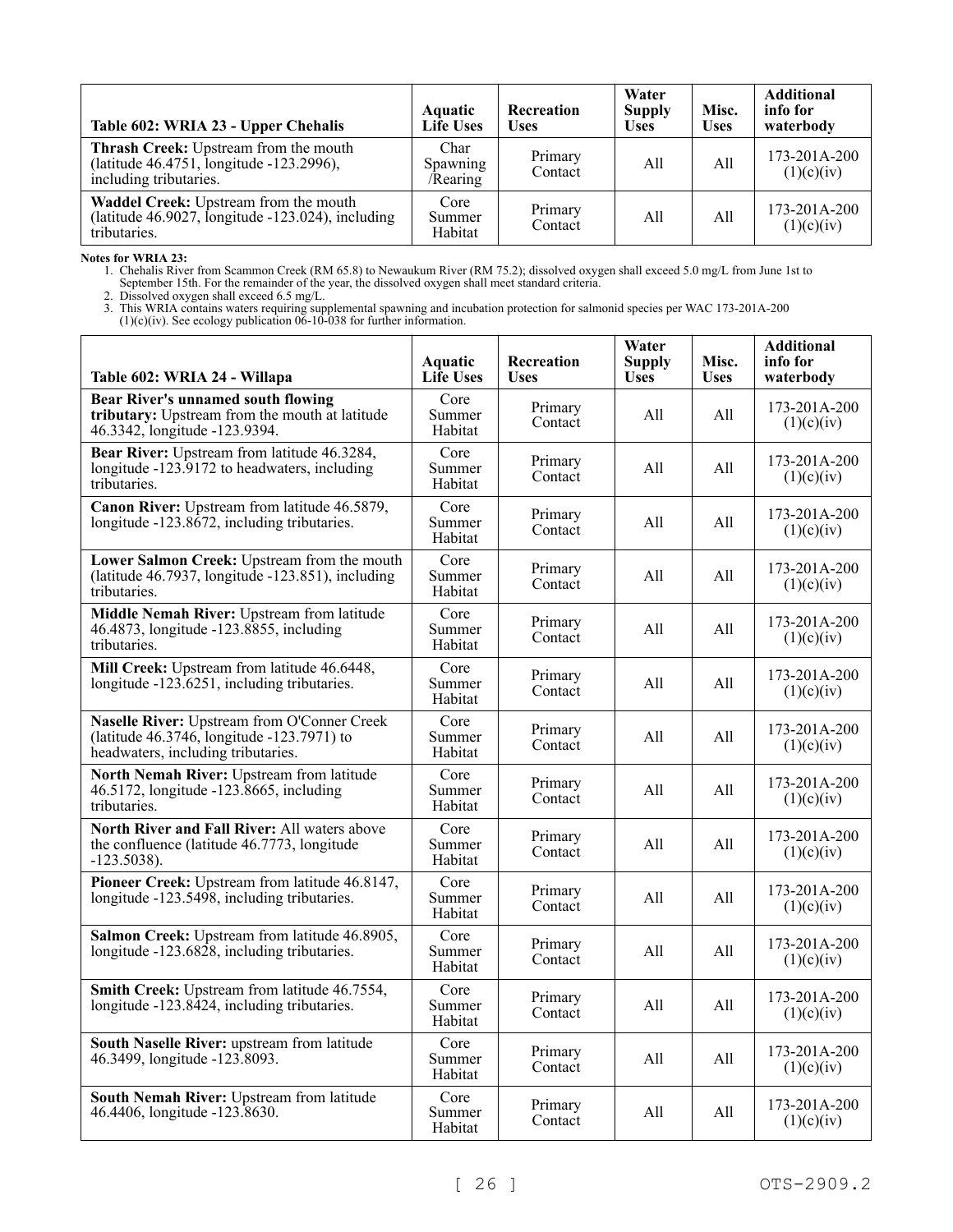| Table 602: WRIA 24 - Willapa                                                                                               | <b>Aquatic</b><br><b>Life Uses</b> | Recreation<br><b>Uses</b> | Water<br><b>Supply</b><br><b>Uses</b> | Misc.<br><b>Uses</b> | <b>Additional</b><br>info for<br>waterbody |
|----------------------------------------------------------------------------------------------------------------------------|------------------------------------|---------------------------|---------------------------------------|----------------------|--------------------------------------------|
| <b>Stringer Creek: Upstream from the mouth</b><br>(latitude 46.5905, longitude -123.6316),<br>including tributaries.       | Core<br>Summer<br>Habitat          | Primary<br>Contact        | All                                   | All                  | $173 - 201A - 200$<br>(1)(c)(iv)           |
| Willapa River South Fork: Upstream from<br>latitude 46.6479, longitude -123.7267, including<br>tributaries.                | Core<br>Summer<br>Habitat          | Primary<br>Contact        | A11                                   | All                  | 173-201A-200<br>(1)(c)(iv)                 |
| <b>Willapa River and Oxbow Creek: All waters</b><br>upstream of the confluence (latitude 46.5805,<br>longitude -123.6343). | Core<br>Summer<br>Habitat          | Primary<br>Contact        | All                                   | All                  | 173-201A-200<br>(1)(c)(iv)                 |
| Williams Creek: Upstream from latitude<br>46.5284, longitude -123.8668, including<br>tributaries.                          | Core<br>Summer<br>Habitat          | Primary<br>Contact        | A11                                   | All                  | $173 - 201A - 200$<br>(1)(c)(iv)           |

**Note for WRIA 24:**

1. This WRIA contains waters requiring supplemental spawning and incubation protection for salmonid species per WAC 173-201A-200

 $(1)(c)(iv)$ . See ecology publication  $06-10-038$  for further information.

| Table 602: WRIA 25 - Grays-Elochoman                                                                                                                       | Aquatic<br><b>Life Uses</b> | Recreation<br><b>Uses</b> | Water<br><b>Supply</b><br><b>Uses</b> | Misc.<br><b>Uses</b> | <b>Additional</b><br>info for<br>waterbody |
|------------------------------------------------------------------------------------------------------------------------------------------------------------|-----------------------------|---------------------------|---------------------------------------|----------------------|--------------------------------------------|
| <b>Abernathy Creek and Cameron Creek: All</b><br>waters above the confluence (latitude 46.197,<br>longitude -123.1632).                                    | Core<br>Summer<br>Habitat   | Primary<br>Contact        | All                                   | A11                  | $173 - 201A - 200$<br>(1)(c)(iv)           |
| Coal Creek: Upstream from latitude 46.1836,<br>longitude -123.0338 (just below Harmony<br>Creek), including tributaries.                                   | Core<br>Summer<br>Habitat   | Primary<br>Contact        | All                                   | All                  | 173-201A-200<br>(1)(c)(iv)                 |
| Elochoman River: Upstream from the mouth<br>(latitude 46.2267, longitude -123.4008) to<br>latitude 46.2292, longitude -123.3606, including<br>tributaries. | Spawning<br>/Rearing        | Primary<br>Contact        | All                                   | A11                  |                                            |
| Elochoman River: Upstream from latitude<br>46.2292, longitude $-1\overline{2}3.3606$ to headwaters.                                                        | Core<br>Summer<br>Habitat   | Primary<br>Contact        | All                                   | All                  | 173-201A-200<br>(1)(c)(iv)                 |
| Germany Creek: Upstream from latitude<br>46.1946, longitude -123.1259 (near mouth) to<br>headwaters.                                                       | Core<br>Summer<br>Habitat   | Primary<br>Contact        | All                                   | All                  | 173-201A-200<br>(1)(c)(iv)                 |
| Grays River: Upstream from latitude 46.3454,<br>longitude -123.6099 to headwaters.                                                                         | Core<br>Summer<br>Habitat   | Primary<br>Contact        | A11                                   | A11                  | 173-201A-200<br>(1)(c)(iv)                 |
| Hull Creek: Upstream from the mouth (latitude<br>46.3533, longitude -123.6088), including<br>tributaries.                                                  | Core<br>Summer<br>Habitat   | Primary<br>Contact        | All                                   | A11                  | 173-201A-200<br>(1)(c)(iv)                 |
| Mill Creek: Upstream from latitude 46.1906,<br>longitude -123.1802 (near mouth), including<br>tributaries.                                                 | Core<br>Summer<br>Habitat   | Primary<br>Contact        | All                                   | A11                  | 173-201A-200<br>(1)(c)(iv)                 |
| <b>Skomokawa Creek and Wilson Creek: All</b><br>waters above the confluence (latitude 46.2889,<br>longitude -123.4456).                                    | Core<br>Summer<br>Habitat   | Primary<br>Contact        | A11                                   | A11                  | 173-201A-200<br>(1)(c)(iv)                 |

#### **Note for WRIA 25:**

| Table 602: WRIA 26 - Cowlitz                                                                                       | Aquatic<br><b>Life Uses</b> | <b>Recreation</b><br>Uses | Water<br><b>Supply</b><br><b>Uses</b> | Misc.<br><b>Uses</b> | <b>Additional</b><br>info for<br>waterbody |
|--------------------------------------------------------------------------------------------------------------------|-----------------------------|---------------------------|---------------------------------------|----------------------|--------------------------------------------|
| <b>Cispus River:</b> Upstream from the mouth<br>(latitude 46.4713, longitude -122.0727),<br>including tributaries. | Core<br>Summer<br>Habitat   | Primary<br>Contact        | All                                   | All                  | $173 - 201A - 200$<br>(1)(c)(iv)           |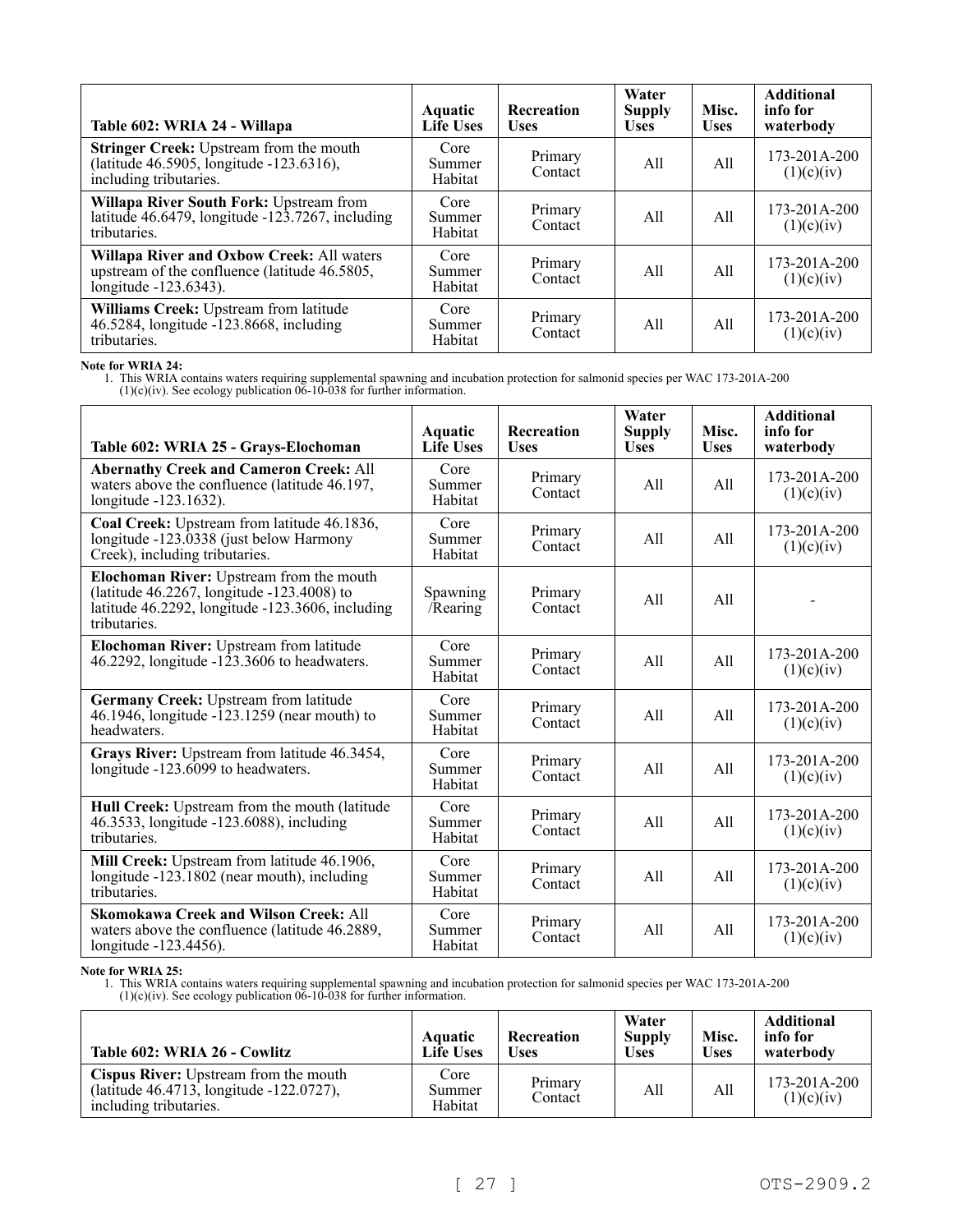| Table 602: WRIA 26 - Cowlitz                                                                                                                                                             | Aquatic<br><b>Life Uses</b> | Recreation<br><b>Uses</b> | Water<br><b>Supply</b><br><b>Uses</b> | Misc.<br><b>Uses</b> | <b>Additional</b><br>info for<br>waterbody |
|------------------------------------------------------------------------------------------------------------------------------------------------------------------------------------------|-----------------------------|---------------------------|---------------------------------------|----------------------|--------------------------------------------|
| Coweeman River: Upstream from the mouth<br>(latitude 46.1076, longitude -122.8901) to<br>latitude 46.1405, longitude -122.8532, including<br>tributaries.                                | Spawning<br>Rearing         | Primary<br>Contact        | All                                   | All                  | 173-201A-200<br>(1)(c)(iv)                 |
| <b>Coweeman River:</b> Upstream from latitude<br>46.1405, longitude -122.8532 to Mulholland<br>Creek (latitude 46.1734, longitude -122.7152),<br>including tributaries.                  | Core<br>Summer<br>Habitat   | Primary<br>Contact        | All                                   | A11                  | 173-201A-200<br>(1)(c)(iv)                 |
| Coweeman River: Upstream from Mulholland<br>Creek (latitude $46.17\overline{3}4$ , longitude $-122.7152$ ) to<br>headwaters.                                                             | Core<br>Summer<br>Habitat   | Primary<br>Contact        | All                                   | A11                  | 173-201A-200<br>(1)(c)(iv)                 |
| Cowlitz River: Upstream from the mouth<br>(latitude 46.0967, longitude -122.9173) to<br>latitude 46.2622, longitude -122.9001, including<br>tributaries.                                 | Spawning<br>Rearing         | Primary<br>Contact        | All                                   | A11                  |                                            |
| Cowlitz River: Upstream from latitude 46.2622,<br>longitude -122.9001 to the base of Mayfield Dam<br>(latitude 46.5031, longitude -122.5883).                                            | Core<br>Summer<br>Habitat   | Primary<br>Contact        | All                                   | All                  | 173-201A-200<br>(1)(c)(iv)                 |
| <b>Cowlitz River:</b> Upstream from the base of<br>Mayfield Dam (latitude 46.5031, longitude<br>-122.5883) to headwaters, including tributaries.                                         | Core<br>Summer<br>Habitat   | Primary<br>Contact        | All                                   | A11                  | 173-201A-200<br>(1)(c)(iv)                 |
| Green River: Upstream from the mouth (latitude<br>46.3717, longitude -122.586), including<br>tributaries.                                                                                | Core<br>Summer<br>Habitat   | Primary<br>Contact        | A11                                   | A11                  | $173 - 201A - 200$<br>(1)(c)(iv)           |
| Toutle River: Upstream from the mouth (latitude<br>46.3101, longitude -122.9196) to Green River<br>(latitude $46.3717$ , longitude $-122.586$ ) on North<br>Fork, including tributaries. | Core<br>Summer<br>Habitat   | Primary<br>Contact        | All                                   | A11                  | $173 - 201A - 200$<br>(1)(c)(iv)           |
| Toutle River, North Fork: Upstream from the<br>Green River (latitude 46.3717, longitude<br>-122.586) to headwaters, including tributaries.                                               | Core<br>Summer<br>Habitat   | Primary<br>Contact        | A11                                   | A11                  | $173 - 201A - 200$<br>(1)(c)(iv)           |
| Toutle River, South Fork: Upstream from the<br>mouth (latitude 46.3286, longitude -122.7211),<br>including tributaries.                                                                  | Core<br>Summer<br>Habitat   | Primary<br>Contact        | All                                   | All                  | 173-201A-200<br>(1)(c)(iv)                 |

**Note for WRIA 26:**

1. This WRIA contains waters requiring supplemental spawning and incubation protection for salmonid species per WAC 173-201A-200

 $(1)(c)(iv)$ . See ecology publication  $06-10-038$  for further information.

| Table 602: WRIA 27 - Lewis                                                                                                                       | <b>Aquatic</b><br><b>Life Uses</b> | <b>Recreation</b><br><b>Uses</b> | Water<br><b>Supply</b><br><b>Uses</b> | Misc.<br><b>Uses</b> | <b>Additional</b><br>info for<br>waterbody |
|--------------------------------------------------------------------------------------------------------------------------------------------------|------------------------------------|----------------------------------|---------------------------------------|----------------------|--------------------------------------------|
| Alec Creek: Upstream from the mouth (latitude<br>46.1757, longitude -121.8534), including<br>tributaries.                                        | Char<br>Spawning<br>/Rearing       | Primary<br>Contact               | All                                   | All                  |                                            |
| Big Creek: Upstream from the mouth (latitude<br>46.097, longitude -121.921), including tributaries.                                              | Char<br>Spawning<br>/Rearing       | Primary<br>Contact               | All                                   | All                  |                                            |
| Chickoon Creek: Upstream from the mouth<br>(latitude 46.1534, longitude -121.8843),<br>including tributaries.                                    | Char<br>Spawning<br>/Rearing       | Primary<br>Contact               | All                                   | All                  |                                            |
| Clear Creek: Upstream from the mouth (latitude<br>46.1133, longitude -122.0048), including<br>tributaries.                                       | Char<br>Spawning<br>/Rearing       | Primary<br>Contact               | All                                   | All                  |                                            |
| <b>Clearwater Creek and unnamed creek: All</b><br>waters above the confluence (latitude 46.1666,<br>longitude -122.0322), including tributaries. | Char<br>Spawning<br>/Rearing       | Primary<br>Contact               | All                                   | All                  |                                            |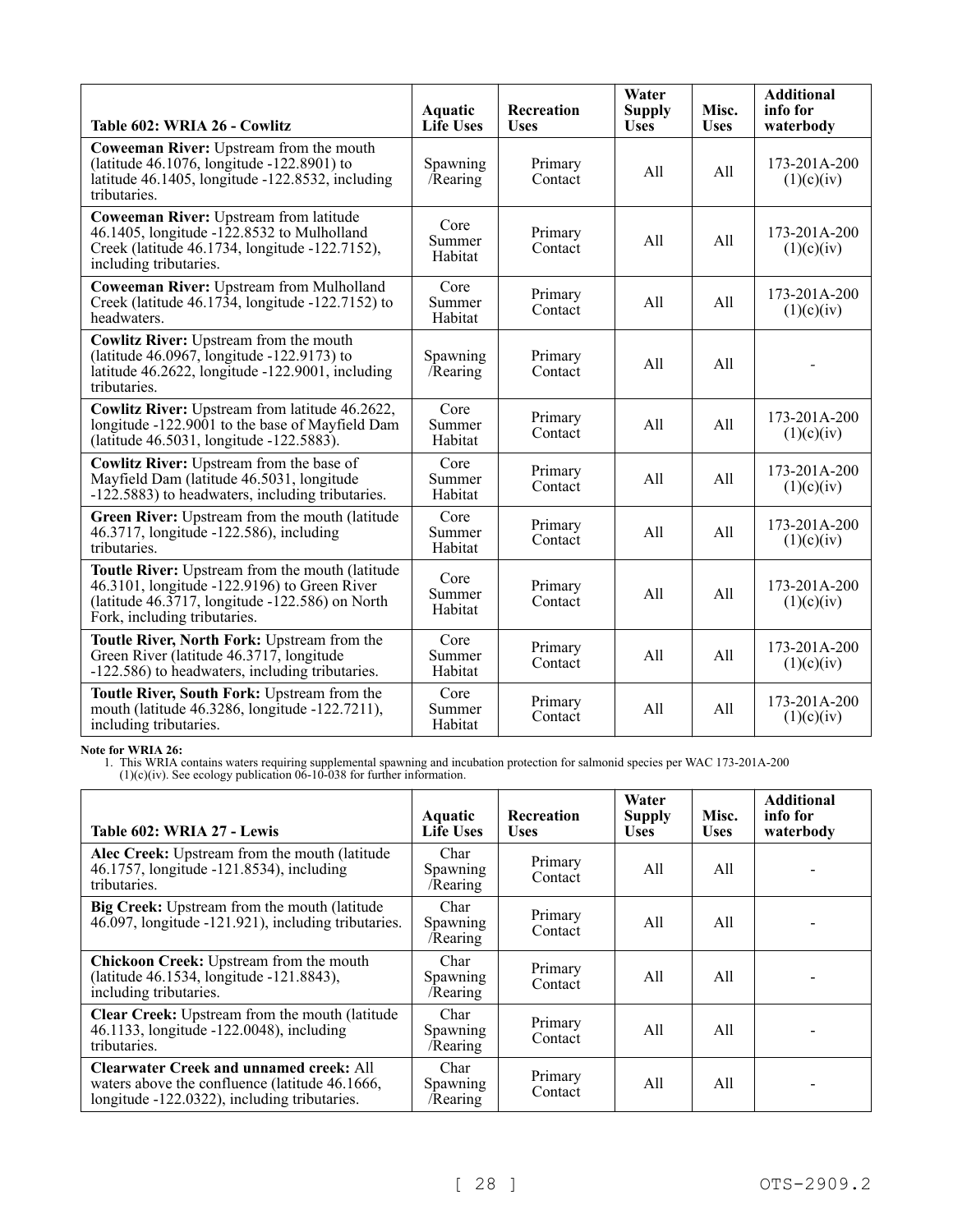| Table 602: WRIA 27 - Lewis                                                                                                                                                                            | Aquatic<br><b>Life Uses</b>  | Recreation<br><b>Uses</b> | Water<br><b>Supply</b><br><b>Uses</b> | Misc.<br><b>Uses</b> | <b>Additional</b><br>info for<br>waterbody |
|-------------------------------------------------------------------------------------------------------------------------------------------------------------------------------------------------------|------------------------------|---------------------------|---------------------------------------|----------------------|--------------------------------------------|
| Curly Creek: Upstream from the mouth (latitude<br>46.0593, longitude -121.9732), including<br>tributaries.                                                                                            | Char<br>Spawning<br>Rearing  | Primary<br>Contact        | All                                   | All                  |                                            |
| <b>Cussed Hollow Creek: Upstream from the</b><br>mouth (latitude 46.144, longitude -121.9015),<br>including tributaries.                                                                              | Char<br>Spawning<br>/Rearing | Primary<br>Contact        | All                                   | All                  |                                            |
| Kalama River: Upstream of Interstate 5 (latitude<br>46.035, longitude -122.8571) to Kalama River<br>Falls (latitude 46.0207, longitude -122.7323),<br>including tributaries.                          | Core<br>Summer<br>Habitat    | Primary<br>Contact        | All                                   | All                  | 173-201A-200<br>(1)(c)(iv)                 |
| Kalama River: Upstream of the lower Kalama<br>River Falls (latitude 46.0207, longitude<br>-122.7323) to headwaters, including tributaries.                                                            | Core<br>Summer<br>Habitat    | Primary<br>Contact        | All                                   | All                  | 173-201A-200<br>(1)(c)(iv)                 |
| Lewis River: Upstream from Houghton Creek<br>(latitude $45.937\overline{4}$ , longitude $-122.6698$ ) to Lake<br>Merwin (latitude 45.9568, longitude -122.5562),<br>including tributaries.            | Core<br>Summer<br>Habitat    | Primary<br>Contact        | All                                   | All                  | 173-201A-200<br>(1)(c)(iv)                 |
| <b>Lewis River and Pass Creek (alternately</b><br>known as Swamp Creek): All waters above the<br>confluence (latitude 46.201, longitude<br>-121.7085), including tributaries.                         | Char<br>Spawning<br>/Rearing | Primary<br>Contact        | All                                   | All                  |                                            |
| Lewis River's unnamed tributaries: Upstream<br>from latitude 46.112, longitude -121.9188.                                                                                                             | Char<br>Spawning<br>/Rearing | Primary<br>Contact        | All                                   | All                  |                                            |
| Lewis River, East Fork: Upstream from, and<br>including, Mason Creek (latitude 45.8366,<br>longitude -122.6435) to Multon Falls (latitude<br>45.8314, longitude -122.3896), including<br>tributaries. | Core<br>Summer<br>Habitat    | Primary<br>Contact        | All                                   | All                  | 173-201A-200<br>(1)(c)(iv)                 |
| Lewis River, East Fork: Upstream from Multon<br>Falls (latitude 45.8314, longitude -122.3896) to<br>headwaters, including tributaries.                                                                | Core<br>Summer<br>Habitat    | Primary<br>Contact        | All                                   | All                  | 173-201A-200<br>(1)(c)(iv)                 |
| Little Creek: Upstream from the mouth (latitude<br>46.0821, longitude -121.9235), including<br>tributaries.                                                                                           | Char<br>Spawning<br>/Rearing | Primary<br>Contact        | All                                   | All                  |                                            |
| Panamaker Creek: Upstream from the mouth<br>(latitude 46.0595, longitude -122.2936),<br>including tributaries.                                                                                        | Char<br>Spawning<br>Rearing  | Primary<br>Contact        | All                                   | All                  | 173-201A-200<br>(1)(c)(iv)                 |
| Pin Creek: Upstream from the mouth (latitude<br>46.2002, longitude -121.712), including<br>tributaries.                                                                                               | Char<br>Spawning<br>/Rearing | Primary<br>Contact        | All                                   | All                  |                                            |
| Pine Creek: Upstream from the mouth (latitude<br>46.0718, longitude -122.0173), including<br>tributaries.                                                                                             | Char<br>Spawning<br>Rearing  | Primary<br>Contact        | All                                   | All                  | 173-201A-200<br>(1)(c)(iv)                 |
| <b>Quartz Creek: Upstream from the mouth</b><br>(latitude 46.1795, longitude -121.847), including<br>tributaries.                                                                                     | Char<br>Spawning<br>/Rearing | Primary<br>Contact        | All                                   | All                  |                                            |
| Rush Creek: Upstream from the mouth (latitude<br>46.0746, longitude -121.9378), including<br>tributaries.                                                                                             | Char<br>Spawning<br>/Rearing | Primary<br>Contact        | All                                   | All                  | 173-201A-200<br>(1)(c)(iv)                 |
| Spencer Creek: Upstream from the mouth<br>(latitude 46.1397, longitude -121.9063),<br>including tributaries.                                                                                          | Char<br>Spawning<br>/Rearing | Primary<br>Contact        | All                                   | All                  |                                            |
| Steamboat Creek: Upstream from the mouth<br>(latitude 46.1945, longitude -121.7293),<br>including tributaries.                                                                                        | Char<br>Spawning<br>/Rearing | Primary<br>Contact        | All                                   | All                  |                                            |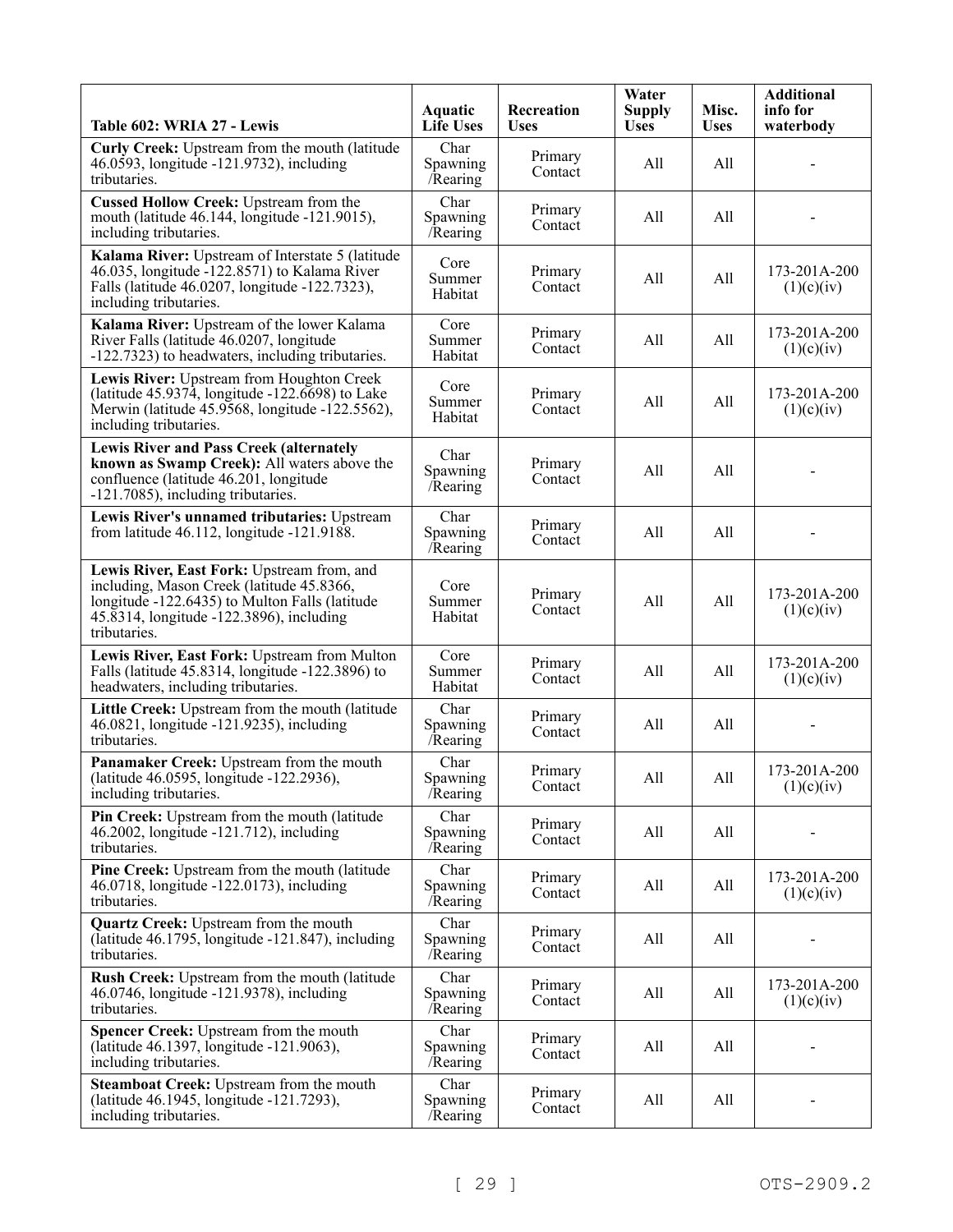| Table 602: WRIA 27 - Lewis                                                                                    | <b>Aquatic</b><br><b>Life Uses</b>  | Recreation<br>Uses | Water<br><b>Supply</b><br><b>Uses</b> | Misc.<br><b>Uses</b> | <b>Additional</b><br>info for<br>waterbody |
|---------------------------------------------------------------------------------------------------------------|-------------------------------------|--------------------|---------------------------------------|----------------------|--------------------------------------------|
| Tillicum Creek: Upstream from the mouth<br>(latitude 46.1803, longitude -121.8329),<br>including tributaries. | Char<br><b>Spawning</b><br>/Rearing | Primary<br>Contact | All                                   | All                  | $\overline{\phantom{0}}$                   |

**Note for WRIA 27:**

1. This WRIA contains waters requiring supplemental spawning and incubation protection for salmonid species per WAC 173-201A-200  $(1)(c)(iv)$ . See ecology publication  $06-10-038$  for further information.

| Table 602: WRIA 28 - Salmon-Washougal                                                                                                             | Aquatic<br><b>Life Uses</b> | <b>Recreation</b><br><b>Uses</b> | Water<br><b>Supply</b><br><b>Uses</b> | Misc.<br><b>Uses</b> | <b>Additional</b><br>info for<br>waterbody |
|---------------------------------------------------------------------------------------------------------------------------------------------------|-----------------------------|----------------------------------|---------------------------------------|----------------------|--------------------------------------------|
| Burnt Bridge Creek: Upstream from the mouth<br>(latitude 45.6752, longitude -122.6925).                                                           | Spawning<br>/Rearing        | Primary<br>Contact               | All                                   | A11                  |                                            |
| Duncan Creek and unnamed tributary just<br>east of Duncan Creek: All waters north of<br>highway 14 (latitude 45.6133, longitude<br>$-122.0549$ ). | Core<br>Summer<br>Habitat   | Primary<br>Contact               | All                                   | A11                  | $173 - 201A - 200$<br>(1)(c)(iv)           |
| <b>Green Leaf Creek and Hamilton Creek: All</b><br>waters above the confluence (latitude 45.6416,<br>longitude -121.9775).                        | Core<br>Summer<br>Habitat   | Primary<br>Contact               | A11                                   | All                  | 173-201A-200<br>(1)(c)(iv)                 |
| Hardy Creek: Upstream of the lake inlet<br>(latitude 45.6331, longitude -121.9969),<br>including tributaries.                                     | Core<br>Summer<br>Habitat   | Primary<br>Contact               | A11                                   | A11                  | $173 - 201A - 200$<br>(1)(c)(iv)           |
| Lawton Creek: Upstream from latitude 45.5707,<br>longitude -122.2574, including tributaries.                                                      | Core<br>Summer<br>Habitat   | Primary<br>Contact               | A11                                   | All                  | 173-201A-200<br>(1)(c)(iv)                 |
| Salmon Creek: Upstream from latitude 45.7176,<br>longitude -122.6958 (below confluence with<br>Cougar Creek), including tributaries.              | Core<br>Summer<br>Habitat   | Primary<br>Contact               | A11                                   | A11                  | $173 - 201A - 200$<br>(1)(c)(iv)           |
| Washougal River: Upstream from latitude<br>$45.5883$ , longitude $-122.3711$ , including<br>tributaries.                                          | Core<br>Summer<br>Habitat   | Primary<br>Contact               | A11                                   | All                  | $173 - 201A - 200$<br>(1)(c)(iv)           |
| Woodward Creek: Upstream of highway 14<br>(latitude 45.6214, longitude -122.0297),<br>including tributaries.                                      | Core<br>Summer<br>Habitat   | Primary<br>Contact               | A11                                   | A11                  | 173-201A-200<br>(1)(c)(iv)                 |

# **Note for WRIA 28:**

| Table 602: WRIA 29 - Wind-White Salmon                                                                                                                   | <b>Aquatic</b><br><b>Life Uses</b>  | <b>Recreation</b><br><b>Uses</b> | Water<br><b>Supply</b><br><b>Uses</b> | Misc.<br><b>Uses</b> | <b>Additional</b><br>info for<br>waterbody |
|----------------------------------------------------------------------------------------------------------------------------------------------------------|-------------------------------------|----------------------------------|---------------------------------------|----------------------|--------------------------------------------|
| <b>Bear Creek (tributary to White Salmon</b><br>River): Upstream from latitude 45.98290,<br>longitude -121.52946, and below National Forest<br>boundary. | Spawning<br>/Rearing                | Primary<br>Contact               | All                                   | All                  |                                            |
| <b>Buck Creek:</b> Upstream from the mouth (latitude)<br>46.0754, longitude -121.5667), including<br>tributaries.                                        | Char<br><b>Spawning</b><br>/Rearing | Primary<br>Contact               | All                                   | All                  |                                            |
| Carson Creek: Upstream from the mouth<br>(latitude 45.7134, longitude -121.823).                                                                         | Core<br>Summer<br>Habitat           | Primary<br>Contact               | All                                   | A11                  | 173-201A-200<br>(1)(c)(iv)                 |
| Catherine Creek: Upstream from the mouth<br>(latitude 45.7071, longitude -121.3582),<br>including tributaries.                                           | Core<br>Summer<br>Habitat           | Primary<br>Contact               | All                                   | All                  | 173-201A-200<br>(1)(c)(iv)                 |
| Cave Creek: Upstream from the mouth (latitude<br>45.9886, longitude -121.4928), and below<br>National Forest boundary.                                   | Spawning<br>/Rearing                | Primary<br>Contact               | All                                   | All                  |                                            |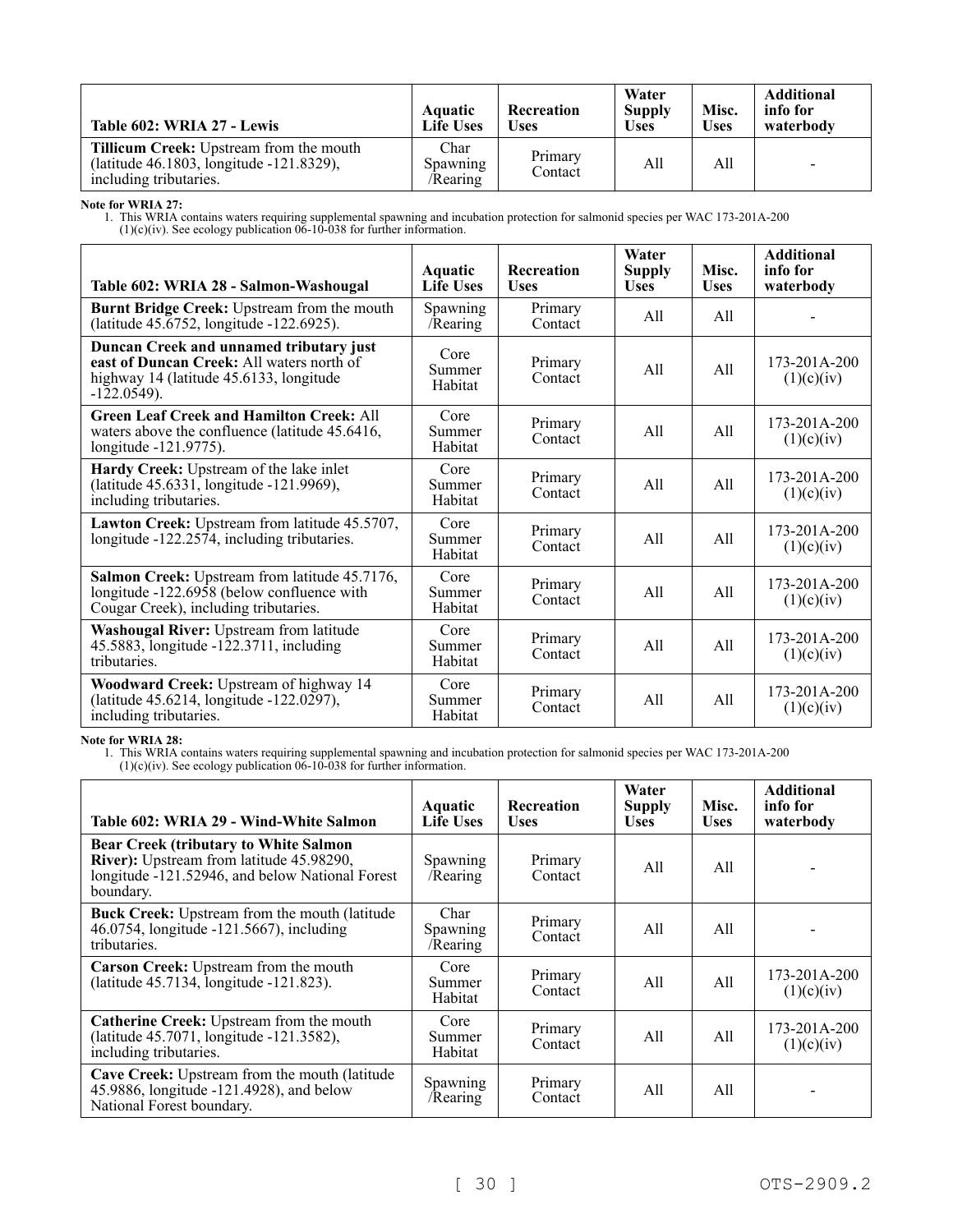| Table 602: WRIA 29 - Wind-White Salmon                                                                                                                                               | Aquatic<br><b>Life Uses</b>  | Recreation<br><b>Uses</b> | Water<br><b>Supply</b><br><b>Uses</b> | Misc.<br><b>Uses</b> | <b>Additional</b><br>info for<br>waterbody |
|--------------------------------------------------------------------------------------------------------------------------------------------------------------------------------------|------------------------------|---------------------------|---------------------------------------|----------------------|--------------------------------------------|
| Gilmer Creek: Upstream from the mouth<br>(latitude 45.8569, longitude -121.5085),<br>including tributaries, except as noted otherwise.                                               | Char<br>Spawning<br>/Rearing | Primary<br>Contact        | All                                   | All                  |                                            |
| Gilmer Creek's unnamed tributary: Upstream<br>from the mouth (latitude 45.8733, longitude<br>$-121.4587$ ).                                                                          | Spawning<br>/Rearing         | Primary<br>Contact        | All                                   | All                  |                                            |
| Gotchen Creek: Upstream from the mouth<br>(latitude 46.0013, longitude -121.5051),<br>including tributaries, except those waters in or<br>above the Gifford Pinchot National Forest. | Char<br>Spawning<br>/Rearing | Primary<br>Contact        | All                                   | All                  |                                            |
| Gotchen Creek: Upstream from latitude<br>46.04409 longitude -121.51538 (in or above the<br>Gifford Pinchot National Forest), including<br>tributaries.                               | Char<br>Spawning<br>Rearing  | Primary<br>Contact        | All                                   | All                  |                                            |
| Green Canyon Creek: Upstream from the mouth<br>(latitude 46.0489, longitude -121.5485),<br>including tributaries.                                                                    | Char<br>Spawning<br>Rearing  | Primary<br>Contact        | All                                   | All                  |                                            |
| Jewett Creek: Upstream from the mouth<br>(latitude 45.7164, longitude -121.4773),<br>including tributaries.                                                                          | Core<br>Summer<br>Habitat    | Primary<br>Contact        | All                                   | All                  | 173-201A-200<br>(1)(c)(iv)                 |
| Killowatt Canyon Creek: Below National<br>Forest Boundary and unnamed creek at latitude<br>45.963, longitude -121.5154.                                                              | Spawning<br>/Rearing         | Primary<br>Contact        | All                                   | All                  |                                            |
| Little White Salmon River: Upstream from the<br>mouth (latitude 45.72077, longitude -121.64081),<br>and downstream of National Forest boundary,<br>including tributaries.            | Core<br>Summer<br>Habitat    | Primary<br>Contact        | All                                   | All                  | 173-201A-200<br>(1)(c)(iv)                 |
| Little White Salmon River (mouth at latitude<br>45.72077, longitude -121.64081): Waters in or<br>above National Forest boundary, including<br>tributaries.                           | Core<br>Summer<br>Habitat    | Primary<br>Contact        | All                                   | All                  |                                            |
| Major Creek: Upstream from the mouth<br>(latitude $45.709$ , longitude $-121.3515$ ), including<br>tributaries.                                                                      | Core<br>Summer<br>Habitat    | Primary<br>Contact        | All                                   | All                  | 173-201A-200<br>(1)(c)(iv)                 |
| Morrison Creek: Upstream from the mouth<br>(latitude 46.0744, longitude -121.5351),<br>including tributaries.                                                                        | Char<br>Spawning<br>/Rearing | Primary<br>Contact        | All                                   | All                  |                                            |
| <b>Rattlesnake Creek and unnamed tributary:</b><br>All waters above the confluence (latitude<br>45.8471, longitude -121.4123), including<br>tributaries.                             | Char<br>Spawning<br>/Rearing | Primary<br>Contact        | All                                   | All                  |                                            |
| Rock Creek: Upstream from the mouth (latitude<br>45.69020, longitude -121.88923) and downstream<br>of Gifford Pinchot National Forest boundaries,<br>including tributaries.          | Core<br>Summer<br>Habitat    | Primary<br>Contact        | All                                   | All                  | 173-201A-200<br>(1)(c)(iv)                 |
| Spring Creek: Upstream from the mouth<br>(latitude 45.9908, longitude -121.5687), and<br>below National Forest boundary.                                                             | Spawning<br>/Rearing         | Primary<br>Contact        | All                                   | All                  |                                            |
| Trout Lake Creek: Upstream from the mouth<br>(latitude 45.9948, longitude -121.5019), and<br>below Trout Lake (latitude 46.0072, longitude<br>-121.5455), including tributaries.     | Char<br>Spawning<br>/Rearing | Primary<br>Contact        | All                                   | All                  |                                            |
| Trout Lake Creek: At and above Trout Lake<br>(latitude 46.0072, longitude -121.5455),<br>including tributaries.                                                                      | Char<br>Spawning<br>Rearing  | Primary<br>Contact        | All                                   | All                  |                                            |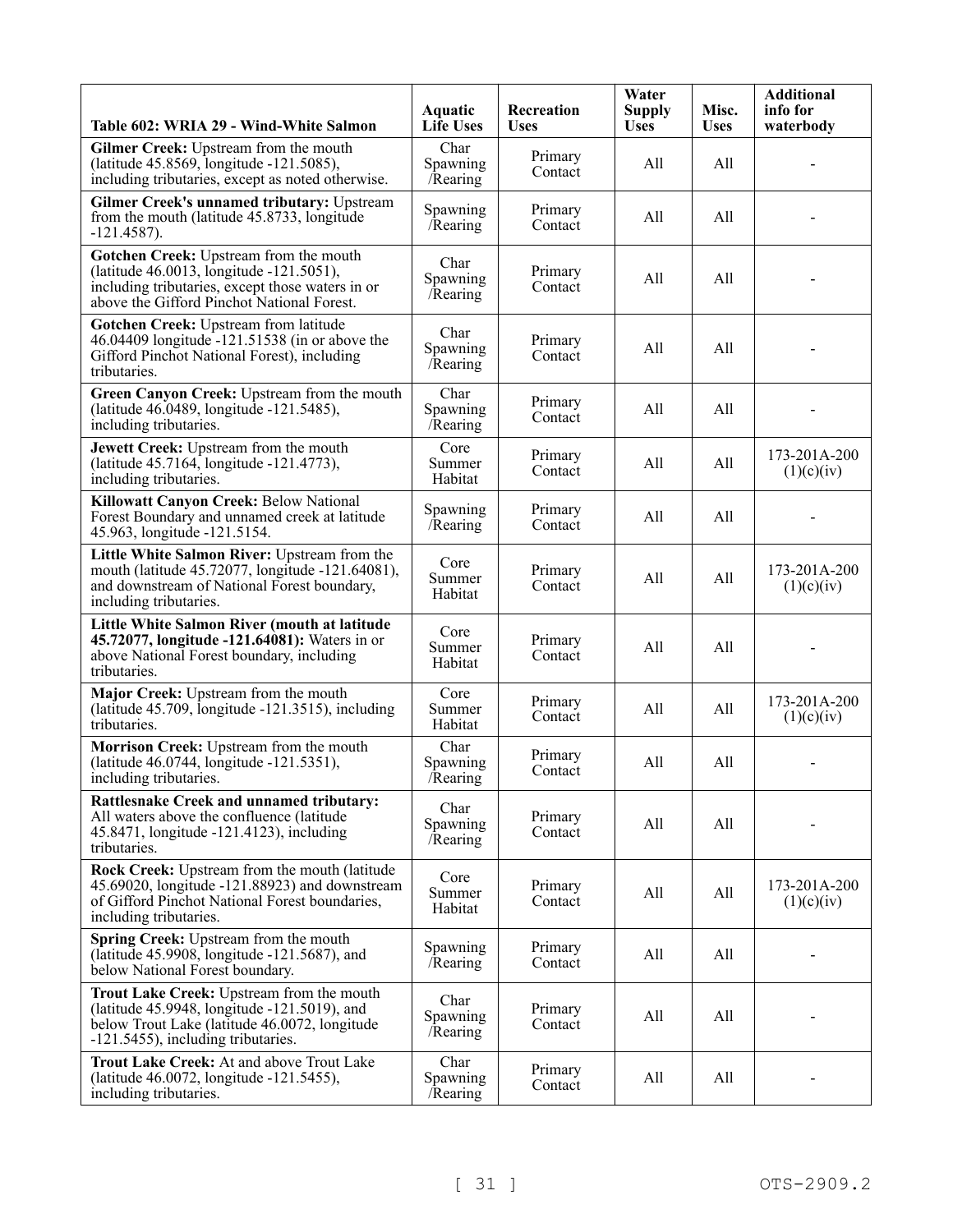| Table 602: WRIA 29 - Wind-White Salmon                                                                                                                                                                              | Aquatic<br><b>Life Uses</b>  | <b>Recreation</b><br><b>Uses</b> | Water<br><b>Supply</b><br><b>Uses</b> | Misc.<br><b>Uses</b> | <b>Additional</b><br>info for<br>waterbody |
|---------------------------------------------------------------------------------------------------------------------------------------------------------------------------------------------------------------------|------------------------------|----------------------------------|---------------------------------------|----------------------|--------------------------------------------|
| White Salmon River: Upstream from the mouth<br>(latitude 45.7283, longitude -121.5219), and<br>downstream of the National Forest boundary,<br>including all natural tributaries (not otherwise<br>designated char). | Core<br>Summer<br>Habitat    | Primary<br>Contact               | All                                   | A11                  | $173 - 201A - 200$<br>(1)(c)(iv)           |
| White Salmon River (mouth at latitude<br>45.7283, longitude -121.5219): Occurring in or<br>upstream of National Forest boundary, including<br>all natural tributaries (not otherwise designated<br>char).           | Core<br>Summer<br>Habitat    | Primary<br>Contact               | All                                   | All                  |                                            |
| White Salmon River drainage's unnamed<br>tributaries: Waters originating in Section 13<br>T6N R10E; all portions occurring downstream of<br>the Gifford Pinchot National Forest boundary.                           | Char<br>Spawning<br>/Rearing | Primary<br>Contact               | A11                                   | A11                  |                                            |
| White Salmon River drainage's unnamed<br>tributaries: Waters originating in Section 13<br>T6N R10E; all portions occurring upstream of the<br>Gifford Pinchot National Forest boundary.                             | Char<br>Spawning<br>/Rearing | Primary<br>Contact               | A11                                   | A11                  |                                            |
| <b>White Salmon River and Cascade Creek: All</b><br>waters above the confluence (latitude 46.1042,<br>longitude -121.6081), including tributaries.                                                                  | Char<br>Spawning<br>/Rearing | Primary<br>Contact               | All                                   | A11                  |                                            |
| Wind River: Upstream from the mouth (latitude<br>45.718, longitude -121.7908) and downstream of<br>Gifford Pinchot National Forest boundaries,<br>including tributaries.                                            | Core<br>Summer<br>Habitat    | Primary<br>Contact               | A11                                   | A11                  | $173 - 201A - 200$<br>(1)(c)(iv)           |
| Wind River (mouth at latitude 45.718,<br>longitude -121.7908): Waters in or upstream of<br>Gifford Pinchot National Forest, including<br>tributaries.                                                               | Core<br>Summer<br>Habitat    | Primary<br>Contact               | All                                   | A11                  | 173-201A-200<br>(1)(c)(iv)                 |

**Note for WRIA 29:**

| Table 602: WRIA 30 - Klickitat                                                                                                                    | Aquatic<br><b>Life Uses</b>         | <b>Recreation</b><br><b>Uses</b> | Water<br><b>Supply</b><br><b>Uses</b> | Misc.<br><b>Uses</b> | <b>Additional</b><br>info for<br>waterbody |
|---------------------------------------------------------------------------------------------------------------------------------------------------|-------------------------------------|----------------------------------|---------------------------------------|----------------------|--------------------------------------------|
| <b>Clearwater Creek and Trappers Creek: All</b><br>waters above the confluence (latitude 46.2788,<br>longitude -121.3325), including tributaries. | Char<br>Spawning<br>/Rearing        | Primary<br>Contact               | All                                   | All                  |                                            |
| <b>Cougar Creek and Big Muddy Creek: All</b><br>waters above the confluence (latitude 46.1294,<br>longitude -121.2895), including tributaries.    | Char<br>Spawning<br>/Rearing        | Primary<br>Contact               | All                                   | All                  |                                            |
| <b>Diamond Fork and Cuitin Creek: All waters</b><br>above the confluence (latitude 46.451, longitude<br>-121.1729), including tributaries.        | Char<br>Spawning<br>/Rearing        | Primary<br>Contact               | All                                   | All                  |                                            |
| Diamond Fork's unnamed tributaries:<br>Upstream from latitude 46.4205, longitude<br>$-121.1562.$                                                  | Char<br>Spawning<br>/Rearing        | Primary<br>Contact               | All                                   | All                  |                                            |
| Diamond Fork's unnamed tributaries (outlet<br>of Maiden Springs): Upstream from the mouth<br>(latitude 46.4353, longitude -121.16).               | Char<br><b>Spawning</b><br>/Rearing | Primary<br>Contact               | All                                   | All                  |                                            |
| Fish Lake Stream: Upstream from the mouth<br>(latitude 46.2749, longitude -121.3126),<br>including tributaries.                                   | Char<br>Spawning<br>/Rearing        | Primary<br>Contact               | All                                   | All                  |                                            |
| <b>Frasier Creek and Outlet Creek: All waters</b><br>above the confluence (latitude 45.9953, longitude<br>-121.2569), including tributaries.      | Char<br>Spawning<br>/Rearing        | Primary<br>Contact               | All                                   | All                  |                                            |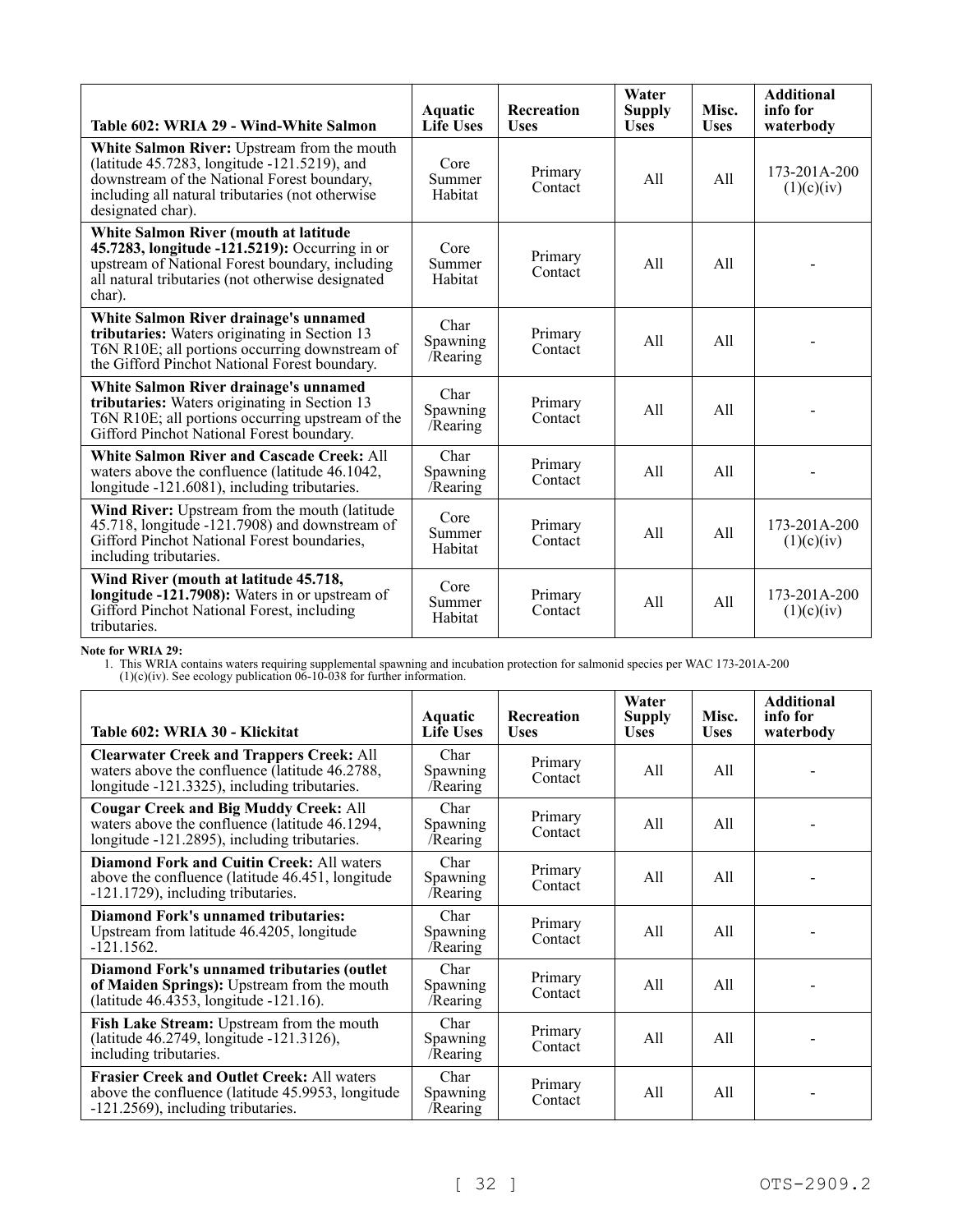| Table 602: WRIA 30 - Klickitat                                                                                                                                                    | Aquatic<br><b>Life Uses</b>  | <b>Recreation</b><br><b>Uses</b> | Water<br><b>Supply</b><br><b>Uses</b> | Misc.<br><b>Uses</b> | <b>Additional</b><br>info for<br>waterbody |
|-----------------------------------------------------------------------------------------------------------------------------------------------------------------------------------|------------------------------|----------------------------------|---------------------------------------|----------------------|--------------------------------------------|
| Klickitat River mainstem: Upstream from the<br>mouth (latitude $45.6961$ , longitude $-121.292$ ) to<br>the Little Klickitat River (latitude 45.845,<br>longitude -121.0636).     | Core<br>Summer<br>Habitat    | Primary<br>Contact               | All                                   | All                  | 173-201A-200<br>(1)(c)(iv)                 |
| Klickitat River from Little Klickitat River:<br>Upstream from the confluence (latitude 45.845,<br>longitude -121.0636) to Diamond Fork (latitude<br>46.374, longitude -121.1943). | Core<br>Summer<br>Habitat    | Primary<br>Contact               | All                                   | All                  | 173-201A-200<br>(1)(c)(iv)                 |
| Klickitat River: Upstream from the confluence<br>with Diamond Fork (latitude 46.374, longitude<br>-121.1943), including tributaries.                                              | Char<br>Spawning<br>/Rearing | Primary<br>Contact               | All                                   | All                  |                                            |
| Little Klickitat River: Upstream from the<br>confluence with Cozy Nook Creek (latitude<br>45.8567, longitude -120.7701), including<br>tributaries.                                | Spawning<br>/Rearing         | Primary<br>Contact               | All                                   | All                  | 173-201A-200<br>(1)(c)(iv)                 |
| Little Muddy Creek: Upstream from the mouth<br>(latitude 46.2769, longitude -121.3386),<br>including tributaries.                                                                 | Char<br>Spawning<br>/Rearing | Primary<br>Contact               | A11                                   | All                  |                                            |
| McCreedy Creek: Upstream from the mouth<br>(latitude 46.323, longitude -121.2527), including<br>tributaries.                                                                      | Char<br>Spawning<br>/Rearing | Primary<br>Contact               | A11                                   | All                  |                                            |

# **Note for WRIA 30:**

1. This WRIA contains waters requiring supplemental spawning and incubation protection for salmonid species per WAC 173-201A-200

 $(1)(c)(iv)$ . See ecology publication  $06-10-038$  for further information.

| Table 602: WRIA 31 - Rock-Glade                                                                                      | Aquatic<br><b>Life Uses</b> | <b>Recreation</b><br><b>Uses</b> | Water<br><b>Supply</b><br><b>Uses</b> | Misc.<br><b>Uses</b> | <b>Additional</b><br>info for<br>waterbody |
|----------------------------------------------------------------------------------------------------------------------|-----------------------------|----------------------------------|---------------------------------------|----------------------|--------------------------------------------|
| <b>Squaw Creek and unnamed tributary: All</b><br>waters above confluence (latitude 45.8761,<br>longitude -120.4324). | Core<br>Summer<br>Habitat   | Primary<br>Contact               | All                                   | A11                  | 173-201A-200<br>(1)(c)(iv)                 |
| <b>Rock Creek and Quartz Creek: All waters</b><br>above confluence (latitude 45.8834, longitude<br>$-120.5569$ ).    | Core<br>Summer<br>Habitat   | Primary<br>Contact               | All                                   | A11                  | $173 - 201A - 200$<br>(1)(c)(iv)           |

# **Note for WRIA 31:**

1. This WRIA contains waters requiring supplemental spawning and incubation protection for salmonid species per WAC 173-201A-200

 $(1)(c)(iv)$ . See ecology publication  $06-10-038$  for further information.

| Table 602: WRIA 32 - Walla Walla                                                                                                                                                                                                  | <b>Aquatic</b><br><b>Life Uses</b> | Recreation<br><b>Uses</b> | Water<br><b>Supply</b><br><b>Uses</b> | Misc.<br><b>Uses</b> | <b>Additional</b><br>info for<br>waterbody |
|-----------------------------------------------------------------------------------------------------------------------------------------------------------------------------------------------------------------------------------|------------------------------------|---------------------------|---------------------------------------|----------------------|--------------------------------------------|
| <b>Blue Creek and tributaries:</b> Waters above<br>latitude 46.0581, longitude -118.0971.                                                                                                                                         | Char<br>Spawning<br>/Rearing       | Primary<br>Contact        | All                                   | All                  | 173-201A-200<br>(1)(c)(iv)                 |
| <b>Coppei Creek, North and South Forks:</b><br>Upstream from the confluence (latitude 46.1906,<br>longitude -118.1113), including tributaries.                                                                                    | Core<br>Summer<br>Habitat          | Primary<br>Contact        | All                                   | All                  | 173-201A-200<br>(1)(c)(iv)                 |
| Dry Creek and tributaries: Upstream from the<br>confluence with unnamed creek at latitude<br>46.1195, longitude -118.1375 (Seaman Rd).                                                                                            | Core<br>Summer<br>Habitat          | Primary<br>Contact        | All                                   | All                  | 173-201A-200<br>(1)(c)(iv)                 |
| Mill Creek: Upstream from the mouth (latitude<br>46.0383, longitude -118.4795) to 13th Street<br>Bridge in Walla Walla (latitude 46.0666,<br>longitude -118.3565). <sup>1</sup>                                                   | Rearing/<br>Migration<br>Only      | Primary<br>Contact        | All,<br>Except<br>Domestic<br>Water   | All                  | 173-201A-200<br>(1)(c)(iv)                 |
| Mill Creek: Upstream from the 13th Street<br>Bridge in Walla Walla (latitude 46.0666,<br>longitude -118.3565) to diversion structure at<br>confluence of Mill Creek and unnamed creek<br>(latitude 46.0798, longitude -118.2541). | Spawning<br>/Rearing               | Primary<br>Contact        | All                                   | All                  | 173-201A-200<br>(1)(c)(iv)                 |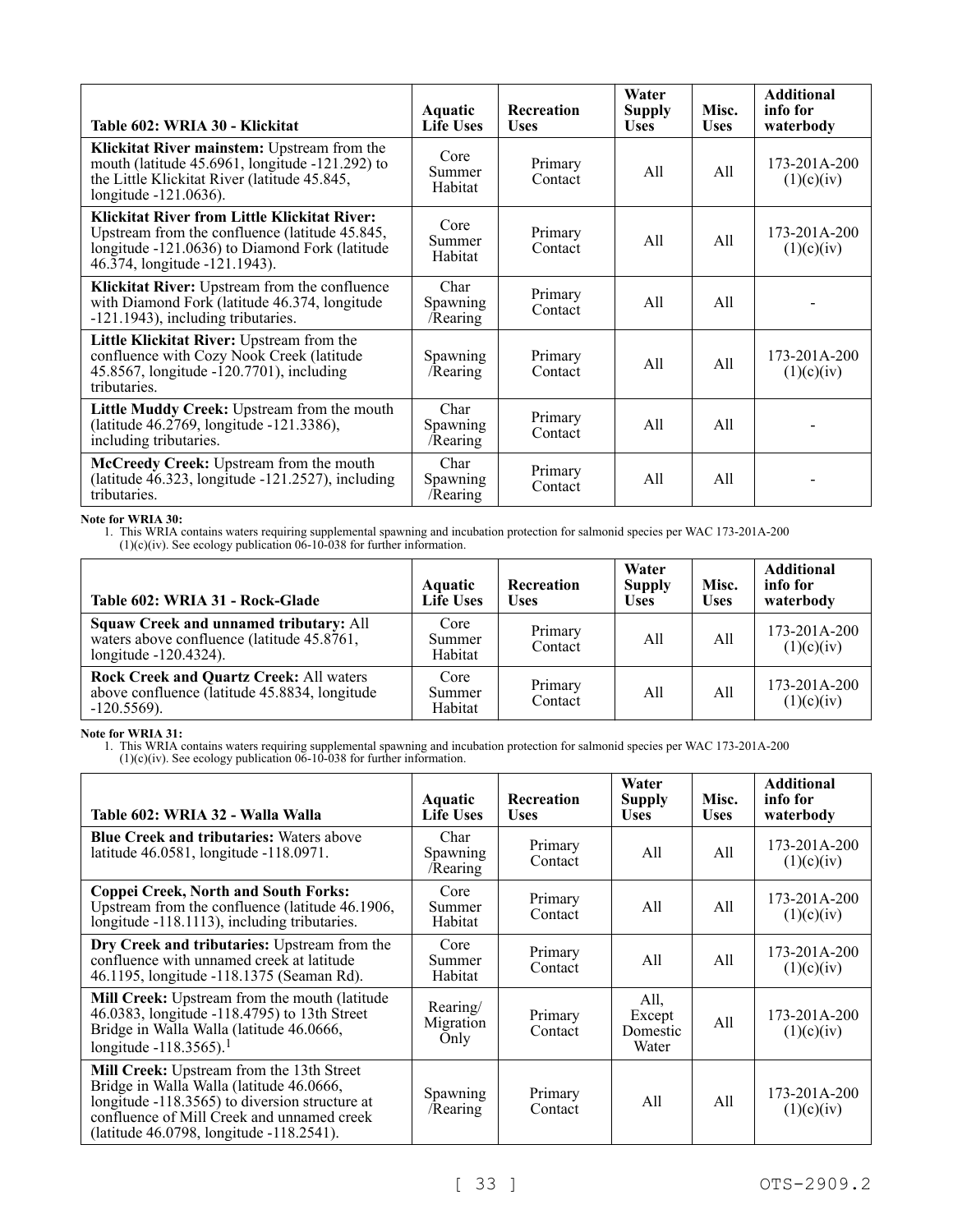| Table 602: WRIA 32 - Walla Walla                                                                                                                                                                                                   | <b>Aquatic</b><br><b>Life Uses</b> | Recreation<br><b>Uses</b> | Water<br><b>Supply</b><br><b>Uses</b> | Misc.<br><b>Uses</b> | <b>Additional</b><br>info for<br>waterbody |
|------------------------------------------------------------------------------------------------------------------------------------------------------------------------------------------------------------------------------------|------------------------------------|---------------------------|---------------------------------------|----------------------|--------------------------------------------|
| Mill Creek: Upstream from latitude 46.0798,<br>longitude -118.2541 to headwaters, including<br>tributaries (except where otherwise designated<br>char).                                                                            | Core<br>Summer<br>Habitat          | Primary<br>Contact        | A11                                   | All                  | 173-201A-200<br>(1)(c)(iv)                 |
| Mill Creek and Railroad Canyon: All waters<br>above the confluence (latitude $46.0066$ , longitude<br>-118.1185) to the Oregon state line (latitude<br>46.00061, longitude -118.11525), including<br>tributaries.                  | Char<br>Spawning<br>$/$ Rearing    | Primary<br>Contact        | All                                   | A11                  | 173-201A-200<br>(1)(c)(iv)                 |
| Mill Creek: Waters within Washington that are<br>above the city of Walla Walla Waterworks Dam<br>(latitude 45.9896, longitude -118.0525) to<br>headwaters, including tributaries. <sup>2</sup>                                     | Char<br>Spawning<br>Rearing        | Primary<br>Contact        | All                                   | All                  | 173-201A-200<br>(1)(c)(iv)                 |
| Touchet River: Upstream from latitude 46.3172,<br>longitude -118.0000, including tributaries (not<br>otherwise designated char).                                                                                                   | Core<br>Summer<br>Habitat          | Primary<br>Contact        | All                                   | All                  | 173-201A-200<br>(1)(c)(iv)                 |
| <b>Touchet River, North Fork, and Wolf Creek:</b><br>All waters above the confluence (latitude<br>46.2922, longitude -117.9397), including<br>tributaries.                                                                         | Char<br>Spawning<br>/Rearing       | Primary<br>Contact        | All                                   | A11                  | 173-201A-200<br>(1)(c)(iv)                 |
| <b>Touchet River, South Fork, and unnamed</b><br>tributary: All waters above the confluence<br>(latitude 46.2297, longitude -117.9412), except<br>those waters in or above the Umatilla National<br>Forest, including tributaries. | Char<br>Spawning<br>Rearing        | Primary<br>Contact        | All                                   | All                  | 173-201A-200<br>(1)(c)(iv)                 |
| <b>Touchet River, South Fork, and unnamed</b><br>tributary: All waters above the confluence<br>(latitude 46.2297, longitude -117.9412) that are in<br>or above the Umatilla National Forest, including<br>tributaries.             | Char<br>Spawning<br>$/$ Rearing    | Primary<br>Contact        | All                                   | All                  | 173-201A-200<br>(1)(c)(iv)                 |
| Walla Walla River: Upstream from the mouth<br>(latitude 46.0642, longitude -118.9152) to<br>Lowden (Dry Creek at latitude 46.0506,<br>longitude -118.5944).                                                                        | Rearing/<br>Migration<br>Only      | Primary<br>Contact        | All,<br>Except<br>Domestic<br>Water   | All                  |                                            |
| Walla Walla River: From Lowden (Dry Creek at<br>latitude 46.0506, longitude -118.5944) to Oregon<br>border (latitude 46, longitude -118.3796). <sup>3</sup>                                                                        | Spawning<br>/Rearing               | Primary<br>Contact        | All                                   | All                  | 173-201A-200<br>(1)(c)(iv)                 |
| <b>Whiskey Creek and unnamed tributary</b><br>system: All waters above confluence (latitude<br>46.2176, longitude -118.0661).                                                                                                      | Core<br>Summer<br>Habitat          | Primary<br>Contact        | All                                   | All                  | 173-201A-200<br>(1)(c)(iv)                 |

**Notes for WRIA 32:**

1. Dissolved oxygen concentration shall exceed 5.0 mg/L.

2. No waste discharge will be permitted for Mill Creek and tributaries in Washington from city of Walla Walla Waterworks Dam (latitude 45.9896, longitude -118.0525) to headwaters.

3. Temperature shall not exceed a 1-DMax of 20.0°C due to human activities. When natural conditions exceed a 1-DMax of 20.0°C, no temperature increase will be allowed which will raise the receiving water temperature by greater than 0.3°C; nor shall such temperature increases, at any time, exceed  $t = 34/(T + 9)$ .

4. This WRIA contains waters requiring supplemental spawning and incubation protection for salmonid species per WAC 173-201A-200 (1)(c)(iv). See ecology publication 06-10-038 for further information.

| Table 602: WRIA 33 - Lower Snake                                                                                                                                                         | Aquatic<br><b>Life Uses</b> | Recreation<br>Uses | Water<br><b>Supply</b><br><b>Uses</b> | Misc.<br><b>Uses</b> | <b>Additional</b><br>info for<br>waterbody |
|------------------------------------------------------------------------------------------------------------------------------------------------------------------------------------------|-----------------------------|--------------------|---------------------------------------|----------------------|--------------------------------------------|
| <b>Snake River:</b> Upstream from the mouth (latitude)<br>46.1983, longitude -119.0368) to Washington-<br>Idaho-Oregon border (latitude 45.99599,<br>longitude -116.91705). <sup>1</sup> | Spawning<br>/Rearing        | Primary<br>Contact | A11                                   | All                  | $\overline{\phantom{0}}$                   |

**Note for WRIA 33:**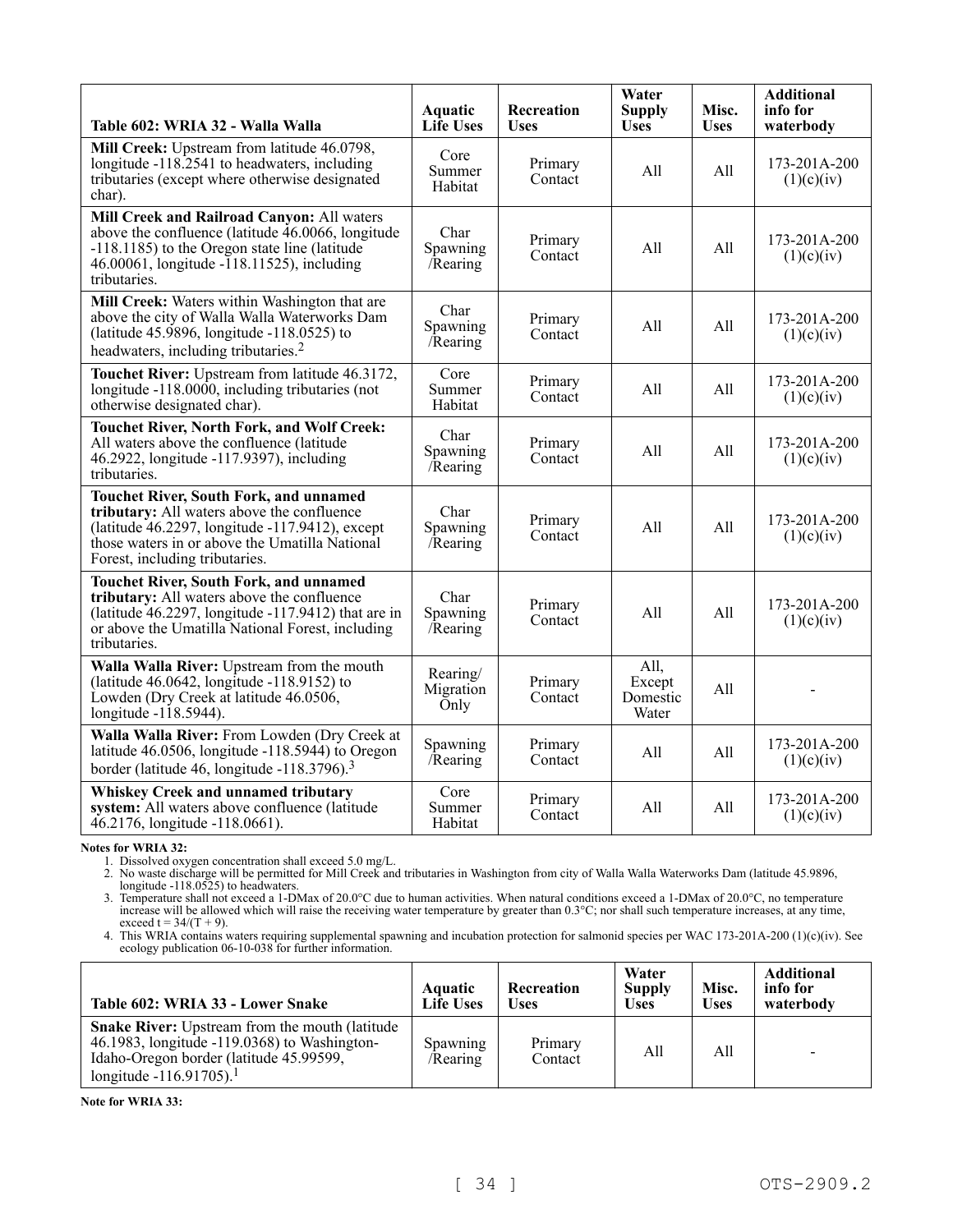1. Below Clearwater River (latitude 46.42711, longitude -119.04021). Temperature shall not exceed a 1-DMax of 20.0°C due to human activities. When natural conditions exceed a 1-DMax of 20.0°C, no temperature increase will be allowed which will raise the receiving water temperature by greater than 0.3°C; nor shall such temperature increases, at any time, exceed  $t = 34/(T + 9)$ . Special condition - Special fish passage exemption as described in WAC 173-201A-200 (1)(f).

| Table 602: WRIA 34 - Palouse                                                                                                                                                                                  | Aquatic<br><b>Life Uses</b>   | <b>Recreation</b><br>Uses | Water<br><b>Supply</b><br><b>Uses</b> | Misc.<br><b>Uses</b> | <b>Additional</b><br>info for<br>waterbody |
|---------------------------------------------------------------------------------------------------------------------------------------------------------------------------------------------------------------|-------------------------------|---------------------------|---------------------------------------|----------------------|--------------------------------------------|
| Palouse River mainstem: Upstream from the<br>mouth (latitude 46.5909, longitude -118.2153) to<br>Palouse Falls (latitude 46.6635, longitude<br>$-118.2236$ ).                                                 | Spawning<br>/Rearing          | Primary<br>Contact        | All                                   | All                  |                                            |
| Palouse River: Upstream from Palouse Falls<br>(latitude $46.6635$ , longitude $-118.2236$ ) to south<br>fork (Colfax, latitude 46.8898, longitude<br>$-117.3675$ ).                                           | Rearing/<br>Migration<br>Only | Primary<br>Contact        | All,<br>Except<br>Domestic<br>Water   | All                  |                                            |
| <b>Palouse River mainstem:</b> Upstream from the<br>confluence with south fork (Colfax, latitude<br>46.8898, longitude $-117.3675$ ) to Idaho border<br>(latitude 46.9124, longitude -117.0395). <sup>1</sup> | Spawning<br>/Rearing          | Primary<br>Contact        | All                                   | All                  |                                            |

**Note for WRIA 34:**

1. Temperature shall not exceed a 1-DMax of 20.0°C due to human activities. When natural conditions exceed a 1-DMax of 20.0°C, no temperature increase will be allowed which will raise the receiving water temperature by greater than 0.3°C; nor shall such temperature increases, at any time, exceed  $t = 34/(T + 9)$ .

| Table 602: WRIA 35 - Middle Snake                                                                                                                                                                                               | <b>Aquatic</b><br><b>Life Uses</b> | <b>Recreation</b><br><b>Uses</b> | Water<br><b>Supply</b><br><b>Uses</b> | Misc.<br><b>Uses</b> | <b>Additional</b><br>info for<br>waterbody |
|---------------------------------------------------------------------------------------------------------------------------------------------------------------------------------------------------------------------------------|------------------------------------|----------------------------------|---------------------------------------|----------------------|--------------------------------------------|
| All streams flowing into Oregon: From North<br>Fork Wenaha River (upstream from latitude<br>46.00025, longitude -117.85942) east to, and<br>including, Fairview Creek (upstream from<br>latitude 45.999, longitude -117.60893). | Char<br>Spawning<br>/Rearing       | Primary<br>Contact               | All                                   | All                  | $173 - 201A - 200$<br>(1)(c)(iv)           |
| <b>Asotin River and Charley Creek: Upstream</b><br>from the confluence (latitude 46.2887, longitude<br>-117.2785) to the headwaters, including<br>tributaries (not otherwise designated char).                                  | Core<br>Summer<br>Habitat          | Primary<br>Contact               | All                                   | A11                  | 173-201A-200<br>(1)(c)(iv)                 |
| Asotin River, North Fork: Upstream of the<br>confluence with Lick Creek (latitude 46.2621,<br>longitude -117.2969), except those waters in or<br>above the Umatilla National Forest, including<br>tributaries.                  | Char<br>Spawning<br>/Rearing       | Primary<br>Contact               | All                                   | All                  | $173 - 201A - 200$<br>(1)(c)(iv)           |
| Asotin River, North Fork: Upstream from the<br>confluence with Lick Creek (latitude 46.2621,<br>longitude -117.2969) and that are in or above the<br>Umatilla National Forest, including tributaries.                           | Char<br>Spawning<br><b>Rearing</b> | Primary<br>Contact               | A11                                   | A11                  | 173-201A-200<br>(1)(c)(iv)                 |
| <b>Charley Creek and unnamed tributary: All</b><br>waters above the confluence (latitude 46.2846,<br>longitude -117.321), except those waters in or<br>above the Umatilla National Forest, including<br>tributaries.            | Char<br>Spawning<br>Rearing        | Primary<br>Contact               | All                                   | A11                  | $173 - 201A - 200$<br>(1)(c)(iv)           |
| <b>Charley Creek and unnamed tributary: All</b><br>waters above the confluence (latitude 46.2846,<br>longitude -117.321) that are in or above the<br>Umatilla National Forest, including tributaries.                           | Char<br>Spawning<br><b>Rearing</b> | Primary<br>Contact               | All                                   | A11                  | 173-201A-200<br>(1)(c)(iv)                 |
| <b>Cottonwood Creek and unnamed tributary:</b><br>All waters above the confluence (latitude<br>46.0677, longitude -117.3011).                                                                                                   | Core<br>Summer<br>Habitat          | Primary<br>Contact               | All                                   | A11                  | 173-201A-200<br>(1)(c)(iv)                 |
| Crooked Creek: Upstream from the Oregon<br>Border (latitude 46, longitude -117.5553) to<br>headwaters, including tributaries.                                                                                                   | Char<br>Spawning<br>/Rearing       | Primary<br>Contact               | A11                                   | A11                  | 173-201A-200<br>(1)(c)(iv)                 |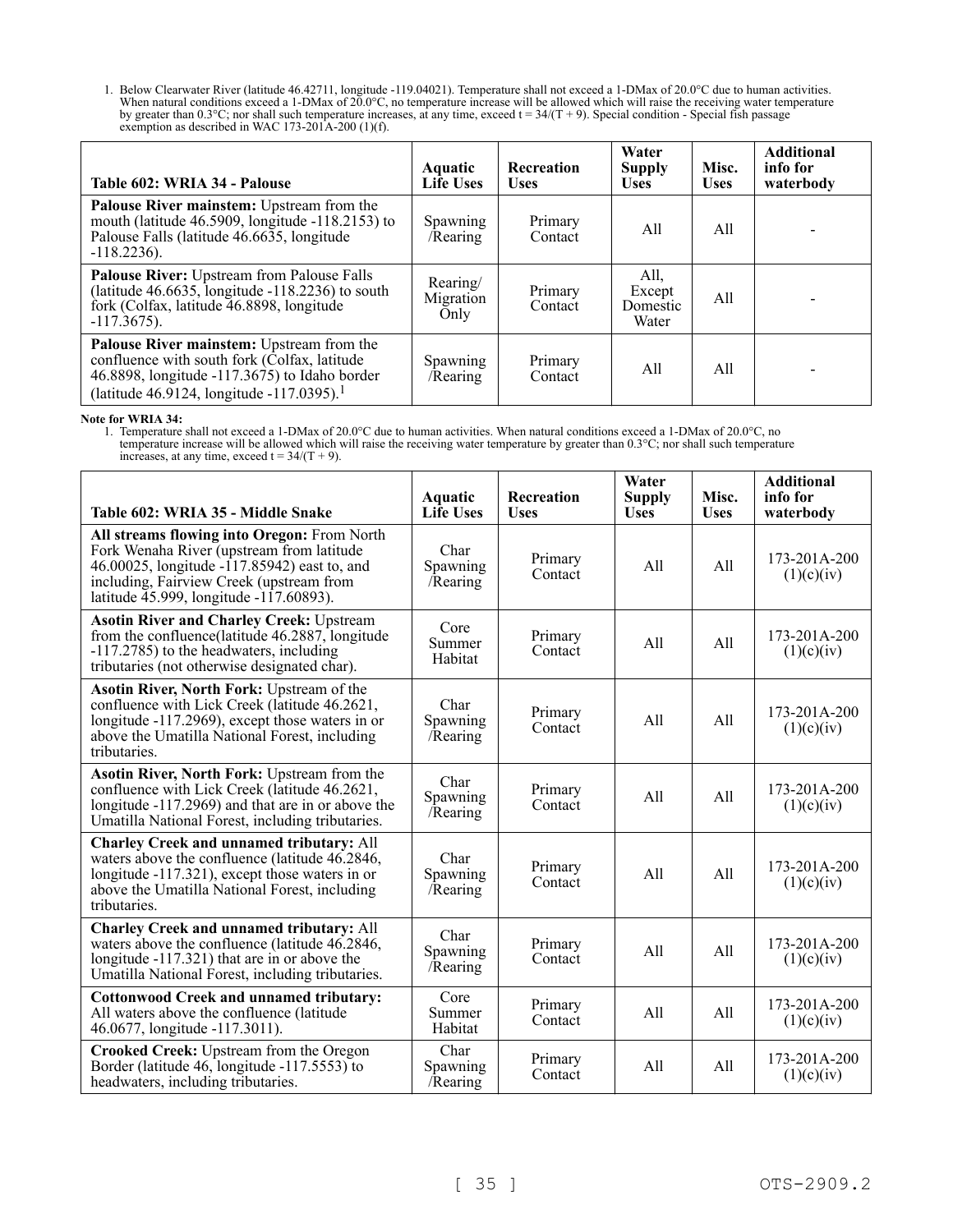| Table 602: WRIA 35 - Middle Snake                                                                                                                                                                            | Aquatic<br><b>Life Uses</b>  | Recreation<br><b>Uses</b> | Water<br><b>Supply</b><br><b>Uses</b> | Misc.<br><b>Uses</b> | <b>Additional</b><br>info for<br>waterbody |
|--------------------------------------------------------------------------------------------------------------------------------------------------------------------------------------------------------------|------------------------------|---------------------------|---------------------------------------|----------------------|--------------------------------------------|
| Cummings Creek: Upstream from the mouth<br>(latitude $46.3326$ , longitude $-117.675$ ) except<br>those waters in or above the Umatilla National<br>Forest, including tributaries.                           | Char<br>Spawning<br>/Rearing | Primary<br>Contact        | All                                   | All                  | 173-201A-200<br>(1)(c)(iv)                 |
| Cummings Creek (mouth at latitude 46.3326,<br>longitude -117.675): Waters that are in or above<br>the Umatilla National Forest, including<br>tributaries.                                                    | Char<br>Spawning<br>Rearing  | Primary<br>Contact        | All                                   | All                  | 173-201A-200<br>(1)(c)(iv)                 |
| George Creek: Upstream from (latitude 46.1676,<br>longitude -117.2543) and including Coombs<br>Canyon, including tributaries.                                                                                | Char<br>Spawning<br>Rearing  | Primary<br>Contact        | All                                   | All                  | 173-201A-200<br>(1)(c)(iv)                 |
| George Creek and unnamed tributary: All<br>waters above confluence (latitude 46.2293,<br>longitude -117.1879) not otherwise designated<br>Char.                                                              | Core<br>Summer<br>Habitat    | Primary<br>Contact        | All                                   | All                  | 173-201A-200<br>(1)(c)(iv)                 |
| Grande Ronde River: Upstream from the mouth<br>(latitude $46.08$ , longitude $-116.9802$ ) to the<br>Oregon border (latitude 46, longitude 117.3798). <sup>1</sup>                                           | Spawning<br>/Rearing         | Primary<br>Contact        | All                                   | All                  |                                            |
| Grouse Creek: Upstream from the Oregon<br>border (latitude $46$ , longitude $-117.413$ ),<br>including tributaries.                                                                                          | Core<br>Summer<br>Habitat    | Primary<br>Contact        | All                                   | All                  | 173-201A-200<br>(1)(c)(iv)                 |
| Grub Canyon: Upstream from the mouth<br>(latitude $46.2472$ , longitude $-117.6795$ ), including<br>tributaries.                                                                                             | Char<br>Spawning<br>Rearing  | Primary<br>Contact        | All                                   | All                  | 173-201A-200<br>(1)(c)(iv)                 |
| Hixon Canyon: Upstream from the mouth<br>(latitude 46.2397, longitude -117.6924), including<br>tributaries.                                                                                                  | Char<br>Spawning<br>/Rearing | Primary<br>Contact        | All                                   | All                  |                                            |
| Little Tucannon River: Upstream from the<br>mouth (latitude 46.2283, longitude -117.7226),<br>including tributaries.                                                                                         | Char<br>Spawning<br>Rearing  | Primary<br>Contact        | All                                   | All                  | 173-201A-200<br>(1)(c)(iv)                 |
| <b>Menatchee Creek and West Fork Menatchee</b><br>Creek: All waters above the confluence (latitude<br>46.0457, longitude -117.386), including<br>tributaries.                                                | Char<br>Spawning<br>/Rearing | Primary<br>Contact        | All                                   | All                  |                                            |
| Pataha Creek and Dry Pataha Creek: All<br>waters above the confluence (latitude 46.3611,<br>longitude -117.5562), except those waters in or<br>above the Umatilla National Forest, including<br>tributaries. | Char<br>Spawning<br>Rearing  | Primary<br>Contact        | All                                   | All                  |                                            |
| Pataha Creek and Dry Pataha Creek: All<br>waters above the confluence (latitude 46.3611,<br>longitude -117.5562) that are in or above the<br>Umatilla National Forest, including tributaries.                | Char<br>Spawning<br>Rearing  | Primary<br>Contact        | All                                   | All                  |                                            |
| Snake River: From mouth (latitude 45.99900,<br>longitude -117.60893) to Washington-Idaho-<br>Oregon border (latitude 45.99599, longitude<br>$-116.91705$ ). <sup>2</sup>                                     | Spawning<br>/Rearing         | Primary<br>Contact        | All                                   | All                  | 173-201A-200<br>(1)(c)(iv)                 |
| Tenmile Creek: All waters above confluence<br>with unnamed creek (latitude 46.2154, longitude<br>$-117.0388$ ).                                                                                              | Core<br>Summer<br>Habitat    | Primary<br>Contact        | All                                   | All                  | 173-201A-200<br>(1)(c)(iv)                 |
| Tucannon River: Upstream from latitude<br>46.4592, longitude -117.8461 to Panjab Creek<br>(latitude $46.2046$ , longitude $-117.7061$ ), including<br>tributaries (except where designated char).            | Core<br>Summer<br>Habitat    | Primary<br>Contact        | All                                   | All                  | 173-201A-200<br>(1)(c)(iv)                 |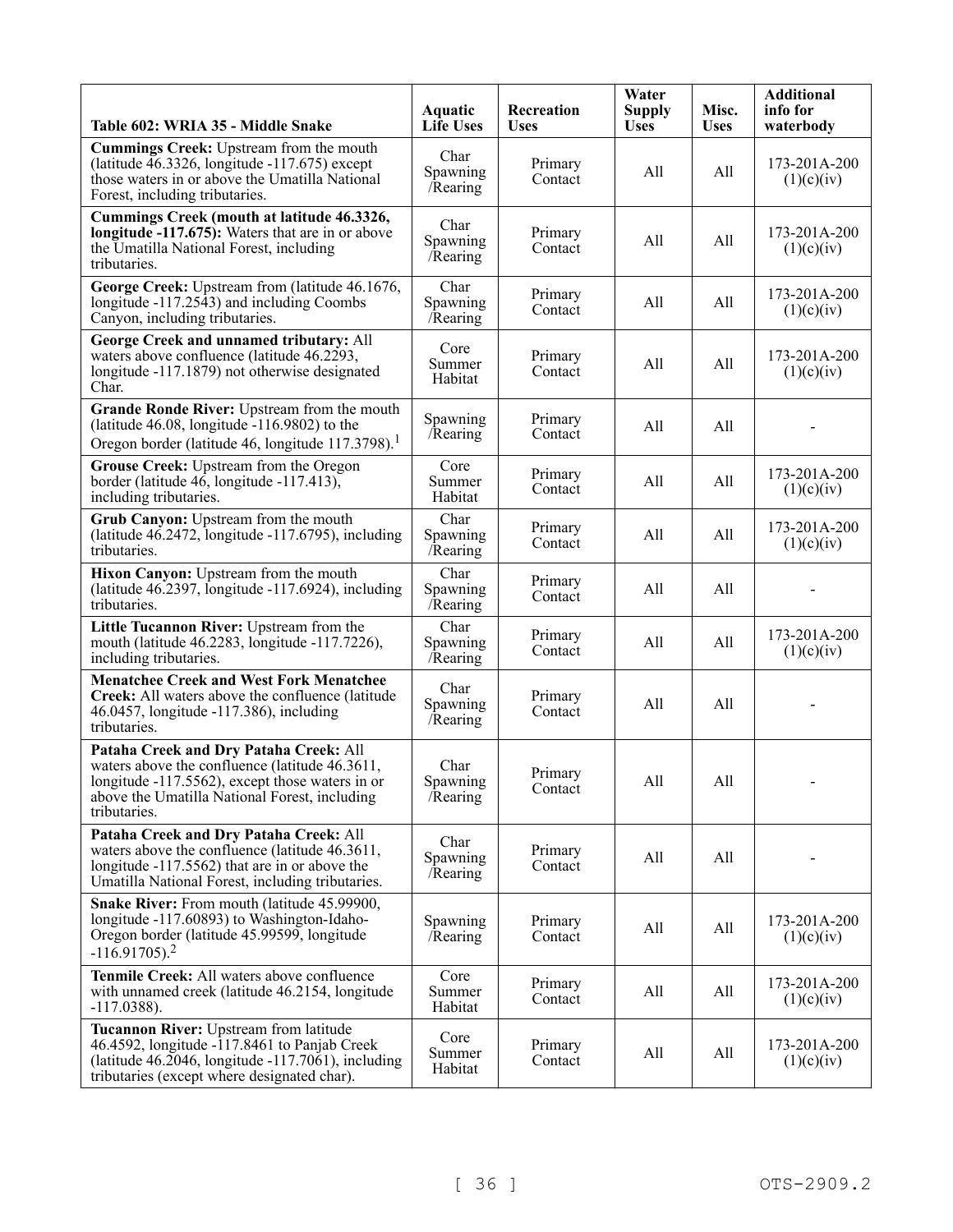| Table 602: WRIA 35 - Middle Snake                                                                                                                                                                                          | Aquatic<br>Life Uses                | <b>Recreation</b><br><b>Uses</b> | Water<br><b>Supply</b><br><b>Uses</b> | Misc.<br><b>Uses</b> | <b>Additional</b><br>info for<br>waterbody |
|----------------------------------------------------------------------------------------------------------------------------------------------------------------------------------------------------------------------------|-------------------------------------|----------------------------------|---------------------------------------|----------------------|--------------------------------------------|
| Tucannon River mainstem: Upstream from the<br>confluence with Little Tucannon River (latitude<br>$46.2284$ , longitude $-117.7223$ ) to the confluence<br>with Panjab Creek (latitude 46.2046, longitude<br>$-117.7061$ ). | Char<br>Spawning<br>/Rearing        | Primary<br>Contact               | All                                   | All                  | 173-201A-200<br>(1)(c)(iv)                 |
| <b>Tucannon River and Panjab Creek: All waters</b><br>above the confluence (latitude 46.2046, longitude<br>-117.7061), including tributaries.                                                                              | Char<br><b>Spawning</b><br>/Rearing | Primary<br>Contact               | All                                   | All                  | 173-201A-200<br>(1)(c)(iv)                 |
| <b>Tucannon River's unnamed tributaries (South</b><br>of Marengo): All waters in Sect. 1 T10N R40E<br>and in Sect. 35 T11N R40E above their forks.                                                                         | Char<br>Spawning<br>/Rearing        | Primary<br>Contact               | A11                                   | A11                  |                                            |
| Tumalum Creek and unnamed tributary: All<br>waters above the confluence (latitude 46.3592,<br>longitude -117.6498), except those waters in or<br>above the Umatilla National Forest including<br>tributaries.              | Char<br>Spawning<br>/Rearing        | Primary<br>Contact               | A11                                   | A11                  |                                            |
| Tumalum Creek and unnamed tributary: All<br>waters above the confluence (latitude 46.3592,<br>longitude -117.6498) that are in or above the<br>Umatilla National Forest including tributaries.                             | Char<br>Spawning<br>/Rearing        | Primary<br>Contact               | All                                   | All                  |                                            |
| Willow Creek and unnamed tributary: All<br>waters above the confluence (latitude 46.4181,<br>longitude -117.8328) including tributaries.                                                                                   | Char<br>Spawning<br>/Rearing        | Primary<br>Contact               | A11                                   | All                  |                                            |

#### **Notes for WRIA 35:**

1. Temperature shall not exceed a 1-DMax of 20.0°C due to human activities. When natural conditions exceed a 1-DMax of 20.0°C, no temperature increases will be allowed which will raise the receiving water temperature by gr increase will be allowed which will raise the receiving water temperature by greater than 0.3°C; nor shall such temperature increases, at any time, exceed  $t = 34/(T + 9)$ .

2. The following two notes apply:

a. Below Clearwater River (latitude 46.4269, longitude -117.0372). Temperature shall not exceed a 1-DMax of 20.0°C due to human activities. When natural conditions exceed a 1-DMax of 20.0°C, no temperature increase will be allowed which will raise the receiving water temperature by greater than  $0.3^{\circ}$ C; nor shall such temperature increases, at any time, exceed t =  $34/(T + 9)$ . Special condition - Special fish passage exemption as described in WAC 173-201A-200 (1)(f).

b. Above Clearwater River (latitude 46.4269, longitude -117.0372). Temperature shall not exceed a 1-DMax of 20.0°C due to human activities. When natural conditions exceed a 1-DMax of 20.0°C, no temperature increases will be allowed which will raise the receiving water temperature by greater than 0.3°C; nor shall such temperature increases, at any time, exceed 0.3°C due to any single source or  $1.1$ °C due to all such activities combined.

| Table 602: WRIA 36 - Esquatzel Coulee                                                                                                                                                                                                            | <b>Aquatic</b><br><b>Life Uses</b>  | <b>Recreation</b><br><b>Uses</b> | Water<br>Supply<br><b>Uses</b> | Misc.<br><b>Uses</b> | <b>Additional</b><br>info for<br>waterbody |
|--------------------------------------------------------------------------------------------------------------------------------------------------------------------------------------------------------------------------------------------------|-------------------------------------|----------------------------------|--------------------------------|----------------------|--------------------------------------------|
| There are no specific waterbody entries for this<br>WRIA.                                                                                                                                                                                        |                                     |                                  |                                |                      |                                            |
| Table 602: WRIA 37 - Lower Yakima                                                                                                                                                                                                                | <b>Aquatic</b><br>Life Uses         | <b>Recreation</b><br><b>Uses</b> | Water<br>Supply<br><b>Uses</b> | Misc.<br><b>Uses</b> | <b>Additional</b><br>info for<br>waterbody |
| <b>Ahtanum Creek North Fork's unnamed</b><br><b>tributaries:</b> Upstream from the mouth (latitude)<br>46.5458, longitude -120.8869).                                                                                                            | Char<br><b>Spawning</b><br>/Rearing | Primary<br>Contact               | All                            | All                  | 173-201A-200<br>(1)(c)(iv)                 |
| <b>Ahtanum Creek North Fork's unnamed</b><br>tributaries: Upstream from the mouth (latitude<br>46.5395, longitude -120.9864).                                                                                                                    | Char<br><b>Spawning</b><br>/Rearing | Primary<br>Contact               | All                            | All                  | 173-201A-200<br>(1)(c)(iv)                 |
| Ahtanum Creek: Between confluence with<br>South Fork (latitude 46.5232, longitude<br>-120.8548) and confluence of North and Middle<br>Forks (latitude 46.5177, longitude -121.0152),<br>including tributaries (except where designated<br>char). | Core<br>Summer<br>Habitat           | Primary<br>Contact               | All                            | All                  | 173-201A-200<br>(1)(c)(iv)                 |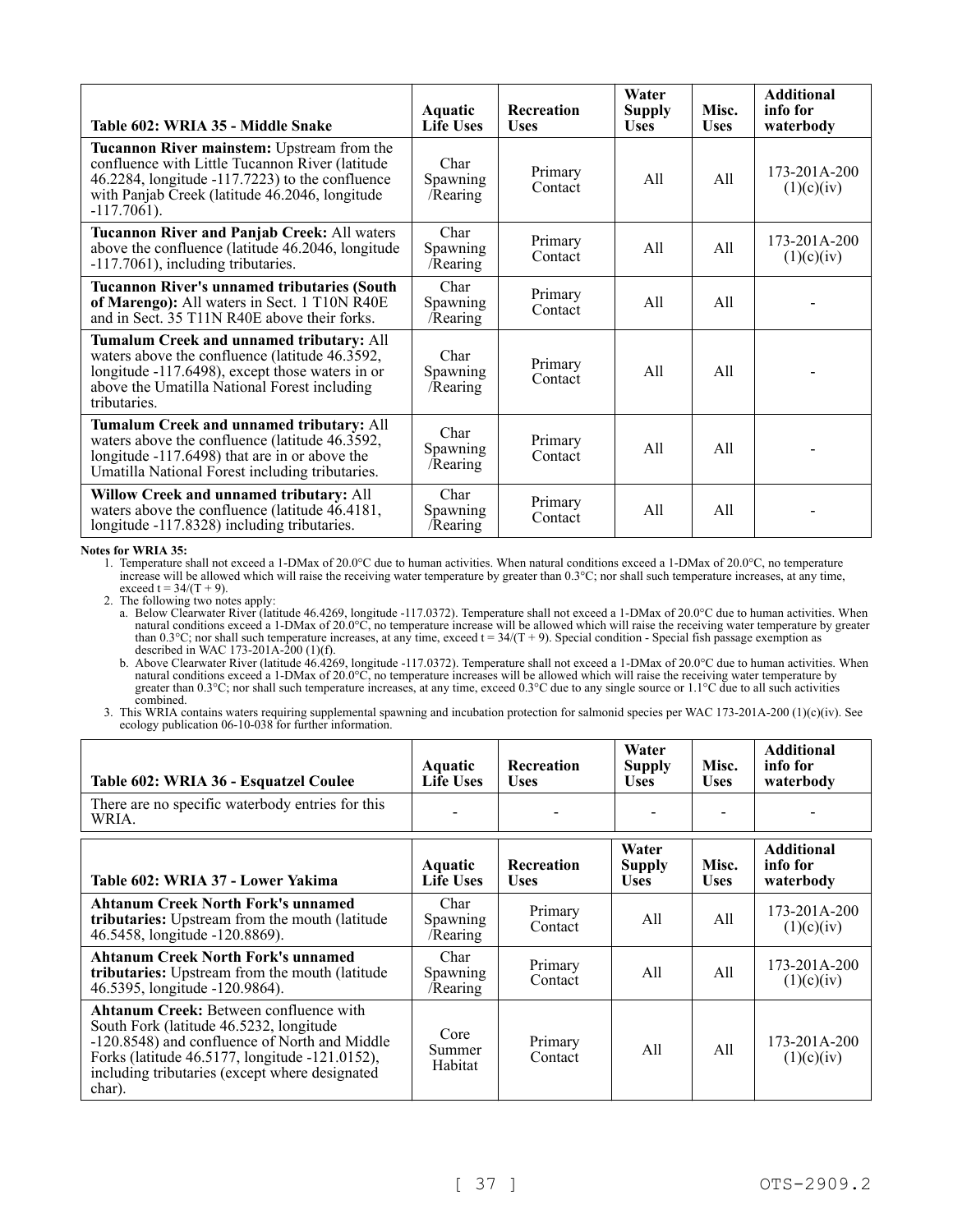| Table 602: WRIA 37 - Lower Yakima                                                                                                                                                                                    | Aquatic<br><b>Life Uses</b>   | <b>Recreation</b><br><b>Uses</b> | Water<br><b>Supply</b><br><b>Uses</b> | Misc.<br><b>Uses</b> | <b>Additional</b><br>info for<br>waterbody |
|----------------------------------------------------------------------------------------------------------------------------------------------------------------------------------------------------------------------|-------------------------------|----------------------------------|---------------------------------------|----------------------|--------------------------------------------|
| <b>Ahtanum Creek, North Fork, and Middle</b><br><b>Fork Ahtanum Creek: All waters above the</b><br>confluence (latitude 46.5177, longitude<br>-121.0152), including tributaries.                                     | Char<br>Spawning<br>/Rearing  | Primary<br>Contact               | All                                   | A11                  | $173 - 201A - 200$<br>(1)(c)(iv)           |
| Ahtanum Creek, South Fork: Upstream from<br>the mouth (latitude 46.5232, longitude<br>-120.8548), including tributaries.                                                                                             | Char<br>Spawning<br>/Rearing  | Primary<br>Contact               | All                                   | All                  | 173-201A-200<br>(1)(c)(iv)                 |
| Carpenter Gulch: Upstream from the mouth<br>(latitude 46.5432, longitude -120.9671),<br>including tributaries.                                                                                                       | Char<br>Spawning<br>/Rearing  | Primary<br>Contact               | All                                   | All                  | 173-201A-200<br>(1)(c)(iv)                 |
| Foundation Creek: Upstream from the mouth<br>(latitude 45.5321, longitude -120.9973),<br>including tributaries.                                                                                                      | Char<br>Spawning<br>/Rearing  | Primary<br>Contact               | All                                   | A11                  | 173-201A-200<br>(1)(c)(iv)                 |
| Nasty Creek: Upstream from the mouth (latitude<br>46.5641, longitude -120.918), including<br>tributaries.                                                                                                            | Char<br>Spawning<br>/Rearing  | Primary<br>Contact               | All                                   | All                  | $173 - 201A - 200$<br>(1)(c)(iv)           |
| <b>Sulphur Creek: Upstream from the mouth</b><br>(latitude 46.3815, longitude -119.9584).                                                                                                                            | Rearing/<br>Migration<br>Only | Primary<br>Contact               | All,<br>Except<br>Domestic<br>Water   | A11                  |                                            |
| Yakima River: Upstream from the mouth<br>(latitude 46.248, longitude -119.2422) to Cle<br>Elum River (latitude 47.17683, longitude<br>-120.99756) except where specifically designated<br>otherwise in Table $602.1$ | Spawning<br>/Rearing          | Primary<br>Contact               | All                                   | A11                  |                                            |

**Notes for WRIA 37:**

1. Temperature shall not exceed a 1-DMax of 21.0°C due to human activities. When natural conditions exceed a 1-DMax of 21.0°C, no temperature increase will be allowed which will raise the receiving water temperature by greater than 0.3°C; nor shall such temperature increases, at any time, exceed  $t = 34/(T + 9)$ .

| Table 602: WRIA 38 - Naches                                                                                                                                                                                                | Aquatic<br>Life Uses         | <b>Recreation</b><br><b>Uses</b> | Water<br>Supply<br><b>Uses</b> | Misc.<br><b>Uses</b> | <b>Additional</b><br>info for<br>waterbody |
|----------------------------------------------------------------------------------------------------------------------------------------------------------------------------------------------------------------------------|------------------------------|----------------------------------|--------------------------------|----------------------|--------------------------------------------|
| American River: Upstream from the mouth<br>(latitude 46.9756, longitude -121.1574),<br>including tributaries.                                                                                                              | Char<br>Spawning<br>/Rearing | Primary<br>Contact               | All                            | All                  | 173-201A-200<br>(1)(c)(iv)                 |
| Barton Creek: Upstream from the mouth<br>(latitude 46.8725, longitude -121.2934),<br>including tributaries.                                                                                                                | Char<br>Spawning<br>/Rearing | Primary<br>Contact               | All                            | A11                  |                                            |
| <b>Bumping Lake's unnamed tributaries:</b><br>Upstream from the mouth (latitude 46.8464,<br>longitude -121.3106).                                                                                                          | Char<br>Spawning<br>/Rearing | Primary<br>Contact               | All                            | A11                  |                                            |
| <b>Bumping River's unnamed tributaries:</b><br>Upstream from latitude 46.9316, longitude<br>-121.2078 (outlet of Flat Iron Lake).                                                                                          | Char<br>Spawning<br>/Rearing | Primary<br>Contact               | All                            | All                  | 173-201A-200<br>(1)(c)(iv)                 |
| Bumping River: Upstream from the mouth<br>(latitude 46.9853, longitude -121.0931) to the<br>upper end of Bumping Lake (latitude 46.8394,<br>longitude -121.3662), including tributaries<br>(except where designated char). | Core<br>Summer<br>Habitat    | Primary<br>Contact               | A11                            | A11                  | 173-201A-200<br>(1)(c)(iv)                 |
| <b>Bumping River:</b> Upstream of Bumping Lake<br>(latitude 46.8394, longitude -121.3662),<br>including tributaries.                                                                                                       | Char<br>Spawning<br>/Rearing | Primary<br>Contact               | All                            | A11                  |                                            |
| Cedar Creek: Upstream from the mouth (latitude<br>46.8411, longitude -121.3644), including<br>tributaries.                                                                                                                 | Char<br>Spawning<br>/Rearing | Primary<br>Contact               | All                            | A11                  |                                            |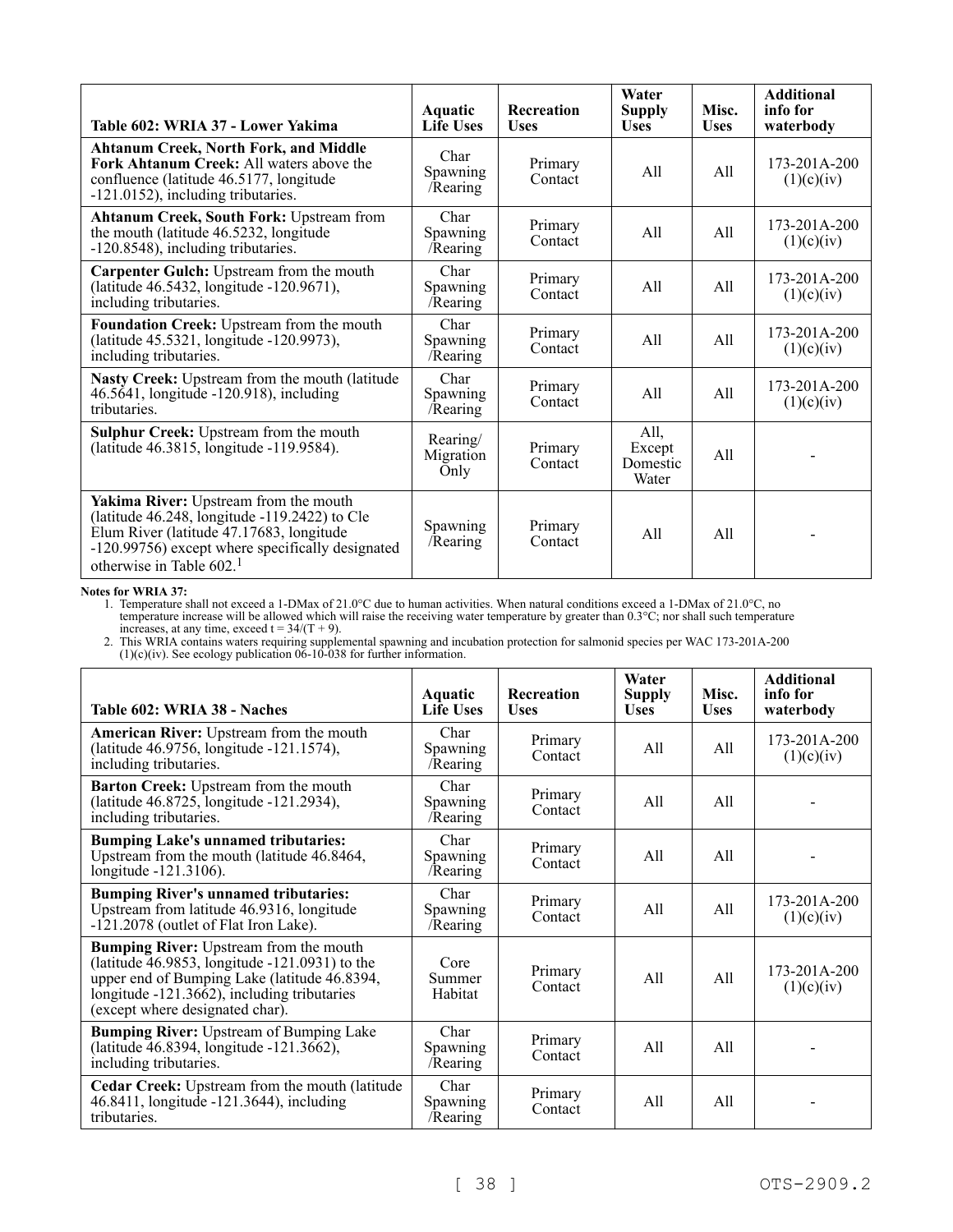| Table 602: WRIA 38 - Naches                                                                                                                                                                                                                                 | Aquatic<br><b>Life Uses</b>        | Recreation<br><b>Uses</b> | Water<br><b>Supply</b><br><b>Uses</b> | Misc.<br><b>Uses</b> | <b>Additional</b><br>info for<br>waterbody |
|-------------------------------------------------------------------------------------------------------------------------------------------------------------------------------------------------------------------------------------------------------------|------------------------------------|---------------------------|---------------------------------------|----------------------|--------------------------------------------|
| Clear Creek: Upstream from the mouth (latitude<br>46.6352, longitude -121.2856), including<br>tributaries (including Clear Lake).                                                                                                                           | Char<br>Spawning<br>Rearing        | Primary<br>Contact        | All                                   | All                  |                                            |
| Crow Creek: Upstream from the mouth (latitude<br>47.0153, longitude -121.1341), including<br>tributaries.                                                                                                                                                   | Char<br>Spawning<br><b>Rearing</b> | Primary<br>Contact        | All                                   | All                  | 173-201A-200<br>(1)(c)(iv)                 |
| Deep Creek: Upstream from the mouth (latitude<br>46.8436, longitude -121.3175), including<br>tributaries.                                                                                                                                                   | Char<br>Spawning<br>Rearing        | Primary<br>Contact        | All                                   | All                  | 173-201A-200<br>(1)(c)(iv)                 |
| Goat Creek: Upstream from the mouth (latitude<br>46.9173, longitude -121.2243), including<br>tributaries.                                                                                                                                                   | Char<br>Spawning<br>Rearing        | Primary<br>Contact        | All                                   | All                  | 173-201A-200<br>(1)(c)(iv)                 |
| Granite Creek: Upstream from the mouth<br>(latitude 46.8414, longitude -121.3253),<br>including tributaries.                                                                                                                                                | Char<br>Spawning<br>Rearing        | Primary<br>Contact        | All                                   | All                  |                                            |
| Indian Creek: Upstream from the mouth<br>(latitude 46.6396, longitude -121.2487),<br>including tributaries.                                                                                                                                                 | Char<br>Spawning<br><b>Rearing</b> | Primary<br>Contact        | All                                   | All                  | 173-201A-200<br>(1)(c)(iv)                 |
| Little Naches River and Bear Creek: All waters<br>above the confluence (latitude 47.0732, longitude<br>-121.2413), including tributaries.                                                                                                                   | Char<br>Spawning<br>/Rearing       | Primary<br>Contact        | All                                   | All                  | 173-201A-200<br>(1)(c)(iv)                 |
| Little Naches River, South Fork: Upstream<br>from the mouth (latitude 47.0659, longitude<br>-121.2265), including tributaries.                                                                                                                              | Char<br>Spawning<br>Rearing        | Primary<br>Contact        | All                                   | All                  | 173-201A-200<br>(1)(c)(iv)                 |
| Naches River: Upstream from latitude 46.7641,<br>longitude -120.8284 (just upstream of Cougar<br>Canyon) to the Snoqualmie National Forest<br>boundary (latitude 46.9007, longitude<br>-121.0135), including tributaries (except where<br>designated char). | Core<br>Summer<br>Habitat          | Primary<br>Contact        | All                                   | All                  | 173-201A-200<br>(1)(c)(iv)                 |
| Naches River: Upstream from the Snoqualmie<br>National Forest boundary (latitude 46.9007,<br>longitude -121.0135) to headwaters (except<br>where designated char).                                                                                          | Core<br>Summer<br>Habitat          | Primary<br>Contact        | All                                   | All                  | 173-201A-200<br>(1)(c)(iv)                 |
| Pileup Creek: Upstream from the mouth<br>(latitude 47.0449, longitude -121.1829),<br>including tributaries.                                                                                                                                                 | Char<br>Spawning<br>/Rearing       | Primary<br>Contact        | All                                   | All                  | 173-201A-200<br>(1)(c)(iv)                 |
| <b>Quartz Creek:</b> Upstream from the mouth<br>(latitude 47.0169, longitude -121.1351),<br>including tributaries.                                                                                                                                          | Char<br>Spawning<br>/Rearing       | Primary<br>Contact        | All                                   | All                  | 173-201A-200<br>(1)(c)(iv)                 |
| Rattlesnake Creek: All waters above the<br>confluence with North Fork Rattlesnake Creek<br>(latitude 46.8096, longitude -121.0679).                                                                                                                         | Char<br>Spawning<br>/Rearing       | Primary<br>Contact        | All                                   | All                  | 173-201A-200<br>(1)(c)(iv)                 |
| Rattlesnake Creek, North Fork: All waters<br>above latitude 46.8107, longitude 121.0694 (from<br>and including the unnamed tributary just above<br>confluence with mainstem).                                                                               | Char<br>Spawning<br>/Rearing       | Primary<br>Contact        | All                                   | All                  | 173-201A-200<br>(1)(c)(iv)                 |
| Sand Creek: Upstream from the mouth (latitude<br>47.0432, longitude -121.1923), including<br>tributaries.                                                                                                                                                   | Char<br>Spawning<br>Rearing        | Primary<br>Contact        | All                                   | All                  | 173-201A-200<br>(1)(c)(iv)                 |
| Sunrise Creek: Upstream from the mouth<br>(latitude 46.9045, longitude -121.2431),<br>including tributaries.                                                                                                                                                | Char<br>Spawning<br>/Rearing       | Primary<br>Contact        | All                                   | All                  |                                            |
| Tieton River: Upstream from the mouth (latitude<br>46.7463, longitude -120.7871), including<br>tributaries (except where otherwise designated).                                                                                                             | Core<br>Summer<br>Habitat          | Primary<br>Contact        | All                                   | All                  | 173-201A-200<br>(1)(c)(iv)                 |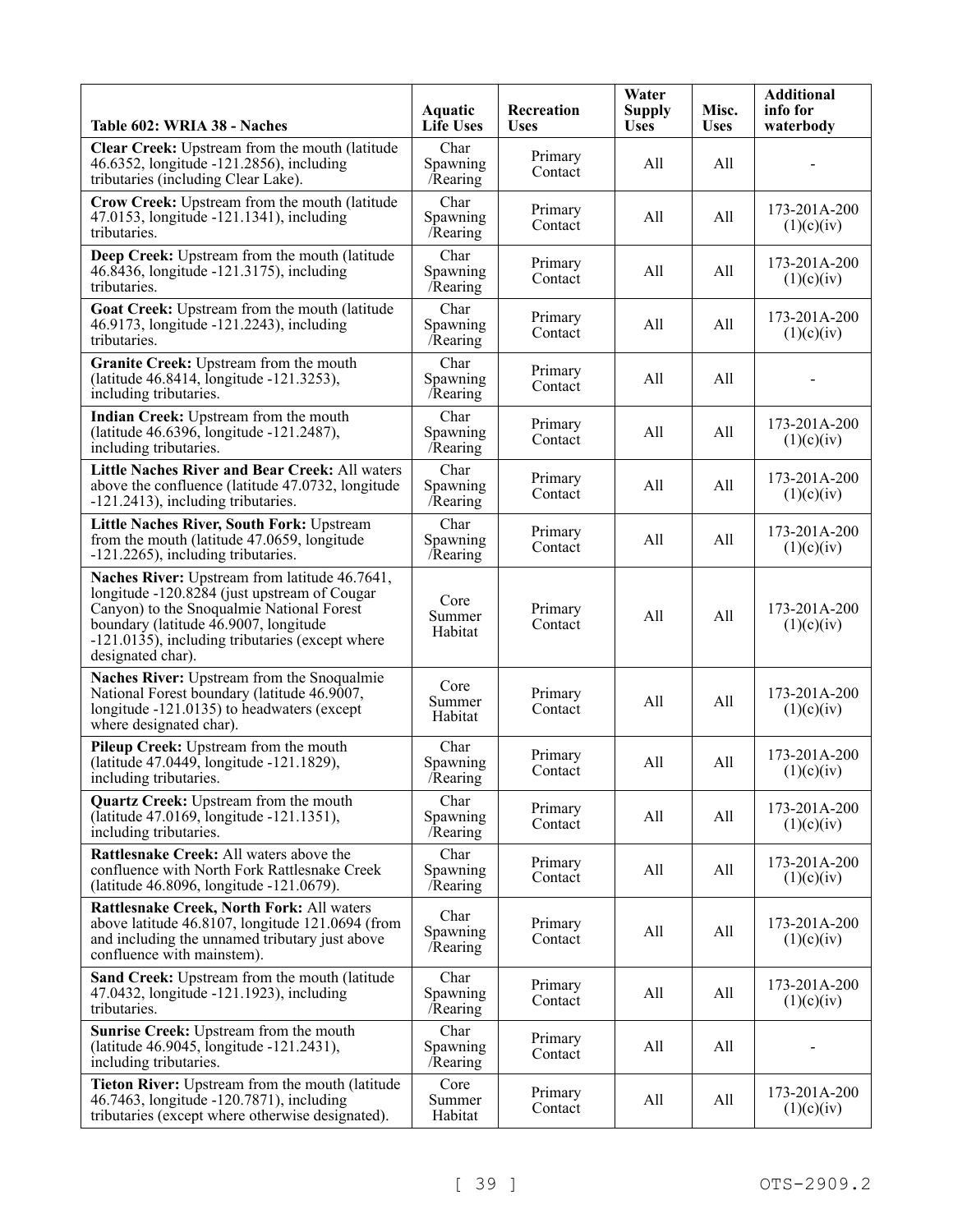| Table 602: WRIA 38 - Naches                                                                                                                  | Aquatic<br><b>Life Uses</b>  | Recreation<br><b>Uses</b> | Water<br><b>Supply</b><br><b>Uses</b> | Misc.<br><b>Uses</b> | <b>Additional</b><br>info for<br>waterbody |
|----------------------------------------------------------------------------------------------------------------------------------------------|------------------------------|---------------------------|---------------------------------------|----------------------|--------------------------------------------|
| Tieton River, North Fork: Upstream from the<br>confluence with Clear Lake (latitude 46.6278,<br>longitude -121.2711), including tributaries. | Char<br>Spawning<br>/Rearing | Primary<br>Contact        | All                                   | All                  |                                            |
| Tieton River, South Fork: Upstream from the<br>mouth (latitude 46.6261, longitude -121.133),<br>including tributaries.                       | Char<br>Spawning<br>/Rearing | Primary<br>Contact        | All                                   | All                  | 173-201A-200<br>(1)(c)(iv)                 |

**Note for WRIA 38:**

| Table 602: WRIA 39 - Upper Yakima                                                                                                                                                                              | <b>Aquatic</b><br><b>Life Uses</b> | Recreation<br><b>Uses</b> | Water<br><b>Supply</b><br><b>Uses</b> | Misc.<br><b>Uses</b> | <b>Additional</b><br>info for<br>waterbody |
|----------------------------------------------------------------------------------------------------------------------------------------------------------------------------------------------------------------|------------------------------------|---------------------------|---------------------------------------|----------------------|--------------------------------------------|
| <b>Cle Elum River:</b> Upstream from the mouth<br>(latitude 47.1771, longitude -120.9982) to<br>latitude 47.3805 longitude -121.0979 (above<br>Little Salmon la Sac Creek).                                    | Core<br>Summer<br>Habitat          | Primary<br>Contact        | All                                   | All                  | 173-201A-200<br>(1)(c)(iv)                 |
| Cle Elum River: Upstream from the confluence<br>with unnamed tributary (latitude 47.3807,<br>longitude -121.0975) to headwaters, including<br>tributaries.                                                     | Char<br>Spawning<br>/Rearing       | Primary<br>Contact        | All                                   | All                  |                                            |
| Indian Creek: Upstream from the mouth<br>(latitude 47.2994, longitude -120.8581) and<br>downstream of Wenatchee National Forest<br>boundary, including tributaries.                                            | Core<br>Summer<br>Habitat          | Primary<br>Contact        | All                                   | All                  | $173 - 201A - 200$<br>(1)(c)(iv)           |
| Indian Creek (mouth at latitude 47.2994,<br>longitude -120.8581): Waters in or above the<br>National Forest boundary, including tributaries.                                                                   | Core<br>Summer<br>Habitat          | Primary<br>Contact        | All                                   | All                  |                                            |
| Jack Creek: Upstream from the mouth (latitude<br>47.3172, longitude -120.8561) and downstream<br>of Wenatchee National Forest boundary,<br>including tributaries.                                              | Char<br>Spawning<br>Rearing        | Primary<br>Contact        | All                                   | All                  | 173-201A-200<br>(1)(c)(iv)                 |
| Jack Creek (mouth at latitude 47.3172,<br>longitude $-120.8561$ : Waters in or above<br>National Forest boundary, including tributaries.                                                                       | Char<br>Spawning<br>Rearing        | Primary<br>Contact        | All                                   | All                  |                                            |
| Little Kachess Lake: Upstream from the<br>narrowest point dividing Kachess Lake from<br>Little Kachess Lake (latitude 47.3542, longitude<br>-121.2378), including tributaries.                                 | Char<br>Spawning<br>Rearing        | Primary<br>Contact        | All                                   | All                  |                                            |
| Manastash Creek mainstem: Upstream from<br>the mouth (latitude 46.9941, longitude<br>-120.5814) to confluence of North and South<br>Forks (latitude 46.9657, longitude -120.7359).                             | Core<br>Summer<br>Habitat          | Primary<br>Contact        | All                                   | A11                  | 173-201A-200<br>(1)(c)(iv)                 |
| <b>Manastash Creek, tributaries to mainstem:</b><br>Between the mouth (latitude 46.9941, longitude<br>-120.5814) and the confluence of North and<br>South Forks (latitude 46.9657, longitude<br>$-120.7359$ ). | Spawning<br>/Rearing               | Primary<br>Contact        | All                                   | A11                  | 173-201A-200<br>(1)(c)(iv)                 |
| Manastash Creek: All waters above the<br>confluence of the North and South Forks (latitude<br>46.9657, longitude -120.7359) and downstream<br>of the Wenatchee National Forest boundary.                       | Core<br>Summer<br>Habitat          | Primary<br>Contact        | All                                   | A11                  |                                            |
| <b>Manastash Creek:</b> All waters above the<br>confluence of the North and South Forks (latitude<br>46.9657, longitude -120.7359) that are in or<br>above the Wenatchee National Forest.                      | Core<br>Summer<br>Habitat          | Primary<br>Contact        | All                                   | All                  |                                            |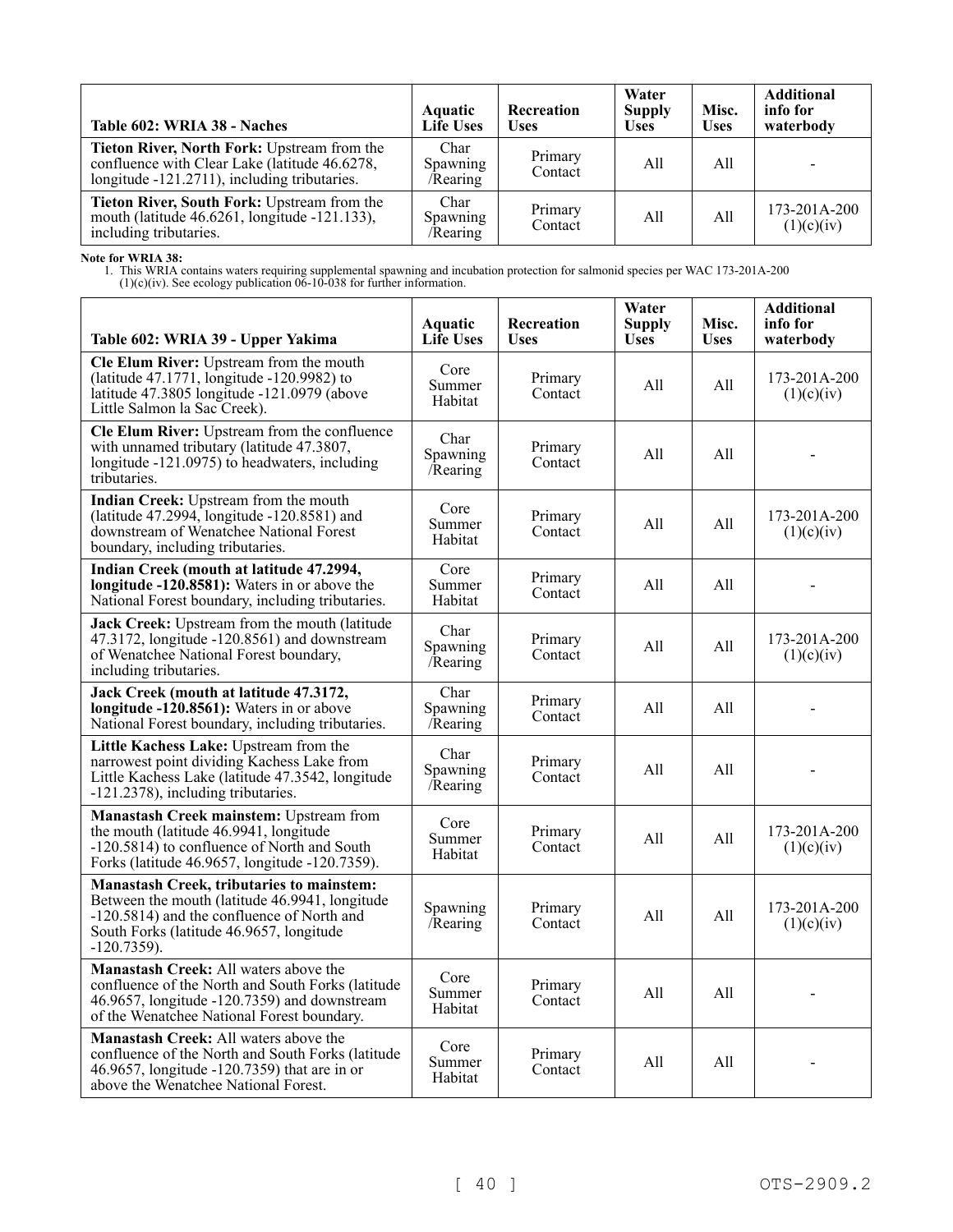| Table 602: WRIA 39 - Upper Yakima                                                                                                                                                                                                                                                        | <b>Aquatic</b><br><b>Life Uses</b> | Recreation<br><b>Uses</b> | Water<br><b>Supply</b><br><b>Uses</b> | Misc.<br><b>Uses</b> | <b>Additional</b><br>info for<br>waterbody |
|------------------------------------------------------------------------------------------------------------------------------------------------------------------------------------------------------------------------------------------------------------------------------------------|------------------------------------|---------------------------|---------------------------------------|----------------------|--------------------------------------------|
| Swauk Creek mainstem: Upstream from the<br>mouth (latitude 47.1239, longitude -120.7381) to<br>confluence with First Creek (latitude 47.2081,<br>longitude -120.7007).                                                                                                                   | Core<br>Summer<br>Habitat          | Primary<br>Contact        | All                                   | All                  | 173-201A-200<br>(1)(c)(iv)                 |
| Swauk Creek: Upstream from the confluence<br>with First Creek (latitude 47.2081, longitude<br>-120.7007) to Wenatchee National Forest,<br>including tributaries.                                                                                                                         | Core<br>Summer<br>Habitat          | Primary<br>Contact        | All                                   | All                  |                                            |
| Taneum Creek mainstem: Upstream from the<br>mouth (latitude 47.0921, longitude -120.7092) to<br>Wenatchee National Forest boundary (latitude<br>47.1134, longitude -120.8997).                                                                                                           | Core<br>Summer<br>Habitat          | Primary<br>Contact        | All                                   | All                  | 173-201A-200<br>(1)(c)(iv)                 |
| Taneum Creek, tributaries to mainstem:<br>Between the mouth (latitude 47.0921, longitude<br>-120.7092) and Wenatchee National Forest<br>boundary (latitude 47.1134, longitude -120.8997).                                                                                                | Spawning<br>/Rearing               | Primary<br>Contact        | All                                   | All                  | 173-201A-200<br>(1)(c)(iv)                 |
| Teanaway River mainstem: Upstream from the<br>mouth (latitude 47.1672, longitude -120.835) to<br>West Fork Teanaway River (latitude 47.2567,<br>longitude -120.8981).                                                                                                                    | Core<br>Summer<br>Habitat          | Primary<br>Contact        | All                                   | All                  | 173-201A-200<br>(1)(c)(iv)                 |
| <b>Teanaway River, tributaries to mainstem:</b><br>Between the mouth (latitude 47.1672, longitude<br>-120.835) and West Fork Teanaway River<br>(latitude 47.2567, longitude -120.8981).                                                                                                  | Spawning<br>/Rearing               | Primary<br>Contact        | All                                   | All                  | 173-201A-200<br>(1)(c)(iv)                 |
| <b>Teanaway River, West Fork and Middle Fork:</b><br>Upstream from the mouth (latitude 47.2567,<br>longitude -120.8981) and downstream of the<br>Wenatchee National Forest, including tributaries.                                                                                       | Core<br>Summer<br>Habitat          | Primary<br>Contact        | All                                   | All                  | 173-201A-200<br>(1)(c)(iv)                 |
| <b>Teanaway River, West Fork and Middle Fork</b><br>(confluence at latitude 47.2567, longitude<br>-120.8981): Upstream of the Wenatchee National<br>Forest, including tributaries.                                                                                                       | Core<br>Summer<br>Habitat          | Primary<br>Contact        | All                                   | All                  |                                            |
| Teanaway River, North Fork: Upstream from<br>mouth (latitude 47.2514, longitude -120.8785) to<br>Jungle Creek (latitude 47.3328, longitude<br>$-120.8564$ ) and downstream of the Wenatchee<br>National Forest boundary, including tributaries<br>(except where designated otherwise).   | Core<br>Summer<br>Habitat          | Primary<br>Contact        | All                                   | All                  | 173-201A-200<br>(1)(c)(iv)                 |
| Teanaway River, North Fork: Upstream from<br>the mouth (latitude 47.2514, longitude<br>$-120.8785$ ) to Jungle Creek (latitude 47.3328,<br>longitude -120.8564) and in or above the<br>Wenatchee National Forest boundary, including<br>tributaries (except where designated otherwise). | Core<br>Summer<br>Habitat          | Primary<br>Contact        | All                                   | All                  | 173-201A-200<br>(1)(c)(iv)                 |
| <b>Teanaway River, North Fork, and Jungle</b><br>Creek: Upstream from the confluence (latitude<br>47.3328, longitude -120.8564), including<br>tributaries.                                                                                                                               | Char<br>Spawning<br>/Rearing       | Primary<br>Contact        | All                                   | All                  | 173-201A-200<br>(1)(c)(iv)                 |
| Yakima River mainstem: Upstream from the<br>mouth (latitude 46.25010, longitude -119.24668)<br>to the confluence with the Cle Elum River<br>(latitude 47.1768, longitude -120.9976) except<br>where specifically designated otherwise in Table<br>602. <sup>1</sup>                      | Spawning<br>/Rearing               | Primary<br>Contact        | All                                   | All                  | 173-201A-200<br>(1)(c)(iv)                 |
| Yakima River: Upstream from the confluence<br>with the Cle Elum River (latitude 47.1768,<br>longitude -120.9976) to headwaters, including<br>tributaries (except where designated otherwise).                                                                                            | Core<br>Summer<br>Habitat          | Primary<br>Contact        | All                                   | All                  | 173-201A-200<br>(1)(c)(iv)                 |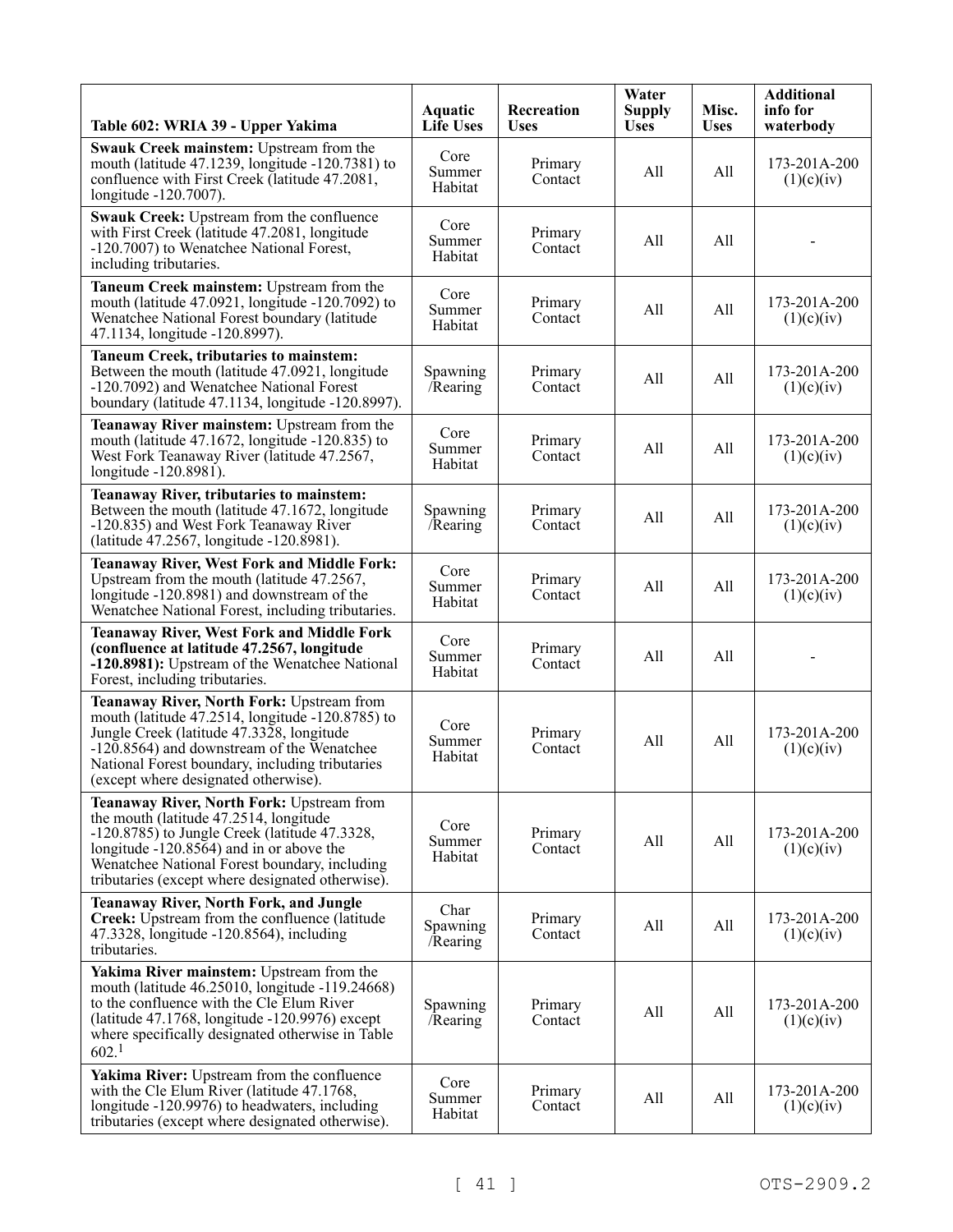| Table 602: WRIA 39 - Upper Yakima                                                                                                                                     | Aquatic<br><b>Life Uses</b>         | <b>Recreation</b><br><b>Uses</b> | Water<br><b>Supply</b><br><b>Uses</b> | Misc.<br><b>Uses</b> | <b>Additional</b><br>info for<br>waterbody |
|-----------------------------------------------------------------------------------------------------------------------------------------------------------------------|-------------------------------------|----------------------------------|---------------------------------------|----------------------|--------------------------------------------|
| Yakima River: Upstream from the confluence<br>with, but not including, Cedar Creek (latitude<br>47.2892, longitude $-1\overline{2}1.2947$ ) including<br>tributaries. | Char<br><b>Spawning</b><br>/Rearing | Primary<br>Contact               | All                                   | A11                  | 173-201A-200<br>(1)(c)(iv)                 |

**Notes for WRIA 39:**

1. Temperature shall not exceed a 1-DMax of 21.0°C due to human activities. When natural conditions exceed a 1-DMax of 21.0°C, no temperature increase will be allowed which will raise the receiving water temperature by greater than 0.3°C; nor shall such temperature increases, at any time, exceed  $t = 34/(T + 9)$ .

| Table 602: WRIA 40 - Alkaki-Squilchuck                                                                                                                                    | Aquatic<br><b>Life Uses</b>        | Recreation<br><b>Uses</b> | Water<br><b>Supply</b><br><b>Uses</b> | Misc.<br><b>Uses</b> | <b>Additional</b><br>info for<br>waterbody |
|---------------------------------------------------------------------------------------------------------------------------------------------------------------------------|------------------------------------|---------------------------|---------------------------------------|----------------------|--------------------------------------------|
| There are no specific water body entries for this<br>WRIA.                                                                                                                |                                    |                           |                                       |                      |                                            |
| Table 602: WRIA 41 - Lower Crab                                                                                                                                           | Aquatic<br><b>Life Uses</b>        | Recreation<br><b>Uses</b> | Water<br><b>Supply</b><br><b>Uses</b> | Misc.<br><b>Uses</b> | <b>Additional</b><br>info for<br>waterbody |
| Crab Creek: Upstream from the mouth (latitude<br>47.1452, longitude -119.2655), including<br>tributaries.                                                                 | Rearing/<br>Migration<br>Only      | Primary<br>Contact        | All,<br>Except<br>Domestic<br>Water   | All                  |                                            |
| Table 602: WRIA 42 - Grand Coulee                                                                                                                                         | Aquatic<br><b>Life Uses</b>        | Recreation<br><b>Uses</b> | Water<br><b>Supply</b><br><b>Uses</b> | Misc.<br><b>Uses</b> | <b>Additional</b><br>info for<br>waterbody |
| Crab Creek: Upstream from the mouth (latitude<br>47.1452, longitude -119.2655), including<br>tributaries.                                                                 | Rearing/<br>Migration<br>Only      | Primary<br>Contact        | All,<br>Except<br>Domestic<br>Water   | All                  |                                            |
| Table 602: WRIA 43 - Upper Crab-Wilson                                                                                                                                    | Aquatic<br><b>Life Uses</b>        | Recreation<br><b>Uses</b> | Water<br><b>Supply</b><br><b>Uses</b> | Misc.<br><b>Uses</b> | <b>Additional</b><br>info for<br>waterbody |
| Crab Creek: Upstream from the mouth (latitude<br>47.1452, longitude -119.2655), including<br>tributaries.                                                                 | Rearing/<br>Migration<br>Only      | Primary<br>Contact        | All,<br>Except<br>Domestic<br>Water   | All                  |                                            |
| <b>Table 602: WRIA 44 - Moses Coulee</b>                                                                                                                                  | <b>Aquatic</b><br><b>Life Uses</b> | Recreation<br><b>Uses</b> | Water<br><b>Supply</b><br><b>Uses</b> | Misc.<br><b>Uses</b> | <b>Additional</b><br>info for<br>waterbody |
| There are no specific waterbody entries for this<br>WRIA.                                                                                                                 |                                    |                           |                                       |                      |                                            |
| Table 602: WRIA 45 - Wenatchee                                                                                                                                            | Aquatic<br><b>Life Uses</b>        | Recreation<br><b>Uses</b> | Water<br><b>Supply</b><br><b>Uses</b> | Misc.<br><b>Uses</b> | <b>Additional</b><br>info for<br>waterbody |
| Chiwaukum Creek: Upstream from the<br>confluence with Skinney Creek (latitude 47.6865,<br>longitude -120.7351) to headwaters, including<br>tributaries.                   | Char<br>Spawning<br>Rearing        | Primary<br>Contact        | All                                   | All                  | 173-201A-200<br>(1)(c)(iv)                 |
| Chiwawa River: Upstream from the mouth<br>(latitude 47.7883, longitude -120.6594) to<br>Chikamin Creek (latitude 47.9036, longitude<br>-120.7307), including tributaries. | Core<br>Summer<br>Habitat          | Primary<br>Contact        | All                                   | All                  | 173-201A-200<br>(1)(c)(iv)                 |
| <b>Chiwawa River and Chikamin Creek:</b><br>Upstream from the confluence (latitude 47.9036,<br>longitude -120.7307), including tributaries.                               | Char<br>Spawning<br>Rearing        | Primary<br>Contact        | All                                   | All                  | 173-201A-200<br>(1)(c)(iv)                 |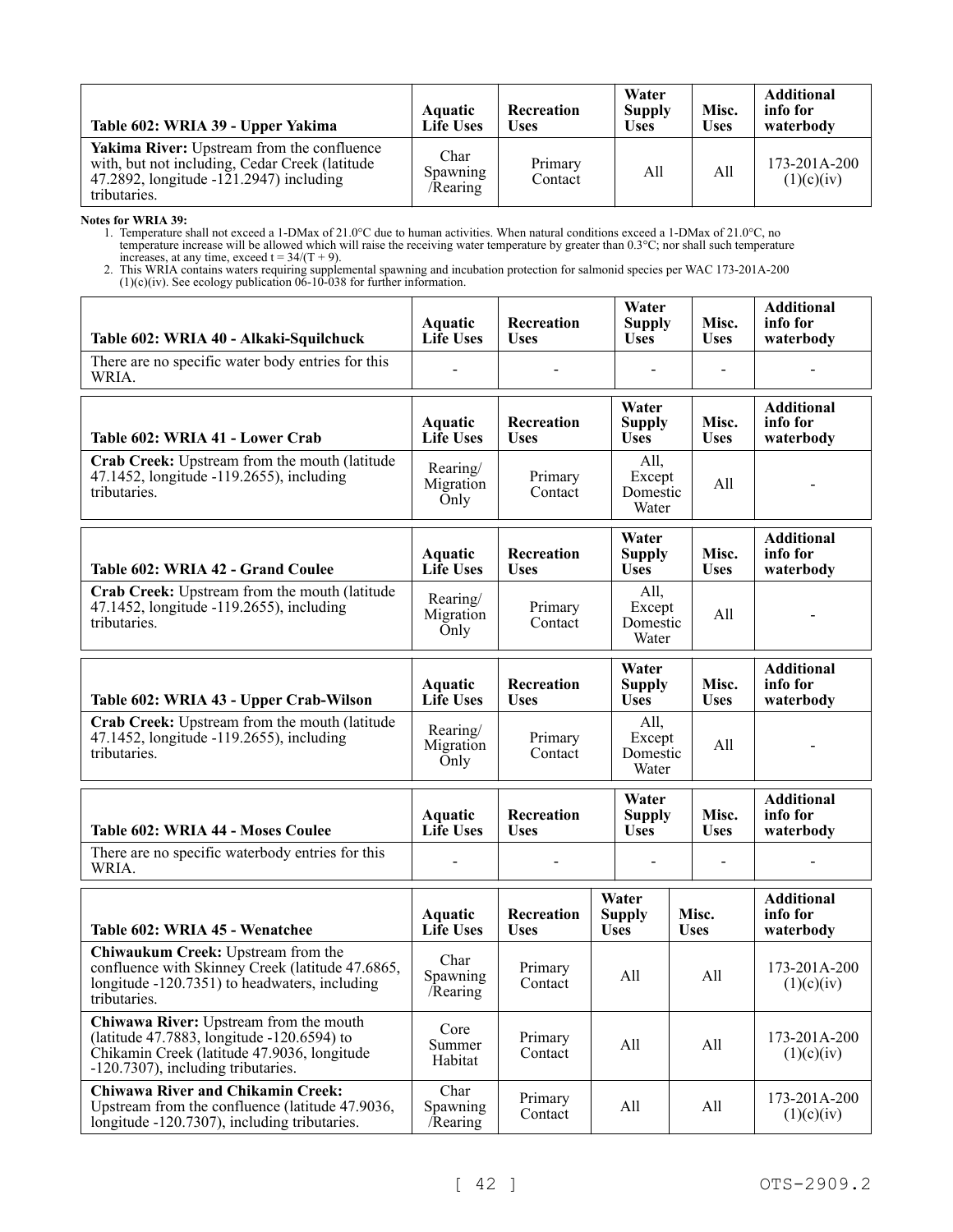| Table 602: WRIA 45 - Wenatchee                                                                                                                                                                               | Aquatic<br><b>Life Uses</b>  | Recreation<br><b>Uses</b> | Water<br><b>Supply</b><br><b>Uses</b> | Misc.<br><b>Uses</b>         | <b>Additional</b><br>info for<br>waterbody |
|--------------------------------------------------------------------------------------------------------------------------------------------------------------------------------------------------------------|------------------------------|---------------------------|---------------------------------------|------------------------------|--------------------------------------------|
| Chumstick Creek: Upstream from the mouth<br>(latitude 47.6026, longitude -120.6444) and<br>downstream of the National Forest boundary,<br>including tributaries (not otherwise designated<br>char).          | Core<br>Summer<br>Habitat    | Primary<br>Contact        | All                                   | All                          | 173-201A-200<br>(1)(c)(iv)                 |
| Chumstick Creek (mouth at latitude 47.6026,<br>longitude -120.6444): In or above the National<br>Forest boundary, including tributaries (not<br>otherwise designated char).                                  | Core<br>Summer<br>Habitat    | Primary<br>Contact        | All                                   | All                          |                                            |
| Dry Creek and Chumstick Creek: All waters<br>above the confluence (latitude 47.7151, longitude<br>-120.5734), except those waters in or above the<br>Wenatchee National Forest, including tributaries.       | Char<br>Spawning<br>/Rearing | Primary<br>Contact        | All                                   | All                          |                                            |
| Dry Creek and Chumstick Creek: All waters<br>above the confluence (latitude 47.7151, longitude<br>-120.5734) that are in or above the Wenatchee<br>National Forest, including tributaries.                   | Char<br>Spawning<br>Rearing  | Primary<br>Contact        | All                                   | All                          |                                            |
| Eagle Creek and unnamed tributary: All<br>waters above the confluence (latitude 47.6544,<br>longitude -120.5165) except those waters in or<br>above the Wenatchee National Forest, including<br>tributaries. | Char<br>Spawning<br>Rearing  | Primary<br>Contact        | All                                   | All                          |                                            |
| Eagle Creek and unnamed tributary: All<br>waters above the confluence (latitude 47.6544,<br>longitude -120.5165) that are in or above the<br>Wenatchee National Forest, including tributaries.               | Char<br>Spawning<br>Rearing  | Primary<br>Contact        | All                                   | All                          |                                            |
| Icicle Creek: Upstream from the mouth (latitude<br>47.5799, longitude $-120.6664$ ) to the National<br>Forest boundary, including tributaries.                                                               | Core<br>Summer<br>Habitat    | Primary<br>Contact        | All                                   | All                          | 173-201A-200<br>(1)(c)(iv)                 |
| Icicle Creek: Upstream from the National Forest<br>boundary to confluence with Jack Creek (latitude<br>47.6081, longitude -120.8991), including<br>tributaries.                                              | Core<br>Summer<br>Habitat    | Primary<br>Contact        | All                                   | All                          |                                            |
| Icicle Creek and Jack Creek: Upstream from<br>the confluence (latitude 47.6081, longitude<br>-120.8991), including all tributaries.                                                                          | Char<br>Spawning<br>Rearing  | Primary<br>Contact        | All                                   | All                          |                                            |
| Ingalls Creek: Upstream from the mouth<br>(latitude $47.4635$ , longitude $-120.6611$ ), including<br>tributaries.                                                                                           | Char<br>Spawning<br>Rearing  | Primary<br>Contact        | All                                   | All                          | 173-201A-200<br>(1)(c)(iv)                 |
| Mission Creek: Upstream from latitude 47.4496,<br>longitude -120.4944 to headwaters and<br>downstream of the National Forest boundary,<br>including tributaries.                                             | Core<br>Summer<br>Habitat    | Primary<br>Contact        | All                                   | All                          | 173-201A-200<br>(1)(c)(iv)                 |
| Mission Creek: Upstream from latitude 47.4496,<br>longitude -120.4944 to headwaters and in, or<br>above, the National Forest boundary, including<br>tributaries.                                             | Core<br>Summer<br>Habitat    | Primary<br>Contact        | All                                   | All                          | 173-201A-200<br>(1)(c)(iv)                 |
| Peshastin Creek: Upstream from the National<br>Forest boundary (latitude 47.4898, longitude<br>-120.6502) to headwaters, including tributaries<br>(except where designated char).                            | Core<br>Summer<br>Habitat    | Primary<br>Contact        | All                                   | All,<br>Except<br>Aesthetics | 173-201A-200<br>(1)(c)(iv)                 |
| Peshastin Creek: Upstream from the confluence<br>with Mill Creek (latitude 47.5105, longitude<br>-120.6319) to the National Forest boundary,<br>including tributaries.                                       | Core<br>Summer<br>Habitat    | Primary<br>Contact        | All                                   | All,<br>Except<br>Aesthetics | 173-201A-200<br>(1)(c)(iv)                 |
| Second Creek and unnamed tributary: All<br>waters above the confluence (latitude 47.7384,<br>longitude -120.5946), including tributaries.                                                                    | Char<br>Spawning<br>/Rearing | Primary<br>Contact        | All                                   | All                          |                                            |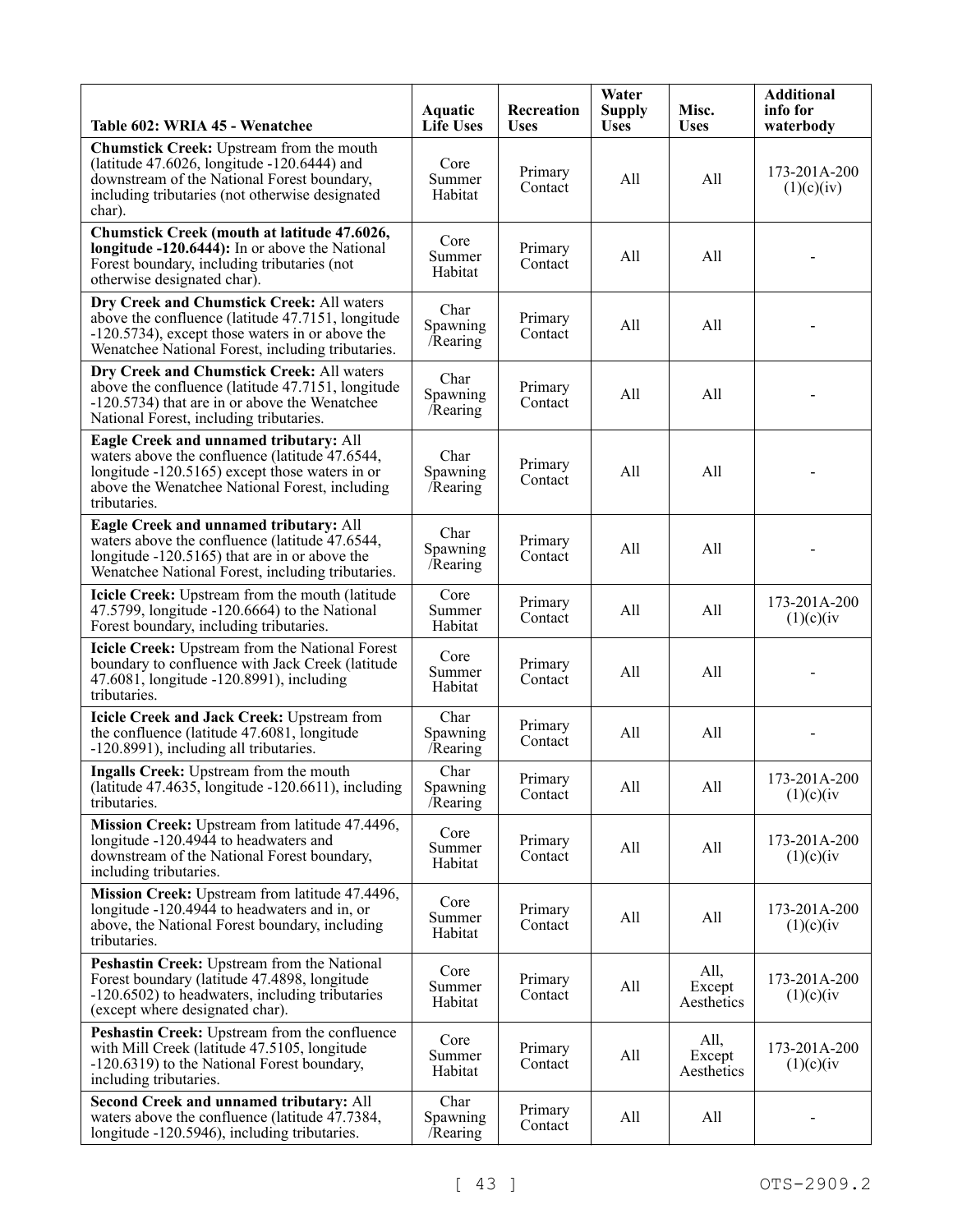| Table 602: WRIA 45 - Wenatchee                                                                                                                                                                                                              | <b>Aquatic</b><br><b>Life Uses</b> | <b>Recreation</b><br><b>Uses</b> | Water<br><b>Supply</b><br><b>Uses</b> | Misc.<br><b>Uses</b> | <b>Additional</b><br>info for<br>waterbody |
|---------------------------------------------------------------------------------------------------------------------------------------------------------------------------------------------------------------------------------------------|------------------------------------|----------------------------------|---------------------------------------|----------------------|--------------------------------------------|
| Van Creek and unnamed tributary: All waters<br>above the confluence (latitude $47.6719$ , longitude<br>-120.5385), including tributaries.                                                                                                   | Char<br>Spawning<br>/Rearing       | Primary<br>Contact               | All                                   | All                  |                                            |
| Wenatchee River mainstem: Between Peshastin<br>Creek (latitude 47.5573, longitude -120.5741)<br>and the boundary of the Wenatchee National<br>Forest (latitude 47.5851, longitude -120.6902).                                               | Core<br>Summer<br>Habitat          | Primary<br>Contact               | All                                   | All                  | 173-201A-200<br>(1)(c)(iv)                 |
| <b>Wenatchee River:</b> From Wenatchee National<br>Forest boundary (latitude 47.5851, longitude<br>$-120.6902$ ) to Chiwawa River (latitude 47.7883,<br>longitude -120.6594), including tributaries<br>(except where designated otherwise). | Core<br>Summer<br>Habitat          | Primary<br>Contact               | All                                   | All                  | 173-201A-200<br>(1)(c)(iv)                 |
| Wenatchee River: Upstream from the<br>confluence with Chiwawa River (latitude<br>47.7883, longitude -120.6594), including<br>tributaries.                                                                                                   | Char<br>Spawning<br>/Rearing       | Primary<br>Contact               | All                                   | All                  | 173-201A-200<br>(1)(c)(iv)                 |

**Note for WRIA 45:**

| Table 602: WRIA 46 - Entiat                                                                                                                                                                                                                                                                            | <b>Aquatic</b><br><b>Life Uses</b> | Recreation<br><b>Uses</b> | Water<br><b>Supply</b><br><b>Uses</b> | Misc.<br><b>Uses</b> | <b>Additional</b><br>info for<br>waterbody |
|--------------------------------------------------------------------------------------------------------------------------------------------------------------------------------------------------------------------------------------------------------------------------------------------------------|------------------------------------|---------------------------|---------------------------------------|----------------------|--------------------------------------------|
| Brennegan Creek and unnamed tributary: All<br>waters above the confluence (latitude 47.9096,<br>longitude -120.4199), including tributaries.                                                                                                                                                           | Char<br>Spawning<br>Rearing        | Primary<br>Contact        | All                                   | A11                  |                                            |
| <b>Entiat River:</b> Occurring below the National<br>Forest boundary from, and including, the Mad<br>River (latitude $47.7358$ , longitude $-120.3633$ ) to<br>Wenatchee National Forest boundary on the<br>mainstem Entiat River (latitude 47.84815,<br>longitude -120.42051), including tributaries. | Core<br>Summer<br>Habitat          | Primary<br>Contact        | All                                   | A11                  | 173-201A-200<br>(1)(c)(iv)                 |
| Entiat River: Upstream from the unnamed creek<br>at latitude $47.91\overline{3}5$ , longitude $-120.4942$ (below<br>Fox Creek), including tributaries.                                                                                                                                                 | Char<br>Spawning<br>Rearing        | Primary<br>Contact        | All                                   | A11                  | 173-201A-200<br>(1)(c)(iv)                 |
| <b>Entiat River's unnamed tributaries: Upstream</b><br>of latitude 47.9107, longitude $-121.5012$ (below<br>Fox Creek).                                                                                                                                                                                | Char<br>Spawning<br>/Rearing       | Primary<br>Contact        | All                                   | A11                  |                                            |
| Gray Canyon, North Fork, and South Fork<br>Gray Canyon: All waters above the confluence<br>(latitude $47.8133$ , longitude $-120.399$ ), including<br>tributaries.                                                                                                                                     | Char<br>Spawning<br>Rearing        | Primary<br>Contact        | All                                   | A11                  |                                            |
| Hornet Creek: Upstream from the mouth<br>(latitude 47.771, longitude -120.4332), including<br>tributaries.                                                                                                                                                                                             | Char<br>Spawning<br>Rearing        | Primary<br>Contact        | All                                   | All                  | 173-201A-200<br>(1)(c)(iv)                 |
| Mad River: Upstream from latitude 47.8015<br>longitude -120.4920 (below Young Creek),<br>including tributaries.                                                                                                                                                                                        | Char<br>Spawning<br><b>Rearing</b> | Primary<br>Contact        | A11                                   | A11                  |                                            |
| Mud Creek and Switchback Canyon: All<br>waters above the confluence (latitude 47.7802,<br>longitude -120.3073), including tributaries.                                                                                                                                                                 | Char<br>Spawning<br><b>Rearing</b> | Primary<br>Contact        | All                                   | A11                  |                                            |
| <b>Potato Creek and Gene Creek: All waters</b><br>above the confluence (latitude 47.8139, longitude<br>$-120.3424$ ).                                                                                                                                                                                  | Char<br>Spawning<br>Rearing        | Primary<br>Contact        | All                                   | All                  |                                            |
| <b>Preston Creek and South Fork Preston Creek:</b><br>All waters above the confluence (latitude<br>47.8835, longitude -120.4241), including<br>tributaries.                                                                                                                                            | Char<br>Spawning<br>/Rearing       | Primary<br>Contact        | All                                   | A11                  |                                            |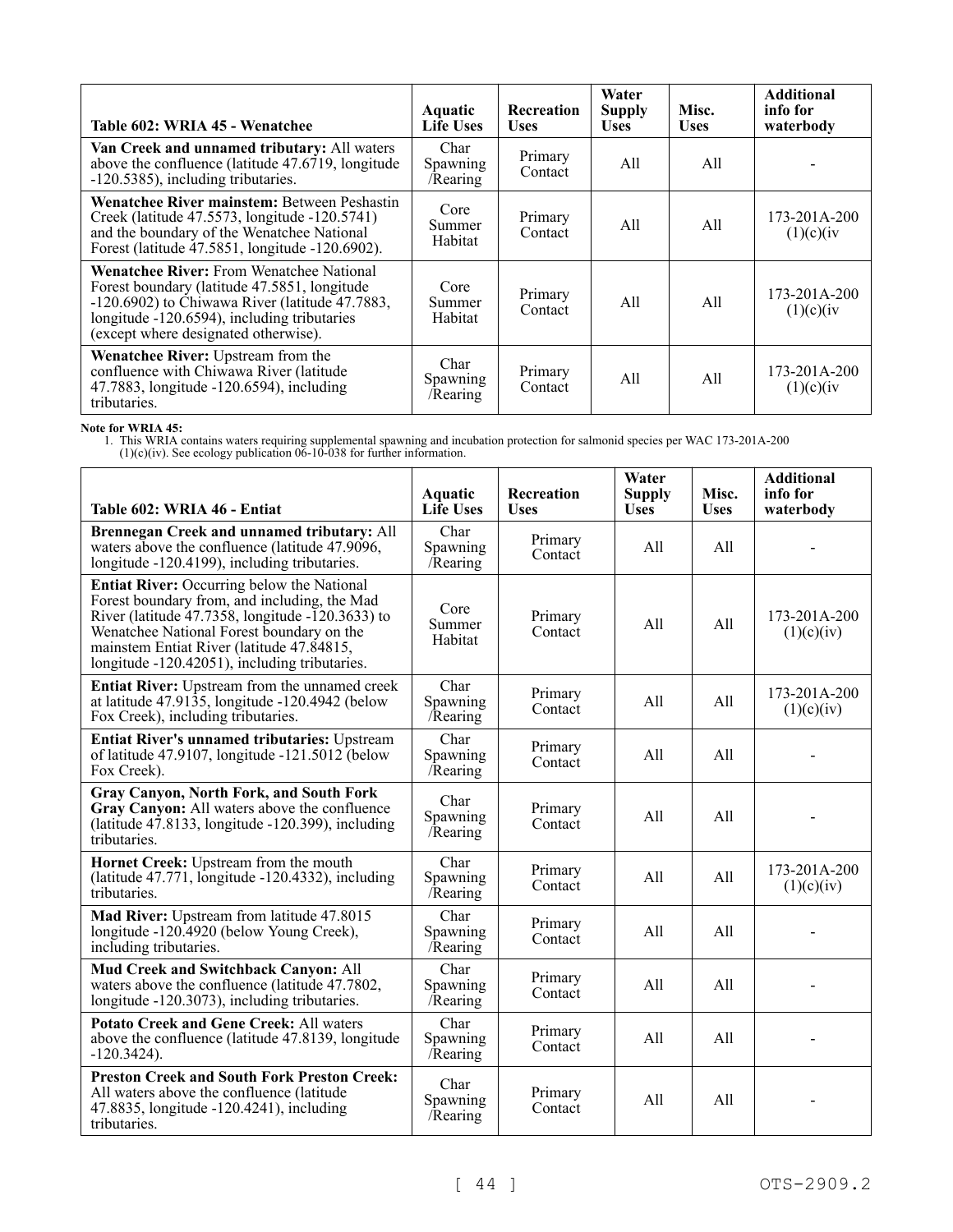| Table 602: WRIA 46 - Entiat                                                                                                                   | Aquatic<br><b>Life Uses</b>  | Recreation<br>Uses | Water<br><b>Supply</b><br><b>Uses</b> | Misc.<br><b>Uses</b> | <b>Additional</b><br>info for<br>waterbody |
|-----------------------------------------------------------------------------------------------------------------------------------------------|------------------------------|--------------------|---------------------------------------|----------------------|--------------------------------------------|
| Stormy Creek and unnamed tributary: All<br>waters above the confluence (latitude 47.8383,<br>longitude -120.3877), including tributaries.     | Char<br>Spawning<br>/Rearing | Primary<br>Contact | All                                   | All                  |                                            |
| <b>Tillicum Creek and Indian Creek: All waters</b><br>above the confluence (latitude 47.7291, longitude<br>-120.4322), including tributaries. | Char<br>Spawning<br>/Rearing | Primary<br>Contact | All                                   | All                  |                                            |

**Note for WRIA 46:**

1. This WRIA contains waters requiring supplemental spawning and incubation protection for salmonid species per WAC 173-201A-200  $(1)(c)(iv)$ . See ecology publication  $06-10-038$  for further information.

| Table 602: WRIA 47 - Chelan                                                                                                                                                                                                                          | <b>Aquatic</b><br><b>Life Uses</b>                                                      | Recreation<br><b>Uses</b> | Water<br><b>Supply</b><br><b>Uses</b> | Misc.<br><b>Uses</b> | <b>Additional</b><br>info for<br>waterbody |
|------------------------------------------------------------------------------------------------------------------------------------------------------------------------------------------------------------------------------------------------------|-----------------------------------------------------------------------------------------|---------------------------|---------------------------------------|----------------------|--------------------------------------------|
| <b>Stehekin River:</b> Upstream from the mouth<br>(latitude 48.3202, longitude -120.6791).                                                                                                                                                           | Core<br>Summer<br>Habitat                                                               | Primary<br>Contact        | All                                   | All                  |                                            |
| <b>Chelan River:</b> Downstream from the Lake<br>Chelan Dam outlet (latitude 47.8338, longitude<br>$-120.0112$ ) to the fish passage barrier at the end<br>of the canyon (latitude $47.8\overline{1}17$ , longitude<br>$-119.9848$ ). <sup>1,4</sup> | Migration in<br>Naturally<br>Limited<br>Waters <sup>2</sup>                             | Primary<br>Contact        | All                                   | All                  | 173-201A-440<br>(9)                        |
| <b>Chelan River:</b> From the fish passage barrier at<br>the end of the canyon (latitude 47.8117,<br>longitude -119.9848) to the confluence with the<br>Columbia River (latitude 47.8044, longitude<br>$-119.9842$ . <sup>3, 4</sup>                 | Salmonid<br>Spawning,<br>Rearing, and<br>Migration in<br>Naturally<br>Limited<br>Waters | Primary<br>Contact        | All                                   | All                  | 173-201A-440<br>(9)                        |

### **Notes for WRIA 47:**

1. The temperature criterion is 17.5°C as a 7-DADMax. When water temperature is greater than 17.5°C as a daily maximum at the end of the canyon (compliance point), the temperature within the water body segment may not exceed a 7-DADMax increase of 3.75°C above temperature measured at the dam outlet. The dissolved oxygen criteria are 8.0 mg/L or 90% saturation. The 7-DADMax temperature increase and dissolved oxygen criteria are not to be exceeded at a frequency of more than once every ten years on average.

2. Migration is generally limited to downstream.

3. The temperature criterion is 17.5°C as a 7-DADMax. When water temperature is greater than 17.5°C as a daily maximum above the confluence with powerhouse channel (compliance point), the temperature within the water body segment may not exceed a 7-DADMax increase of 1.25 $\degree$ C above temperature measured at the end of canyon. The dissolved oxygen criteria are 8.0 mg/L or 95% saturation. The 7-DADMax temperature increase and dissolved oxygen criteria are not to be exceeded at a frequency of more than once every ten years on average.

4. No anthropogenic heat source inputs are allowed downstream of the Lake Chelan Dam outlet to the Chelan River confluence with the Columbia River.

| Table 602: WRIA 48 - Methow                                                                                                                                                  | <b>Aquatic</b><br><b>Life Uses</b>  | <b>Recreation</b><br><b>Uses</b> | Water<br><b>Supply</b><br><b>Uses</b> | Misc.<br><b>Uses</b> | <b>Additional</b><br>info for<br>waterbody |
|------------------------------------------------------------------------------------------------------------------------------------------------------------------------------|-------------------------------------|----------------------------------|---------------------------------------|----------------------|--------------------------------------------|
| Bear Creek: Upstream from the mouth (latitude<br>48.4484, longitude -120.161) to the headwaters<br>and in or above the National Forest boundary,<br>including tributaries.   | Core<br>Summer<br>Habitat           | Primary<br>Contact               | All                                   | All                  |                                            |
| Bear Creek: Upstream from the mouth (latitude<br>48.4484, longitude -120.161) to the headwaters<br>and downstream of the National Forest boundary,<br>including tributaries. | Core<br>Summer<br>Habitat           | Primary<br>Contact               | All                                   | All                  |                                            |
| <b>Beaver Creek and South Fork Beaver Creek:</b><br>All waters above the confluence (latitude 48.435,<br>longitude -120.0215), including tributaries.                        | Char<br>Spawning<br>/Rearing        | Primary<br>Contact               | All                                   | All                  |                                            |
| Big Hidden Lake and outlet stream to the East<br>Fork Pasayten River: Upstream from the mouth<br>(latitude $48.9375$ , longitude $-120.509$ ), including<br>tributaries.     | Char<br><b>Spawning</b><br>/Rearing | Primary<br>Contact               | All                                   | All                  |                                            |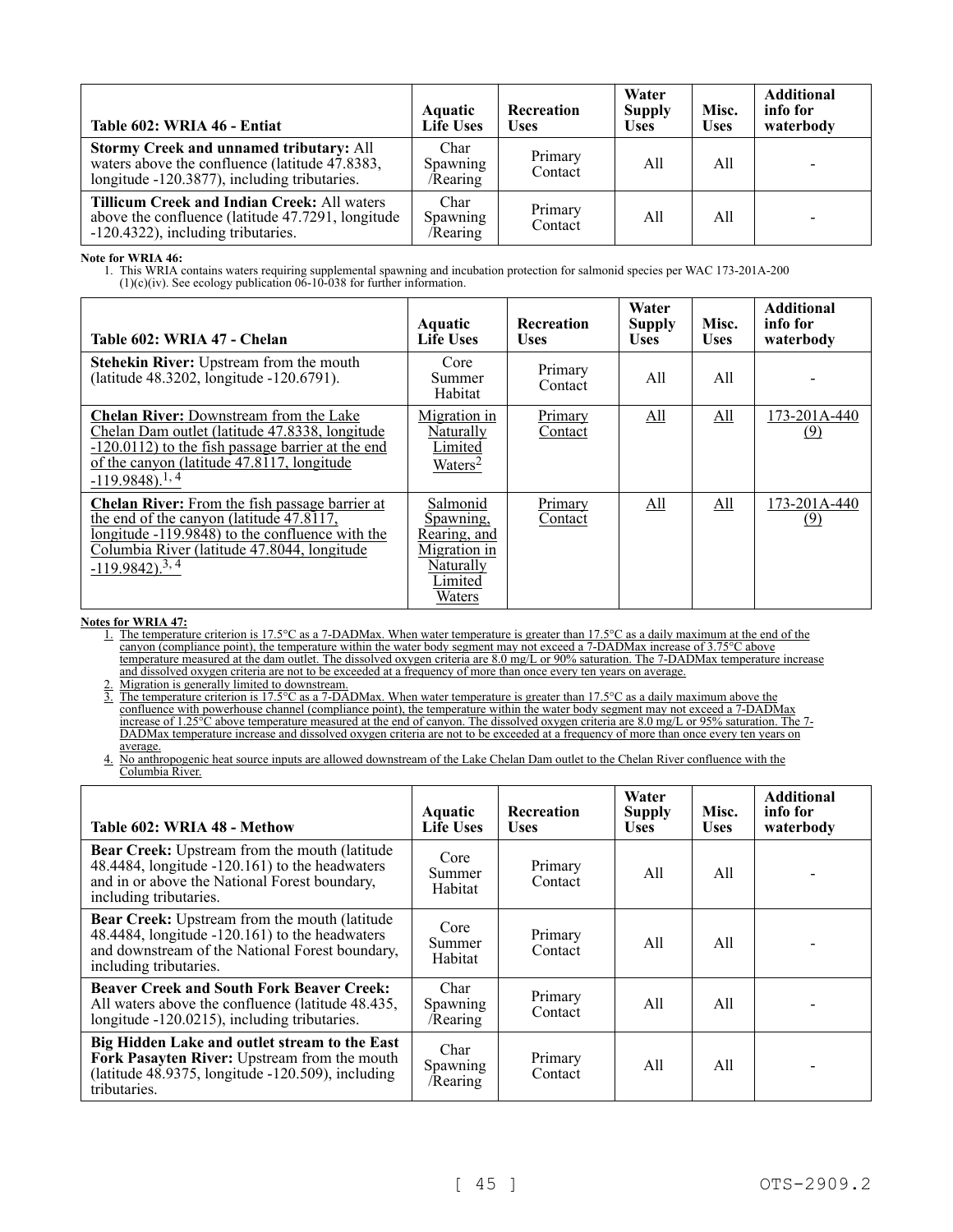| Table 602: WRIA 48 - Methow                                                                                                                                                        | Aquatic<br><b>Life Uses</b>  | Recreation<br><b>Uses</b> | Water<br><b>Supply</b><br><b>Uses</b> | Misc.<br><b>Uses</b> | <b>Additional</b><br>info for<br>waterbody |
|------------------------------------------------------------------------------------------------------------------------------------------------------------------------------------|------------------------------|---------------------------|---------------------------------------|----------------------|--------------------------------------------|
| <b>Boulder Creek and Pebble Creek: All waters</b><br>above the confluence (latitude 48.5878, longitude<br>-120.1069), including tributaries.                                       | Char<br>Spawning<br>Rearing  | Primary<br>Contact        | All                                   | All                  |                                            |
| Buttermilk Creek: Upstream from the mouth<br>(latitude 48.3629, longitude -120.3392),<br>including tributaries.                                                                    | Char<br>Spawning<br>Rearing  | Primary<br>Contact        | All                                   | All                  | 173-201A-200<br>(1)(c)(iv)                 |
| Chewuch River: Upstream from the mouth<br>(latitude 48.4753, longitude -120.1808) to<br>headwaters, including tributaries (except where<br>designated otherwise).                  | Core<br>Summer<br>Habitat    | Primary<br>Contact        | All                                   | All                  | 173-201A-200<br>(1)(c)(iv)                 |
| Chewuch River: Upstream from the confluence<br>with Buck Creek (latitude 48.7572, longitude<br>-120.1317), including tributaries.                                                  | Char<br>Spawning<br>Rearing  | Primary<br>Contact        | All                                   | All                  | 173-201A-200<br>(1)(c)(iv)                 |
| Eagle Creek: Upstream from the mouth (latitude<br>48.359, longitude -120.3907), including<br>tributaries.                                                                          | Char<br>Spawning<br>/Rearing | Primary<br>Contact        | All                                   | All                  | 173-201A-200<br>(1)(c)(iv)                 |
| Early Winters Creek: Upstream from the mouth<br>(latitude 48.6013, longitude -120.4389) to<br>headwaters, including tributaries.                                                   | Char<br>Spawning<br>/Rearing | Primary<br>Contact        | All                                   | All                  | 173-201A-200<br>(1)(c)(iv)                 |
| Eureka Creek: Upstream from the mouth<br>(latitude 48.7004, longitude -120.4921),<br>including tributaries.                                                                        | Char<br>Spawning<br>Rearing  | Primary<br>Contact        | All                                   | All                  | 173-201A-200<br>(1)(c)(iv)                 |
| Goat Creek: Upstream from the confluence with<br>Roundup Creek (latitude 48.6619, longitude<br>-120.3282) to headwaters, including tributaries.                                    | Char<br>Spawning<br>/Rearing | Primary<br>Contact        | All                                   | All                  | 173-201A-200<br>(1)(c)(iv)                 |
| Gold Creek: Upstream from the mouth (latitude<br>48.1879, longitude -120.0953), except those<br>waters in or above the Okanogan National Forest,<br>including tributaries.         | Char<br>Spawning<br>/Rearing | Primary<br>Contact        | All                                   | All                  | 173-201A-200<br>(1)(c)(iv)                 |
| Gold Creek: Upstream from the mouth (latitude<br>48.1879, longitude -120.0953) and in, or above,<br>the Okanogan National Forest, including<br>tributaries.                        | Char<br>Spawning<br>/Rearing | Primary<br>Contact        | All                                   | All                  | 173-201A-200<br>(1)(c)(iv)                 |
| Lake Creek: Upstream from the mouth (latitude<br>48.7513, longitude -120.1371), including<br>tributaries.                                                                          | Char<br>Spawning<br>Rearing  | Primary<br>Contact        | All                                   | All                  | 173-201A-200<br>(1)(c)(iv)                 |
| Libby Creek and Hornel Draw: All waters<br>above the confluence (latitude 48.2564, longitude<br>-120.1879), including tributaries.                                                 | Char<br>Spawning<br>Rearing  | Primary<br>Contact        | All                                   | All                  |                                            |
| Little Bridge Creek: Upstream of the mouth<br>(latitude 48.379, longitude -120.286), including<br>tributaries.                                                                     | Char<br>Spawning<br>Rearing  | Primary<br>Contact        | All                                   | All                  | 173-201A-200<br>(1)(c)(iv)                 |
| Lost River Gorge: Upstream from the<br>confluence with Sunset Creek (latitude 48.728,<br>longitude -120.4518), including tributaries.                                              | Char<br>Spawning<br>Rearing  | Primary<br>Contact        | All                                   | All                  | $173 - 201A - 200$<br>(1)(c)(iv)           |
| Methow River: Upstream from the mouth<br>(latitude $48.0505$ , longitude $-119.9025$ ) to the<br>confluence with Twisp River (latitude 48.368,<br>longitude -120.1188).            | Spawning<br>/Rearing         | Primary<br>Contact        | All                                   | All                  | 173-201A-200<br>(1)(c)(iv)                 |
| Methow River: Upstream from the confluence<br>with Twisp River (latitude 48.368, longitude<br>$-120.1188$ ) to Chewuch River (latitude 48.475,<br>longitude -120.1812).            | Core<br>Summer<br>Habitat    | Primary<br>Contact        | All                                   | All                  | 173-201A-200<br>(1)(c)(iv)                 |
| Methow River: Upstream from the confluence<br>with Chewuch River (latitude 48.475, longitude<br>-120.1812) to headwaters, including tributaries<br>(except where designated char). | Core<br>Summer<br>Habitat    | Primary<br>Contact        | All                                   | All                  | 173-201A-200<br>(1)(c)(iv)                 |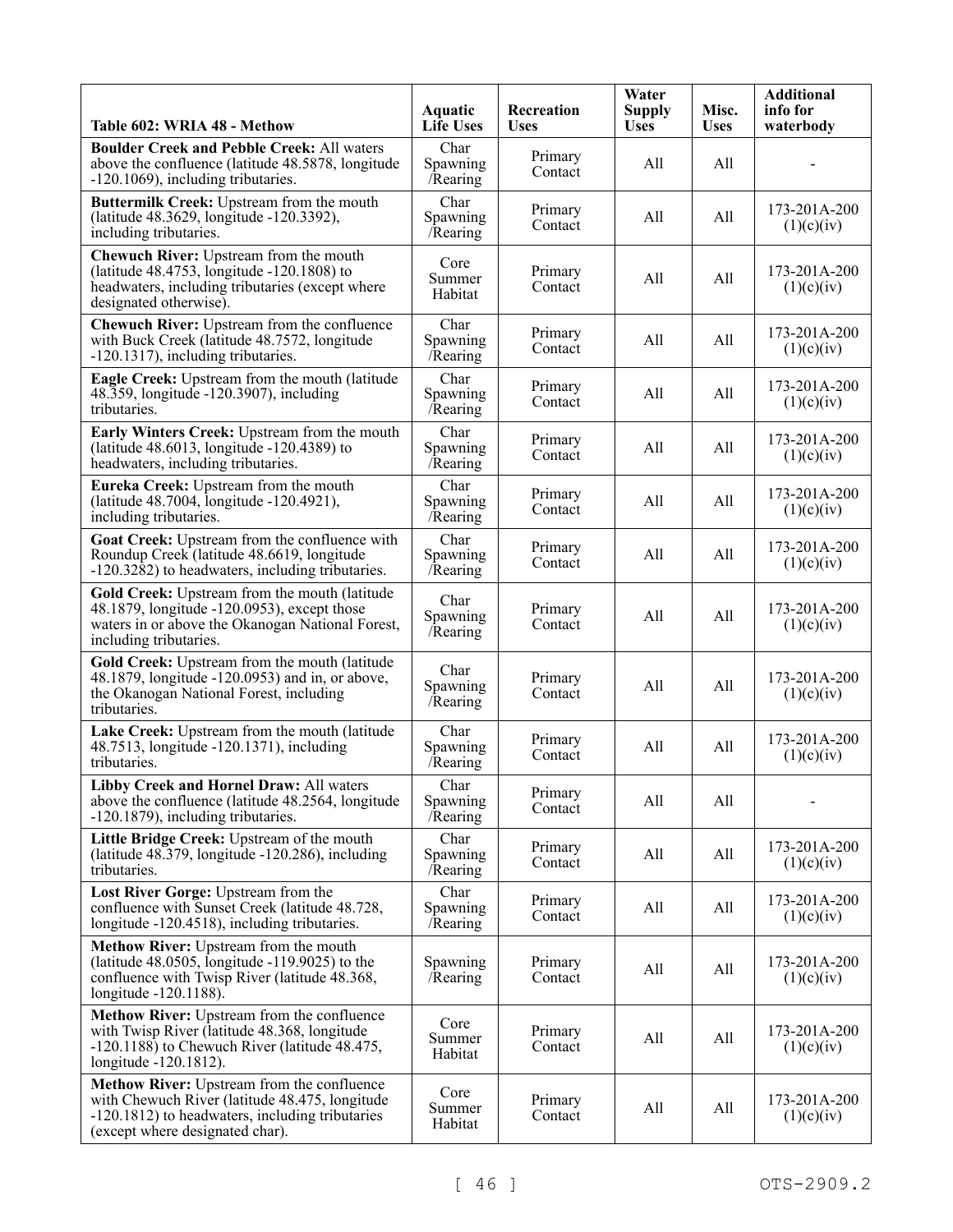| Table 602: WRIA 48 - Methow                                                                                                                                                                                                                                                      | Aquatic<br><b>Life Uses</b>  | <b>Recreation</b><br><b>Uses</b> | Water<br><b>Supply</b><br><b>Uses</b> | Misc.<br><b>Uses</b> | <b>Additional</b><br>info for<br>waterbody |
|----------------------------------------------------------------------------------------------------------------------------------------------------------------------------------------------------------------------------------------------------------------------------------|------------------------------|----------------------------------|---------------------------------------|----------------------|--------------------------------------------|
| <b>Methow River, West Fork: Upstream from the</b><br>confluence with, and including, Robinson Creek<br>(latitude 48.6595, longitude $-120.5389$ ) to<br>headwaters, including tributaries (except<br>unnamed tributary above mouth at latitude<br>48.6591, longitude -120.5493). | Char<br>Spawning<br>/Rearing | Primary<br>Contact               | All                                   | All                  | $173 - 201A - 200$<br>(1)(c)(iv)           |
| Pipestone Canyon Creek: Upstream from the<br>mouth (latitude 48.397, longitude -120.058) and<br>below Campbell Lake (latitude 48.4395,<br>longitude $-120.0656$ , including tributaries.                                                                                         | Char<br>Spawning<br>/Rearing | Primary<br>Contact               | All                                   | A11                  |                                            |
| Pipestone Canyon Creek: Upstream from, and<br>including, Campbell Lake (latitude 48.4395,<br>longitude -120.0656), including tributaries.                                                                                                                                        | Char<br>Spawning<br>/Rearing | Primary<br>Contact               | All                                   | All                  |                                            |
| <b>Smith Canyon Creek and Elderberry Canyon:</b><br>All waters above the confluence (latitude<br>48.2618, longitude -120.1682), including<br>tributaries.                                                                                                                        | Char<br>Spawning<br>/Rearing | Primary<br>Contact               | All                                   | All                  |                                            |
| Twisp River: Upstream from the mouth (latitude<br>48.368, longitude -120.1188) to War Creek<br>(latitude 48.3612, longitude -120.396).                                                                                                                                           | Core<br>Summer<br>Habitat    | Primary<br>Contact               | All                                   | A11                  | $173 - 201A - 200$<br>(1)(c)(iv)           |
| Twisp River and War Creek: All waters above<br>the confluence (latitude 48.3612, longitude<br>-120.396), including tributaries.                                                                                                                                                  | Char<br>Spawning<br>/Rearing | Primary<br>Contact               | All                                   | All                  | $173 - 201A - 200$<br>(1)(c)(iv)           |
| Wolf Creek and unnamed tributary: Upstream<br>from the confluence (latitude 48.4848, longitude<br>-120.3178) to headwaters, including tributaries.                                                                                                                               | Char<br>Spawning<br>/Rearing | Primary<br>Contact               | All                                   | All                  | $173 - 201A - 200$<br>(1)(c)(iv)           |

# **Note for WRIA 48:**

1. This WRIA contains waters requiring supplemental spawning and incubation protection for salmonid species per WAC 173-201A-200  $(1)(c)(iv)$ . See ecology publication  $0\bar{6}$ -10-038 for further information.

| Table 602: WRIA 49 - Okanogan                                                              | Aquatic<br><b>Life Uses</b> | Recreation<br>Uses | Water<br><b>Supply</b><br><b>Uses</b> | Misc.<br><b>Uses</b> | <b>Additional</b><br>info for<br>waterbody |
|--------------------------------------------------------------------------------------------|-----------------------------|--------------------|---------------------------------------|----------------------|--------------------------------------------|
| <b>Okanogan River:</b> Upstream from the mouth<br>(latitude 48.1011, longitude -119.7207). | Spawning<br>/Rearing        | Primary<br>Contact | All                                   | All                  | $173 - 201A - 200$<br>(1)(c)(iv)           |

# **Note for WRIA 49:**

| Table 602: WRIA 50 - Foster                               | <b>Aquatic</b><br><b>Life Uses</b> | <b>Recreation</b><br><b>Uses</b> | Water<br><b>Supply</b><br><b>Uses</b> | Misc.<br><b>Uses</b> | <b>Additional</b><br>info for<br>waterbody |
|-----------------------------------------------------------|------------------------------------|----------------------------------|---------------------------------------|----------------------|--------------------------------------------|
| There are no specific waterbody entries for this<br>WRIA. |                                    |                                  |                                       |                      |                                            |
| Table 602: WRIA 51 - Nespelem                             | <b>Aquatic</b><br><b>Life Uses</b> | <b>Recreation</b><br><b>Uses</b> | Water<br><b>Supply</b><br><b>Uses</b> | Misc.<br><b>Uses</b> | <b>Additional</b><br>info for<br>waterbody |
| There are no specific waterbody entries for this<br>WRIA. |                                    |                                  |                                       |                      |                                            |
| Table 602: WRIA 52 - Sanpoil                              | <b>Aquatic</b><br><b>Life Uses</b> | Recreation<br><b>Uses</b>        | Water<br><b>Supply</b><br><b>Uses</b> | Misc.<br><b>Uses</b> | <b>Additional</b><br>info for<br>waterbody |
| There are no specific waterbody entries for this<br>WRIA. |                                    |                                  |                                       |                      |                                            |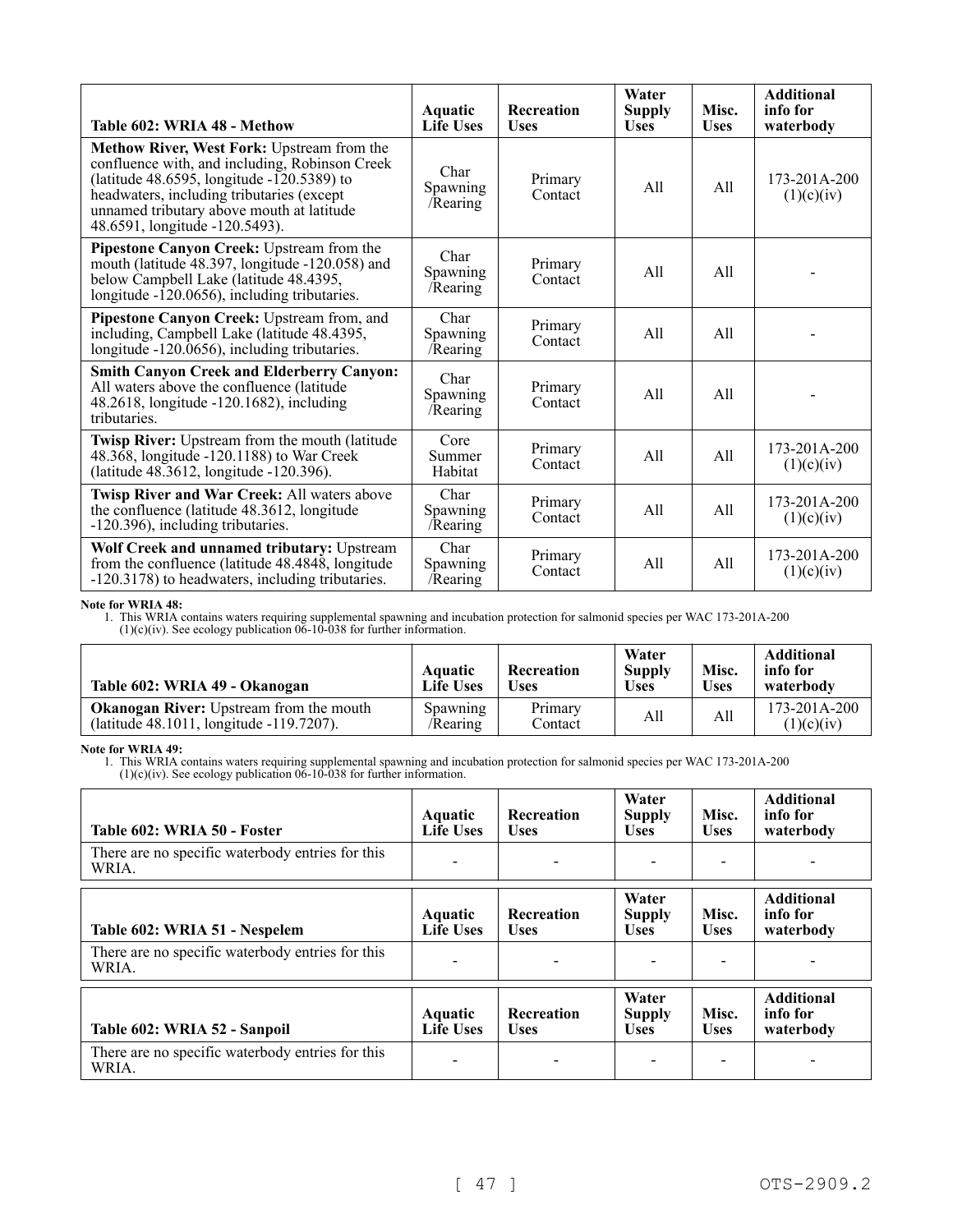| Table 602: WRIA 53 - Lower Lake Roosevelt                                                                                                                                    | Aquatic<br><b>Life Uses</b> | Recreation<br><b>Uses</b>        | Water<br><b>Supply</b><br><b>Uses</b> | Misc.<br><b>Uses</b> | <b>Additional</b><br>info for<br>waterbody |
|------------------------------------------------------------------------------------------------------------------------------------------------------------------------------|-----------------------------|----------------------------------|---------------------------------------|----------------------|--------------------------------------------|
| There are no specific waterbody entries for this<br>WRIA.                                                                                                                    |                             |                                  |                                       |                      |                                            |
| Table 602: WRIA 54 - Lower Spokane                                                                                                                                           | Aquatic<br><b>Life Uses</b> | <b>Recreation</b><br><b>Uses</b> | Water<br><b>Supply</b><br><b>Uses</b> | Misc.<br><b>Uses</b> | <b>Additional</b><br>info for<br>waterbody |
| <b>Spokane River:</b> Upstream from the mouth<br>(latitude 47.8937, longitude $-118.3345$ ) to Long<br>Lake Dam (latitude 47.837, longitude<br>$-117.8394$ ). <sup>1</sup>   | Spawning<br>/Rearing        | Primary<br>Contact               | All                                   | All                  |                                            |
| Spokane River: Upstream from Long Lake Dam<br>(latitude 47.837, longitude -117.8394) to Nine<br>Mile Bridge (latitude 47.777, longitude<br>$-117.5449$ ). <sup>2</sup>       | Core<br>Summer<br>Habitat   | Primary<br>Contact               | All                                   | All                  |                                            |
| Spokane River: Upstream from Nine Mile<br>Bridge (latitude 47.777, longitude -117.5449) to<br>the Idaho border (latitude 47.69747, longitude<br>$-117.04185$ ). <sup>3</sup> | Spawning<br>/Rearing        | Primary<br>Contact               | All                                   | All                  |                                            |

**Notes for WRIA 54:**

1. Temperature shall not exceed a 1-DMax of 20.0°C due to human activities. When natural conditions exceed a 1-DMax of 20.0°C, no temperature increase will be allowed which will raise the receiving water temperature by greater than 0.3°C; nor shall such temperature increases, at any time, exceed  $t = 34/(T + 9)$ .

2. a. The average euphotic zone concentration of total phosphorus (as P) shall not exceed  $25\mu g/L$  during the period of June 1st to October 31st. b. Temperature shall not exceed a 1-DMax of 20.0°C, due to human activities. When natural conditions exceed a 1-DMax of 20.0°C, no temperature increase will be allowed which will raise the receiving water temperature by greater than 0.3°C; nor shall such temperature increases, at any time, exceed  $t = 34/(T + 9)$ .

3. Temperature shall not exceed a 1-DMax of 20.0°C due to human activities. When natural conditions exceed a 1-DMax of 20.0°C no temperature increase will be allowed which will raise the receiving water temperature by greater than  $0.3^{\circ}\text{C}$ ; nor shall such temperature increases, at any time exceed t =  $34/(T)$  $+ 9$ ).

| Table 602: WRIA 55 - Little Spokane                                                                                    | Aquatic<br><b>Life Uses</b>  | <b>Recreation</b><br><b>Uses</b> | Water<br><b>Supply</b><br><b>Uses</b> | Misc.<br><b>Uses</b> | <b>Additional</b><br>info for<br>waterbody |
|------------------------------------------------------------------------------------------------------------------------|------------------------------|----------------------------------|---------------------------------------|----------------------|--------------------------------------------|
| There are no specific waterbody entries for this<br>WRIA.                                                              |                              |                                  |                                       |                      |                                            |
| Table 602: WRIA 56 - Hangman                                                                                           | Aquatic<br><b>Life Uses</b>  | <b>Recreation</b><br><b>Uses</b> | Water<br><b>Supply</b><br><b>Uses</b> | Misc.<br><b>Uses</b> | <b>Additional</b><br>info for<br>waterbody |
| There are no specific waterbody entries for this<br>WRIA.                                                              |                              |                                  |                                       |                      |                                            |
|                                                                                                                        |                              |                                  |                                       |                      |                                            |
| Table 602: WRIA 57 - Middle Spokane                                                                                    | Aquatic<br><b>Life Uses</b>  | <b>Recreation</b><br><b>Uses</b> | Water<br><b>Supply</b><br><b>Uses</b> | Misc.<br><b>Uses</b> | <b>Additional</b><br>info for<br>waterbody |
| Lake Creek: Upstream from the Idaho border<br>(latitude $47.5603$ , longitude $-117.0409$ ), including<br>tributaries. | Char<br>Spawning<br>/Rearing | Primary<br>Contact               | All                                   | A11                  |                                            |

**Note for WRIA 57:**

1. Temperature shall not exceed a 1-DMax of 20.0°C due to human activities. When natural conditions exceed a 1-DMax of 20.0°C no temperature increase will be allowed which will raise the receiving water temperature by greater than 0.3°C; nor shall such temperature increases, at any time exceed  $t = 34/(T + 9)$ .

| Table 602: WRIA 58 - Middle Lake Roosevelt                 | Aquatic<br>Life Uses     | Recreation<br>Uses       | Water<br><b>Supply</b><br><b>Uses</b> | Misc.<br><b>Uses</b> | <b>Additional</b><br>info for<br>waterbody |
|------------------------------------------------------------|--------------------------|--------------------------|---------------------------------------|----------------------|--------------------------------------------|
| There are no specific waterbody entries for this.<br>WRIA. | $\overline{\phantom{a}}$ | $\overline{\phantom{0}}$ | -                                     | -                    | $\overline{\phantom{a}}$                   |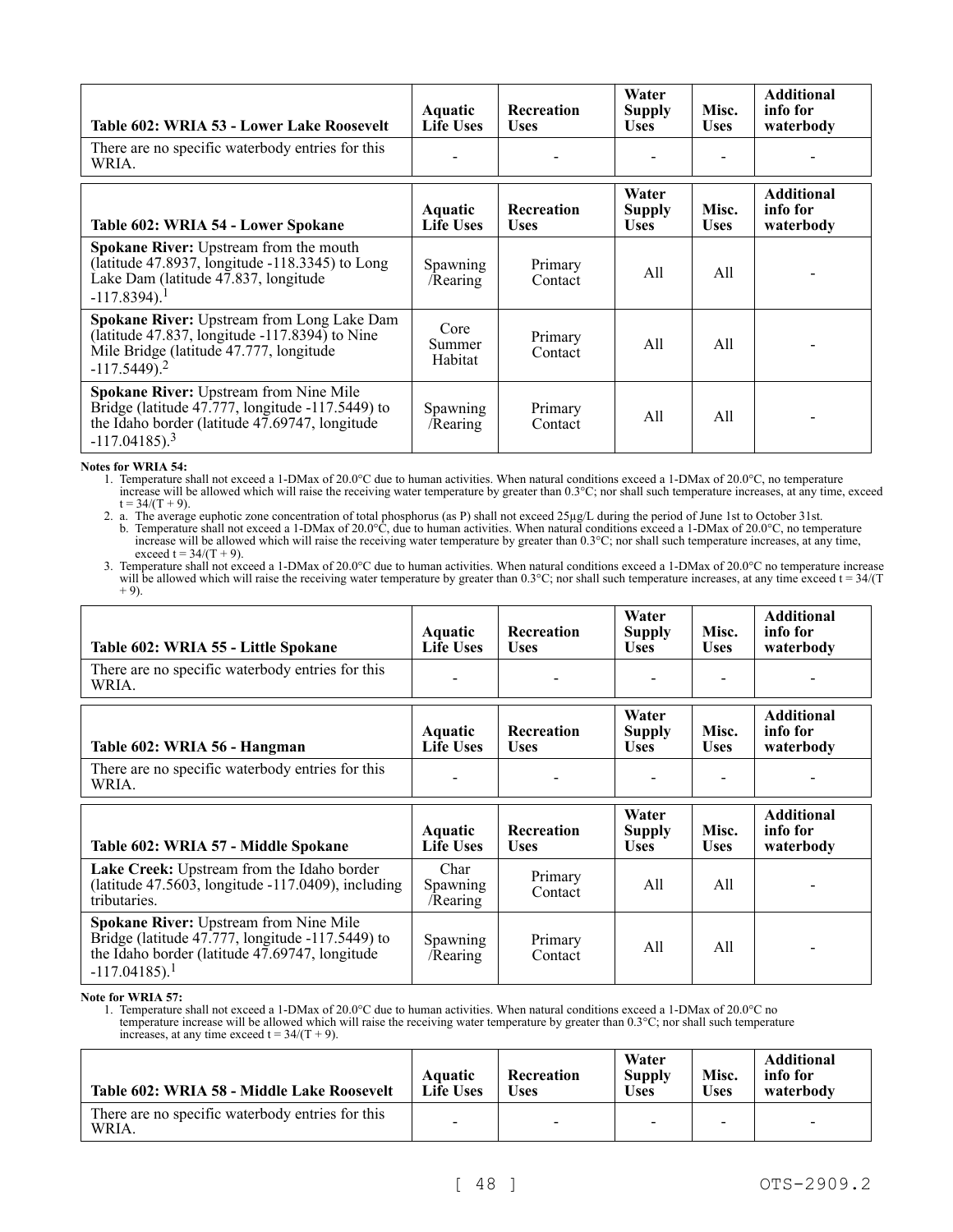| Table 602: WRIA 59 - Colville                                                                                                                                                                                                                 | Aquatic<br><b>Life Uses</b>        | Recreation<br><b>Uses</b> | Water<br><b>Supply</b><br><b>Uses</b> | Misc.<br><b>Uses</b> | <b>Additional</b><br>info for<br>waterbody |
|-----------------------------------------------------------------------------------------------------------------------------------------------------------------------------------------------------------------------------------------------|------------------------------------|---------------------------|---------------------------------------|----------------------|--------------------------------------------|
| Colville River: Upstream from the mouth<br>(latitude 48.5738, longitude -118.1115).                                                                                                                                                           | Spawning<br>/Rearing               | Primary<br>Contact        | All                                   | All                  |                                            |
| Table 602: WRIA 60 - Kettle                                                                                                                                                                                                                   | <b>Aquatic</b><br><b>Life Uses</b> | Recreation<br><b>Uses</b> | Water<br><b>Supply</b><br><b>Uses</b> | Misc.<br><b>Uses</b> | <b>Additional</b><br>info for<br>waterbody |
| There are no specific waterbody entries for this<br>WRIA.                                                                                                                                                                                     |                                    |                           |                                       |                      |                                            |
| Table 602: WRIA 61 - Upper Lake Roosevelt                                                                                                                                                                                                     | <b>Aquatic</b><br><b>Life Uses</b> | Recreation<br><b>Uses</b> | Water<br><b>Supply</b><br><b>Uses</b> | Misc.<br><b>Uses</b> | <b>Additional</b><br>info for<br>waterbody |
| There are no specific waterbody entries for this<br>WRIA.                                                                                                                                                                                     |                                    |                           |                                       |                      |                                            |
| Table 602: WRIA 62 - Pend Oreille                                                                                                                                                                                                             | Aquatic<br><b>Life Uses</b>        | Recreation<br><b>Uses</b> | Water<br><b>Supply</b><br><b>Uses</b> | Misc.<br><b>Uses</b> | <b>Additional</b><br>info for<br>waterbody |
| All streams flowing into Idaho: From Bath<br>Creek (latitude 48.5866, longitude 117.0346) to<br>the Canadian border (latitude 49.000, longitude<br>$-117.0308$ ).                                                                             | Char<br>Spawning<br>Rearing        | Primary<br>Contact        | All                                   | All                  |                                            |
| Calispell Creek: Upstream from the confluence<br>with Small Creek (latitude 48.3205, longitude<br>$-117.3081$ ) to Calispell Lake (latitude 48.2902,<br>longitude -117.3212), including tributaries.                                          | Char<br>Spawning<br>Rearing        | Primary<br>Contact        | All                                   | All                  |                                            |
| Calispell Lake: Upstream from (latitude<br>48.2902, longitude -117.3212), ((inleuding))<br>including tributaries.                                                                                                                             | Char<br>Spawning<br>/Rearing       | Primary<br>Contact        | All                                   | All                  |                                            |
| Cedar Creek: Upstream from the mouth (latitude<br>48.7432, longitude -117.4176) to latitude<br>48.7502, longitude -117.4346, in or above<br>Colville National Forest boundary, including<br>tributaries.                                      | Core<br>Summer<br>Habitat          | Primary<br>Contact        | All                                   | All                  |                                            |
| Cedar Creek: Upstream from the mouth (latitude<br>48.7432, longitude -117.4176) to latitude<br>48.7502, longitude -117.4346, and downstream of<br>the Colville National Forest, including tributaries.                                        | Core<br>Summer<br>Habitat          | Primary<br>Contact        | All                                   | All                  |                                            |
| Cedar Creek: Upstream from latitude 48.7502,<br>longitude -117.4346 to headwaters, and in the<br>Colville National Forest, including tributaries.                                                                                             | Char<br>Spawning<br>Rearing        | Primary<br>Contact        | All                                   | All                  |                                            |
| Cedar Creek: Upstream from latitude 48.7502,<br>longitude -117.4346 to headwaters, and outside<br>the Colville National Forest, including tributaries.                                                                                        | Char<br>Spawning<br>/Rearing       | Primary<br>Contact        | All                                   | All                  |                                            |
| Harvey Creek (also called Outlet Creek) and<br>Paupac Creek: All waters above the confluence<br>(latitude 48.7708, longitude -117.2978), including<br>tributaries.                                                                            | Char<br>Spawning<br>/Rearing       | Primary<br>Contact        | All                                   | All                  |                                            |
| Indian Creek: Upstream from the mouth<br>(latitude 48.2445, longitude -117.1515) to<br>headwaters.                                                                                                                                            | Char<br>Spawning<br>Rearing        | Primary<br>Contact        | All                                   | All                  |                                            |
| Le Clerc Creek, East Branch, and West<br><b>Branch Le Clerc Creek: All waters above the</b><br>confluence (latitude 48.5337, longitude<br>-117.2827), except those waters in or above the<br>Colville National Forest, including tributaries. | Char<br>Spawning<br>/Rearing       | Primary<br>Contact        | All                                   | All                  |                                            |